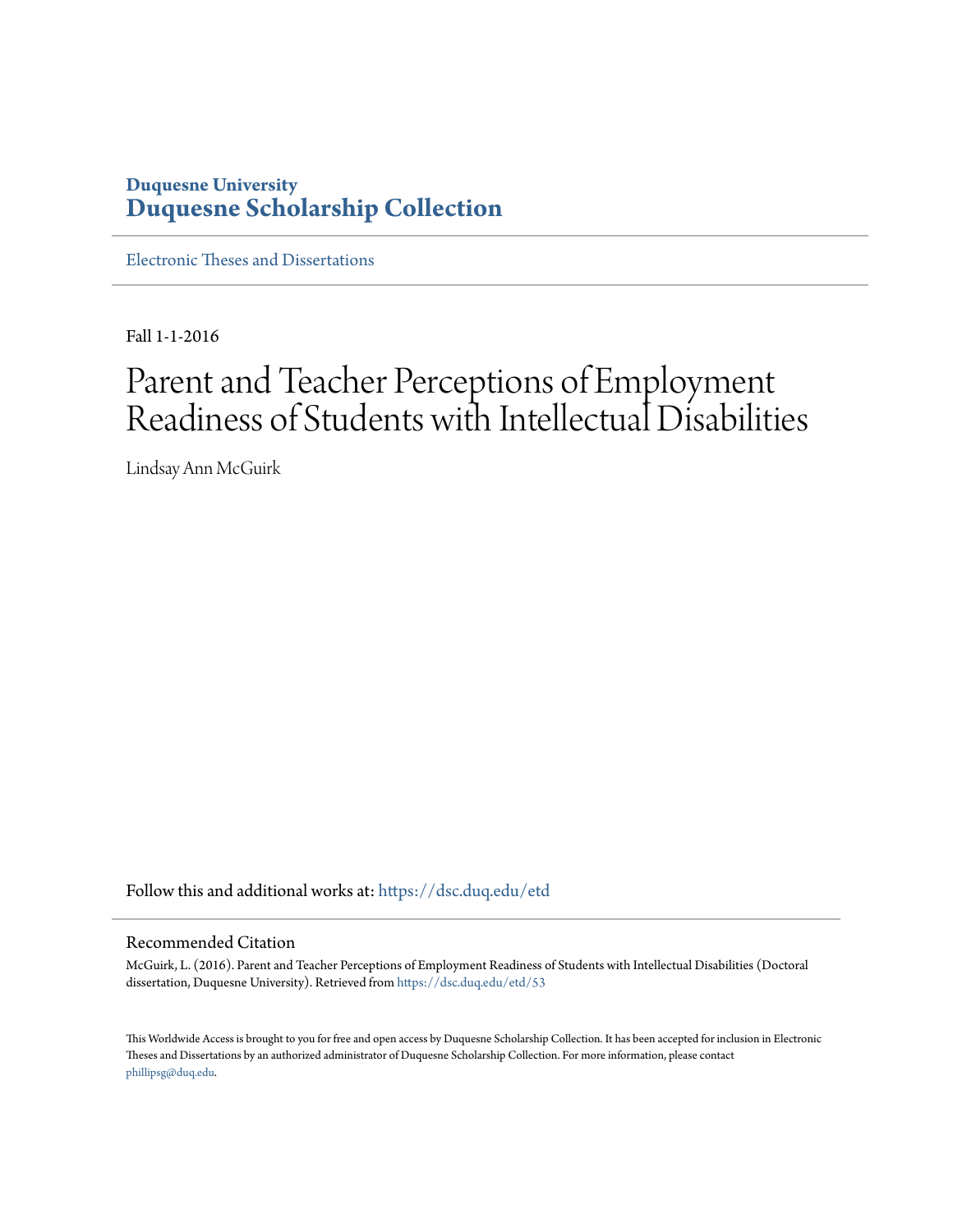## PARENT AND TEACHER PERCEPTIONS OF EMPLOYMENT READINESS OF STUDENTS WITH INTELLECTUAL DISABILITIES

A Dissertation

Submitted to the School of Education

Duquesne University

In partial fulfillment of the requirements for

the degree of Doctor of Philosophy

By

Lindsay A. McGuirk, M.S.Ed.

December 2016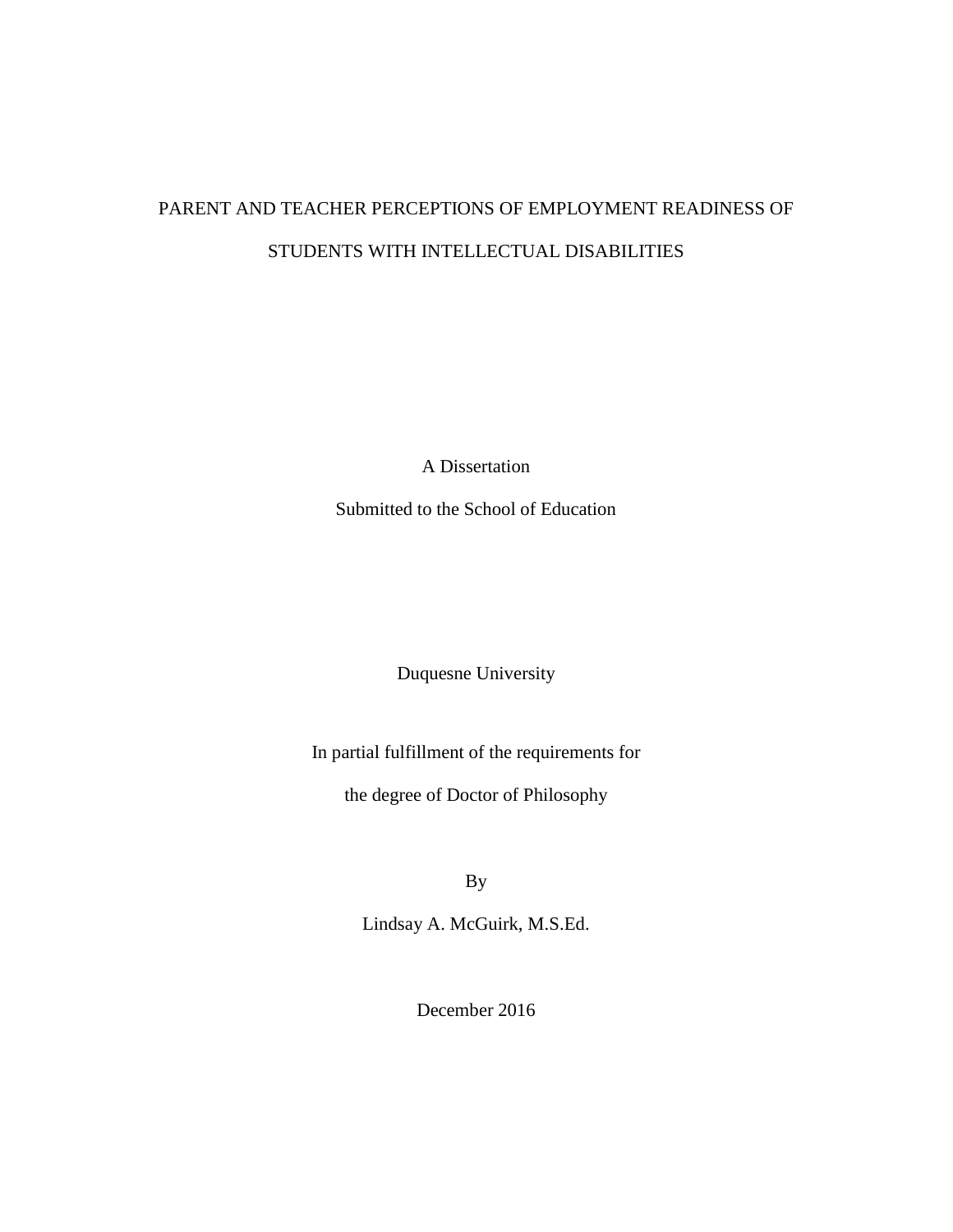Copyright by

Lindsay A. McGuirk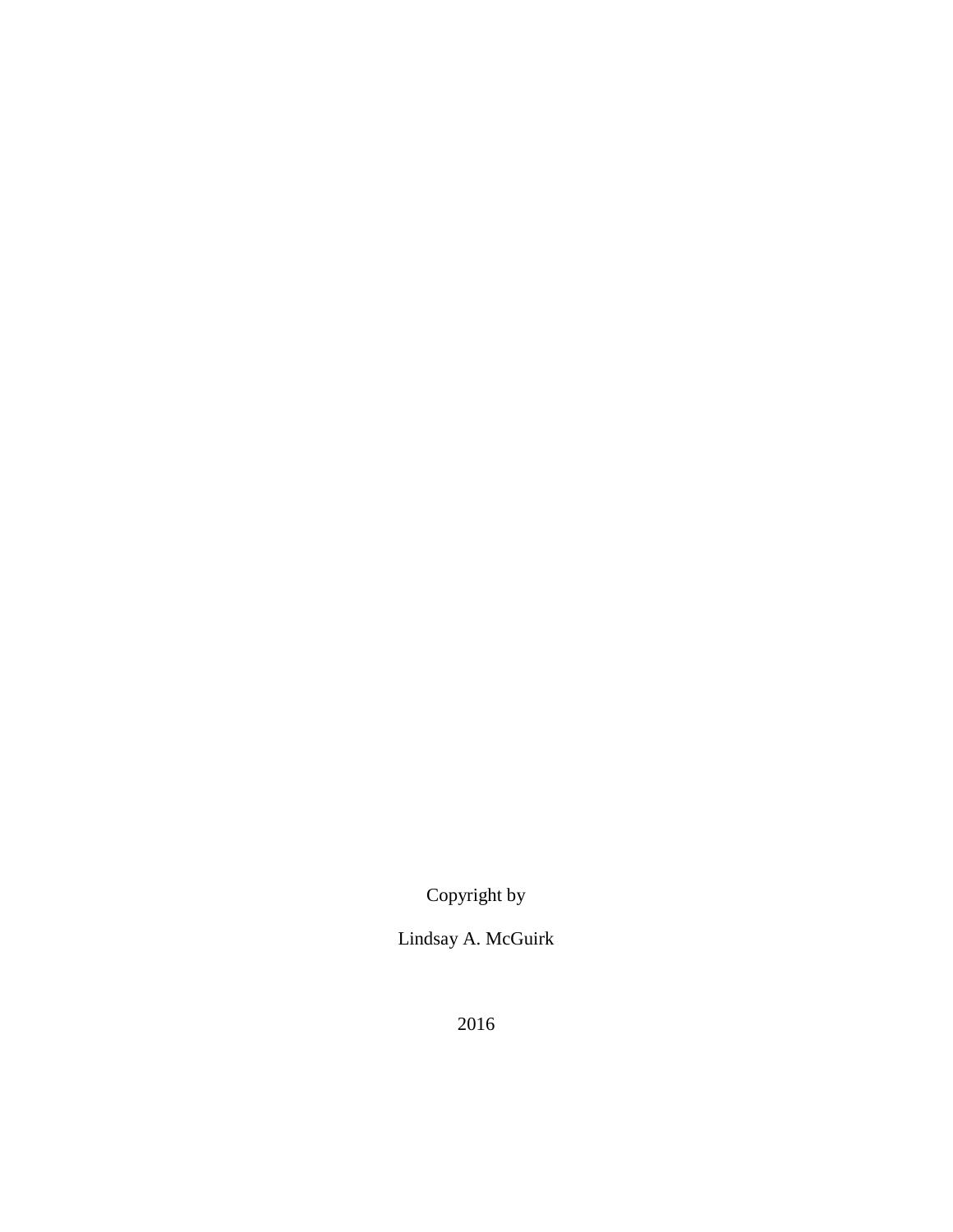## **DUQUESNE UNIVERSITY SCHOOL OF EDUCATION Department of Counseling, Psychology, and Special Education**

### *Dissertation*

Submitted in partial fulfillment of the requirements For the degree of Doctor of Philosophy (Ph.D.)

## **School Psychology Doctoral Program**

*Presented by:*

Lindsay A. McGuirk M.S.Ed. Child Psychology, Duquesne University, 2009 B.S. Biobehavioral Health, Pennsylvania State University, 2007

**October 17, 2016**

#### PARENT AND TEACHER PERCEPTIONS OF EMPLOYMENT READINESS OF STUDENTS WITH INTELLECTUAL DISABILITIES

### *Approved by:*

\_\_\_\_\_\_\_\_\_\_\_\_\_\_\_\_\_\_\_\_\_\_\_\_\_\_\_\_\_\_\_\_\_\_\_\_\_\_\_\_\_\_\_\_\_, Chair

Ara J. Schmitt, Ph.D. Associate Professor Department of Counseling, Psychology, and Special Education Duquesne University

\_\_\_\_\_\_\_\_\_\_\_\_\_\_\_\_\_\_\_\_\_\_\_\_\_\_\_\_\_\_\_\_\_\_\_\_\_\_\_\_\_\_\_\_\_, Member

Kara E. McGoey, Ph.D. Associate Professor Department of Counseling, Psychology, and Special Education Duquesne University

\_\_\_\_\_\_\_\_\_\_\_\_\_\_\_\_\_\_\_\_\_\_\_\_\_\_\_\_\_\_\_\_\_\_\_\_\_\_\_\_\_\_\_\_\_, Member

Carol S. Parke, Ph.D. Associate Professor Department of Educational Foundations and Leadership Duquesne University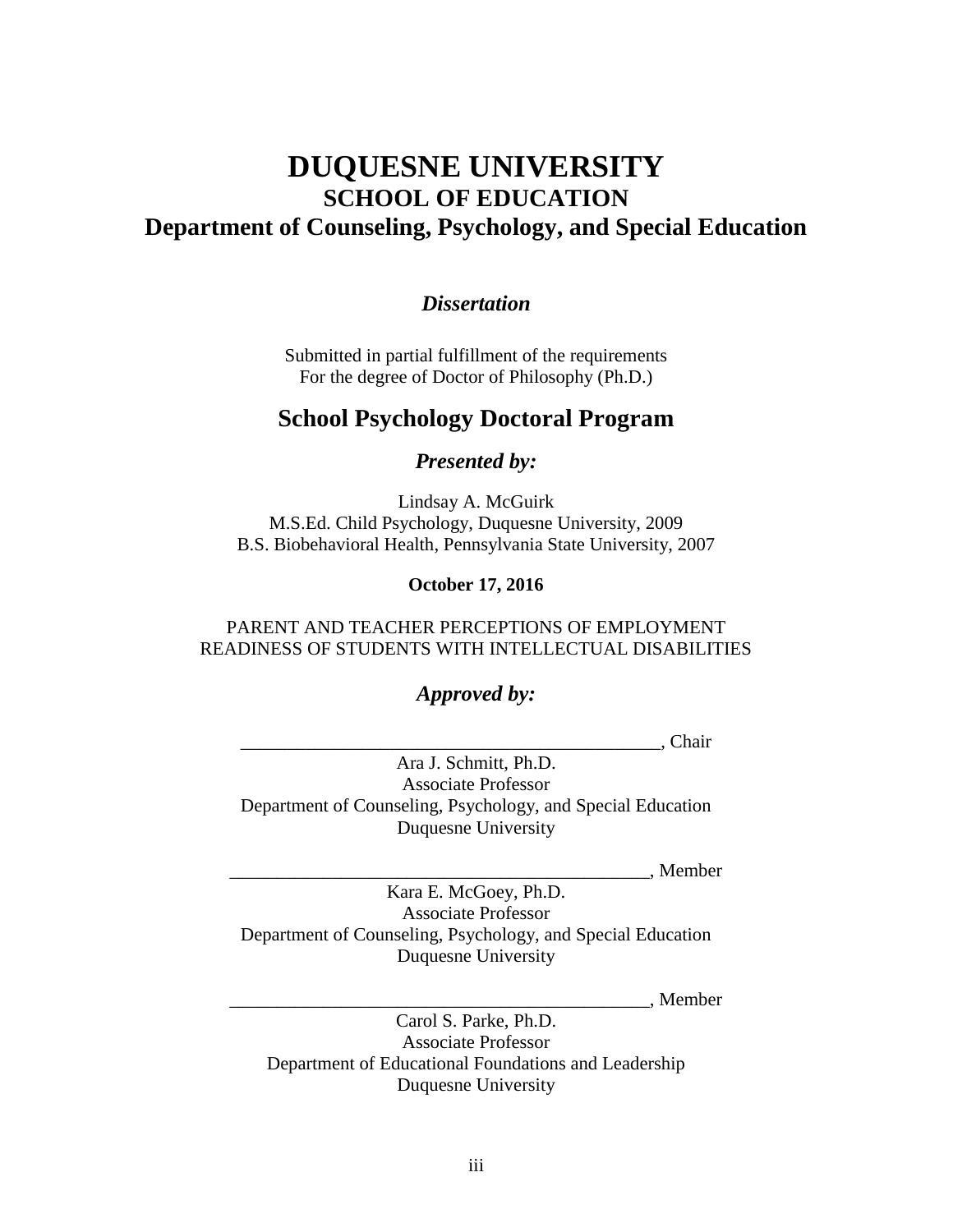#### ABSTRACT

## PARENT AND TEACHER PERCEPTIONS OF EMPLOYMENT READINESS OF STUDENTS WITH INTELLECTUAL DISABILITIES

By

Lindsay A. McGuirk

December 2016

Dissertation supervised by Ara J. Schmitt, Ph.D.

While growing, the current research field of transition planning and outcomes for students with intellectual disabilities is still lacking, particularly regarding employment. One possible reason for transition discord could be a lack of consensus between transition team members, particularly family members and teachers. The present study explored parent and teacher agreement of students with intellectual disabilities and their adaptive skills related to employment, while also investigating the effects of IQ. Results indicated strong agreement regarding parents and teachers perceptions of students with intellectual disabilities and their abilities related to employment readiness. In addition, group differences were not found when controlling for IQ score. This study adds to the transition literature base, as well as parent and teacher agreement regarding a student's skills. Implications of these findings and recommendations for future research are also discussed.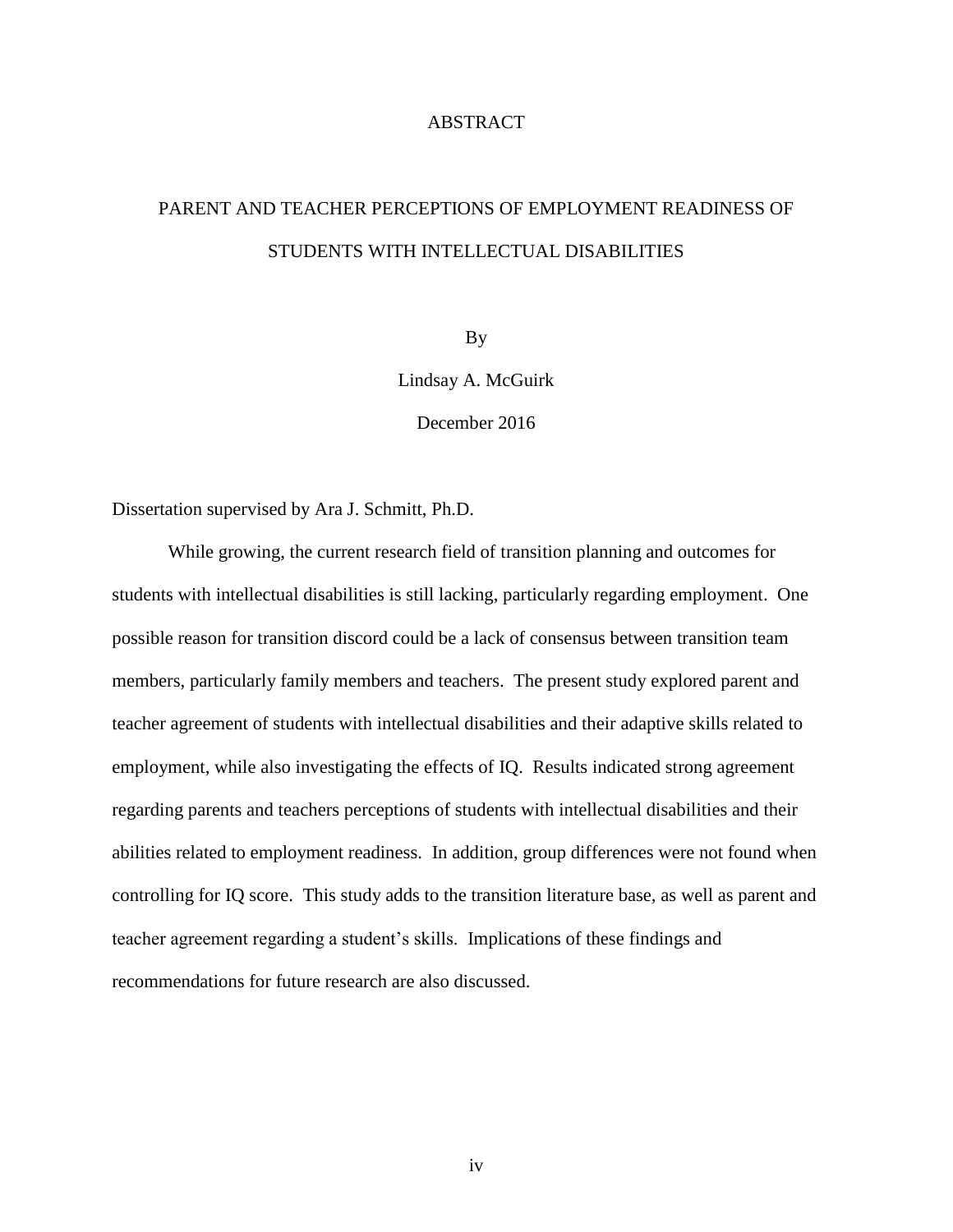#### DEDICATION

To my parents, who have instilled in me the ambition and motivation to pursue my doctorate and always made sure that I knew no goal was out of reach. I could not have endured this journey without the two of you and am not able to express my gratitude enough for the support you have provided. To David and Lauren, who have provided unwavering encouragement and humor when I needed it the most. I am so fortunate to not only call you "brother" and "sister", but also two of my best friends. Finally, to my sister, Nicole – You were and always will be my inspiration to pursue a career working with children with developmental disabilities and their families. You will never know the amount of strength and motivation I gain from you on a daily basis. It is because of you that I cannot imagine another career path, which has become my passion. Witnessing the obstacles you have overcome and successes you have achieved (however small) continues to be my driving force to advocate for those children who do not have a voice.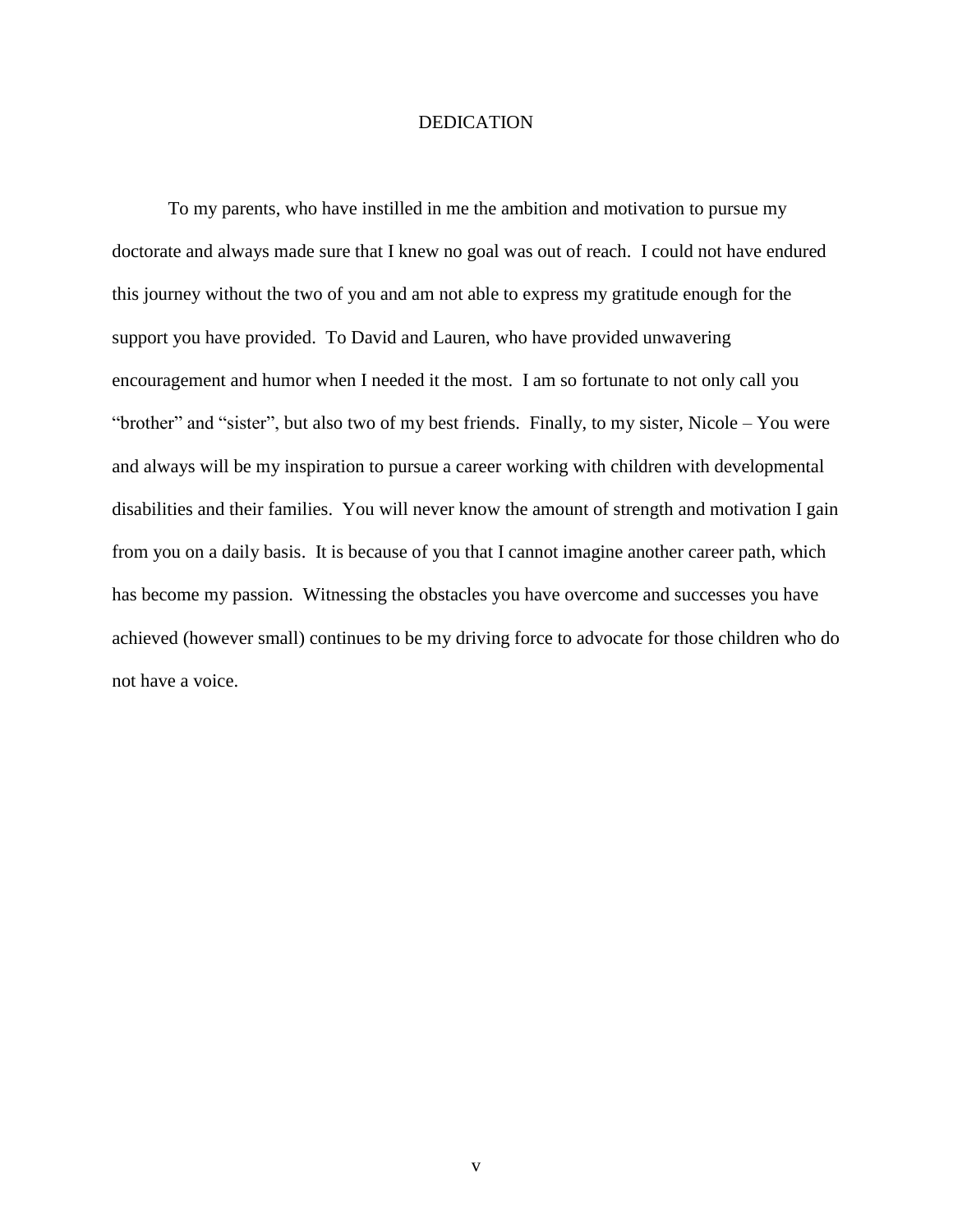#### ACKNOWLEDGEMENT

I would like to express my gratitude to my committee members, Dr. Ara Schmitt, Dr. Kara McGoey, and Dr. Carol Parke for their support and guidance throughout my dissertation journey. Their knowledge and dedication has been essential in this achievement. I would like to extend a special thanks to my committee chair, Dr. Ara Schmitt, who provided me with the drive and motivation to meet my goals even when obstacles seemed too great to overcome.

I would also like to extend my sincere my gratitude to my clinical supervisors over the years, particularly those at The Children's Institute and Nationwide Children's Hospital. You have all had such an immense impact on me both personally and professionally. Your individual influences have and will continue to shape my career as a psychologist.

Finally, to my family and friends, who have never stopped providing the encouragement and support I have needed throughout my graduate career.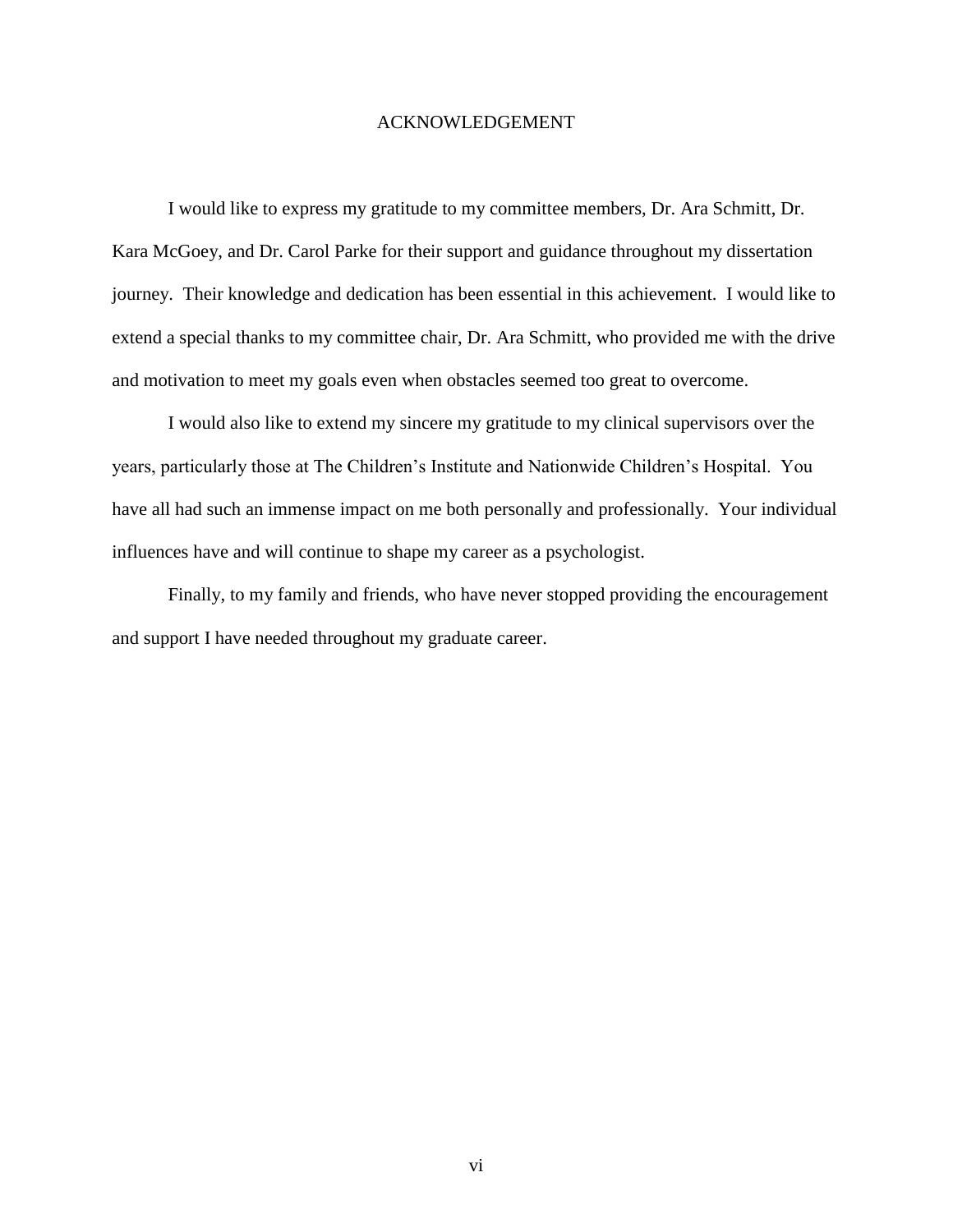## TABLE OF CONTENTS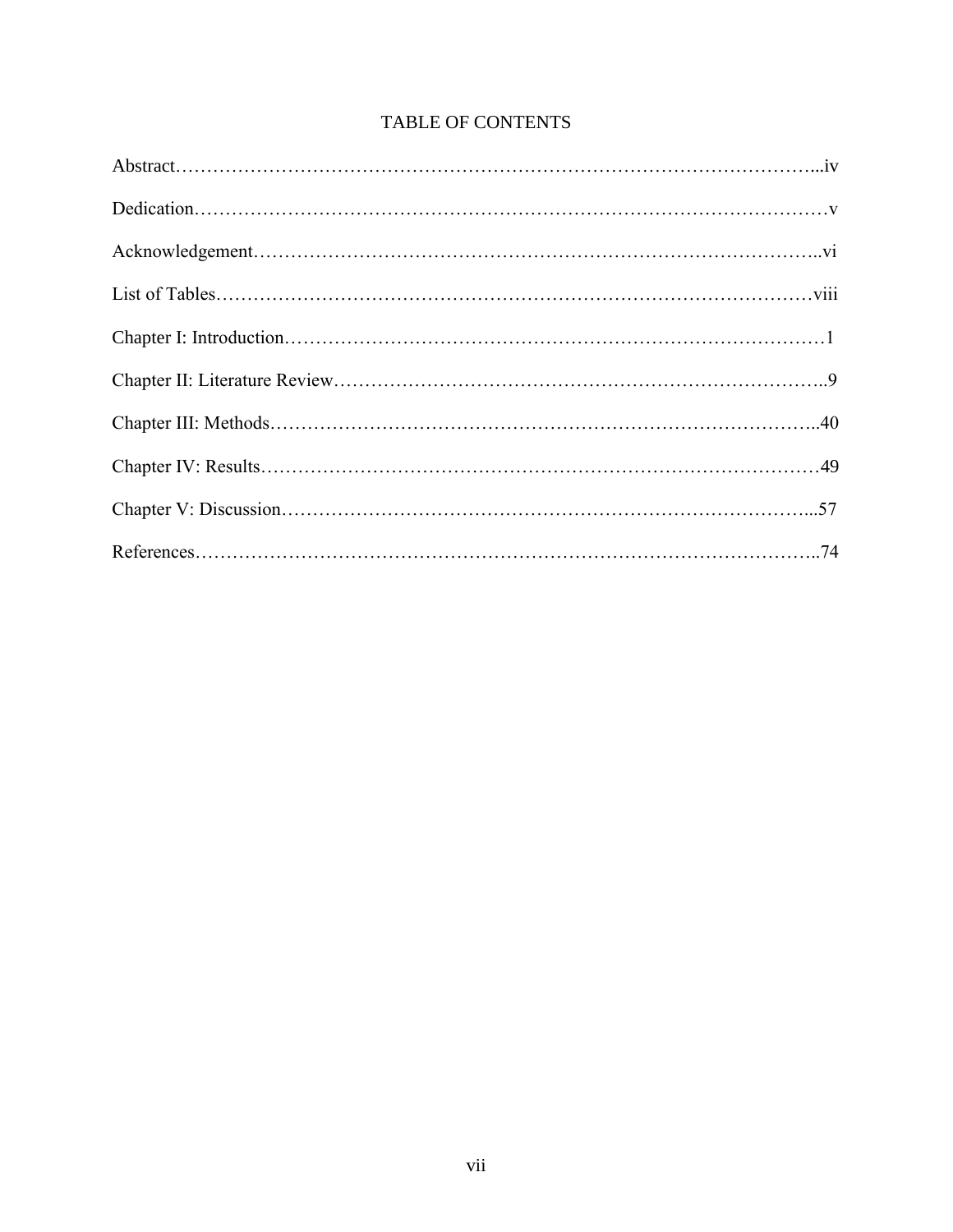## LIST OF TABLES

| Table 2: Age Characteristics of Students for Whom Questionnaires Were Completed49   |
|-------------------------------------------------------------------------------------|
| Table 3: Frequency and Percentage of Students by Special Education Classification50 |
|                                                                                     |
| Table 5: Parent and Teacher Ratings By Mean and Standard Deviation51                |
|                                                                                     |
|                                                                                     |
|                                                                                     |
|                                                                                     |
| Table 10: Tests of Within Subjects-Effects for Research Question 355                |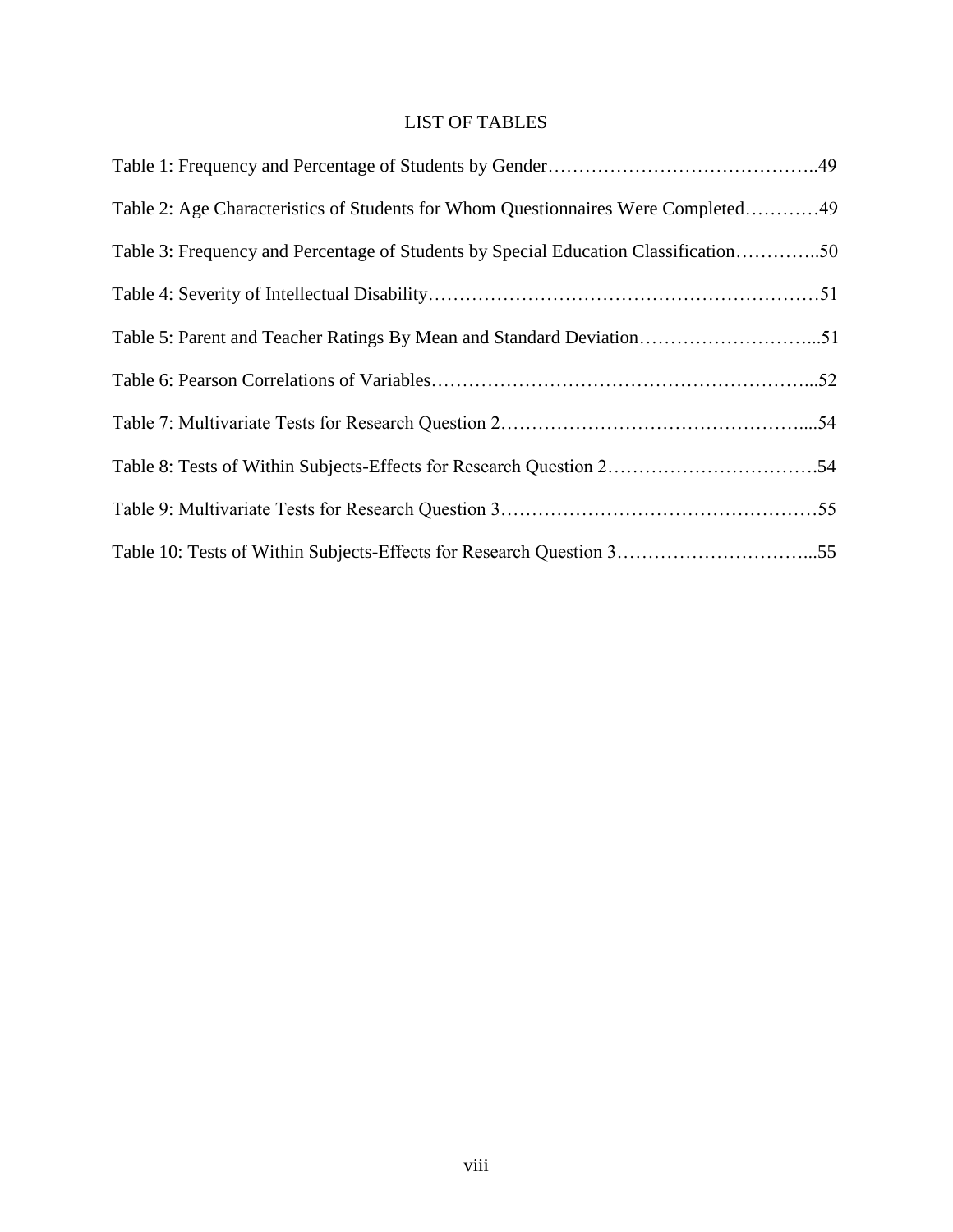#### Chapter I: Introduction

#### **Introduction**

With the advent of special education law, the transition planning process has received increased attention. Transition planning is particularly important given the diminished services after the school years. As a result, youth with disabilities are more likely than their counterparts to endure struggles and barriers during the transition process and into adulthood (Sittlington & Frank, 1990). Although the research is limited concerning the specific post-school outcomes, past studies have indicated that students with disabilities achieve post-school outcomes at a much lower rate than do their non-disabled peers (Mithaug, Horiucki, & Fanning, 1985; Sittlington & Frank, 1990). Often times, these post-school outcomes are negative, and are found in all aspects of the individual's life, including post-secondary education, employment, and living arrangements (Gil-Kashiwabara, Hogansen, Geenen, Powers, & Powers, 2007; Salmon & Kinnealey, 2007). Given that these three aspects of one's functioning determine a successful transition to adulthood, a considerable discrepancy in skills exists between students with disabilities and their peers without disabilities (Salmon & Kinnealey, 2007).

Employment in any job includes attainment of the particular knowledge base, skills and commitment of the individual, and whether the individual can satisfy the requirements and conditions of the job (Piggot & Houghton, 2007). For students with disabilities who move onto employment, personal independence, self-sufficiency, and a feeling of self-fulfillment are essential (National Center on Secondary Education and Transition, 2004). Achieving these goals can be difficult, as the manifestations of a disability may become an obstacle. However, if thoughtfully composed transition plans are implemented through collaboration and cohesiveness of IEP and transition team members, individuals with disabilities are more likely to overcome the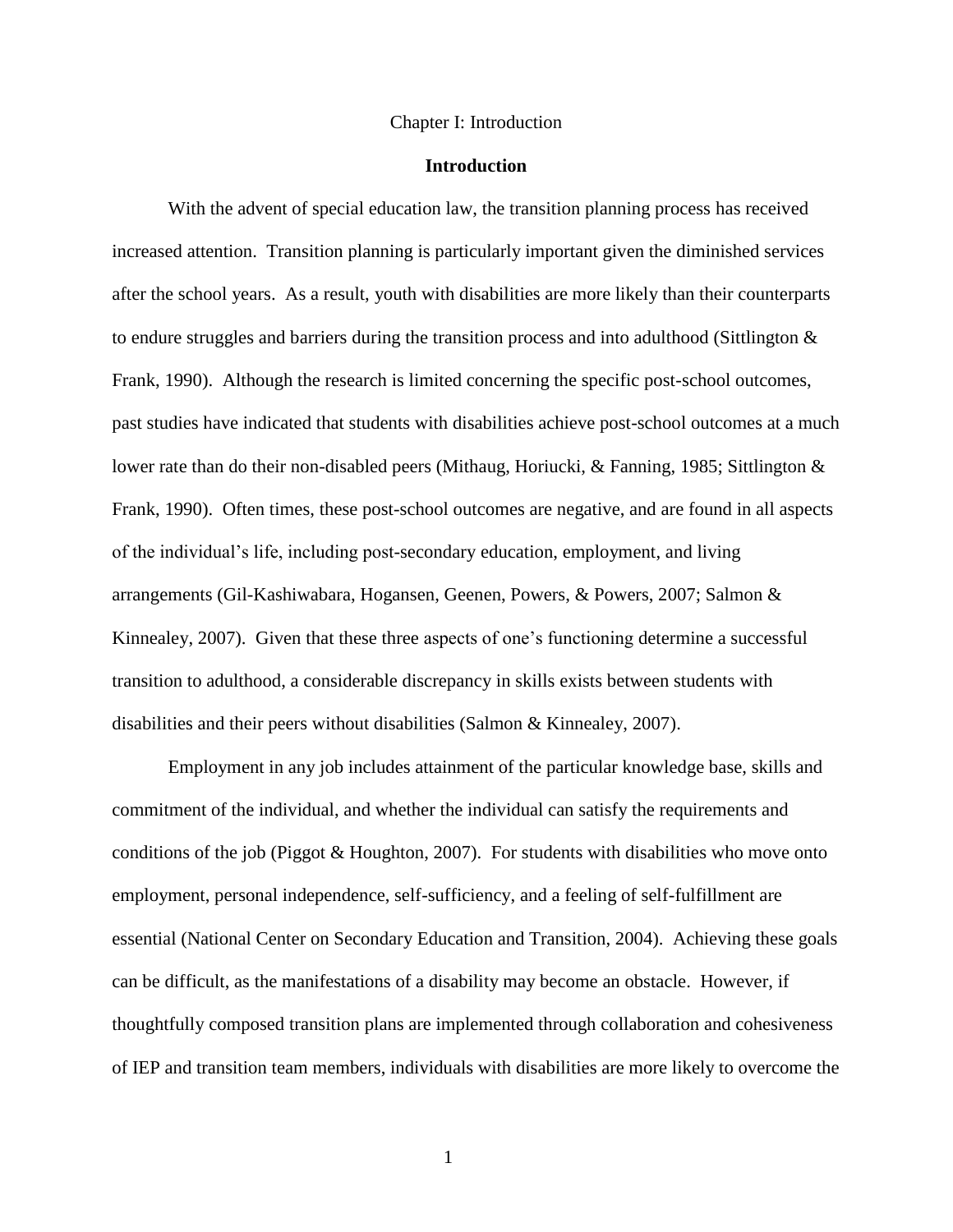obstacles presented to them to achieve their optimal potential and become productive members of society, including through employment.

#### **Significance of the Problem**

Previous research has indicated the importance of employment of individuals with disabilities. The present study aims to extend the literature base to specifically focus on adolescence with intellectual disability, which is characterized as limitations in both cognitive functioning and adaptive behavior functioning. Employment studies of post-school outcomes for young adults with intellectual disability have demonstrated high levels of unemployment and underemployment (Braddock, Hemp, & Rizzolo, 2008; Butterworth, Smith, Hall, Migliore, & Winsor, 2009; Migliore & Butterworth, 2008; Simonsen, 2010; Weathers & Wittenburg, 2009). Even with this knowledge, research has documented that post-school outcomes for students with intellectual disability have shown very little improvement over time (Hart et al., 2006; Test et al., 2006). In a study of post-school employment outcomes for high school graduates with intellectual disability receiving long-term supports, Simonsen (2010) found that only 39.9% of 338 graduates were engaged in paid work 1 year after exiting high school. Of those who worked, only 14.2% were employed in individual positions and paid minimum wage, and the remaining individuals were engaged in supported employment and received subminimum wages. The negative outcomes for students with intellectual disabilities and employment lend questions of how transition planning and processes are failing.

With the responsibility of schools to monitor post-secondary outcomes of students with disabilities, increased emphasis has been placed on vocational goals in students' Individualized Education Programs (IEPs) and transition plans. However, research has documented that barriers often occur during transition planning for students with disabilities, which negatively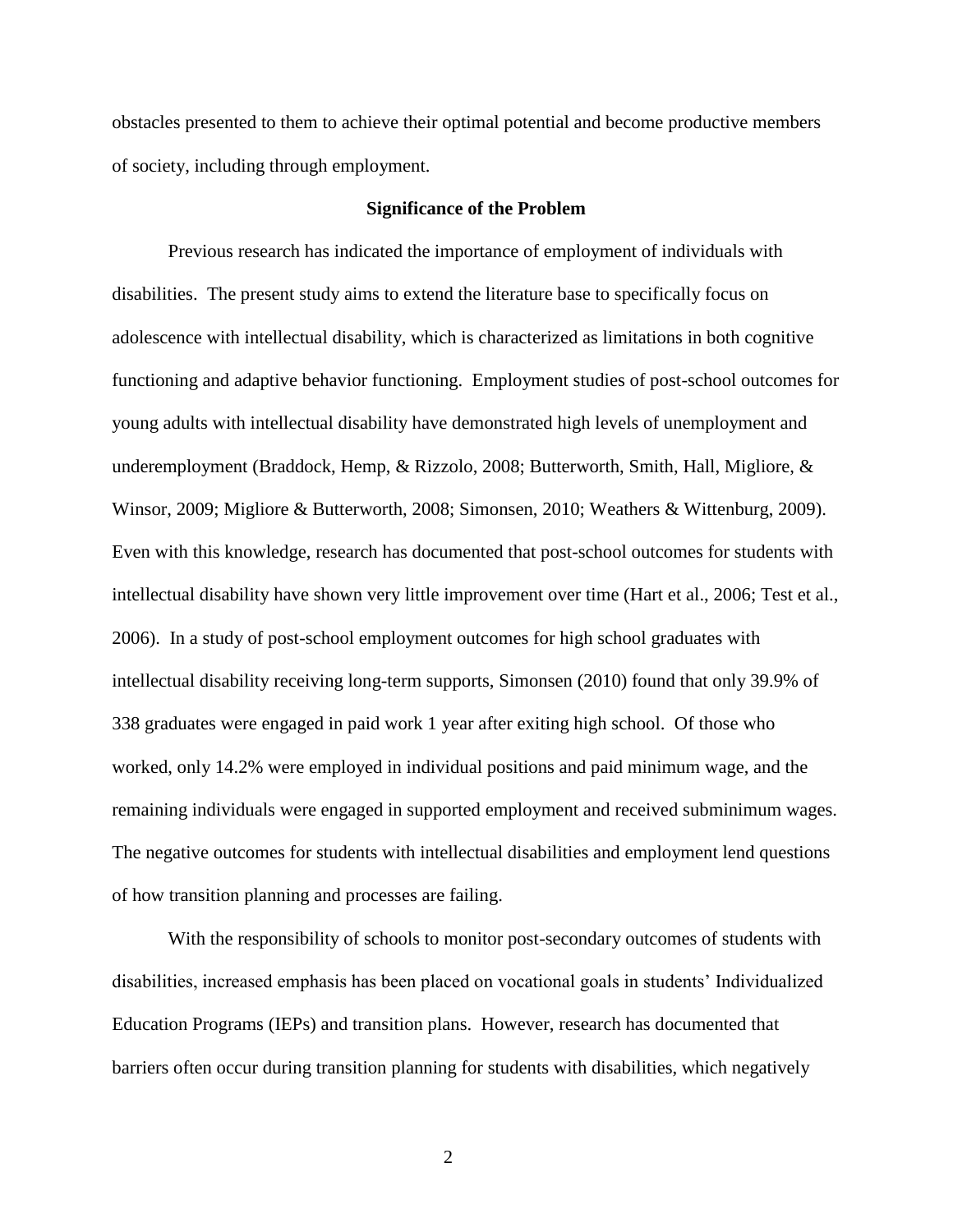impact the implementation of vocational goals, as well as potential employment outcomes. For instance, parents often take a passive role during the transition process and often find it difficult to contribute to the development of transition plans (Stroggilos & Xanthacou, 2006), which in turn impacts implementation of transition goals in the home environment. In addition, limited agreement between parents and school staff can be associated with low levels of implementation of goals and compliance with recommendations (Human & Teglasi, 1993; Rogers et al., 1992; Simeonsson, Edmondson, Smith, Carnahan, & Bucy, 1995). Although parents and schools may not always have the same perceptions or visions for students with disabilities, collaboration and accordance between team members is fundamental for transition planning and to achieve optimal outcomes for students (Lane, Carter, & Sisco, 2012).

#### **Theoretical Basis and Supporting Literature**

The theoretical basis of transition planning addresses all factors of a child from individual characteristics (e.g., self-efficacy and self-determination) to systemic aspects (interaction between home and school). These characteristics are essential to consider when developing and implementing transition plans. In addition, transition planning incorporates the input of those who work closely with the child, particularly school staff and family members. As with all service delivery groups, transition teams must have specific roles represented (e.g., parent, special educator, etc.), focused goals, and functional procedures to achieve a particular purpose (Brown, 2000). In other words, a successful transition team must achieve group cohesiveness in that members agree with outlined goals and believe that those goals can be achieved (Baron, Branscombe, & Byrne, 2008). Most importantly, research has demonstrated that ongoing communication and agreement about expectations for students between the two parties results in higher levels of success for students (Milsom, 2007). However, the level of agreement among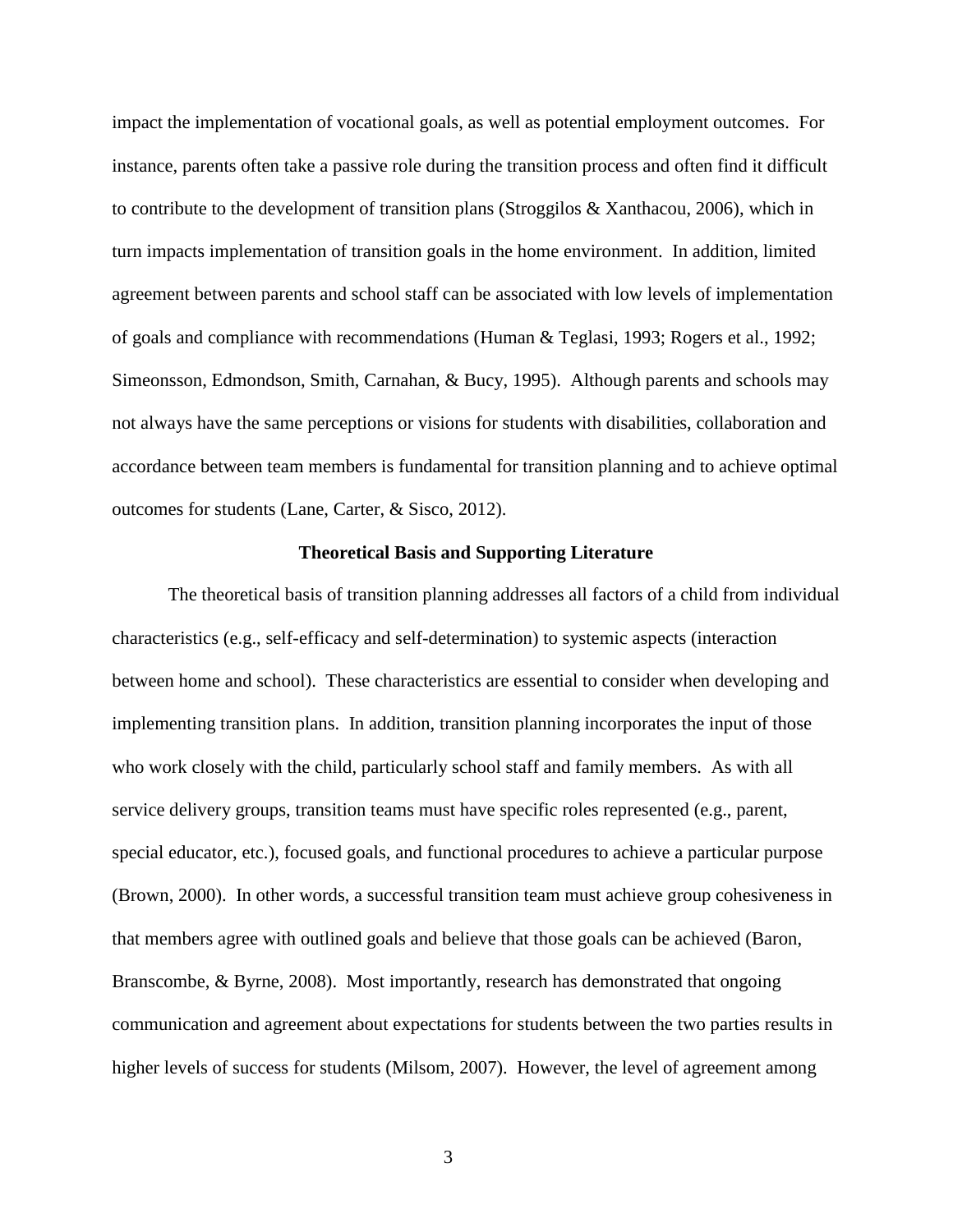group members may be minimal due to differing of opinions (List, 2000). As previously referenced, the purpose of transition planning is to efficiently move the student onto opportunities after school in a variety of areas. However, if disagreement surrounding the process or expectations for the student is present, the transition plan cannot serve its intended purpose.

#### *Improving Employment Outcomes for Youth with Disabilities*

Individuals with disabilities experience a host of barriers concerning participation in work-based learning opportunities, employment, and careers (National Council on Disability, 2000). Legal safeguards from discrimination in the legislature, including the Americans with Disabilities Act (ADA), the Individuals with Disabilities Education Act (IDEA), and the Workforce Investment Act (WIA), allow individuals with disabilities to better promote their skills and advocate for necessary work adaptations (Luecking & Mooney, 2002). However, despite these federal and workplace advances, the reality of the matter is that post-school unemployment remains disproportionately high for youth with disabilities (Blackorby  $\&$ Wagner, 1996). This begs the question: How can we better prepare students with disabilities for post-school employment while they are still enrolled in school and receiving beneficial services and supports? One proposed answer to this question is to ensure that students' transition goals in their Individualized Education Plan (IEP) are realistic and appropriately implemented. To ensure that transition goals accurately depict a student's functioning, those who work closely with the student, in particular parents and school staff, must be on the same page.

#### *Parent and Teacher Perceptions of the Transition Process*

Parents of children with disabilities compared to parents of children without disabilities have reported to expect transition to be more challenging for their child (Whitney-Thomas &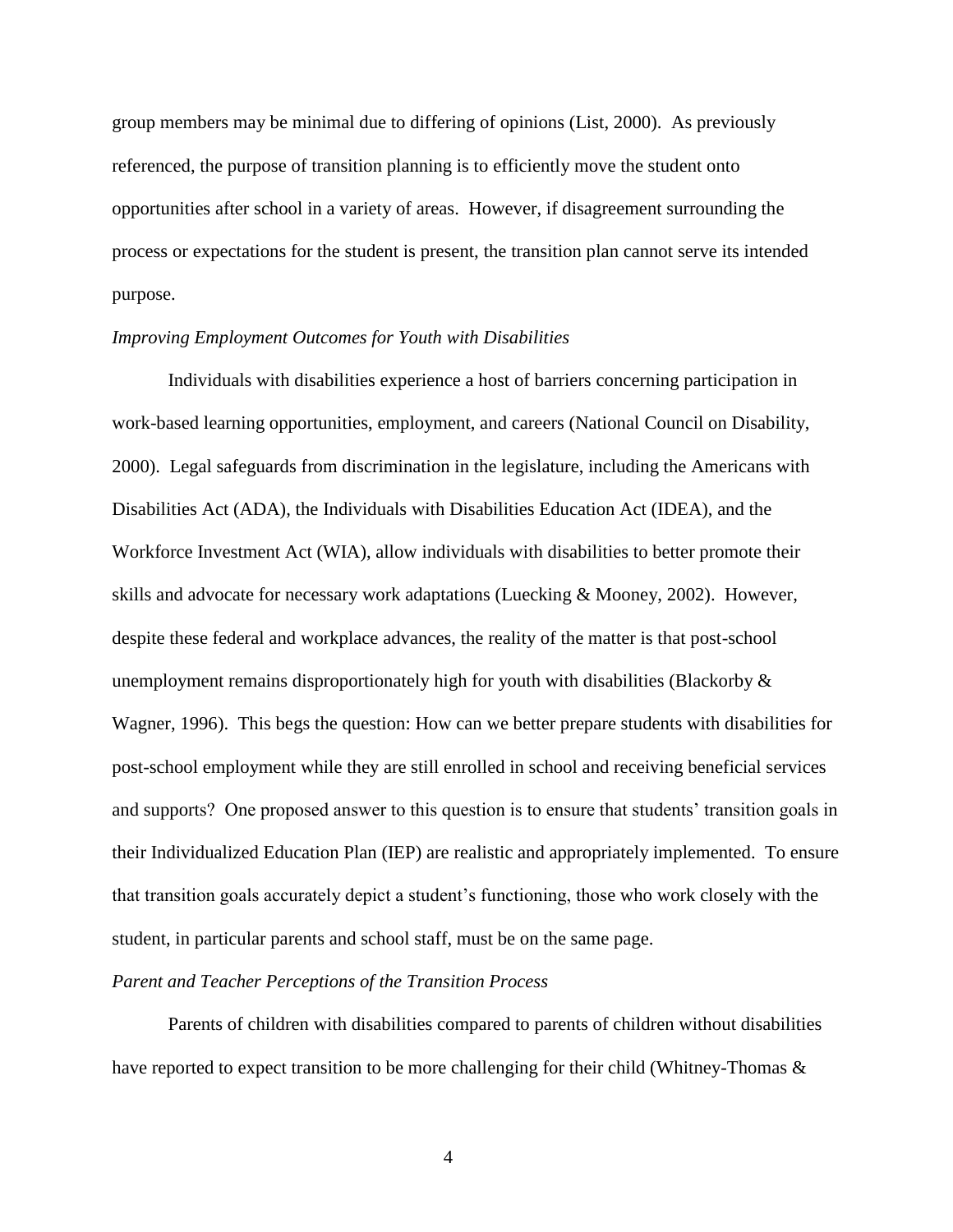Hanley-Maxwell, 1996). However, they are said to value and appreciate transition services provided by the school (Powers, Geenen, & Powers, 2009). Powers and colleagues (2009) determined that parents identified the following as the three most vital goals to achieve in the future: finishing high school, having health insurance, and having a good doctor. These authors also found that parents perceived self-care, self-advocacy, and self-determination as important skills for youth to learn and reach competence during the transition into adulthood. However, school staff may not always have the same objectives in mind for their students with disabilities.

Goupil and colleagues (2002) investigated cohesiveness between parents and school staff and found that both parties are generally satisfied with the transition planning process and strive for more student-centered meetings and plans. However, research indicates that perceptions of the transition process of the two parties is dissimilar in that parents perceive transition as a continuation of the past, whereas school staff view it as more future-oriented (Clegg, Sheard, Cahill, & Osbeck, 2001). Furthermore, some parents and school staff struggle to engage in ongoing communication due to differences of opinion (Clegg et al., 2001). Although parents express a desire to be involved in the transition process, most do not deem their role as an important one (Hanley-Maxwell, Whitney-Thomas, & Pogoloff, 1995). This could, in part, be due to limited education of the transition process and awareness of resources, which has also been identified as a concern by school staff.

In terms of employment and community options, parents and school staff expressed concern and a lack of knowledge of opportunities for students with disabilities (Goupil, Tassé, Garcin, & Doré, 2002).Although teachers report a general understanding of transition planning, they often feel unprepared or only somewhat prepared to plan for and deliver transition services (Benitez, Morningstar, & Frey, 2008; Knott & Asselin, 1999; Wolfe, Boone, & Blanchett, 1998).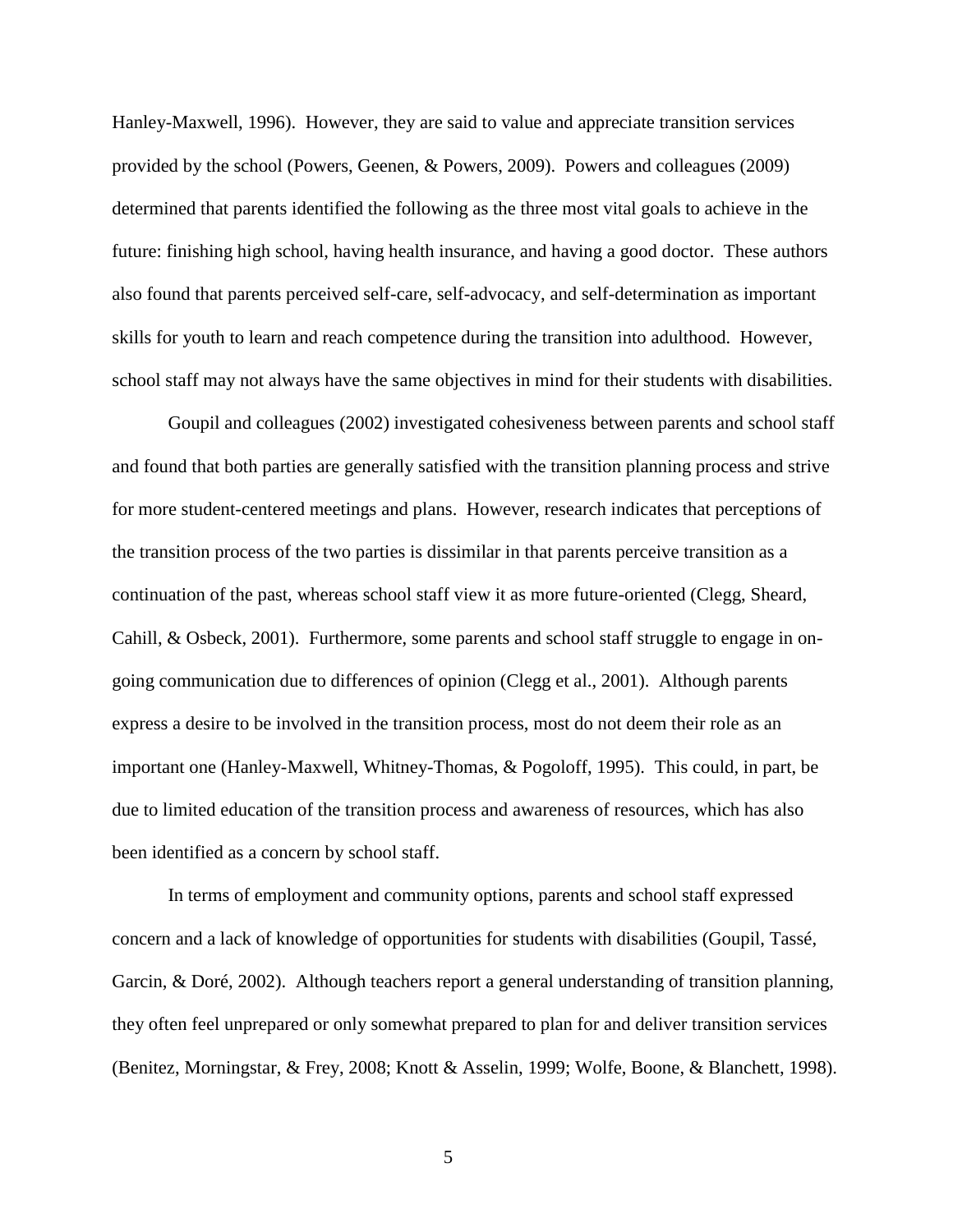In addition to inadequate competencies in the general transition process and implementation of transition objectives, teachers report insufficient knowledge in the areas of transition assessment, interagency coordination, community-based and independent living curriculum areas, and employment and vocational programs (Knott & Asselin, 1999). Many teachers also feel dissatisfied with the training related to collaboration with other groups including: coordinating with outside agencies, providing information to families about agencies, and participating in community-level planning (Benitez et al., 2008).

Of concern indicated in research is a lack of congruence between transition objectives, goals outlined in students' IEPs and transition plans, and the skills perceived as important in the work context (McCrea, 1993). Often, this may not be addressed in the transition planning process. By comparing perceptions of parents and teachers concerning students' adaptive functioning of employment, more relevant employment goals in the transition plan can be better developed and implemented.

#### **Problem Statement**

The transition process can be a long and arduous one, especially for students with an intellectual disability. Parents and school staff have expressed concern and uncertainty with the transition process, especially in preparing students for transition to employment (Benitez et al., 2008; Goupil, Tassé, Garcin, & Doré, 2002; Knott & Asselin, 1999; Wolfe, Boone, & Blanchett, 1998). While past and current literature examines general perceptions of the transition process between the two groups, little has been done to assess if there is agreement of a student's functioning across groups. Without agreement between the two parties concerning student functioning, unrealistic and inaccurate transition goals may be developed resulting in improper implementation and decreased post-school success in employment.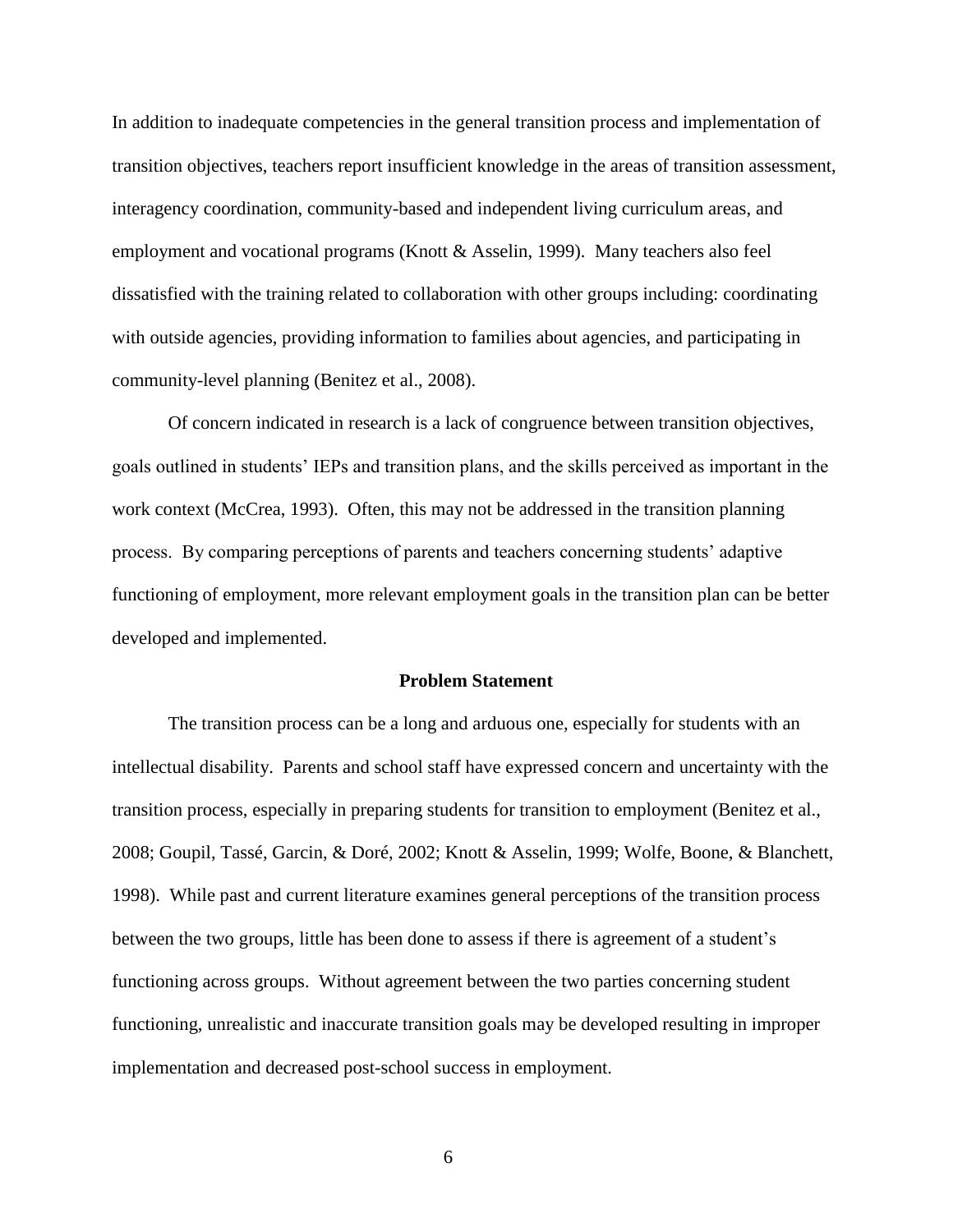The purpose of the present study was to expand the current literature base by examining parent and teacher perceptions and agreement of students' adaptive functioning in the area of employment readiness. Furthermore, students' intellectual functioning will be accounted for in order to evaluate the effect of severity of an intellectual disability diagnosis, and its impression on adaptive functioning of employment.

#### **Research Questions and Hypotheses**

For the purpose of this study, parent and teacher perceptions of student functioning in the area of employment were investigated while controlling for IQ score. To this end, the following research questions were investigated:

Research Question 1: What are the relationships among parent ratings of students' abilities on the four domains (Work Habits/Attitudes, Interpersonal Relations, Cognitive Skills, and Work Performance Skills) of the Becker Work Adjustment Profile: Second Edition (BWAP: 2), teacher ratings of students' abilities on the four domains of the BWAP: 2, and student IQ scores?

Hypothesis 1: The relationship between the variables of parent ratings on the domains of the BWAP: 2, teacher ratings on the domains of the BWAP: 2, and students' IQ scores will be moderately correlated.

Research Question 2: Are there significant group differences between parent and teacher ratings of student abilities on the BWAP: 2?

Hypothesis 2: Parent ratings will result in significantly higher scores on the four domains of the BWAP: 2.

Research Question 3: Are there significant group differences between parent and teacher ratings of student abilities on the BWAP: 2, even when controlling for students' IQ scores?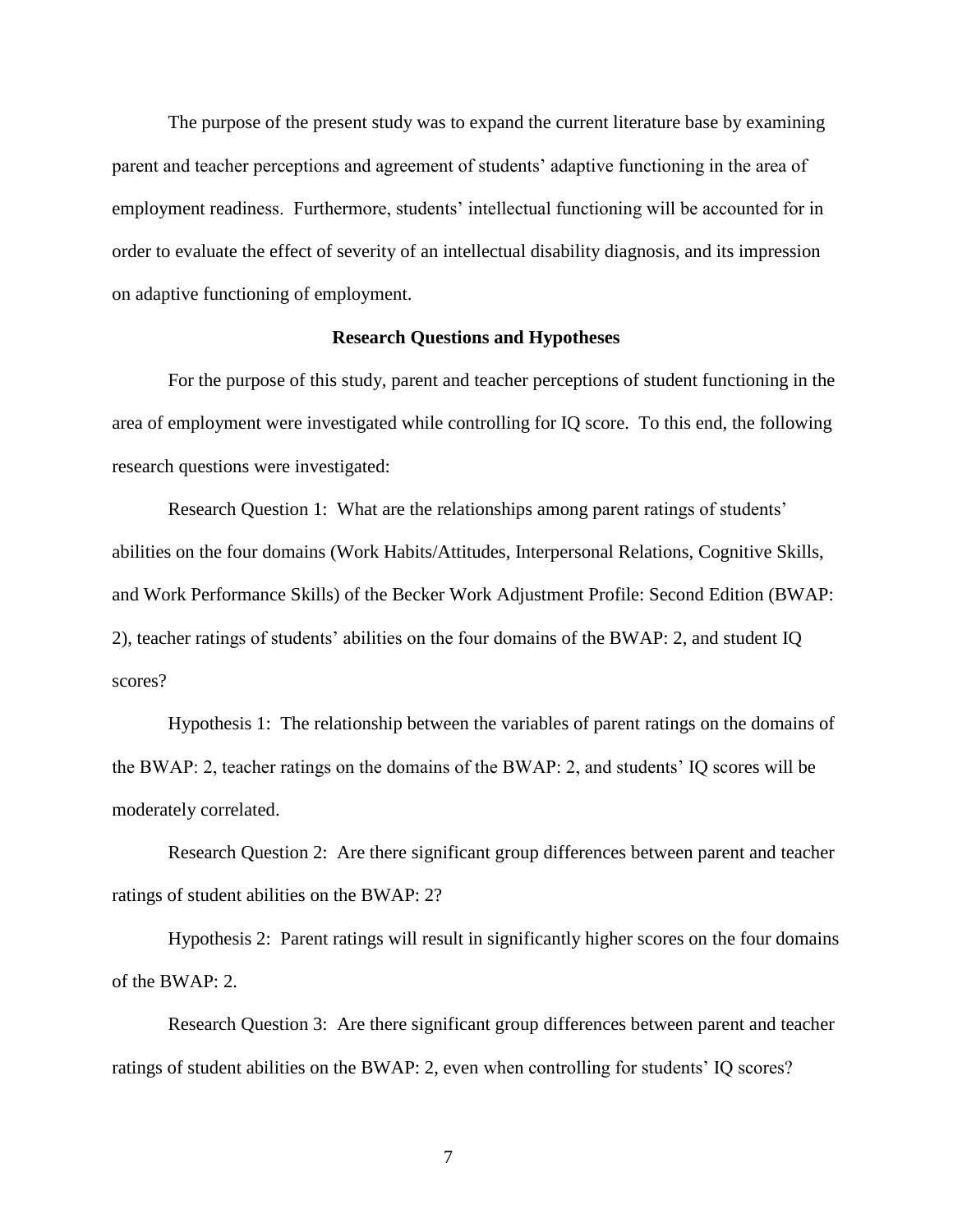Hypothesis 3: Significant group differences exist on the four domains of the BWAP: 2, even when controlling for the effects of IQ.

#### **Summary**

It is clear that developing employment readiness skills and exploring employment options for students with intellectual disabilities is a vital part of the transition process. Planning during this period while the student is of transition age proves to be critical to ensure positive postschool outcomes regarding employment. However, barriers encountered during the transition process can impede progress and thus, limit positive employment outcomes. Research has documented one of these barriers as being differences between parents and teachers perceptions of a student's skills. The aim of this study is to extend the literature base to examine students with intellectual disabilities, specifically. More specifically, potential differences and disagreement between the two parties at a student's skill level will be examined and if a student's severity of intellectual disability creates more or less congruency.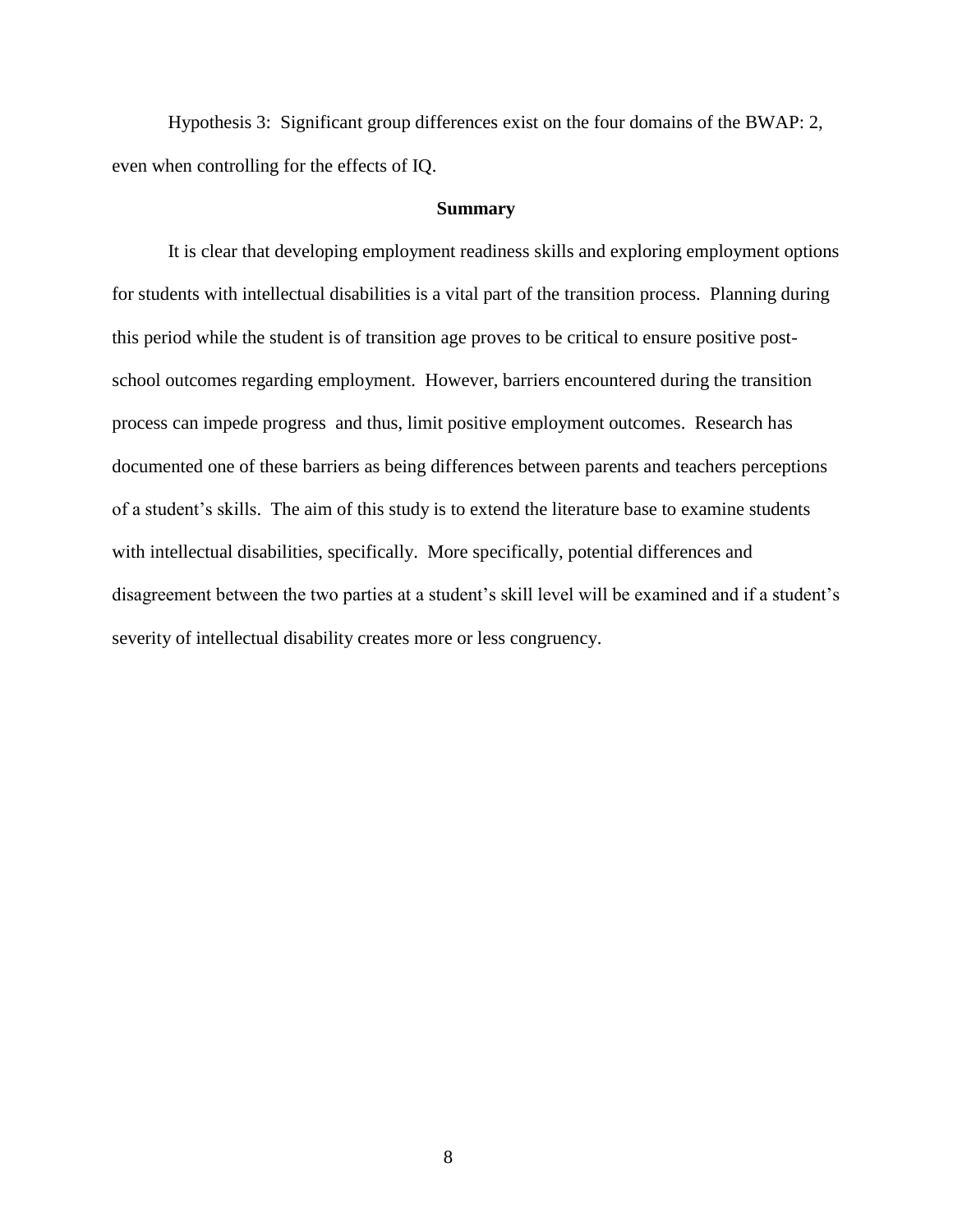#### Chapter II: Literature Review

#### **Historical Background**

Prior to the 1960's, the focus of schools was based solely on student's academic success, as measured in proficiency in terms of reading, writing, and math. With the advent of disability and special education-related legislation, it was soon determined that a child's educational experience also comprises his or her social-emotional development. Further educational legislation asserted that, in addition to students' proficiency in academics and adequate socialemotional functioning, schools are held accountable for providing supports and services in order to help students become independent adults after they leave their educational placement. Thus, schools are not only responsible for students' academic and social-emotional development during their school years, but also their transition to post-secondary education and work, which is a vital responsibility to ensure appropriate post-secondary success for all students.

Post-secondary success encompasses many more aspects than just further education or employment, and looks at all aspects of daily functioning. Baker and Geiger (1988) identified the most critical competencies that warrant successful transition to adulthood including communication with families, interagency collaboration, and ongoing consultation. Marn and Koch (1999) expanded these three general goals and identified eight central missions to accomplish when moving from adolescence into life as a young adult: 1) separate from family; 2) construct support network beyond family; 3) refine social skills; 4) take on greater responsibility for decision-making; 5) learn to be responsive to feedback; 6) establish identity; 7) assume a sexual role and; 8) make vocational choices. For many students, the transition from childhood to adulthood opens a doorway to autonomy and economic self-sufficiency. For others, the idea of transition is marked by barriers that include the onset of social isolation and financial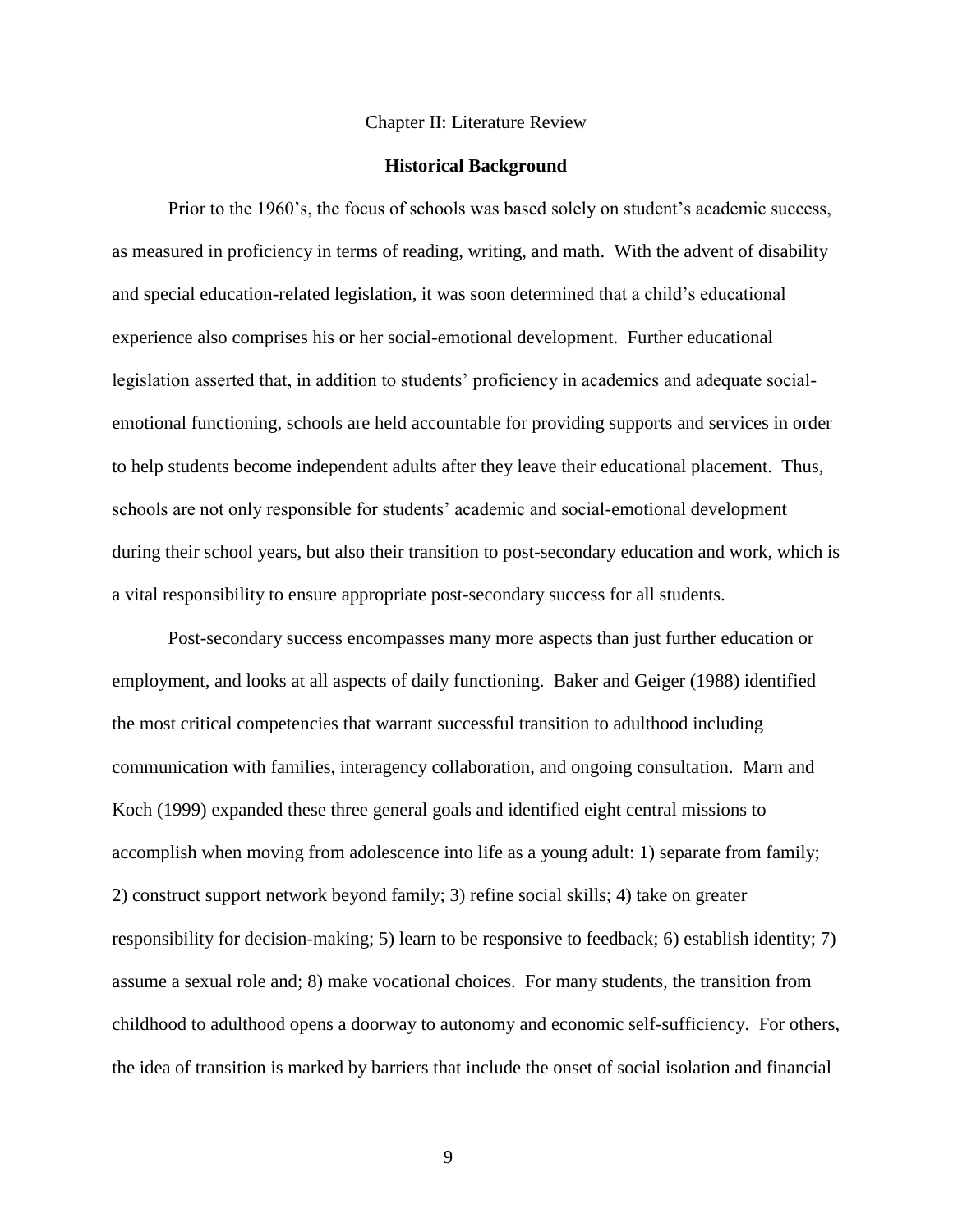dependence (Salmon & Kinnealey, 2007). For youth with disabilities, the latter is often the reality as these individuals and their families strive to reach the autonomy and independence that is achieved by individuals without disabilities, who have non-comparable obstacles. Therefore, the goals and missions as identified above are achieved much more on an individualized basis for youth with disabilities depending on his or her level of functioning.

In 1986, the Centre for Educational Research and Innovation defined transitions as critical events or phases in the life of individuals during which significant developmental, social, and/or economic changes are likely to occur. One of the conditions of schools taking responsibility for students' transition needs was that all students would fall under that responsibility, including those with disabilities. In terms of children with disabilities, McNultry (1989, p. 159) described transition services as a "carefully planned, outcome-oriented process, initiated by the primary service provider, who establishes and implements a written multiagency service plan for each child moving to a new program." Previously, schools were not expected to be concerned about the non-academic achievement outcomes of students after graduation from high school. When the U.S. Department of Education first focused on improving transition outcomes of youth with disabilities in 1984, this traditional approach was re-conceptualized as a federally mandated bridge from school to young adulthood that now fell on the shoulders of schools (Hogansen, Powers, Geenen, Gil-Kashiwabara, & Powers, 2008).

In 1990, the Individuals with Disabilities Education Act (IDEA) mandated that schools are to develop formal transition planning services to be included in students' educational plans to support students with disabilities as they prepare for post-secondary services (Milsom, 2007). Even more recently, the Amendments to IDEA in 1997 and 2004, require that a formal transition plan be included and in effect in the child's IEP by the age of 16 (Williams-Diehm & Lynch,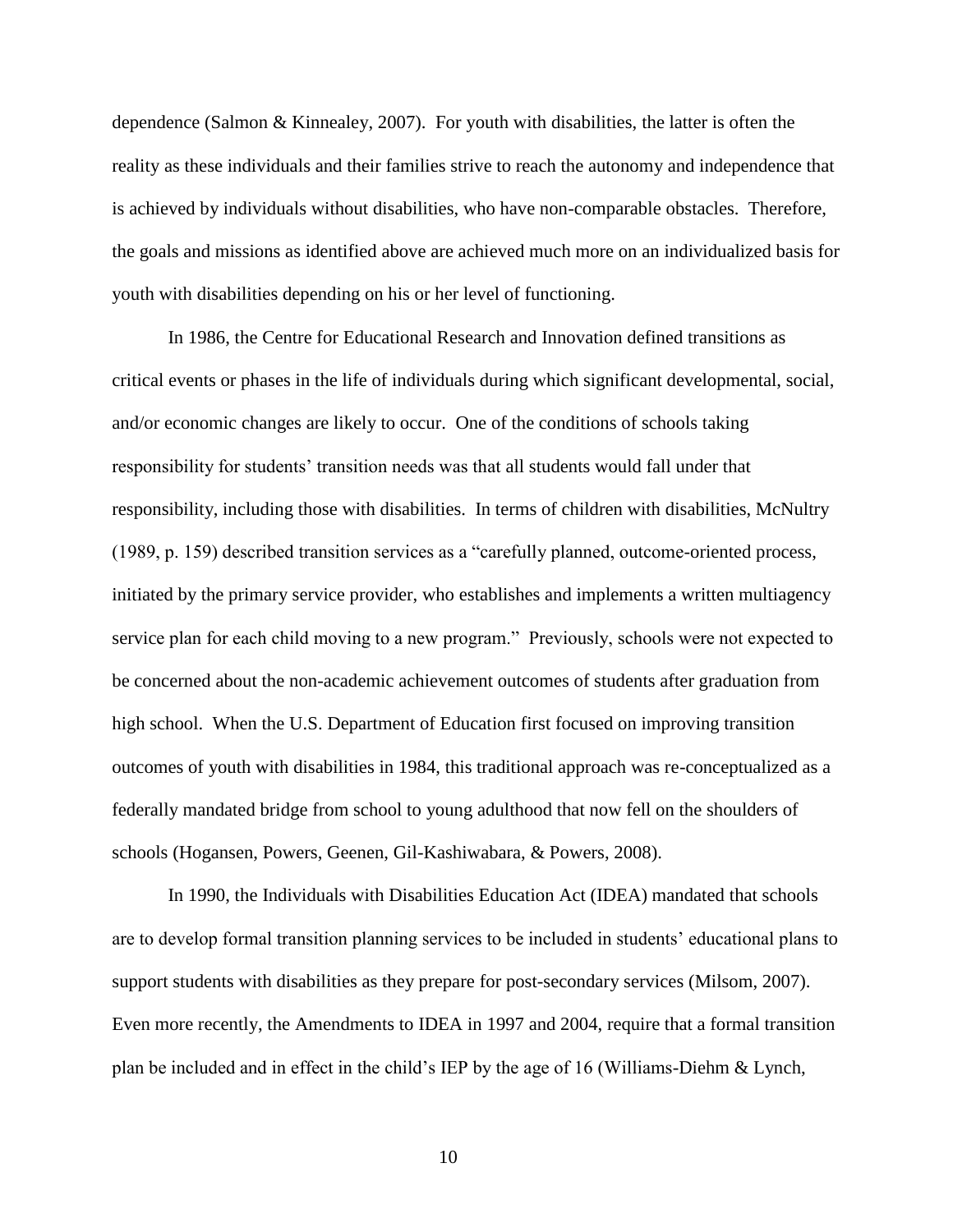2007). However, in certain instances, some transition activities even begin discussion at age 14. With the reauthorization of IDEA in 2004, Congress provided clear guidelines of the delivery of transition services asked of schools:

The term 'transition services' means a coordinated set of activities for a child with a disability that  $-$  (A) is designed to be a results-oriented process, that is focused on improving the academic and functional achievement of the child with a disability to facilitate the child's movement from school to post-school activities*,* including postsecondary education, vocational education, integrated employment (including supported employment), continuing adult education, adult services, independent living, or community participation; (B) is based on the individual child's needs, taking into account the child's strengths, preferences, and interests; (C) includes instruction, related services, community experiences, the development of employment and other post-school adult living objectives, and, if appropriate, acquisition of daily living skills and functional vocational evaluation ([34 CFR 300.43 (a)] [20 U.S.C. 1401(34)]).

The three core areas of education, employment, and living addressed in transition planning are often referred to as "post-school outcomes" and are the driving force behind IEPs of transition-age children. Under the Individuals with Disabilities Education Improvement Act (IDEIA, 2004), planning and services must be included in the IEP, and be reviewed every year (Roberts, 2010). Furthermore, the act states that the primary intention of the free, appropriate public education guaranteed to youth with disabilities is to "prepare them for further education, employment, and independent living"  $[34 \text{ CFR } 300.1(a)]$   $[20 \text{ U.S.C. } 1400(d)(1)(\text{A})]$ .

Considering these three areas determine a successful transition, a sizeable discrepancy exists between students with disabilities and their peers without disabilities (Salmon &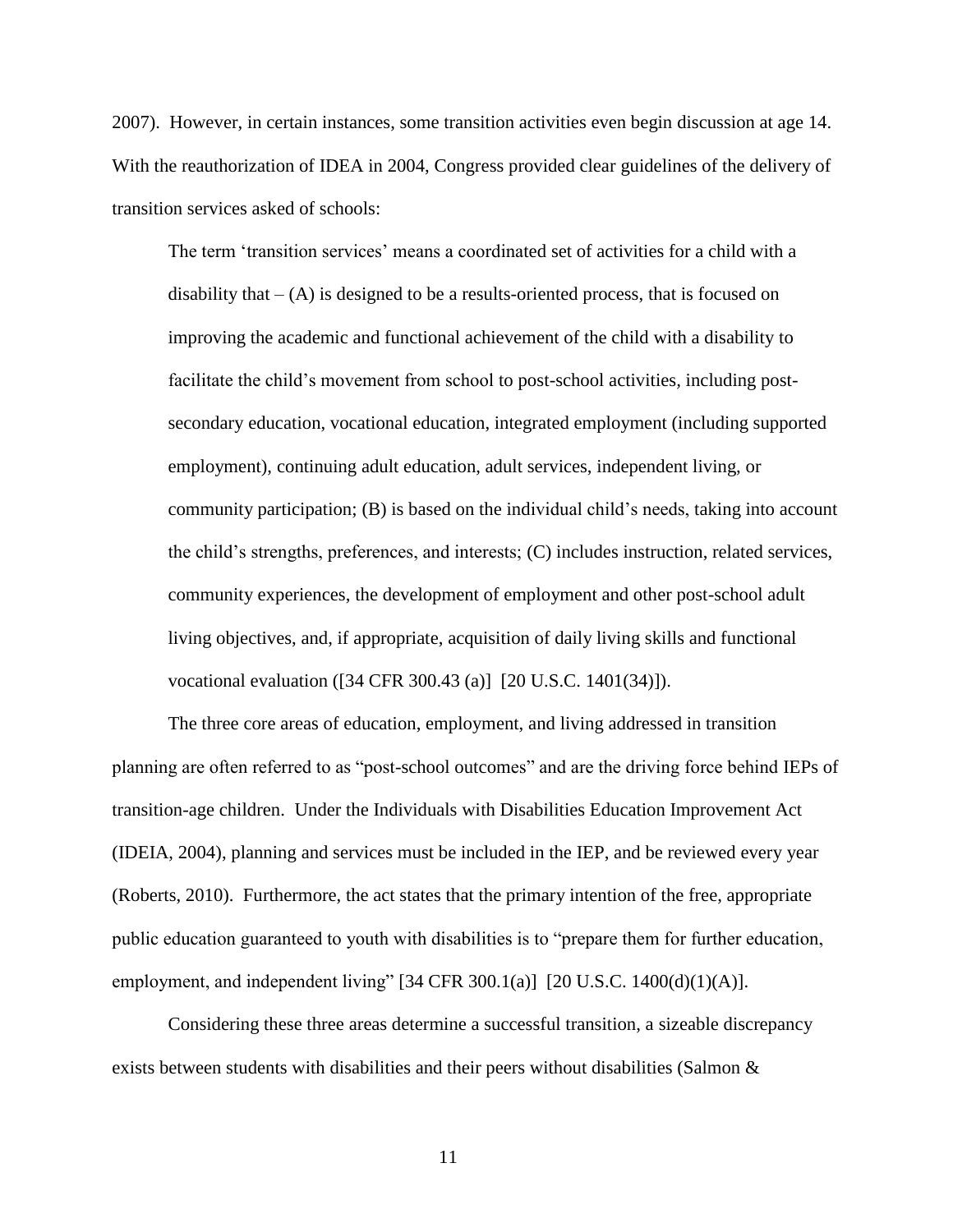Kinnealey, 2007)**.** For example, the Participation and Activity Limitation Survey (PALS) conducted by Statistics Canada (2001) indicated students with disabilities completed high school at a much lower rate compared to their non-disabled peers and were employed at a much lower rate as compared to their non-disabled peers. When examining these three domains of transition, teams must also consider personal characteristics of the individual that are specific to him or her. Thus, IDEA puts the responsibility on schools to focus on not only vocational, educational, and residential outcomes, but quality of life and self-determination factors in a student's life (Dolyniuk, Kamens, Corman, DiNardo, Totaro, & Rockoff, 2002). With the passing of IDEA and the subsequent additions to the law, transition planning became more individualized in that student's goals, needs, and necessary supports must be established in transition plans.

Specifically, the transition planning process is expected to take into account the child's preferences, interests, and needs, and above all his or her strengths (Konrad, Walker, Fowler, Test, & Wood, 2008). Furthermore, in order for a transition plan to consider specific skills and needs of the child, goals of the IEP must be realistic and appropriate. Along with mandated federal laws requiring school districts to consider transition as part of a child's educational planning, progress monitoring must be in place to keep track of the outcomes, positive or negative, following students post their secondary education experiences.Therefore, schools must collect data that identify those outcomes.

In conjunction with the reauthorization of IDEA, the U. S. Department of Education through the Office of Special Education Programs, required states to develop State Performance Plans around 20 indicators on which schools submit annual data. Even though the transition process is now mandated by federal and state legislation, some states are still struggling to meet those guidelines. Recently, the Commonwealth state of Pennsylvania was cited for their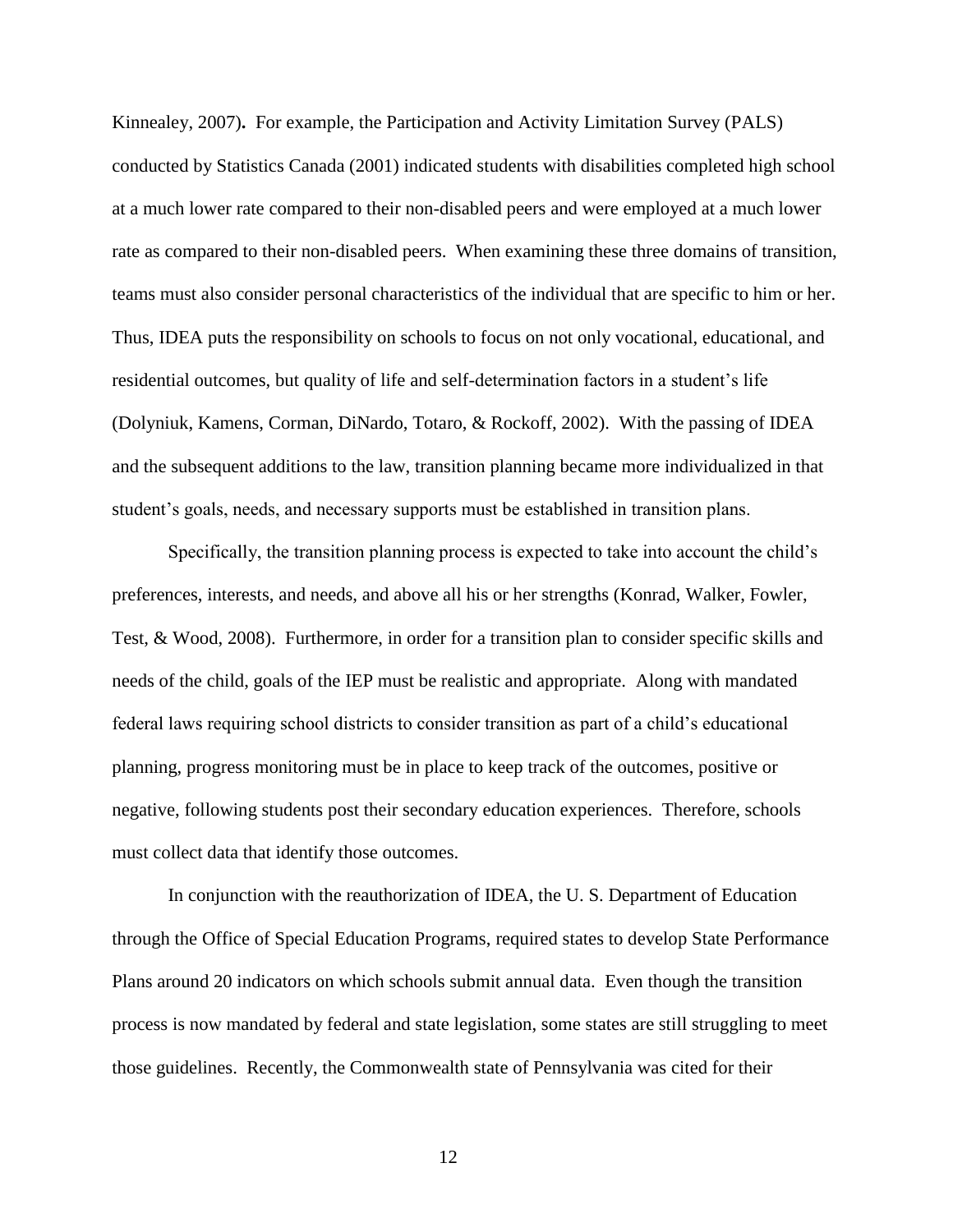management of transition plans, which has come to be known as Indicator 13 and Indicator 14. Indicator 13 addresses the appropriateness of IEP goals, among other transition features:

"Percent of youth aged 16 and above with an IEP that includes appropriate and measurable post-secondary goals that are annually updated and based upon an ageappropriate transition assessment, transition services, including courses of study, that will reasonably enable the student to meet those post-secondary goals, and annual IEP goals related to the student's transition services needs..."  $(20 \text{ U.S.C. } 1416(a)(3)(B))$ .

Provisions in the legislation to document the effects of transition planning of students became known as Indicator 14 of the State Performance Plans (SPP) on Effective Transition. Indicator 14 of IDEA of the Office of Special Education Programs (OSEP) and the SPP is the:

"Percent of youth who had IEPs (Individualized Education Plans), are no longer in secondary school and who have been competitively employed, enrolled in some type of post-secondary school, or both, within one year of leaving high school" (20 U.S.C.  $1416(a)(3)(B)$ .

In order to address this, Indicator 14 requires states to collect post-secondary outcome data on students with disabilities one year after leaving school. This includes students who graduate, dropout, or age out. This addition in federal law thereby magnifies the significance of connecting transition planning and services to student post-school success (Morningstar et al., 2010).

As mentioned, schools are not only responsible for developing transition plans that address academic competency, but also skill training that prepares students with disabilities for transition from school to adult life (Ofoegbu & Azarmmsa, 2010). In fact, Dowdy & Evers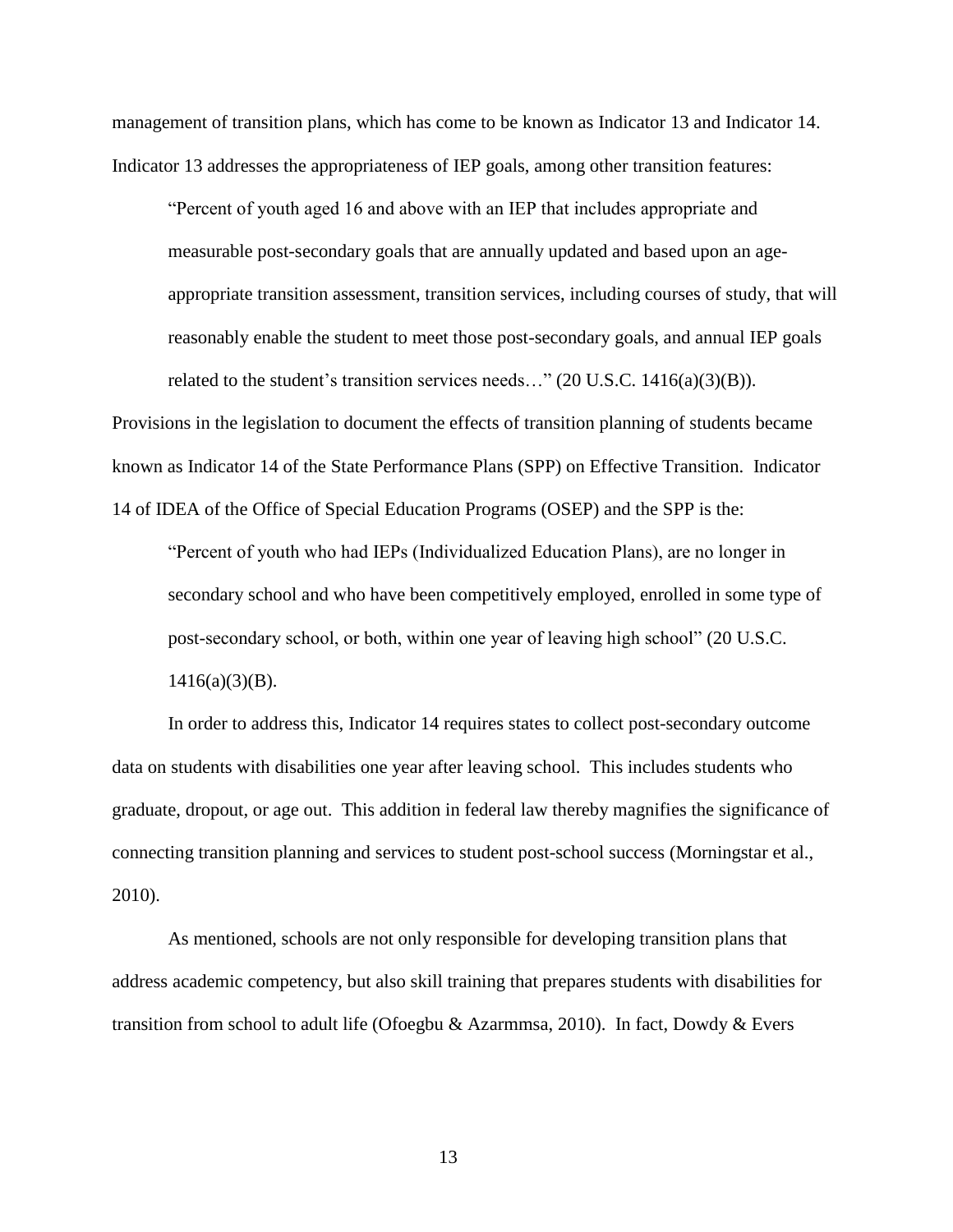(1996) claim that the degree of success in adult life for individuals with disabilities is strongly determined by the quality of education or skill training received during the school years.

#### **Transition Planning**

Transition planning is particularly difficult for students with disabilities due to a greater likelihood of encountering barriers and obstacles in the pathway to adulthood (Powers, Geenen, & Powers, 2009). However, since the passing of legislation that addresses transition, this process has finally become required, organized, and individualized for all children with a special education diagnosis. Transitioning from school and into adulthood could have a variety of cognitive and social-emotional outcomes for adolescents with disabilities. They include movement from one or more phases of special education into systems and institutions that provide services to people with disabilities. Transition could mean transfer from school to work, from parental home to other living arrangements, and from dependence on multiple service systems and providers to relative independence (Mallory, 1996). Nonetheless, transition is not just comprised of institutional and setting changes, but psychological adjustments as well (Clegg, Sheard, Cahill, & Osbeck, 2001).

Considering that federal requirements now expect schools to provide a thorough and individualized transition plan, along with progress monitoring of post-secondary outcomes for students with disabilities, school districts increasingly emphasize the importance of meticulous and accurate planning for transition. Mallory (1995) asserted that formal transition planning should require the commitment of human resources and follow-up to assess the extent of change that occurred. More specifically, best practices for individualized transition planning should include: a.) collaboration between community resources and services; b.) assessment of the student's work skills; c.) teaching of social skills; d.) education on available and appropriate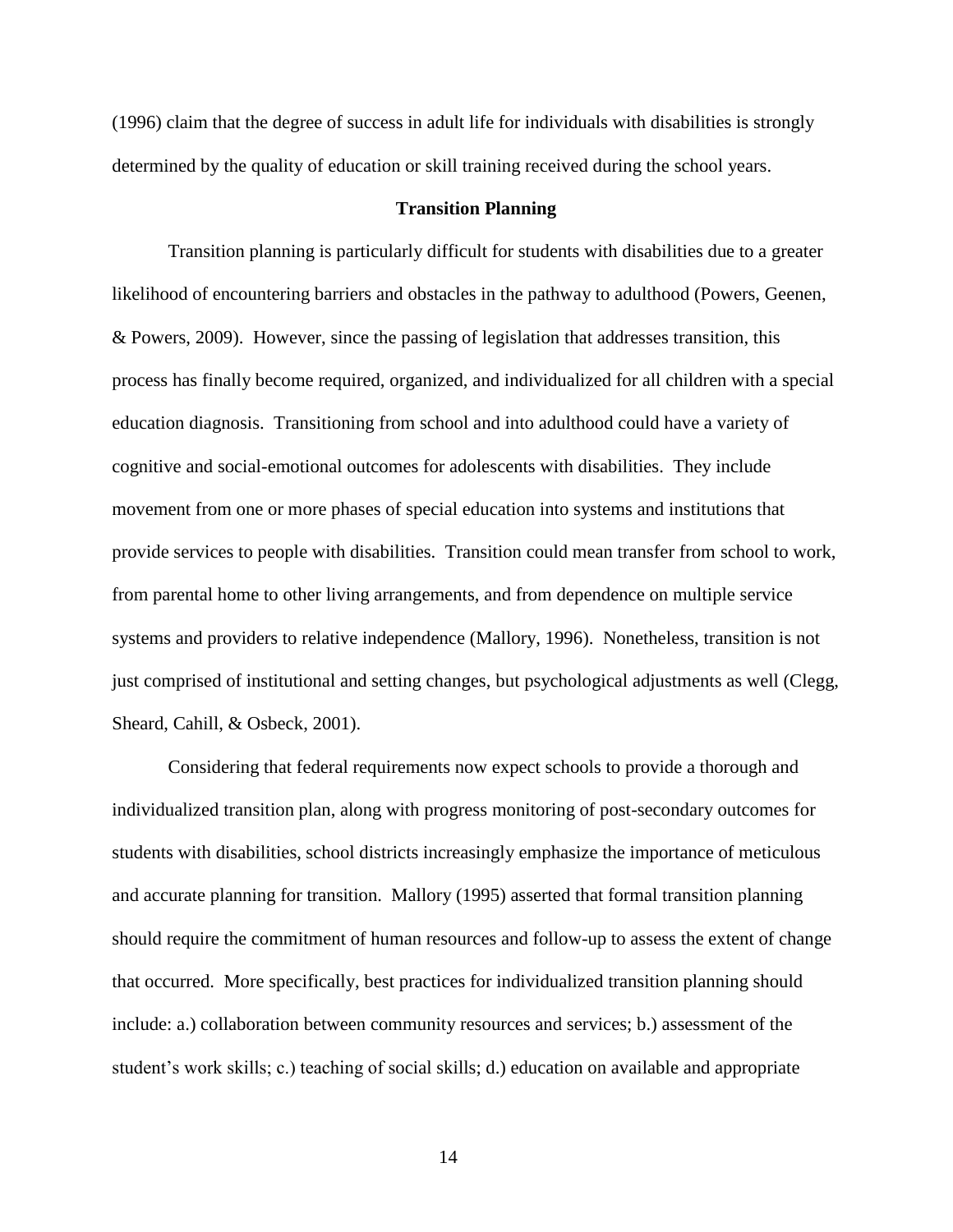employment options; e.) opportunity for students to have lucrative employment during high school; f.) preparation of a formal transition plan, and; g.) direct participation of families in the transition planning process (Kohler, 1993). O'Brien (2006) argues that such planning ought to be inclusive of all aspects of the child. More specifically, this includes considering all indications of skills, progress, disabilities, intellectual and social-emotional functioning, strengths, and areas of potential. To capitalize on all aspects of the child, school personnel can develop programs targeting general skills, knowledge, and behaviors that seem to be helpful across a variety of transition contexts (e.g., social skills, organizational skills, communication skills, self-awareness) (Milsom, 2007). Moreover, research has indicated that psychoeducational counseling can help students with disabilities learn critical transition skills. Milsom and colleagues (2004) found that a psychoeducational group successfully helped students with learning disabilities increase awareness of their own disabilities, as well as post-secondary school expectations.

Though research and plan implementation have been making considerable and consistent strides in the last two decades, there still remains a partial attitude of one-size-fits-all transition plans, regardless of the student's skills and needs. While many of the skill and knowledge areas necessary for successful transition for students with disabilities are similar, the individual needs of each student must be taken into consideration when planning transition interventions and goals (Milsom, 2007). Due to this shortcoming, many transition plans of students with disabilities are incomplete, unrealistic, or unsuitable (Wells, Sandefur, & Hogan, 2003). Furthermore, in a study conducted by Freeze (1995), transition planning and programs were found to be uncoordinated, unrelated to the students' and their families' wishes, and lacking in breadth, creativity, and accountability. Unless the transition plan is well-planned, appropriate,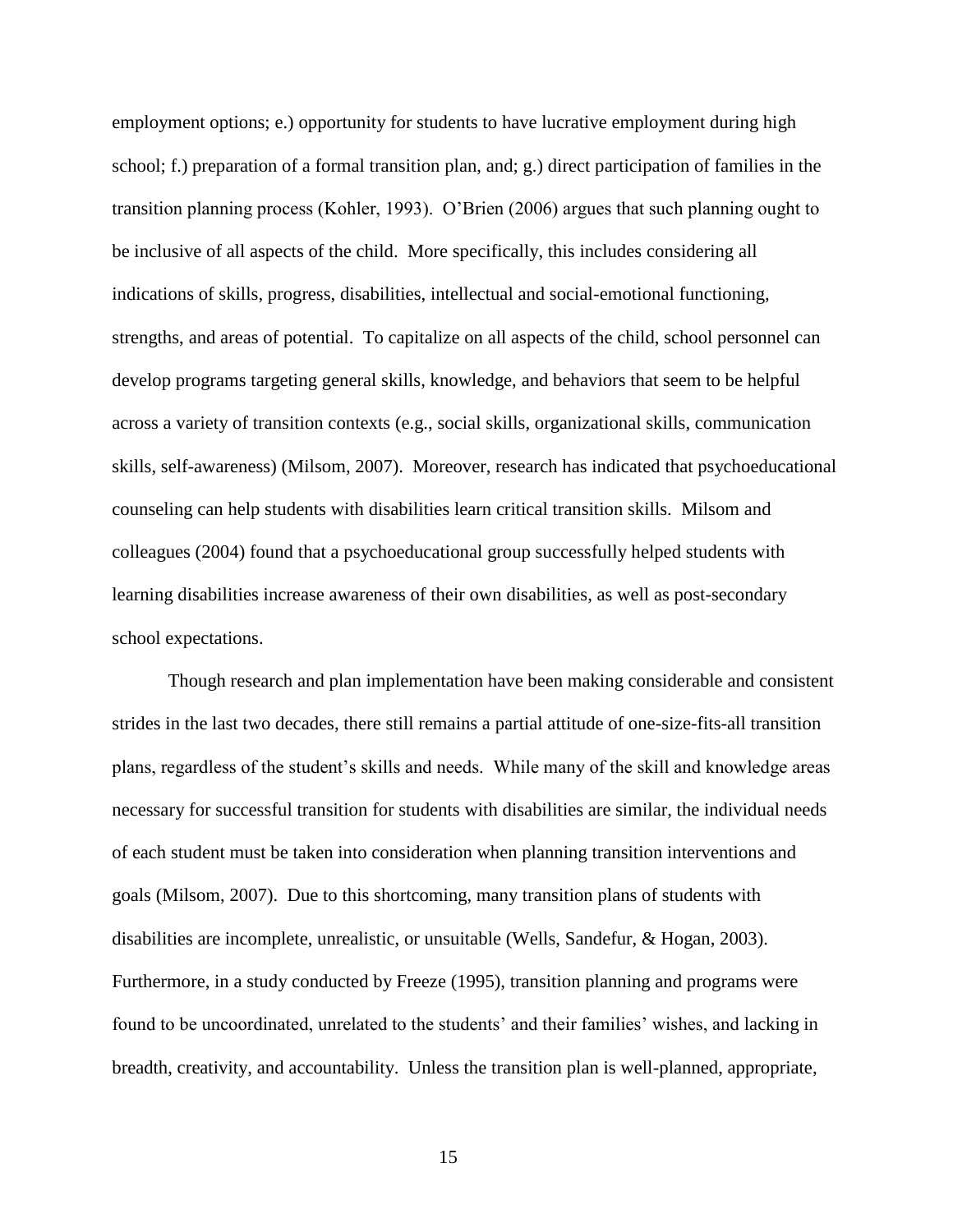and complete, youth with disabilities will see fewer opportunities as adults (Florian, Dee, Byers, & Maudslay, 2000). In fact, when transition plans were analyzed, few were revealed to contain goals relating to the development of leisure skills and work-related skills (Goupil, Tassé, Garcin, & Doré, 2002). Transition studies have evaluated a general class of youth with disabilities, but not many have teased out individual differences, such as disability. For instance, most of the participants in transition studies have been individuals with mild disabilities (Clegg, Sheard, Cahill, & Osbeck, 2001; Mitchell, 1999; Ward and Thompson, 1997). Using such research to inform transition for people with all levels of disability poses problems in setting realistic goals, meeting the individual's needs, and partaking in planning that is based on the individual's strengths, weaknesses, and areas of potential (Hanley-Maxwell et al., 1995). Extensive preparation, conflicts between transition team members, and limited knowledge and resources cause setbacks in forming an individualized plan. Results from Goupil and colleagues' study (2002) revealed that the transition planning process requires extensive planning and preparation time. However, time is not the only barrier, as teachers feel unprepared to develop or implement the transition plans (Benitez et al., 2008). Issues, such as planning time and competency of the transition process need to be addressed and resolved, and therefore, the educational planning team must coordinate their efforts and time to assess all components of the child.

Roberts (2010) discusses topic areas to consider when developing a transition plan. These include, but are not limited to: (a) career exploration, (b) academic goal setting and preparation, (c) assessing and identifying learning styles, (d) self-advocacy skills, (e) reasonable accommodations, (f) academic supports, and (g) interagency collaboration. Career exploration can begin with self-assessment by exploring a student's personal and work values and skills. Once student's values and skills are established through self-assessment and vocational activities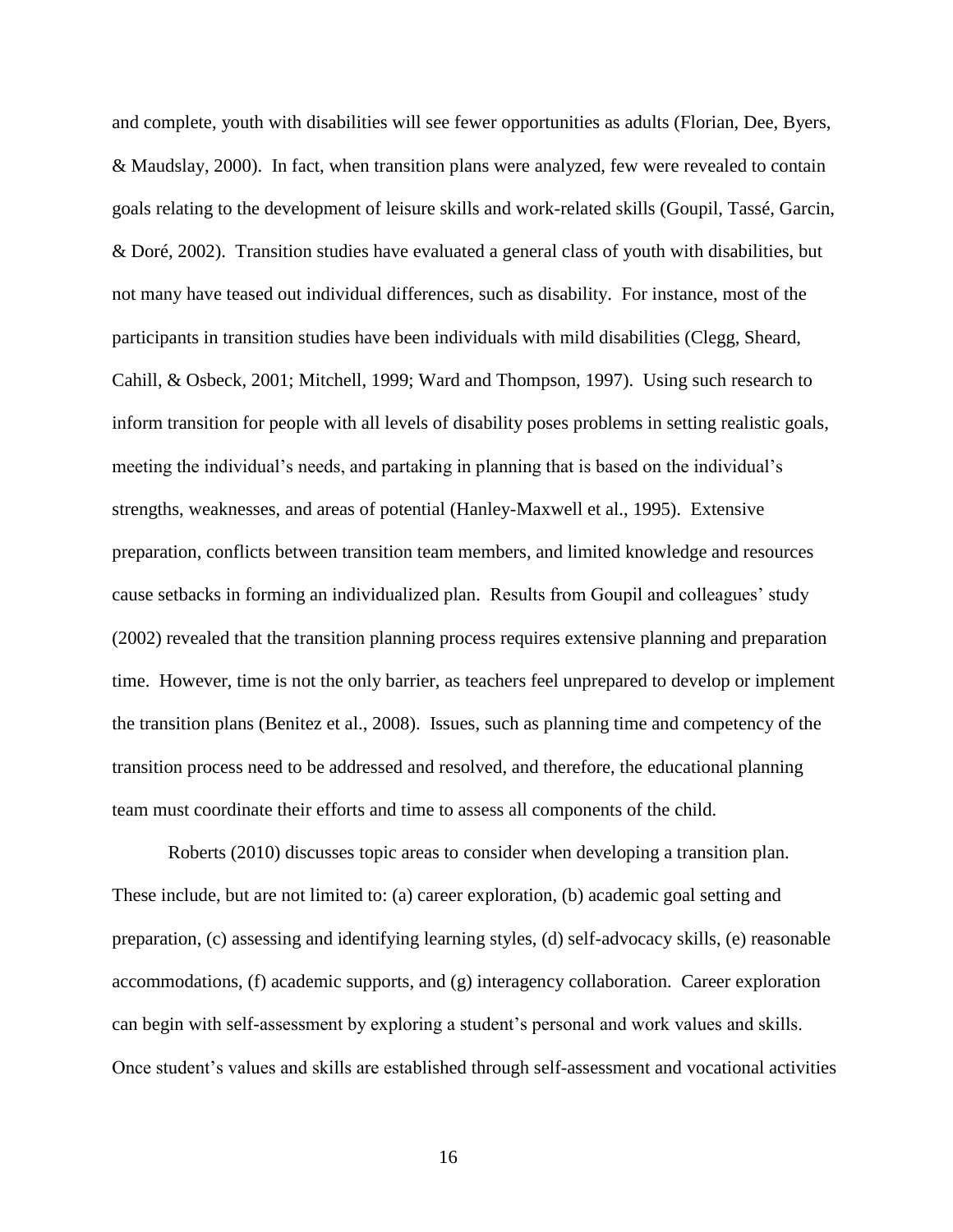(e.g., job shadowing, mentoring, and internships), involved professionals and family members can further help the individual narrow down career options. Once a career path is established, school personnel can work with the student and his or her family to align academic goals and preparations to the preferred career path. For example, for students who choose to pursue postsecondary education, peer tutoring and/or academic accommodations can be put in place to stay aligned with the specific goals. In conjunction with theories surrounding transition, selfadvocacy skills are also an area that requires consideration during the transition planning process. Self-advocacy includes disclosing one's disability, understanding one's strengths and weaknesses, and requesting needs and supports that accommodate one's functioning in various contexts. By having students actively participate in transition meetings, they will be better able to identify and advocate for the necessary accommodations after they leave the school setting (Shore, 2010). However, the knowledge of accommodations and supports must begin in the school setting to transfer to other settings. These supports should be used throughout the student's school career and discussed with the student so they become familiar with what is available, the benefit of those supports, and the need to request those supports. As stated previously, interagency collaboration is essential to transition plans and outcomes. By bringing everyone to the table and defining roles and responsibilities, a more successful transition is likely to occur. Roberts (2010) affirms that by evaluating certain topic areas related to transition, beginning steps can be taken toward a student's successful transition.

By evaluating and discussing each aspect of the child's life presently and in the future, transition teams can expect more advantageous outcomes. Ward and Thompson (1997) acknowledge specific factors which mark successful transitions to adulthood in individuals with disabilities including, employment, independent living, economic self-sufficiency, post-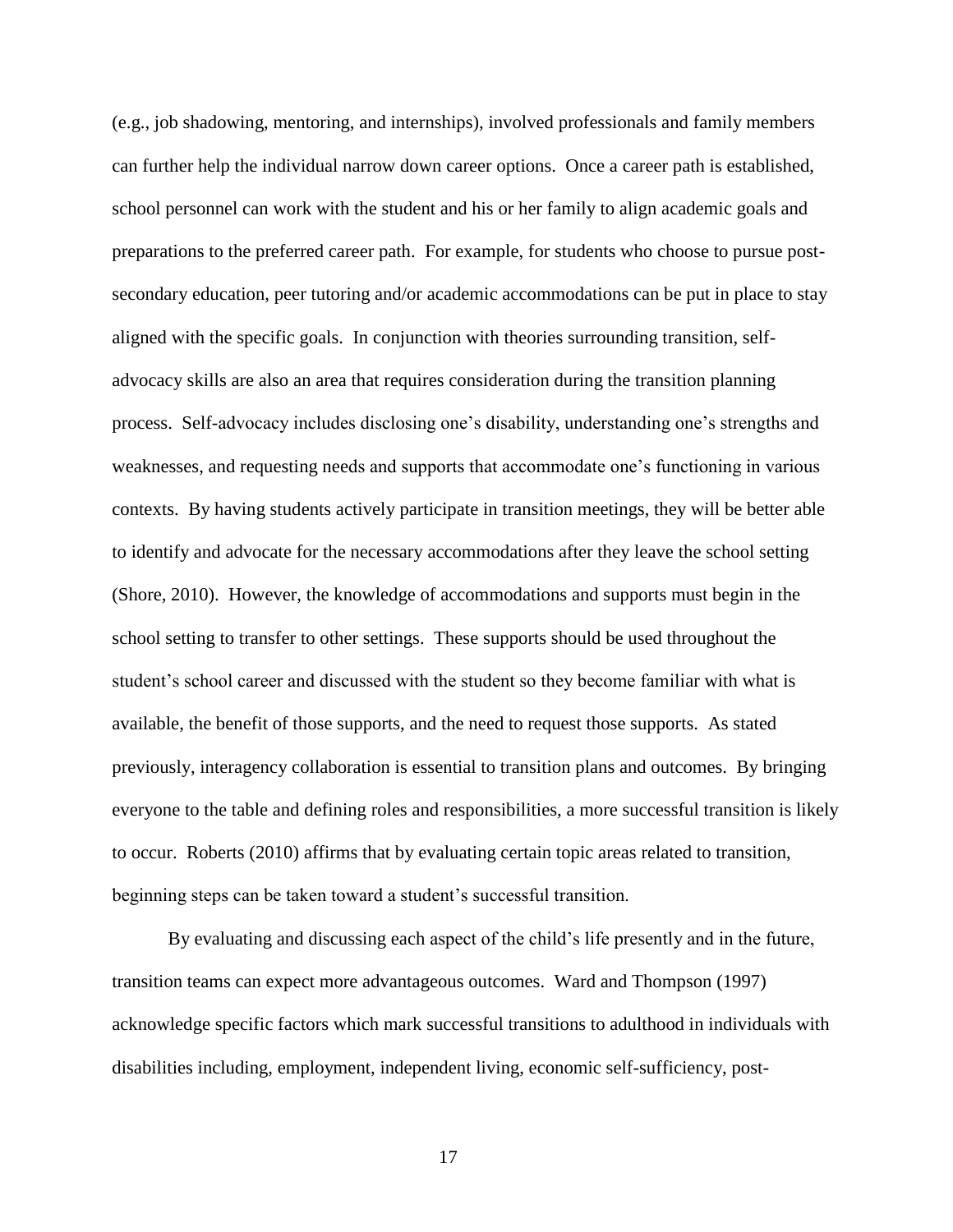secondary education, adult role-taking, and social participation. Thus, transition factors need to be carefully planned in order to "minimize the stress involved for children and their families and in order to maximize the chances of the child being successful in the new environment" (Kemp & Carter, 2000, pp. 393). Furthermore, successful transition incorporates staff who consider past history of the person with a disability, and parents who establish a working partnership with school staff (Clegg, Sheard, Cahill, & Osbeck, 2001).

Although developing appropriate and individualized transition goals is an integral part of the transition process, the implementation of the plan to achieve these goals is the determining factor of transition outcomes. Therefore, school staff should place just as much emphasis on these goals as the other IEP goals. However, Benitez and colleagues (2008) found that special education teachers reported limited implementation of the transition plan. The development of appropriate transition goals, while important, does not translate to positive and successful transition outcomes if team members are not in agreement of the goals and if they are not implemented properly.

#### **Structure of Transition Teams**

A unified transition team is essential for an operational transition plan to outline and prepare for student success after high school (Williams-Diehm & Lynch, 2007). These teams should work collectively to ensure that transition plans are effective and fitting for the student, and can provide practical post-school options and experiences. Transition teams consist of the parents, teachers, therapists, school psychologists, school administrators, caseworkers, and community liaisons. In addition, students should be an active participant in their own learning and transition planning. To do this, IDEA also certifies greater student involvement in the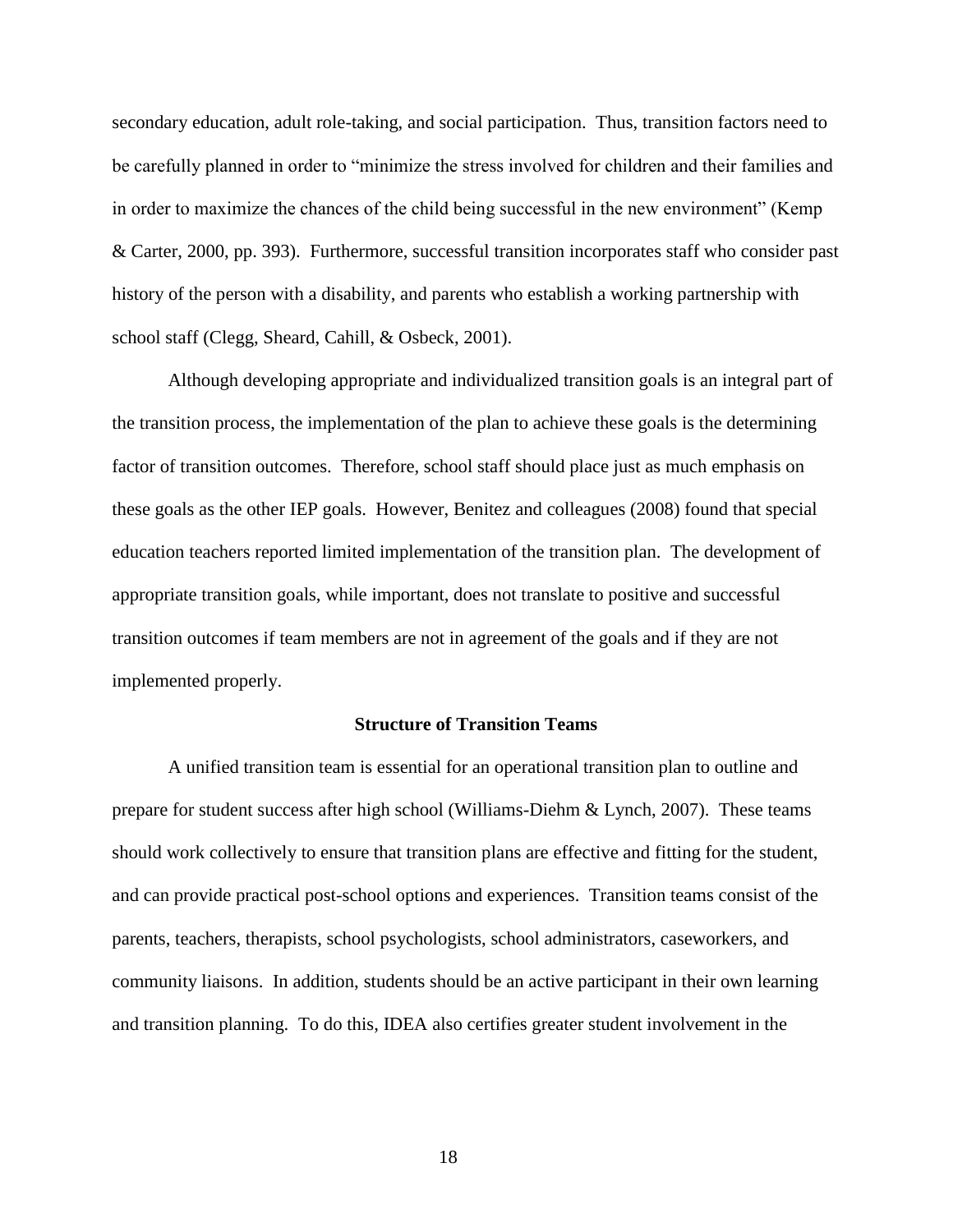planning of transition and requires that the child be invited to IEP meetings to consider postsecondary goals §300.320(b). [34 CFR 300.321(b)] [20 U.S.C. 1414(d)(1)(B)].

Each team member plays an essential role in the effectiveness and cohesiveness of the transition planning process. Parents work with the student's IEP team in planning goals and outcomes for their children with IEPs. Teachers, school therapists (e.g., speech therapist), and school psychologists who help to create the student's IEP should be vested partners in making sure that the IEP contains the student's interests and results of diagnostic measures, along with realistic transition services and accommodations that are attainable for the student. Vocational education or college staff members may also be present if the student has expressed an interest in going in either direction and has the academic capacity to be successful in post-secondary educational experiences. Occupational staff members who have been integral team members in working with the student should provide expert feedback on whether a student has current analytical skills to accomplish the intended transition plan and services. In addition, school counselors should have vested interest to provide counseling and career pathways for students with disabilities. The transition team plays a major role in providing effective preparation for students with disabilities, and an effective team with a well-prepared plan will provide a proactive transition for students with disabilities into the adult world.

Consultation and collaboration among school counselors, teachers, psychologists, postsecondary agencies, and parents is an integral and crucial part of the transition process to ensure the most appropriate and reachable goals. In fact, collaboration has been described as "one of the most important strategies in helping youth with disabilities move successfully from school into employment and adult life" (Luecking & Crane, 2002, p. 1). By all personnel collaborating with the child's needs and goals in mind, specific and necessary services can be provided,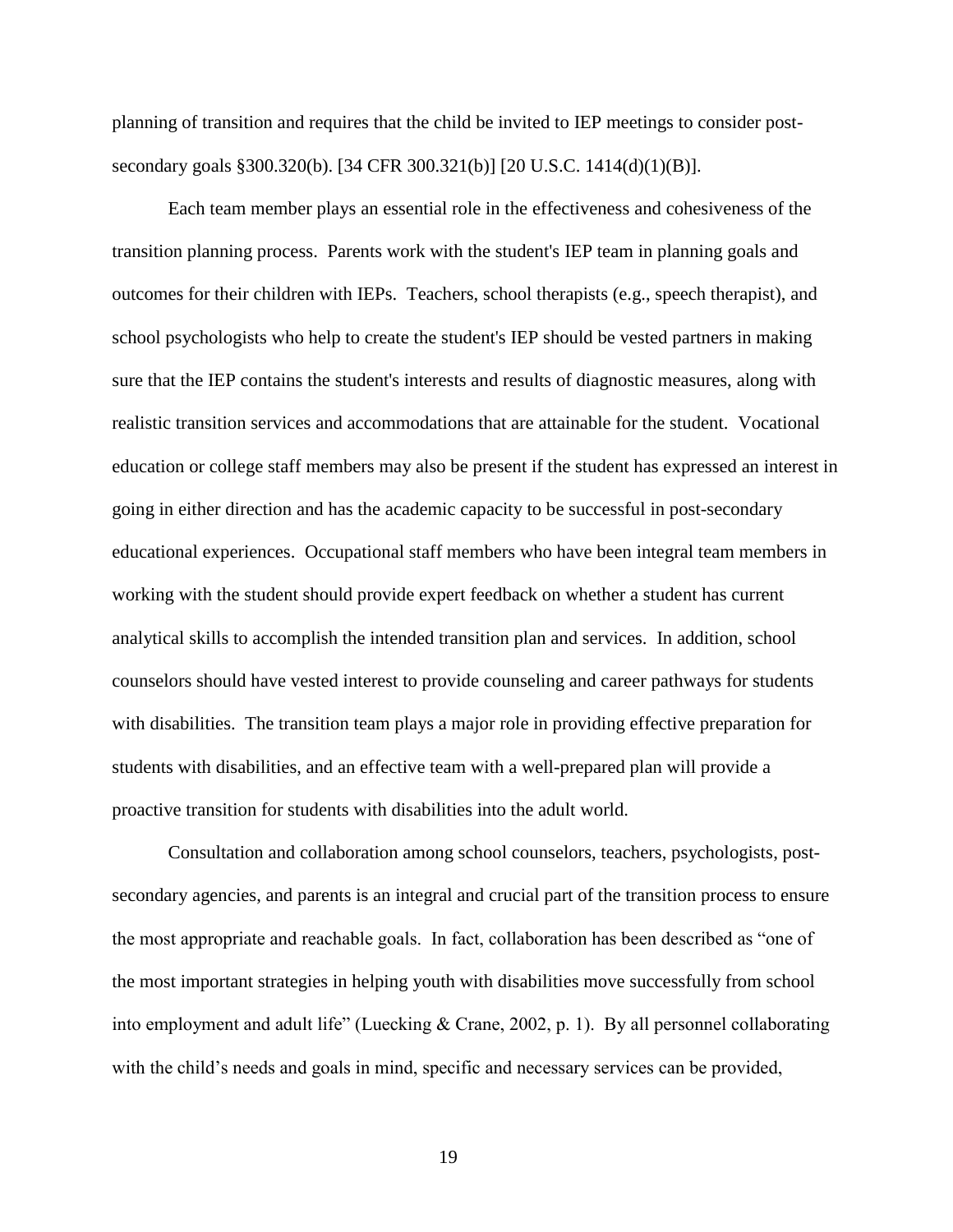timelines can be specified, and persons responsible for implementing services can be designated (Roberts, 2010). Furthermore, the transition team can achieve more meaningful outcomes when they are informed of the supports and constraints at all contextual levels (Salmon & Kinnealey, 2007). All members of the transition team should be provided with ample time and the resources to obtain the knowledge necessary to have a functioning and meaningful role on the team. In addition, transition teams should strive not just to counsel families, but to share the weight of care and transition change (Clegg, Sheard, Cahill, & Osbeck, 2001). By school staff and professionals aiding parents through this process, they will be more knowledgeable of supports and services and become more of an advocate for their child, instead of just another form of moral support. In particular, research emphasizes that parents must possess a sense of empowerment and involvement in the planning of their child's transition (Dunst, Trivetter, & Deal, 1994). That said, researchers have found that the active participation of parents in the transition process is minimal (Grigal, Neubert, Moon, & Graham, 2003; Martin, Marshall, & Sale (2004).

Students have also been found to have limited participation in their transition planning. For successful transition to occur, students must have a voice and be involved in transition decisions (Thoma, Held, & Saddler, 2002). To increase this participation, the following strategies can be employed (Pearpoint, O'Brien, & Forest, 1993; Freeze, 1995):

- Preview the meeting with the student
- Help the student prepare for the meeting (e.g., use an organizer)
- Involve the student in deciding who to invite and in sending out invitations
- Choose a comfortable, relaxed setting
- Think of the meeting as a celebration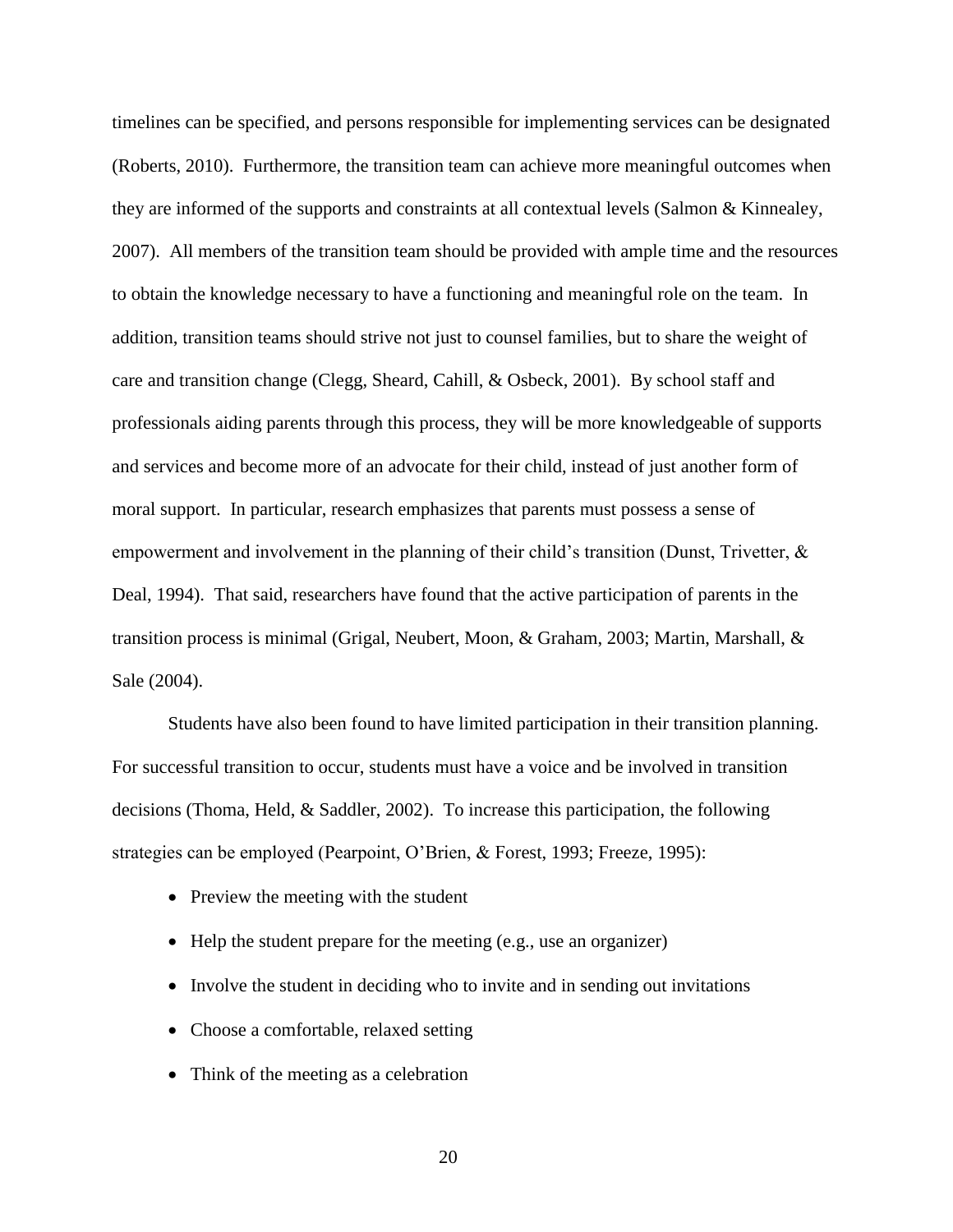- Eliminate interruptions
- Show respect for student choice and self-determination
- Avoid rejecting the student's dreams and goals because the team may feel they are unreasonable (create opportunities for the student to discover this themselves)
- Speak the student's language (use images, symbols, pictures, etc.)
- Bring samples of the student's work to the meeting
- Avoid technical jargon

By taking a person-centered planning approach students can learn to make decisions and take more of a responsibility for their education (Milsom, 2007).

#### **Transition Outcomes of Children with Disabilities**

As students with disabilities leave the school setting and move onto adult life, little is known about their outcomes compared to peers without disabilities. In general, however, past research has shown that students with disabilities achieve positive post-school outcomes at a much lower rate than do their non-disabled peers (Mithaug, Horiucki, & Fanning, 1985; Sittlington & Frank, 1990). Since the 1980s, researchers have been trying to answer the question of how to improve post-school outcomes for students with disabilities. Test and colleagues (2009) attempted to answer this question in their systematic review of secondary transition predictors for improving these outcomes. These researchers found that of 16 evidence-based inschool predictors, inclusion in general education, paid employment/work experience, selfcare/independent living skills, and student support, predicted improved outcomes in education, employment, and independent living. Other predictors related to improved post-school outcomes included interagency collaboration, self-advocacy/self-determination, transition programs, and social skills.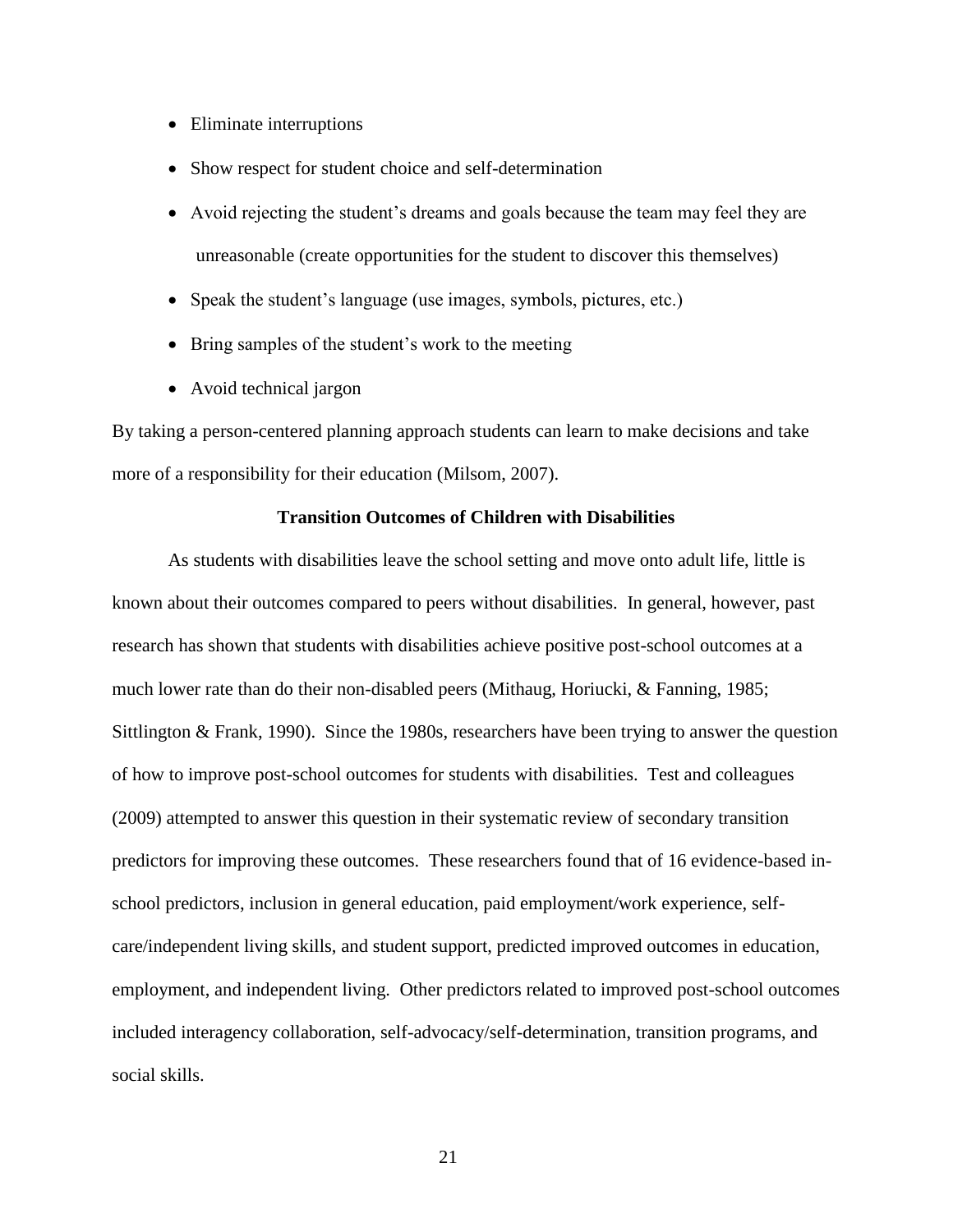Gil-Kashiwabara and colleagues (2007) argue that students with disabilities are often marginalized not only because of their disability, but also when it comes to transition planning, and therefore, transition outcomes. Research demonstrates that individuals with disabilities are more susceptible to negative outcomes, regarding transition (Gil-Kashiwabara et al., 2007; Salmon & Kinnealey (2007). These outcomes include not just external, environmental changes, but internal, psychological changes as well. Successful transition into adulthood for youth with disabilities often requires (1) systematic planning over several years, (2) careful attention to the development of essential skills, (3) assistance in the transition process, and (4) ongoing support in adulthood (Thoma et al., 2002).

#### *Mental Health and Interpersonal Outcomes*

In a retrospective study done by Zetlin and Turner (1985), only a third of the students with disabilities studied were found to have achieved emotional autonomy, which is characterized as turning to their parents less often for assistance and/or decision-making. An additional third continued to be emotionally dependent on parents, regardless of living independently. This is of concern, as many transition teams tend to concentrate more on the tangible and outward factors of transition, and disregard the attainment of autonomy and independence (Baker, 1991).

#### *Employment Outcomes*

As evidenced above, individuals with disabilities experience a host of barriers concerning participation in work-based learning opportunities, employment, and careers (National Council on Disability, 2000). Legal safeguards from discrimination in the legislature, including the Americans with Disabilities Act (ADA), the Individuals with Disabilities Education Act (IDEA), and the Workforce Investment Act (WIA), allow individuals with disabilities to better promote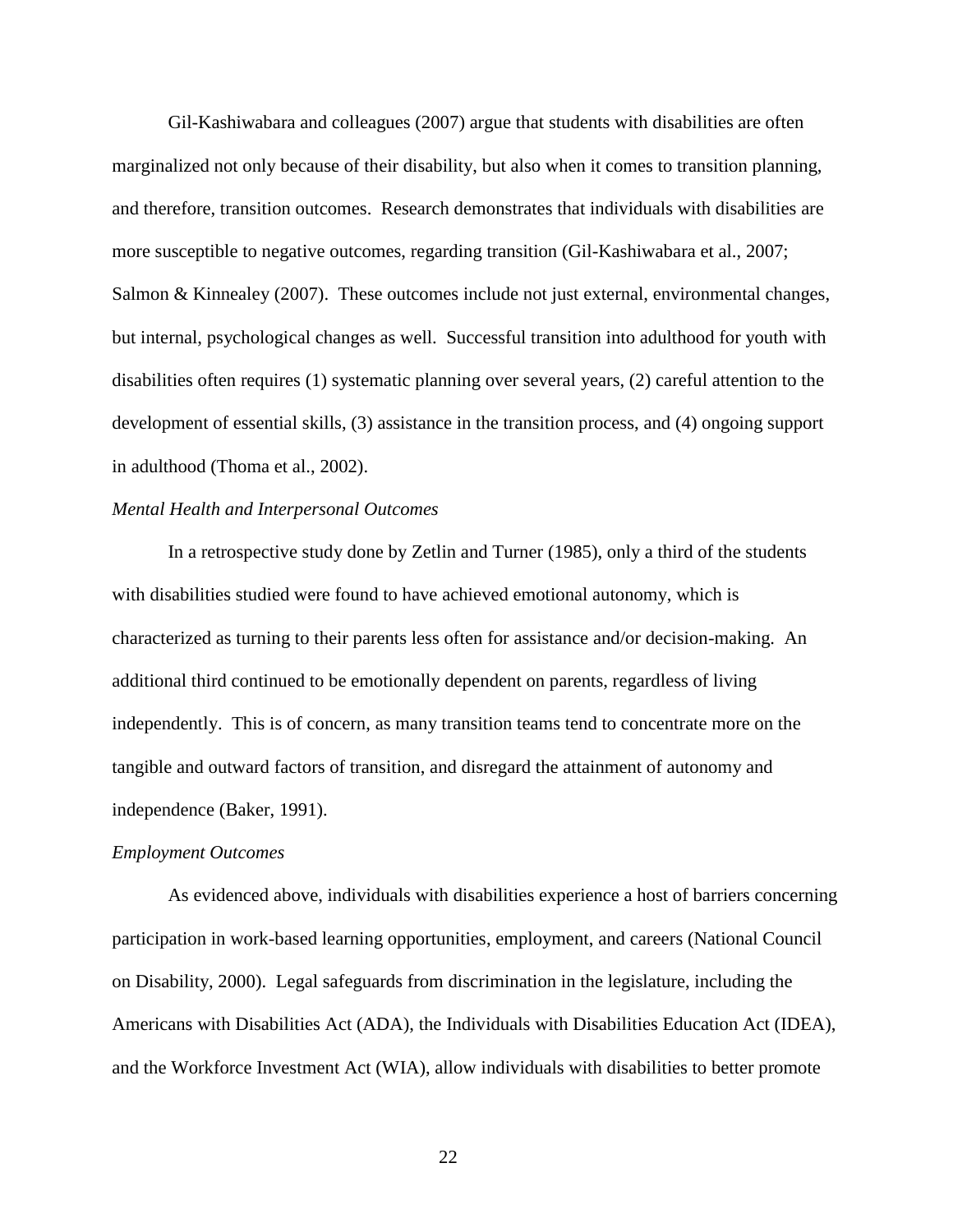their skills and advocate for necessary work adaptations (Luecking & Mooney, 2002). However, despite these federal and workplace advances, the reality of the matter is that post-school unemployment remains disproportionately high for youth with disabilities (Blackorby  $\&$ Wagner, 1996).

Employment has been described as influencing certain perceptions of life and determining if a person has a boring and depressing or challenging and self-fulfilling life (Bandura, 1997). Employment of any job includes attainment of the particular knowledge, skills and commitment of the individual, and whether the individual can satisfy the requirements and conditions of the job (Piggot & Houghton, 2007). For students with disabilities who move onto employment, it is important that they gain a sense of personal independence, self-sufficiency, and self-fulfillment (National Center on Secondary Education and Transition, 2004). For individuals with disabilities, achieving these criteria is difficult as the symptoms of their disability may become an obstacle. By finding an interest-job match for the student, more successful employment outcomes of individuals with disabilities can be achieved (Estrada-Hernández, Wadsworth, Nietupski, Warth, & Winslow, 2008). Lueking and Mooney (2002) suggest that students with disabilities who have early exposure to the workplace can better advocate for their interests, and thus, improve their employment outcomes by developing employment skills and moving toward a career direction. These early job experiences can also offer benefits to the employers. Whether through job shadowing, unpaid work experiences, internships, or paid work, work-based learning offers a safe environment in which to familiarize employers with the assets of youth with disabilities (Luecking & Mooney, 2002). Even though this early exposure has demonstrated value for youths with disabilities, participation in these experiences is low (Benz, Yovanoff, & Doren, 1997; Colley & Jamison, 1998).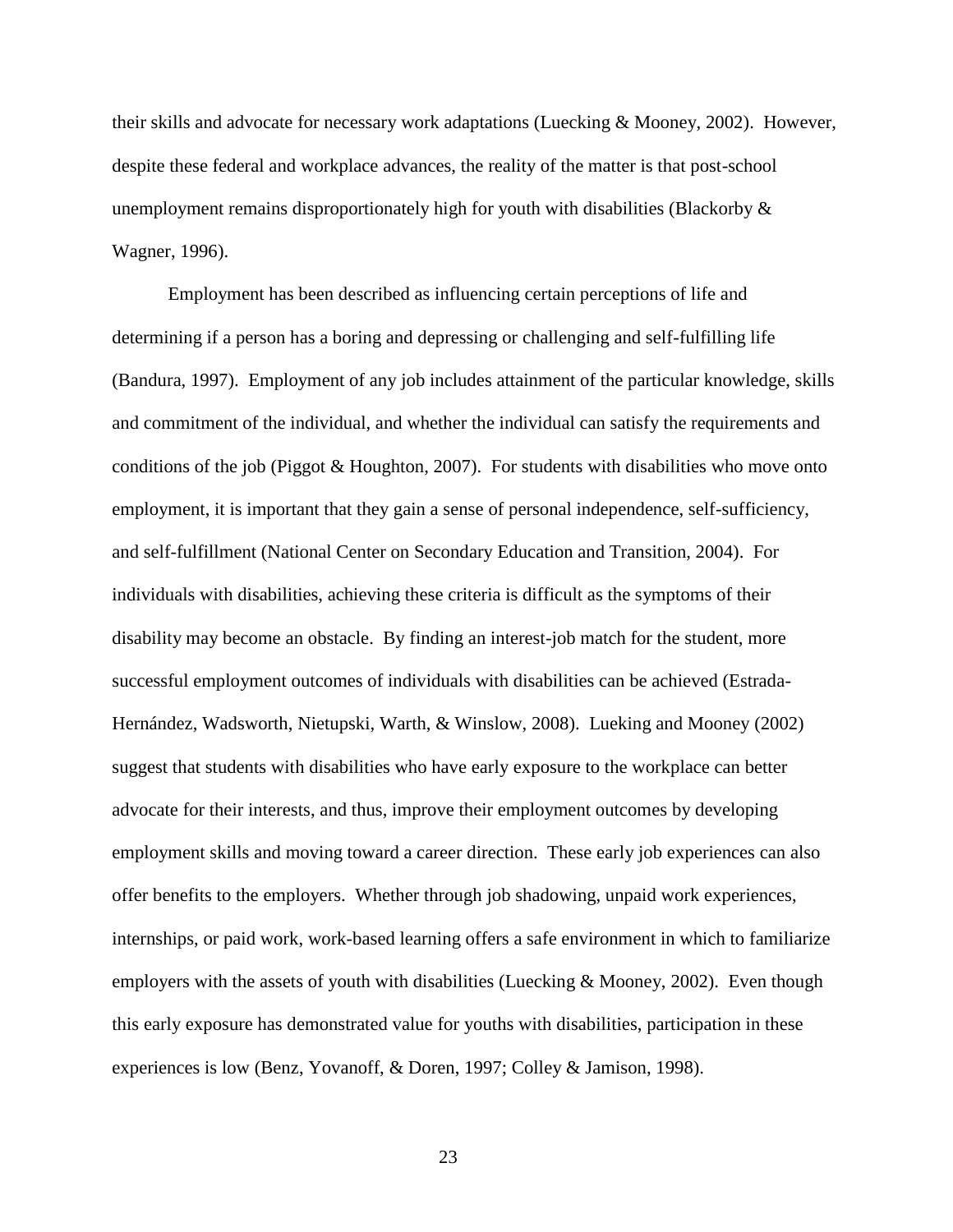Luecking and Mooney (2002) identify competencies that benefit both youth with disabilities and potential employers:

- Identify "return on investment" for companies who participate in work experience programs and hire youth;
- Identify employer needs and market student skills that complement these needs;
- Help manage any changes that might occur as a result of the implementation of workplace supports and accommodations (e.g., post placement follow-up);
- Identify workplace supports, interventions, and accommodations that also contribute to improvement of companies' overall operational and organizational processes;
- Interact comfortably and productively with employers and speak their language; and
- Make employer participation convenient through well-identified and easy contact and follow-up procedures.

Although, post-school expectations and goals related to employment guide the activities reflected in the student's IEP goals (Test, Aspel, & Everson, 2006), expectations and outcomes continue to be well below those compared to typical peers. Unemployment rates for individuals with disabilities have lingered around 60-70% (Mank, 2007).More specifically, the National Longitudinal Transition Study (NLTS)-2 found that only 24.8% of young adults with intellectual disabilities, 31.5% of young adults with autism, and 32.4% of young adults with multiple disabilities were employed 2 years after leaving high school (Carter et al., 2005; Wagner, Newman, Cameto, Garza, & Levine, 2005).

Research is contradictory concerning job satisfaction of individuals with disabilities. When college graduates with learning disabilities were examined, 94% were said to be satisfied with their jobs (Greenbaum et al., 1996). In opposition, Witte (2001) recounted that a sample of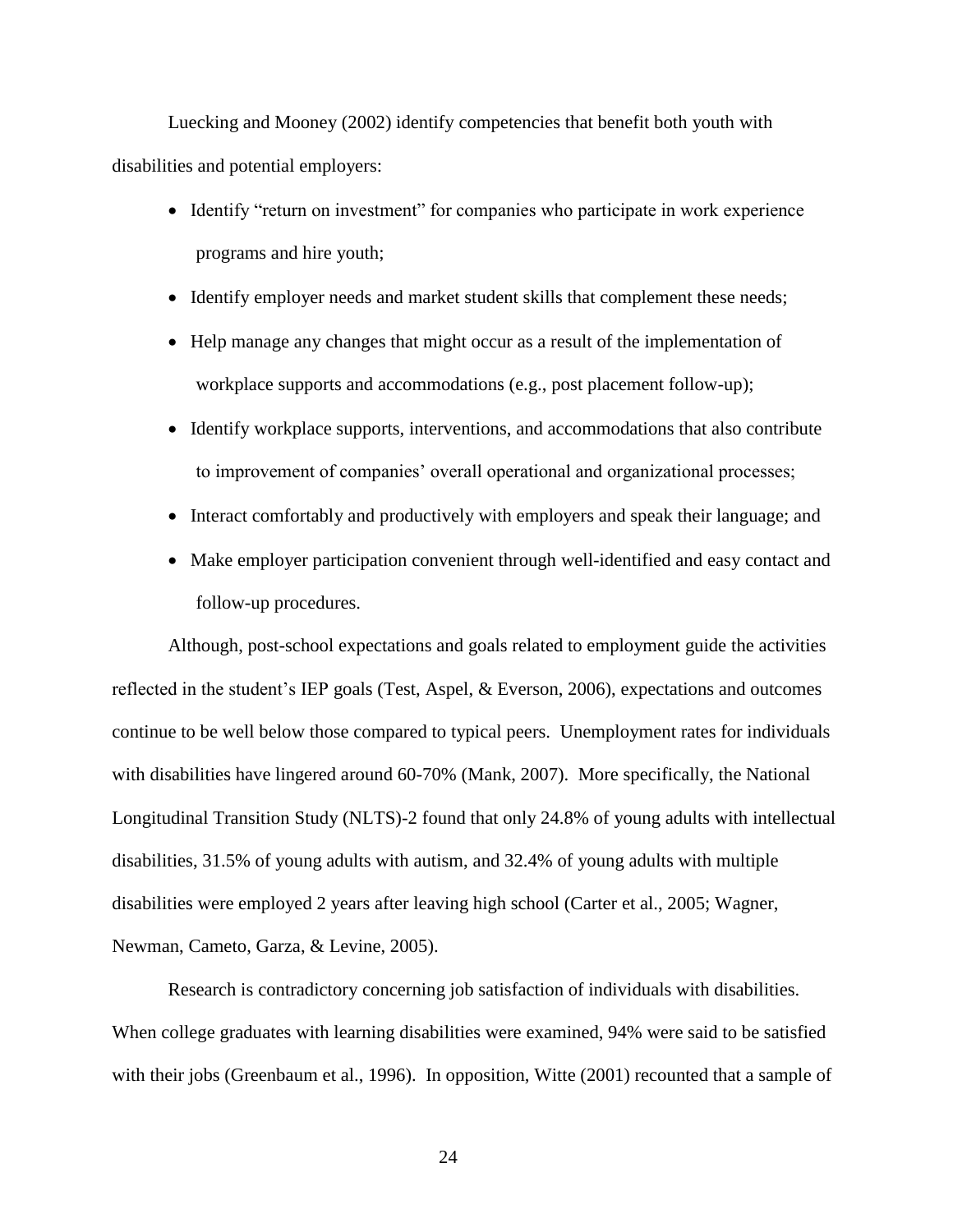college graduates diagnosed with a learning disability responded with some level of dissatisfaction on questions related to job satisfaction. Cultural discrepancies also arise when examining the employment outcomes of youth with disabilities. Blackorby and Wagner (1996) found that African-American and Hispanic students with disabilities earned less in wages and had even more difficulty finding employment when compared to Caucasian students with disabilities. When studying individuals in the low-incidence population of disabilities, the employment rate dropped to 25% for those diagnosed with severe disabilities and 8% for individuals with profound disabilities (LaPlante, Kennedy, Kaye, & Wenger, 1996).

Katsiyannis and colleagues (2005) found that the IEP and transition goals related to employment for students with intellectual disability focused more on sheltered and supported employment than for other disability groups. More specifically, supported employment (45.3% vs. 7.4%) and sheltered employment (33.2% vs. 7.6%) have been found to be more prevalent for students with intellectual disability than for students with other disabilities (Grigal, Hart, & Migliore, 2011). It has also been found that involvement of certain external professionals, such as vocational rehabilitation counselors and other agencies was higher for students with intellectual disability than for students with learning disabilities or emotional/behavioral disorders, but overall vocational rehabilitation participation was very low (Katsiyannis et al., 2005). Others have documented that post-school outcomes for students with intellectual disability have shown very little improvement over time (Hart et al., 2006; Test et al., 2006). Employment studies of post-school outcomes for young adults with intellectual disability continue to show high levels of unemployment and underemployment (Braddock, Hemp, & Rizzolo, 2008; Butterworth, Smith, Hall, Migliore, & Winsor, 2009; Migliore & Butterworth, 2008b; Simonsen, 2010; Weathers & Wittenburg, 2009). In a recent study of post-school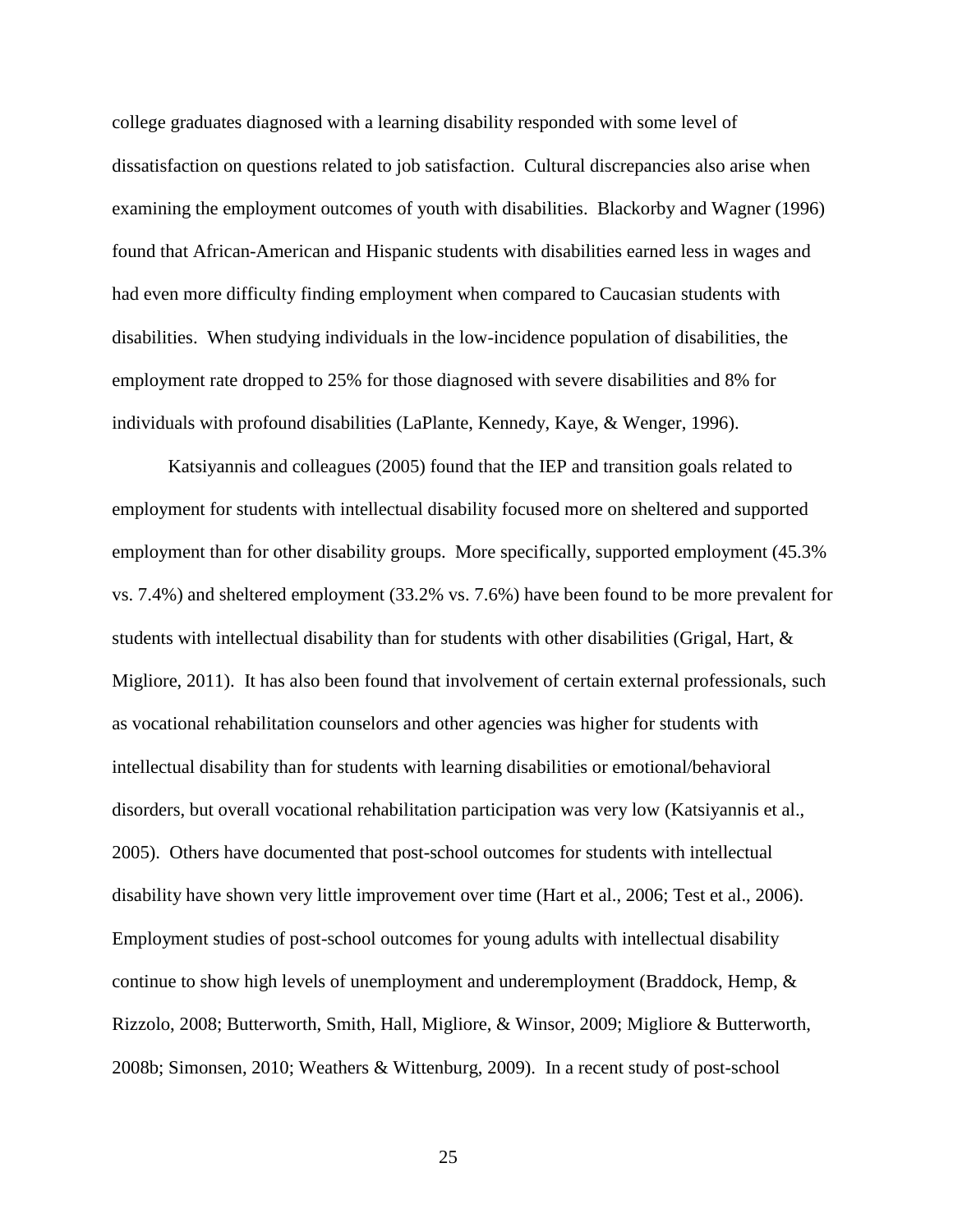employment outcomes for high school graduates with intellectual disability receiving long-term supports, Simonsen (2010) found that only 39.9% of 338 graduates were engaged in paid work 1 year after exiting high school. Of those who worked, only 14.2% were employed in individual positions and paid minimum wage. The remaining individuals were engaged in supported employment in small group enclaves or mobile work crews and received subminimum wages. The lack of positive outcome data for students with intellectual disability leads us to ask: To what extent do adaptive behavior goals related to employment in transition plans reflect appropriate expectations and anticipatory outcomes when considering a student's level of cognitive impairment?

#### **The Correlation of Measures of IQ and Adaptive Functioning**

According to *Diagnostic and Statistical Manual of Mental Disorders-Fifth Edition*  (2013), intellectual disability is defined as significantly sub-average intellectual functioning that exists simultaneously with limitations in two or more skill areas of adaptive functioning, including communication, self-care, social skills, community functioning, health and safety, and work. Adaptive functioning is defined as "the collection of conceptual, social, and practical skills that are learned and performed by people in their everyday lives," which encompasses conceptual skills (language, literacy, and number concepts), social skills (interpersonal skills, self-esteem, and ability to follow social rules/laws), and practical skills (activities of daily living, occupational skills, and safety) (Schalock et al., 2010).

As reported by the *Wechsler Intelligence Scale for Children-Fourth Edition* (WISC-IV, 2003) and other intelligence tests, in the normal distribution of IQ scores, approximately 2.2% of children obtain scores at least 2 standard deviations (*SD*s) below the mean of 70 (IQ≤70), which qualifies for an intellectual disability. However, the DSM-V attests that to determine the severity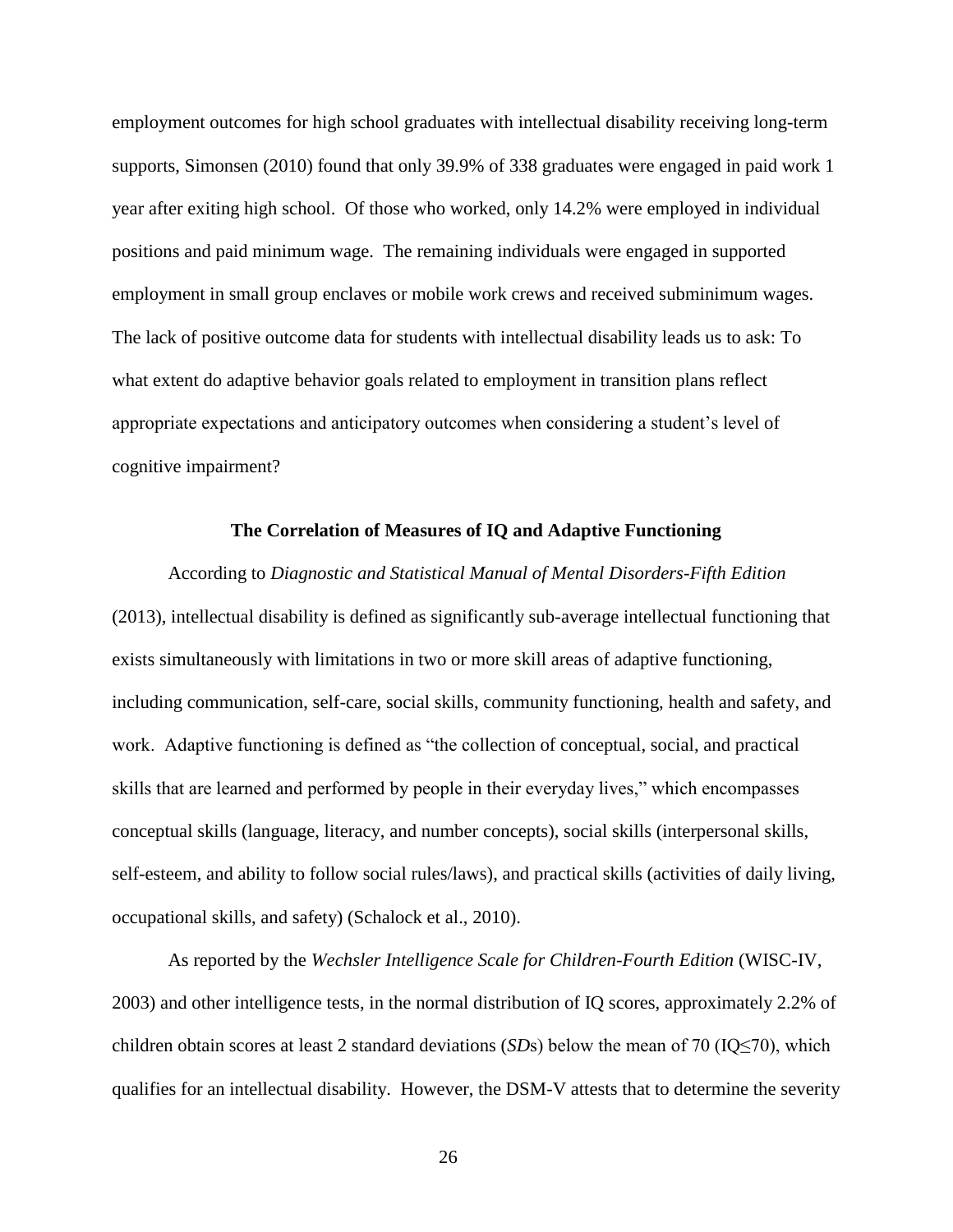of intellectual disability (i.e., mild, moderate, severe, profound), one must look to an individual's adaptive functioning skills. Considering intellectual functioning and adaptive functioning are both criteria to be diagnosed with an intellectual disability, it is imperative to investigate these measures in relation to each other to determine the most efficient and appropriate interventions during the school years, and services and opportunities for post-school ventures, including employment.

Generally speaking, cognitive and adaptive assessment scores are highly correlated (Liss et al., 2001; Vig & Jedrysek, 1995). In fact, Perry and colleagues (2009) suggest that stronger correlations might be expected in children with lower cognitive levels. Consequently, one may infer that at lower levels of functioning, both IQ and adaptive behavior may measure similar skills, such as the ability to understand and master simple tasks (Liss et al., 2001). However, other research has found that low correlations exist between intelligence and adaptive behavior measures in children with an intellectual disability (Platt, Kamphaus, Cole, & Smith, 1991; Carpienti & Morgan, 1996). Age has also been found to be a factor when examining adaptive behavior. It is suggested that adaptive behavior increases at a much slower rate than does a child's age. In other words, the gap between a child's actual adaptive behavior score and the scores expected for his/her age increasingly widen over time (Perry, Flanagan, Geier, & Freeman, 2009). Chadwick and colleagues (2005) found a negative correlation between the Vineland Adaptive Behavior Scales scores and age for individuals diagnosed with an intellectual disability. More specifically, the authors also discovered that for lower functioning children with autism with a comorbid diagnosis of intellectual disability, adaptive skills were higher than cognitive skills. They attributed this to the children maximizing their potential or having received good life skills instruction. More support of controversial evidence of the relation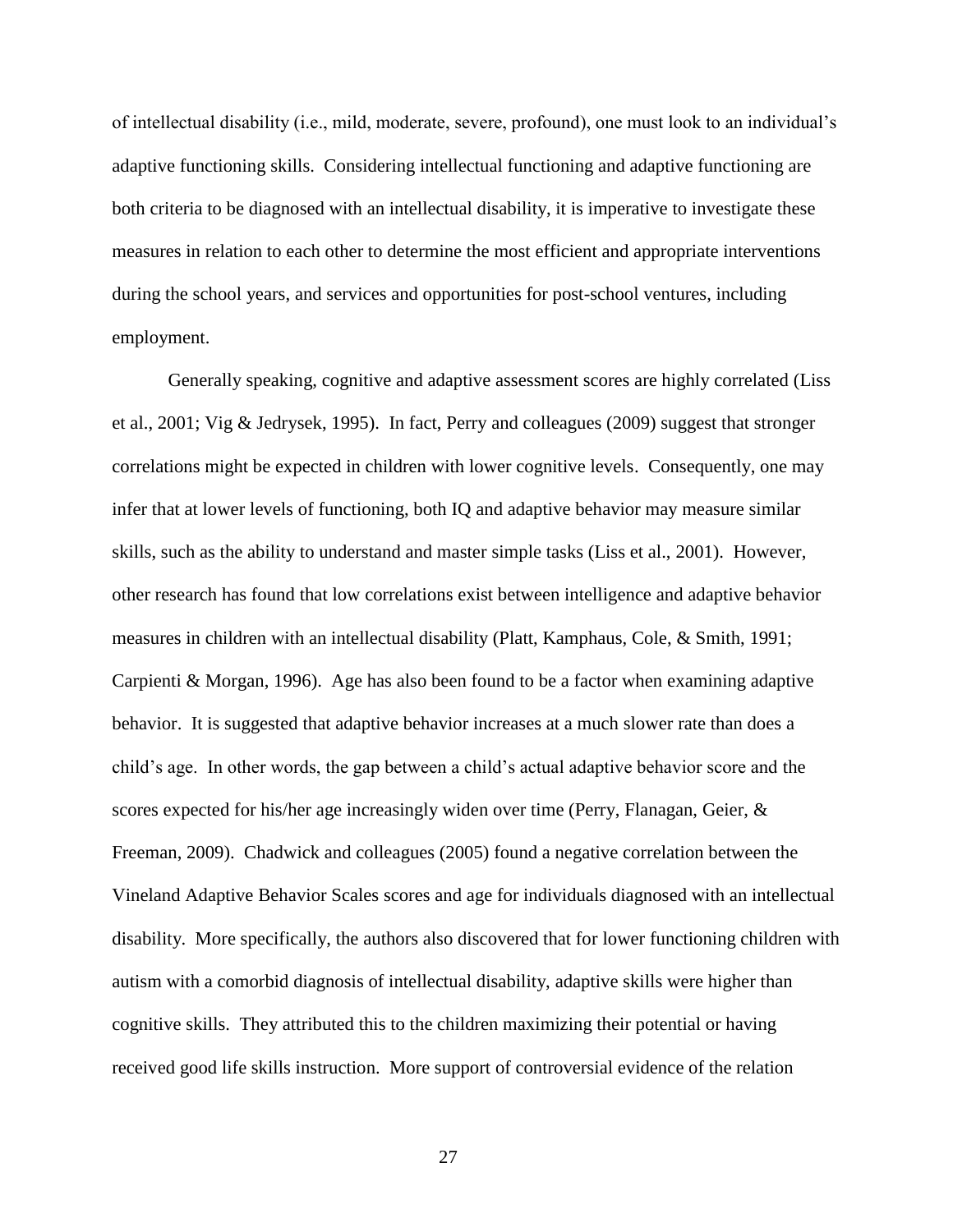between adaptive and cognitive functioning was provided by Bölte and Poustka (2002). The researchers found that measures of adaptive functioning and IQ did not differ significantly in individuals with an intellectual disability diagnosis. Based on the disparities found in the research regarding IQ and adaptive behavior functioning, it is worth examining how levels of intellectual functioning impact adaptive functioning in the area of employment.

### **Theoretical Basis of Transition**

It is essential to take into account the complex social and personal conditions in a child's life when examining theories of transition. These conditions include, but are not limited to the nature, degree, and etiology of a person's disability; age, gender, race, ethnicity, and socioeconomic status of the person; and the family structure and network of the person (Mallory, 1995). The fundamental theories in which the transition of people with disabilities are built upon and the legislation and policies founded from those theories have received increased attention over the past 25 years, as our society has come to acknowledge the basic human rights to which people with disabilities are entitled (Mallory, 1995).

### *Student-Centered Theories*

Student self-efficacy and self-determination are among the characteristics that research has indicated is necessary for students to experience a successful transition and the outcomes associated with that process. Many theories concentrate on the intrinsic values of the student and how those values add to the success of transition. Self-efficacy is defined as how a person views himself/herself, as well as their level of motivation to be competent in organizing and performing certain skills to accomplish a certain level of performance or achievement (Bandura, 1997; Panagos & Dubois, 1999). Madaus, Zhao, and Ruban (2008) suggest that self-efficacy theories can provide a significant framework with which experiences of individuals with disabilities can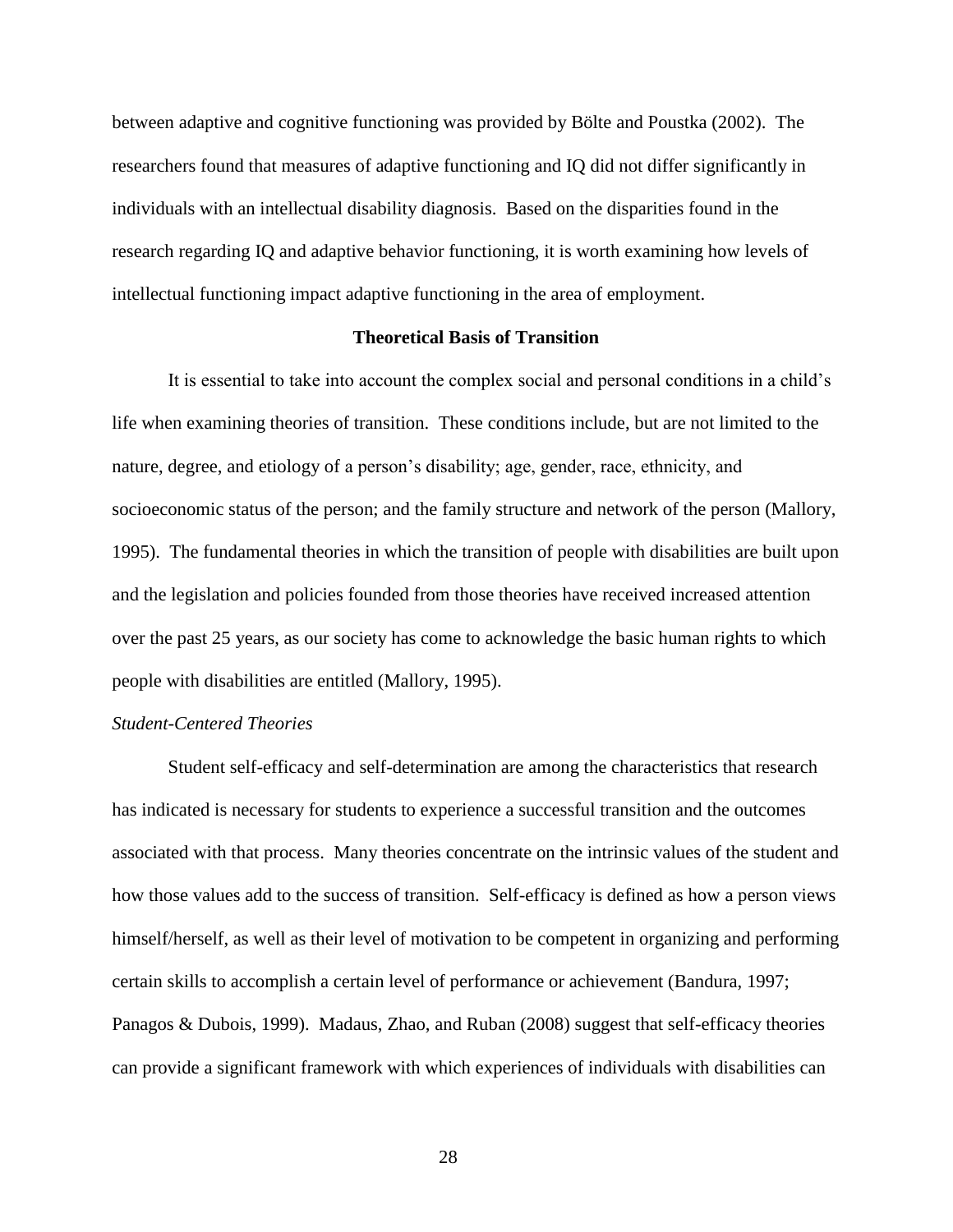be examined. If a person has a higher level of self-efficacy, they will be more likely to persevere through challenging tasks because they view themselves as having the capability to do so. Bandura (1977) mentions the related topic of outcome expectation, or that a certain action will lead to a desired outcome or goal. The combination of self-efficacy development and outcome expectations allow a person to sustain a level of personal fulfillment and satisfaction even when faced with barriers related to a specific task or job (Bandura, 1977).

Research findings are not consistent with respect to self-efficacy in children with disabilities, but most assert that there often exists a difficulty with those children achieving a realistic level. Tabassum and Grainger (2002) reported that children with learning disabilities have lower scores on measures of academic self-concept, along with self-efficacy. In contrast, a meta-analysis conducted by Klassen (2002) found that many students with learning disabilities overestimate their levels of self-efficacy. When achieving self-efficacy, a person's disability may present obstacles that interfere (Madaus, Zhao, & Ruban, 2008). In a study conducted by Madaus (2006), nearly three quarters of a sample of individuals with learning disabilities reported that the disability interfered with their job performance. When a disability interferes with an individual's job performance, self-efficacy and the ability to complete job responsibilities is decreased. Conversely, if the person develops self-efficacy beliefs and sets realistic outcome expectations, the potential obstacles presented in the workplace can be overcome (Madaus, Zhao, & Ruban, 2008). Setting realistic outcome expectations can be difficult for an individual with disabilities, but those who know the individual well, such as family members and teachers, can help establish those expectations. Other characteristics, such as self-determination, must also be considered when setting those expectations.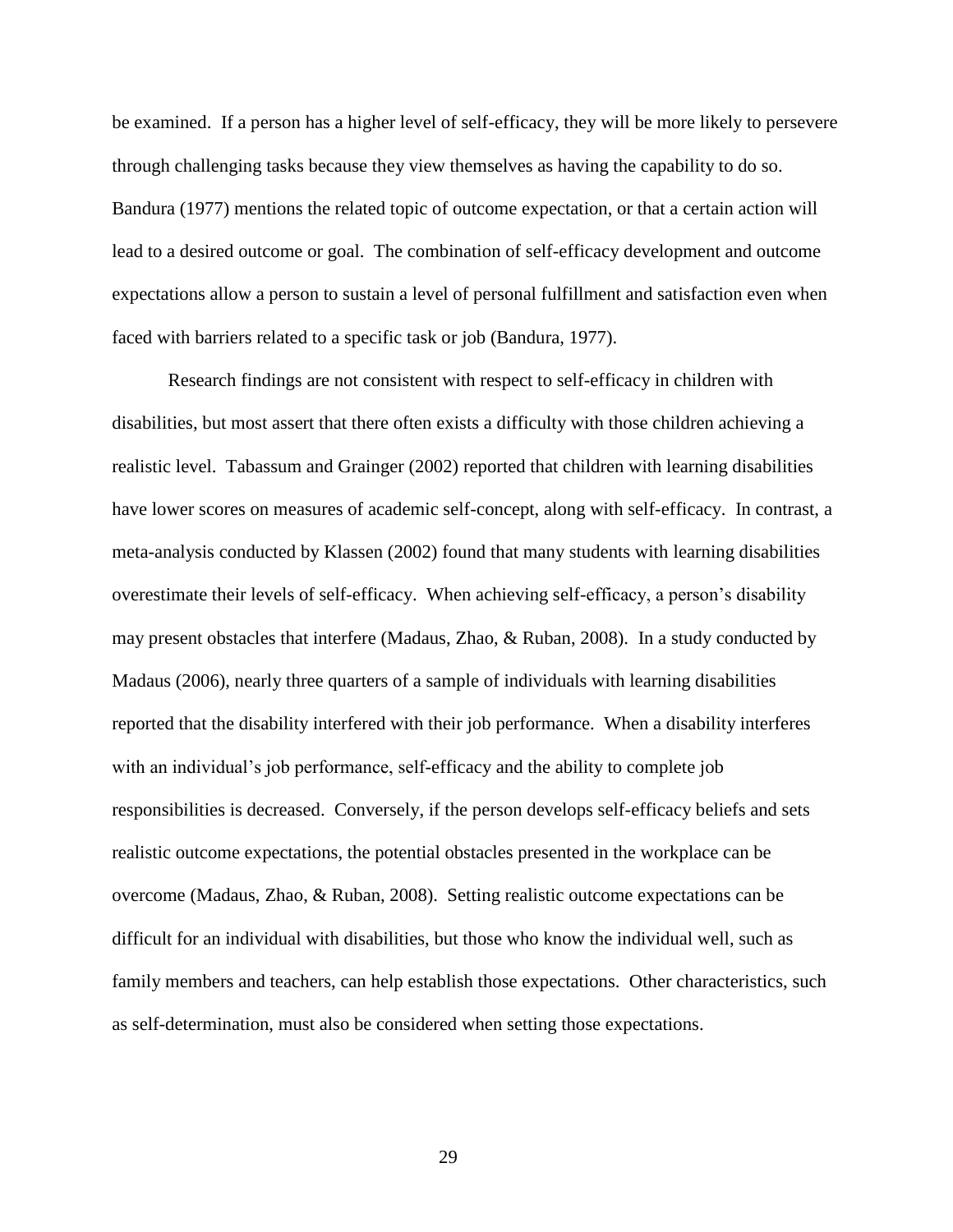Self-efficacy and self-determination can be thought of as occurring hand-in-hand when evaluating the intrinsic characteristics of a person. If a person does not have adequate selfefficacy, their self-determination will, in turn, be influenced. Whereas self-efficacy is described as more of a personal judgment, self-determination definitions include choice, decision making, and goal attainment (Field, 1996; Schloss, Alper, & Jayne, 1994; Wehmeyer & Schwartz, 1997). In general, self-determination is an obtaining of independence in these areas. When considering individuals with disabilities, common themes of self-determination have emerged, including a political and basic human right, a personal characteristic, a set of skills, a communicative or social relationship, and a systems-change factor (Hughes & Agran, 1998). For the purposes of this study, it has been depicted as an integral student aspect that promotes active participation in the transition planning process (Trainor, 2005). In a study of self-determination and student involvement in the process of transition planning, Wehmeyer and colleagues (2007) found that regardless of disability category, aspects of self-determination, such as self-regulation and selfrealization, contributed to student transition planning knowledge and skills. However, research indicates that during this process, students are not given consistent opportunities to practice selfdetermination skills (Williams & O'Leary, 2001). Mithaug and Mithaug (2007) suggest that reorienting instruction from teacher-directed to student-directed will empower students to learn how to become more self-determined.

This may be difficult as many educators have low expectations of self-determination for their students, especially those students with severe disabilities (Lee & Wehmeyer, 2004). Teacher's low expectations of students with severe disabilities could be attributed to a misunderstanding of self-determination meaning complete independence. Instead, self-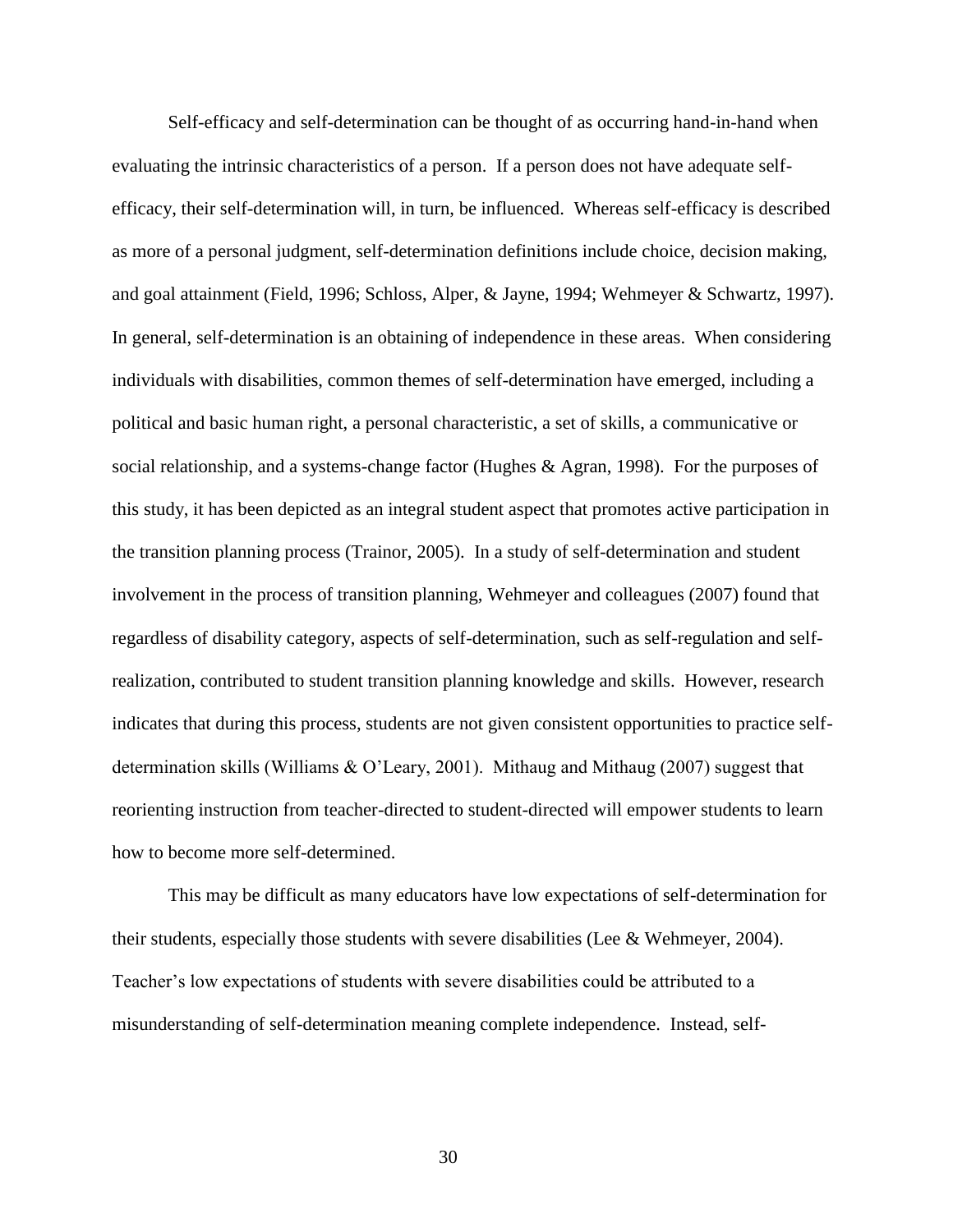determination can relate to whether individuals exert control over their own outcomes, with appropriate supports matched to their individual capacity (Wehmeyer & Garner, 2003).

Including individual characteristics in the transition process, such as self-efficacy and self-determination, can provide a more appropriate vision for the future for the individual. This vision involves not only the student with disability, but also his/her family, as the transition process influences the family and their vision of the future, as well.

#### *Family Involvement in Transition*

Although most transition literature involves the individual's experience as he or she maneuvers through the process, more recent research has recognized that families also experience these transitions. The contention that families, as units, have similar but separate experiences from the individual has been proposed by family development theorists (Mallory, 1995). Regarding this theory, when a child with a disability begins and travels through the transition process, so do the parents (Clegg et al., 2001). This claim includes recognition of family stressors, family dynamic, and family structure. In terms of transition, these stressors are based from the realization of an overwhelmingly limited future for not only their child, but also the family itself (Todd & Shearn, 1996). Hanley-Maxwell and colleagues (1995) attest that parents first appreciate the notion of transition to adulthood after learning that the child has a disability. These authors termed the experience of transitioning their child to adulthood as "the second shock."

The transition process is a time when stressors increase as families of children with disabilities must seek contact with certain institutions such as health care, educational and/or work settings, and community networks. This process is accelerated for the families who have a child with a disability because they must seek this contact earlier than families who do not have a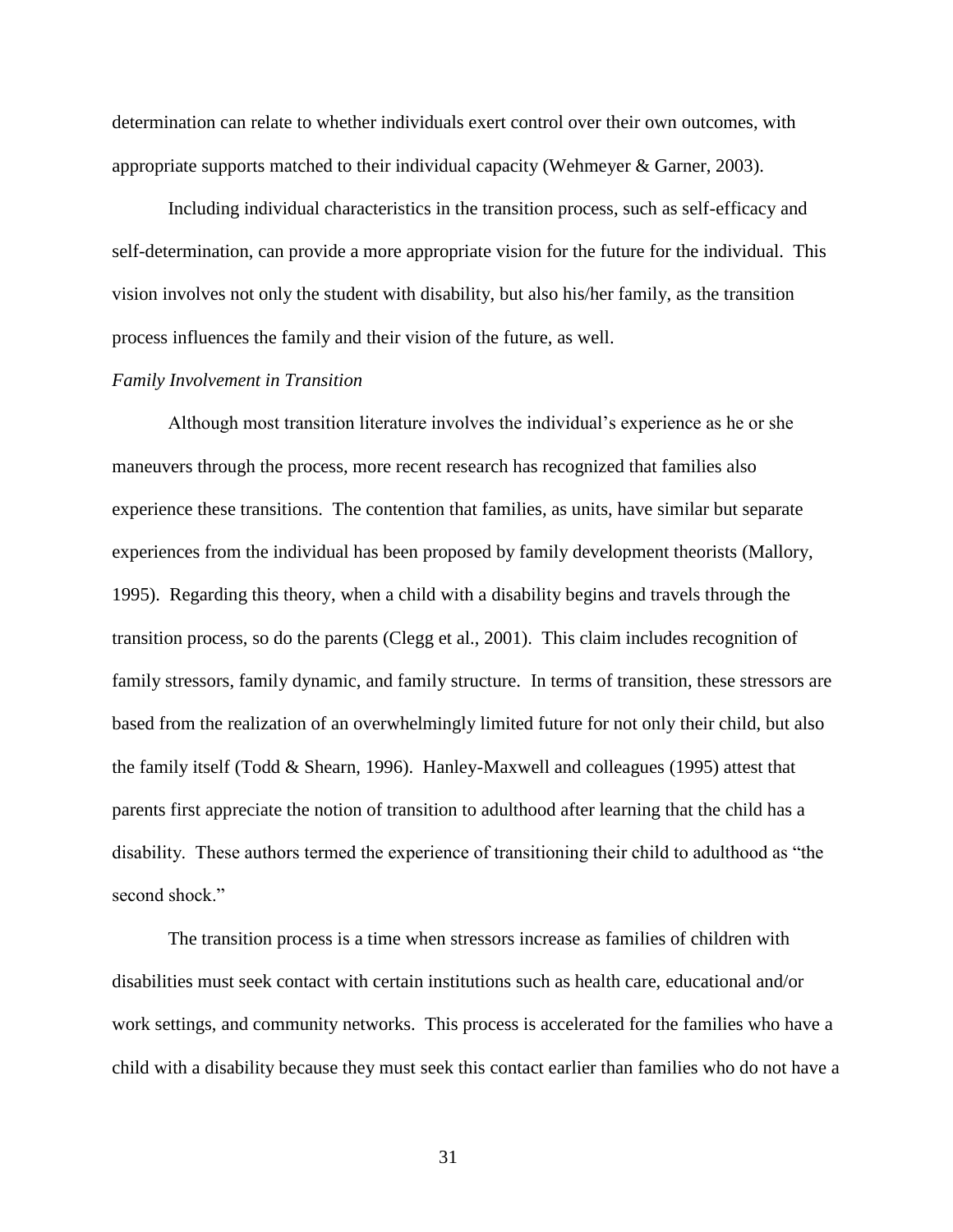child with a disability. This premature planning may cause a decrease in familial social networks as families commit to the transition planning process (Mallory, 1995). The breakdown of social networks can be seen both within the family and outside of the family network. For example, a child's disability can cause added stress between parents when planning their child's future. Furthermore, siblings may be called upon to perform household duties and personal care of the family during this process because of the exceptional demands of the child with special needs. These stressors also extend to outside the family in that participation in community activities may decrease and social networks may become more distant as the concentration resides upon transition planning for the child or adolescent. To alleviate or lessen these stressors for families, transition teams must not only address the needs of the student with a disability, but also those of the family. Furthermore, a gradual as opposed to a hasty transition pace allows parents to better adjust, while forming strong bonds with school and community personnel (Hanely-Maxwell, Whitney-Thomas, & Pogoloff, 1995). By evaluating the family's role in the transition process and all contexts of the student, a more well-rounded approach to transition can occur.

## *Bronfenbrenner's Ecological Model*

Salmon and Kinnealey (2007) suggest moving beyond a simplistic, one-dimensional microsystem theoretical approach of transition to one that reflects on all of the multiple dimensions. Bronfenbrenner's Ecological Model (1977) is useful in examining the importance of aspects of the environment on transition (McDevitt & Ormrod, 2002; Meece, 2002). Bronenbrenner includes family systems in his theory of ecological aspects of a person, as well as the interface between home and school and additional systems and how the interactions influence a child's development.

1. the microsystem, or primary setting in which the child spends most of his/her time;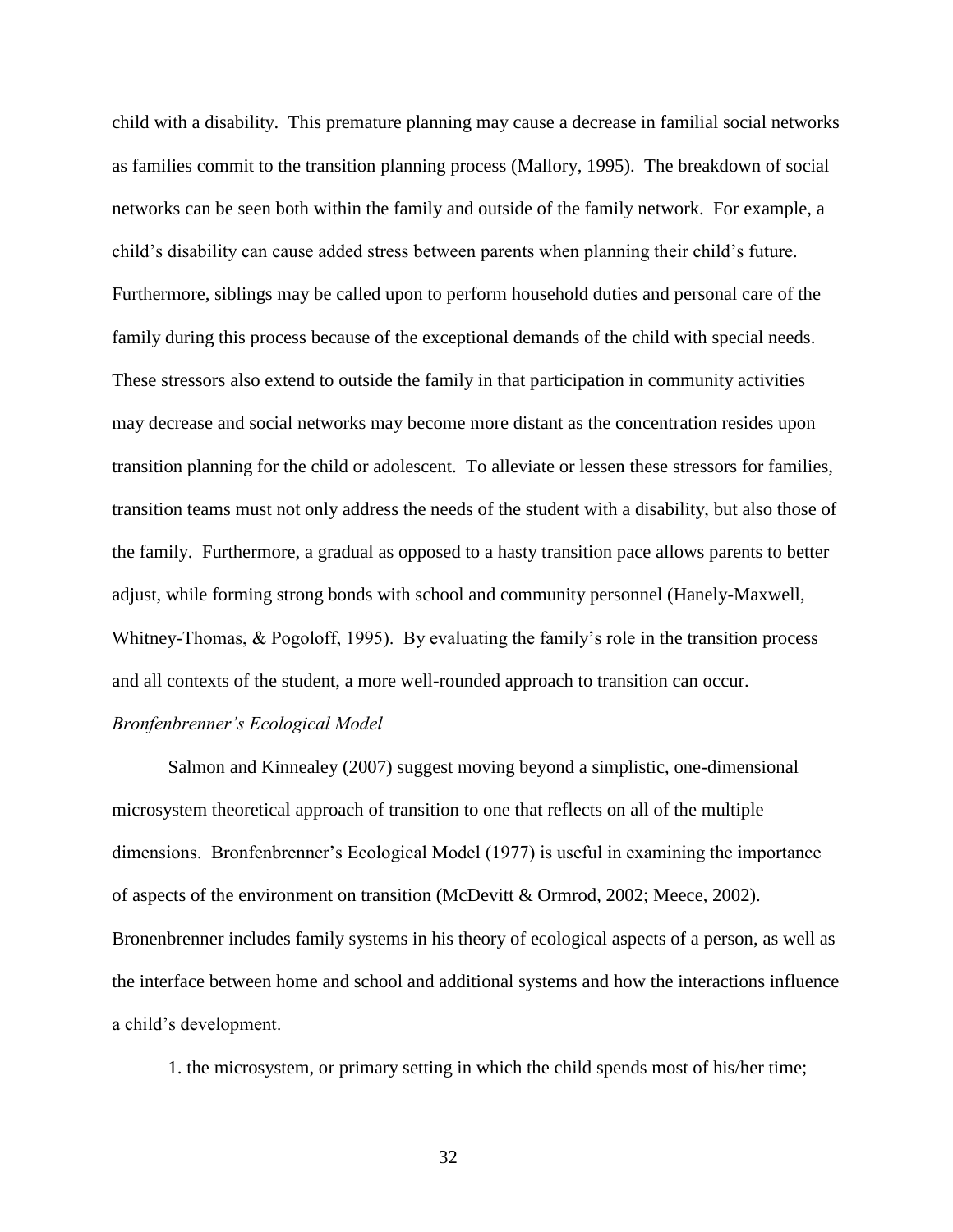2. the mesosystem, or the connection between two or more microsystems;

3. the exosystem, or those settings not immediately experienced by the child but that influence the child's microsystems; and

4. the macrosystem, the wider society and culture that contains the other systems (Bronfenbrenner & Morris, 1998; Bronfenbrenner, 1989).

Gil-Kashiwabara and colleagues (2007) claim that the type and characteristics of the relationships of each system and their interactions will affect the transition process for youth with disabilities. Agreement among the various microsystems can lead to positive student outcomes (Milsom, 2007). For example, students whose parents and teachers participate in regular communication and who are in agreement about expectations for those students are more likely to succeed in school than students whose parents and teachers do not engage in frequent communication (Milsom, 2007). In conjunction with this theory concerning the transition of individuals with disabilities, Diamond and colleagues (1988) indicated that "the transition process can be seen as one of expanding the child's immediate environments, which in turn results in a greater number of environments which must relate to each other within the mesosystem" (pp. 245-246). To determine the relationship between the various microsystems, transition teams must consider the skills and knowledge required to successfully navigate within and through each of these systems (Milsom, 2007).

Salmon and Kinnealey (2007) also support Bronfenbrenner's four contextual levels as multiple layers influencing and affecting an individual's transition experience in their study of the interaction of these levels on children with disabilities. The authors affirm that as a society, we must acknowledge that a person's disability exists within and interacts with all levels of our society. This interaction can either be positive in creating more access to supports, or negative in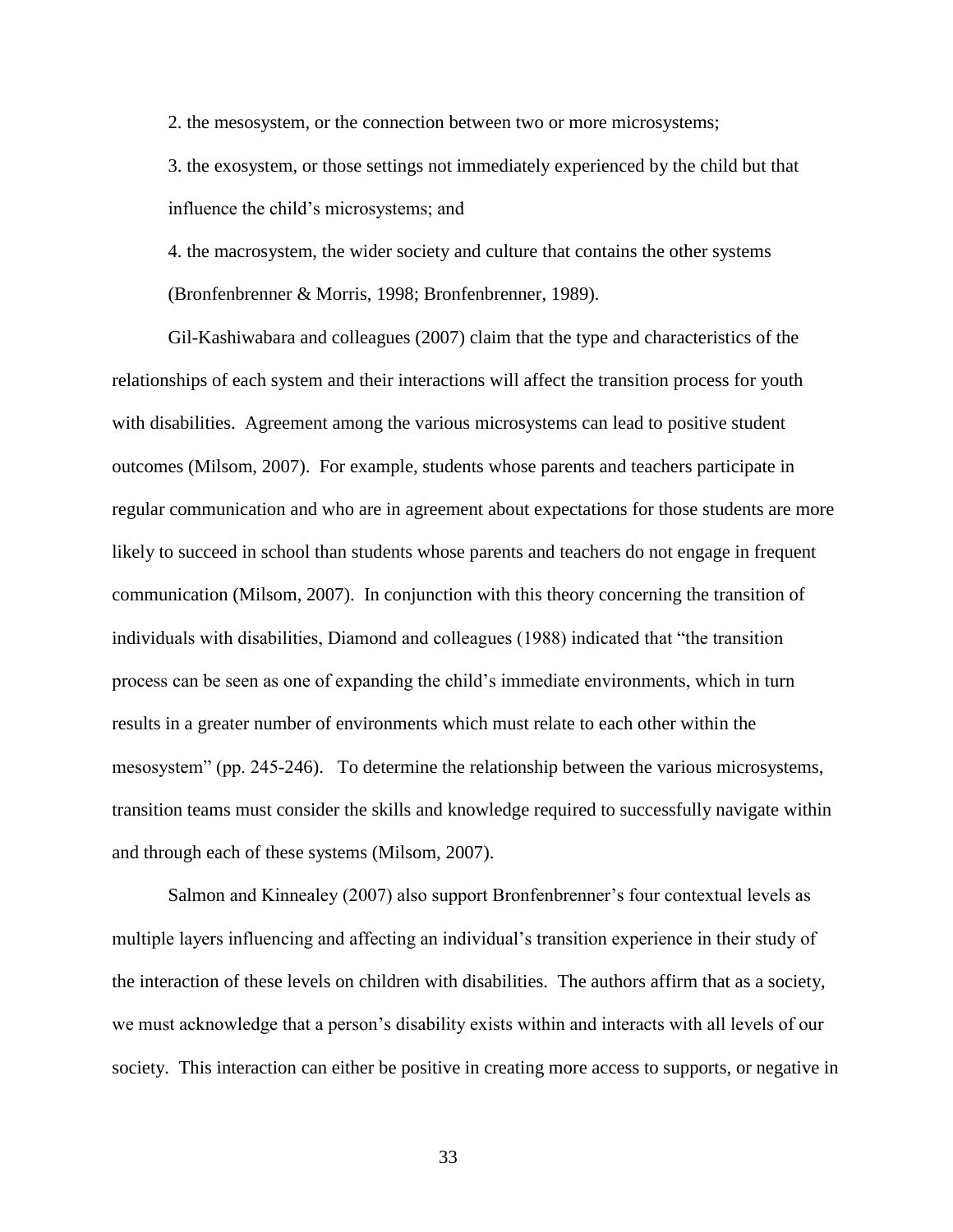creating disagreement that would derail the transition process or result in the transition team losing focus of planning for goals and prioritizing needs to optimally prepare the child for transition. The interaction and differences that exist between the environments should be considered and school staff should work with personnel in both the current and future environments to conduct a needs assessment and then design a relevant intervention plan that considers a variety of influences (Monda-Amaya, Dieker, & Reed, 1998). These aspects of the systems include social, cultural, and historical influences (Gil-Kashiwabara, 2007). By taking into account these influences, along with a student's development, transition teams are provided with a contextual map to better recognize and appreciate the varying and complex barriers encountered by youth with disabilities during the transition process (Gil-Kashiwabara, 2007). *Group Agreement Theories*

Transition planning involves the collaboration and cooperation of a group that includes the student, the student's family, the student's teacher(s), and other school personnel (e.g., therapists, school psychologists, etc.). Theories of group membership, group dynamics, and group workings have been investigated in the field of social psychology. Many social psychologists have defined the term "group" as people who perceive themselves as being bonded or joined together for a particular purpose (Brown, 2000). Baron, Branscombe, and Byrne (2008) assert that the extent to which groups perceive themselves as whole depends on a variety of factors, including: sharing of resources, reciprocating of ideas among members, and recognition of all group members. The authors also affirm that a successful group strongly concurs with the goals the group is seeking and feels that the group can satisfy those goals. This is referred to as group cohesiveness (Ellemers, de Gilder, & Haslam, 2004). Groups that attain cohesiveness see themselves as homogeneous, supportive of in-group members, oriented toward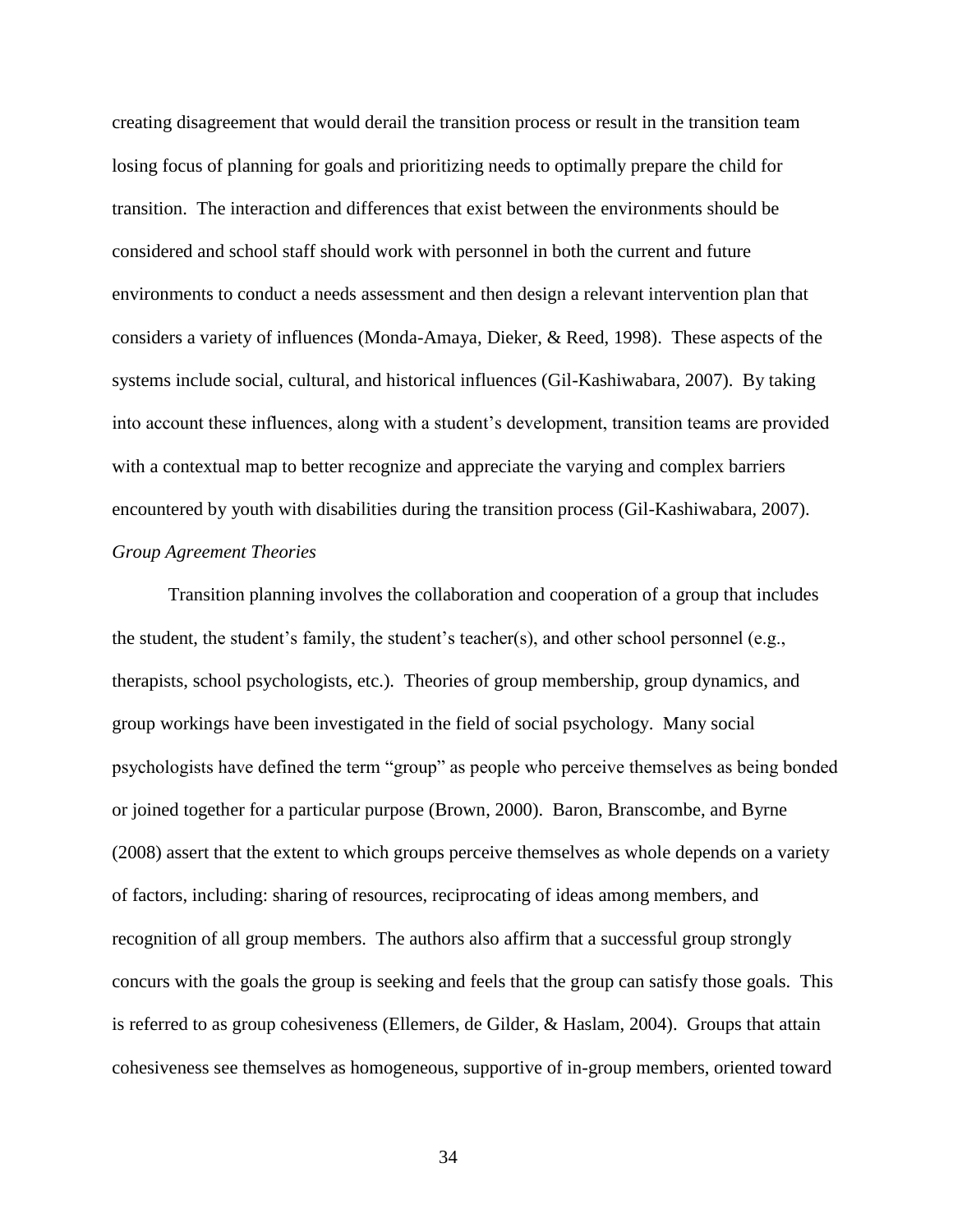achieving group goals rather than individual goals, and in agreeance of group goals. Social research affirms that the majority of the time the level of agreement among group members is minimal due to the countless issues on which the members are divided (List, 2001). For transition teams, this decreased level of agreement is no different. The purpose of transition teams, in general, is to smoothly and efficiently move the student from the school environment and its supports to his/her post-secondary education endeavors. However, when there is disagreement in how to efficiently move students through transition and beyond, goals are not followed through and often breakdown among team members occurs during the process.

# **Perceptions of the Transition Process and Outcomes of Youth with Disabilities** *Parent Perceptions*

Parents of children with disabilities compared to parents of children without disabilities have reported to expect transition to be more challenging for their child (Whitney-Thomas & Hanley-Maxwell, 1996). Clegg, and colleagues (2001) determined that the core perception of transition for parents was being a "reluctant referee." This position involves "feeling compelled to make important decisions without sufficient information, knowledge, or the urging for independence that comes from non-disabled young people" (Clegg et al., 2001, p. 155). The position of "reluctant referee" was found to be influenced by past parenting experiences, including diagnosis of the child and level of involvement with professionals. Parents value the support services provided by students' teachers (Powers, Greenen, & Powers, 2009), specifically those that promote independence (Hanley-Maxwell, Whitney-Thomas, & Pogoloff, 1995); however, taking on the "reluctant referee" position makes it difficult for parents to be a strong advocate for their child and to determine the most appropriate interventions and services for him/her.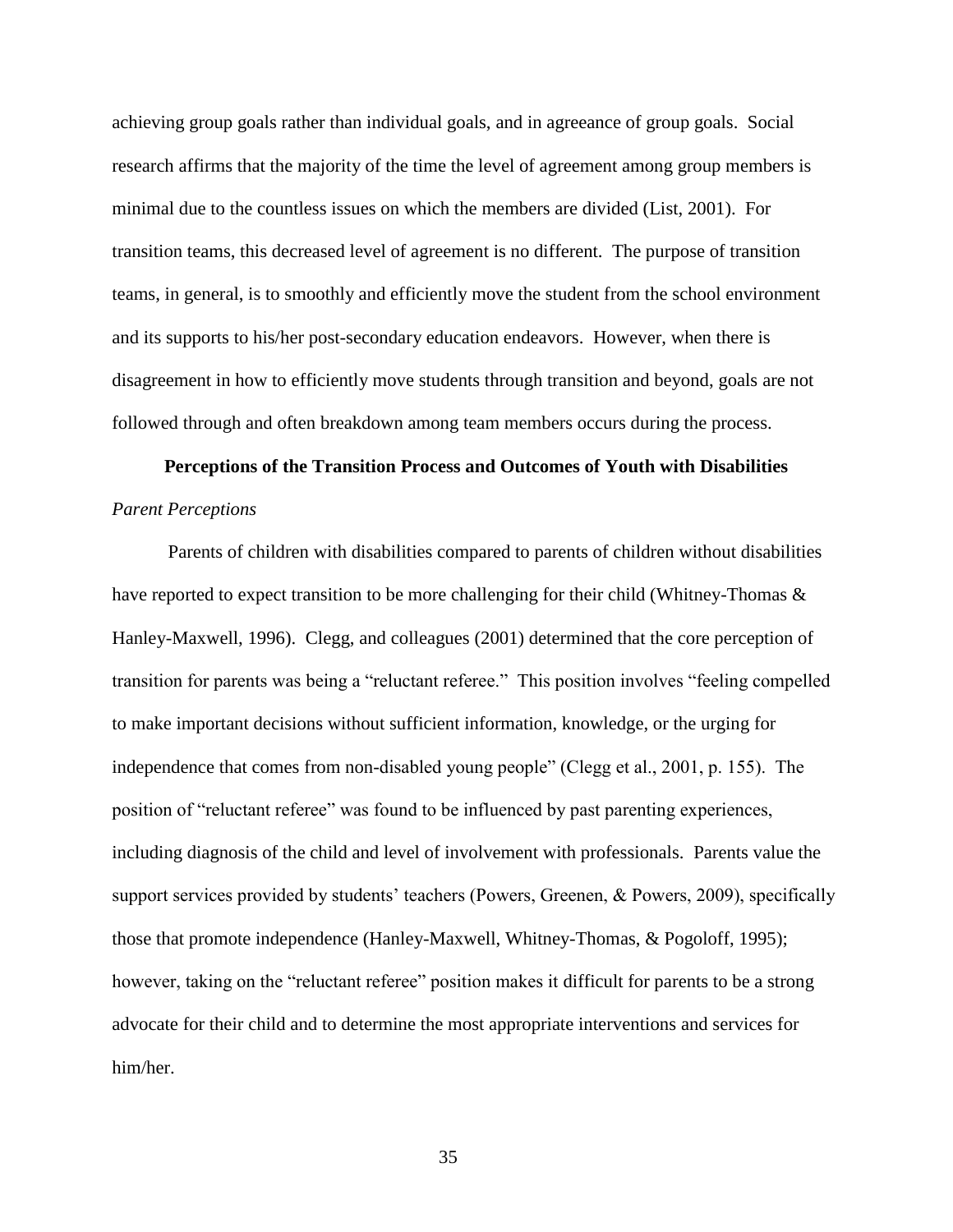A considerable amount of research has been done to examine whether parents and students share the same beliefs and expectations regarding transition. Powers and colleagues (2009) determined that parents and students were in general agreement concerning the three most vital goals to achieve in the future: finishing high school, having health insurance, and having a good doctor. The authors also found that there was consensus about what skills are important for youth to learn and reach competence during the transition into adulthood: taking care of oneself, protecting one's safety, and speaking up for oneself. Furthermore, self-determination was revealed to be an important characteristic.

The employment aspect of the transition process and the subsequent future employment options generally cause anxiety and trepidation in parents of students with disabilities. When parents' perceptions of transition planning were studied, 43% of them were reported to be concerned with employment opportunities for their child (Goupil et al., 2002). This concern is warranted in that Goupil and colleagues (2002) found that more than two-thirds of the parents they sampled stated that they had no or only partial knowledge of employment options, but more knowledge of community and leisure resources and supports. Although parents express a desire to be involved this process, Goupil and colleagues (2002) reported that only 5 of the 21 participating parents in their study of transition felt they played an 'important role' in their child's transition process. Thus, limited knowledge and feelings of apprehension and fear often result in parents taking a backseat in the transition planning process.

## *School Staff Perceptions*

Challenges with the transition process are not only encountered by students with disabilities and their parents, but school staff, as well. Along with parents, teachers also possess a poor level of knowledge of services within the public and employment options (Goupil et al.,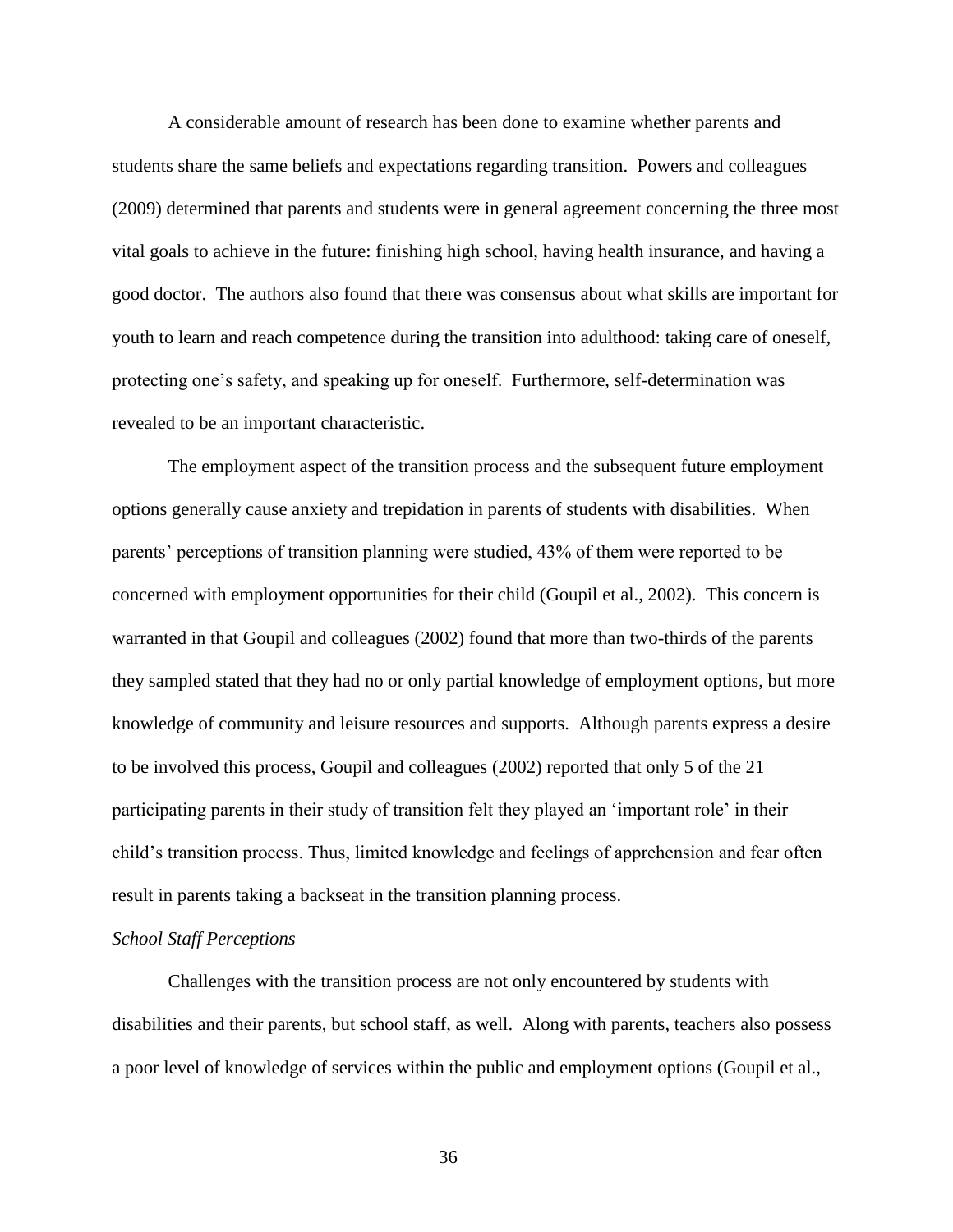2002). However, school staff's level of knowledge, preparedness, and implementation varies depending on the students' diagnosis (Benitez et al., 2008). Considering that teachers are the central developers of transition goals, they should encompass specific transition competencies and knowledge. Discrepancies have been noted in past research regarding teachers' knowledge of transition and transition-related factors. Although teachers report a general understanding of transition problems, issues, and legal mandates, they report a lack of knowledge of specific aspects of the transition process and feel unprepared or only somewhat prepared to plan for and deliver transition services (Benitez et al., 2008; Knott & Asselin, 1999; Wolfe, Boone, & Blanchett, 1998; Blanchett, 2001). Benitez and colleagues (2008) found that teachers' level of satisfaction ranges from 'unsatisfied' to 'somewhat satisfied' with past transition training, which was attributed to the amount of background experience of the teacher. It is likely that only those teachers who perceive themselves as having a significant knowledge base are more likely to implement transition-related instruction and activities from the IEP (Knott & Asselin, 1999).

In addition to inadequate competencies in the general transition process and implementation of transition objectives, teachers report low levels of implementation in the areas of transition assessment, interagency coordination, community-based and independent living curriculum areas, and employment and vocational programs (Knott & Asselin, 1999). Teachers also feel unsatisfied with the training related to collaboration with other groups including: coordinating with outside agencies, providing information to families about agencies, and participating in community-level planning (Benitez, Morningstar, & Frey, 2008).

When comparing parent versus school staff perceptions concerning transition, both parties are, in general, satisfied with the transition planning process (Goupil, Tassé, Garcin, & Doré, 2002). Other factors that appear to have agreement between parents and teachers include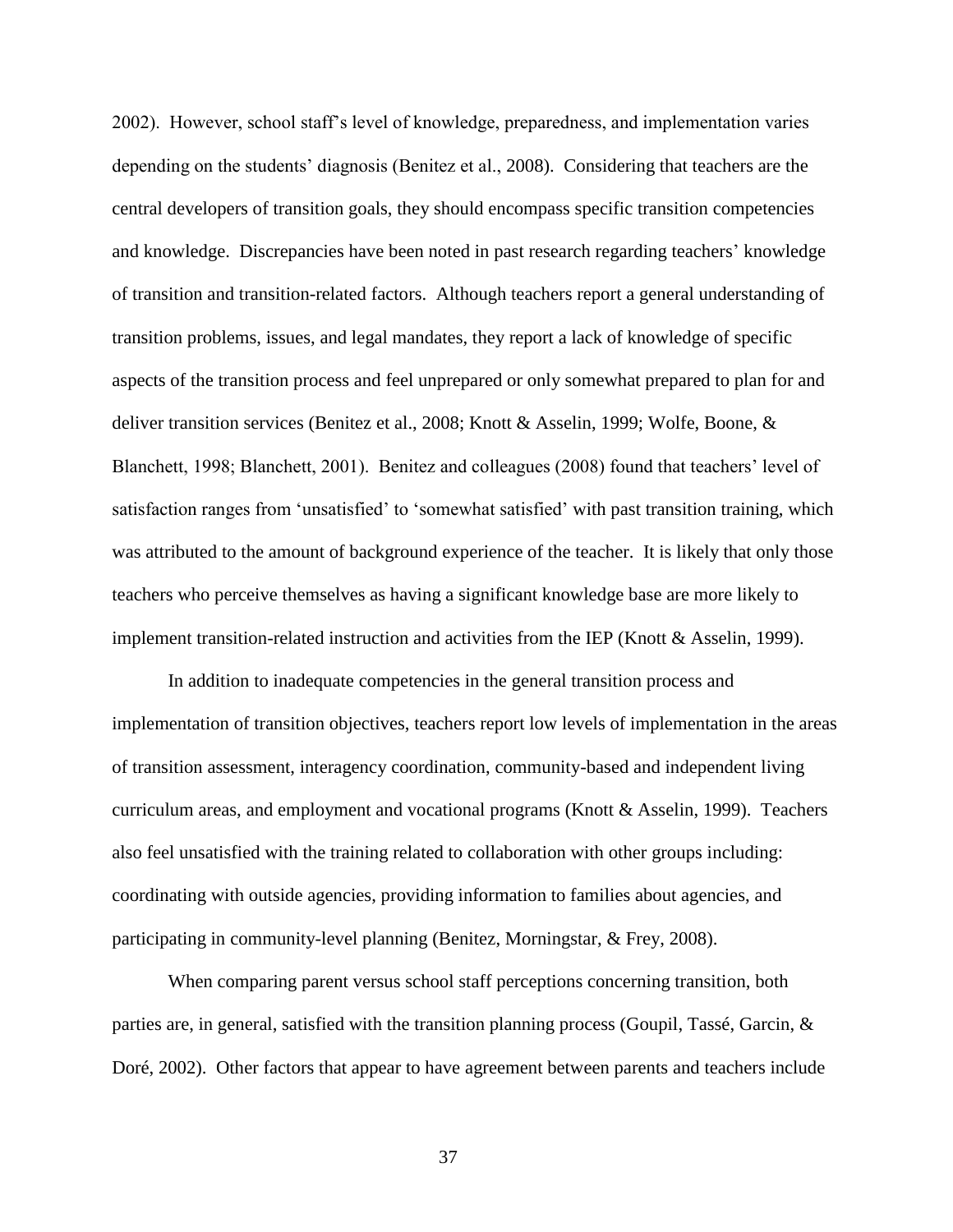more student-centered meetings and plans (Goupil, Tassé, Garcin, & Doré, 2002). However, strained communication and differing views of the transition process as a whole are identified as barriers with the transition process (Clegg, Sheard, Cahill, & Osbeck, 2001). More specifically, Clegg and colleagues (2001) found that staff tend to be more future-oriented and moving on from past barriers and supports, while parents perceive transition as a continuing process of the past. Although past research has examined parent and teacher perceptions of the transition process, including knowledge and competency of the matter, little has been investigated on how parents and teachers perceive students' skills and capabilities that are required for transition to employment.

## **Summary and Purpose of the Proposed Study**

Since the passing of related federal mandates, transition has been a focus of increased research in the schools and post-school contexts (Ofoegbu & Azarmsa, 2010; Morningstar et al., 2010). Students with disabilities share the same future expectations of students without disabilities, and these expectations are often shared by their parents and teachers (Kueneman & Freeze, 1997). However, the expectations of parents may not match those of teachers, which can result in disrupted transition planning. When the reality of these expectations is examined more closely and student adaptive functioning and intelligence is considered, differences between the parties come to the surface. These differences between transition team members can cause contention that may result in a lack of student progress, unmet student needs, and poor student outcomes. Documented case law details this contention between schools and families when it comes to appropriate transition planning. For example, *[Yankton School District v.](http://www.wrightslaw.com/law/caselaw/case_yankton_IDEA_504_8thCir.html)  [Schramm](http://www.wrightslaw.com/law/caselaw/case_yankton_IDEA_504_8thCir.html)* (1996) found that a child with cerebral palsy is entitled to receive specific transition services under IDEA, which were initially denied by her school district.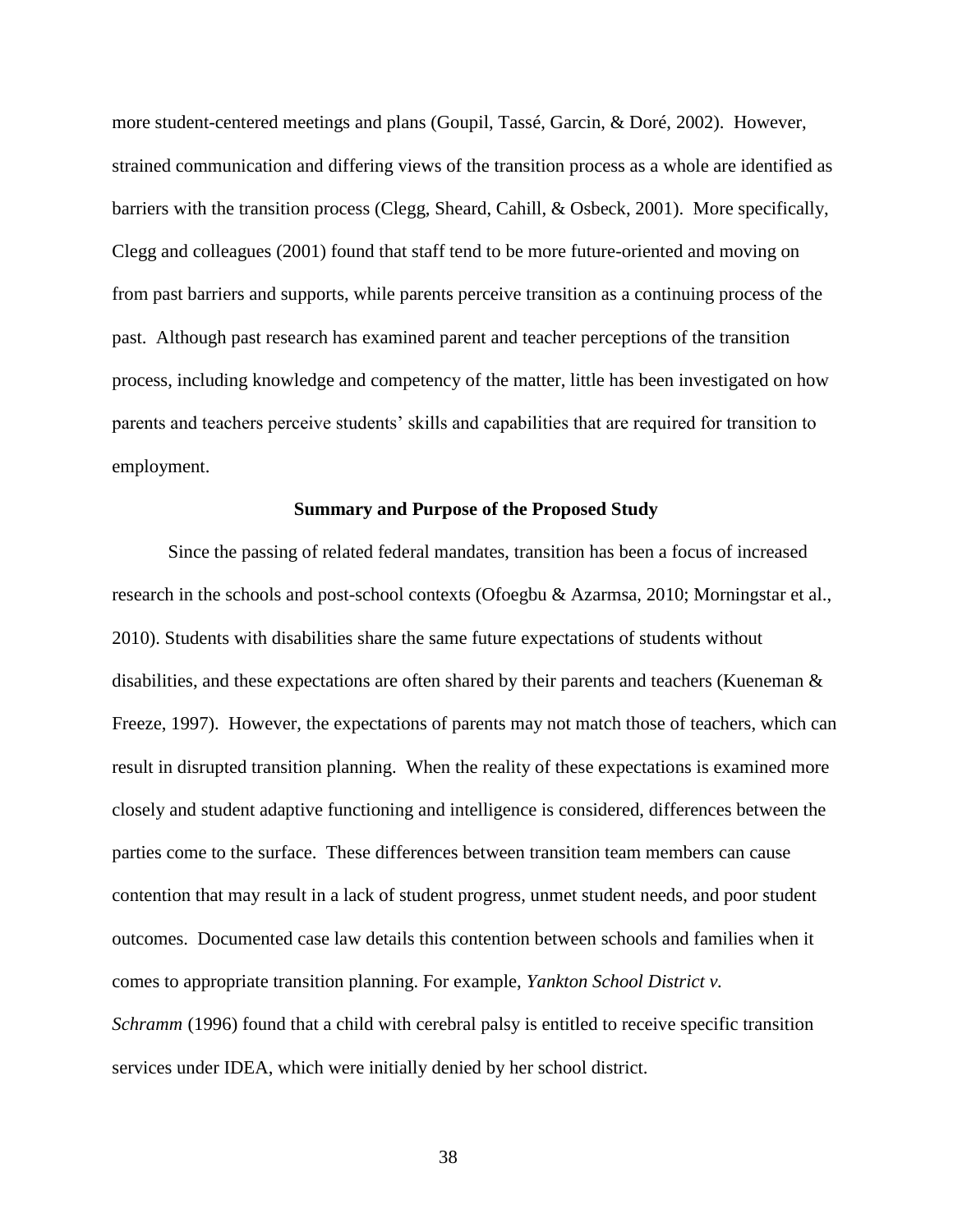Although past research has revealed trends in parent and teacher perceptions of student functioning and general transition planning, little has been done to examine how these perceptions translate to post-secondary education employment. Furthermore, group comparison studies have rarely investigated how parent and teacher perceptions of student functioning differs based on the severity of a student's cognitive impairment. This highlights the necessity to create collaborative relationships between families and school staff. If one of the two is underrepresented, unavailable, or unsupportive, the transition process will fall by the wayside. Furthermore, if discrepancies and a lack of consensus exist between the parties concerning the student's functioning, transition plans will be unrealistic and unsuitable for the student. Therefore, by examining agreement between parents and teachers, a better understanding of the student and his/her transition needs can be established and more positive post-school outcomes can occur. For the purposes of this study, parent and teacher perceptions of student's adaptive functioning in the area of employment readiness was examined. Furthermore, IQ was controlled in order to evaluate the effect of severity of an intellectual disability diagnosis and its impression on parent and teacher perceptions of adaptive functioning related to employment.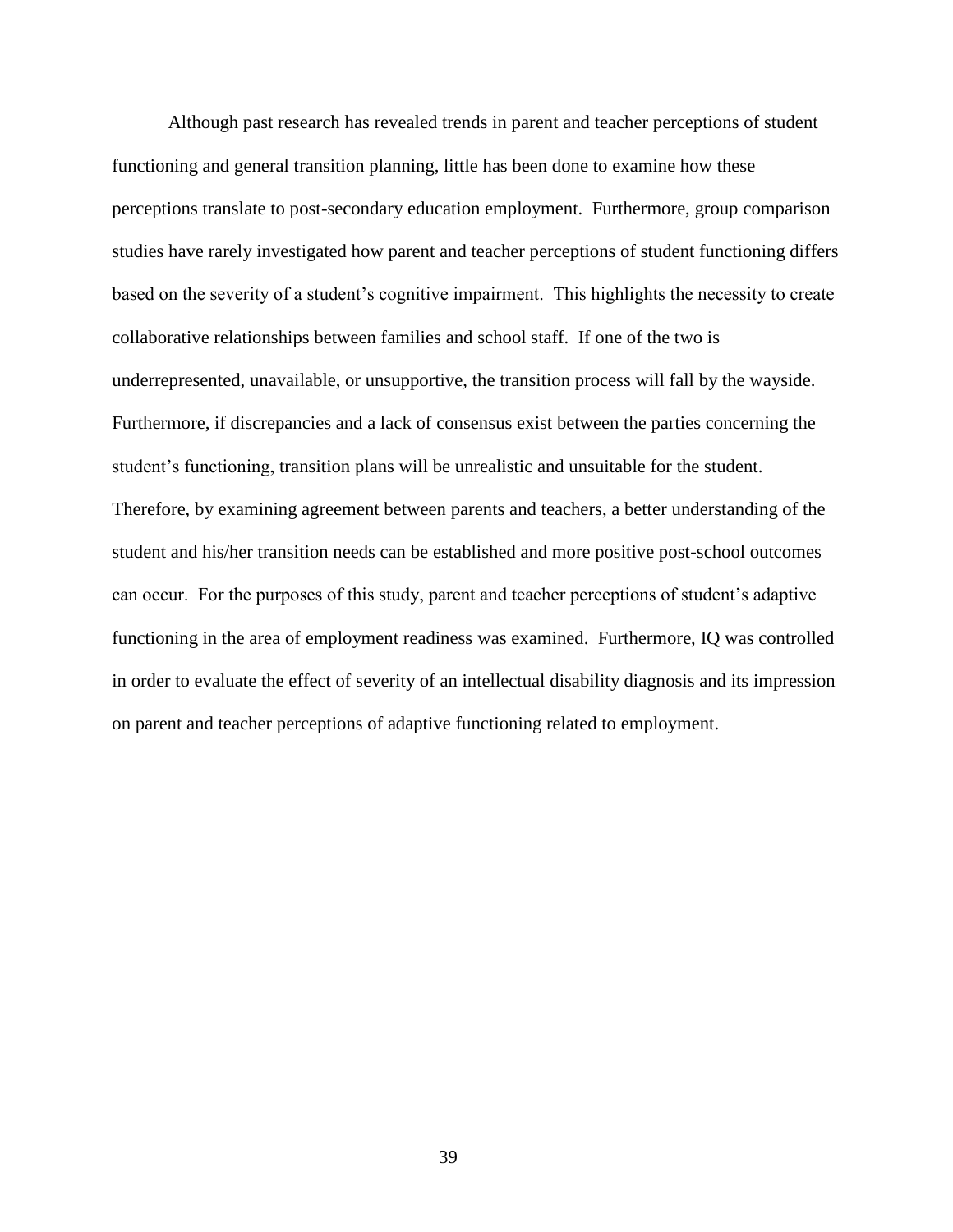#### Chapter III: Methods

The current study examined parents' and teachers' perceptions of students with intellectual disability and their adaptive functioning as it relates to the employment aspect of transition. Furthermore, ratings by parents and teachers on the questionnaire were evaluated against the students' IQ scores to examine the relationship of agreement between parents and teachers and severity of intellectual disability. The study was completed after approval from Duquesne University's Institutional Review Board (IRB). The following chapter identifies the participants, measures, data collection procedures, and data analyses of the study.

## **Participants**

#### *Power Analysis*

To determine the number of participants necessary to achieve adequate power when conducting the analyses, an a priori power analysis was conducted using *G\*Power 3.1.2*, a power analysis program (Faul, Erdfelder, Lang, & Buchner, 2007). Power represents the probability that existing effects have a chance of producing statistical significance through data analysis (Tabachnick & Fidell, 2007). According to Stevens (2002), power greater than or equal to .80 is considered to be adequate in order to detect a medium effect size of .50. Results of the power analysis suggest that to achieve sufficient power and medium effect size, a sample size of at least 40 was required. Since the purpose of the study is to examine parent and teacher perceptions of skills essential for transition to employment, the aim was to obtain completed questionnaires from 40 parent/teacher dyads of transition-aged students. However, due to a low response rate (57%), a total sample size of 35 parent/teacher dyad questionnaires was deemed adequate.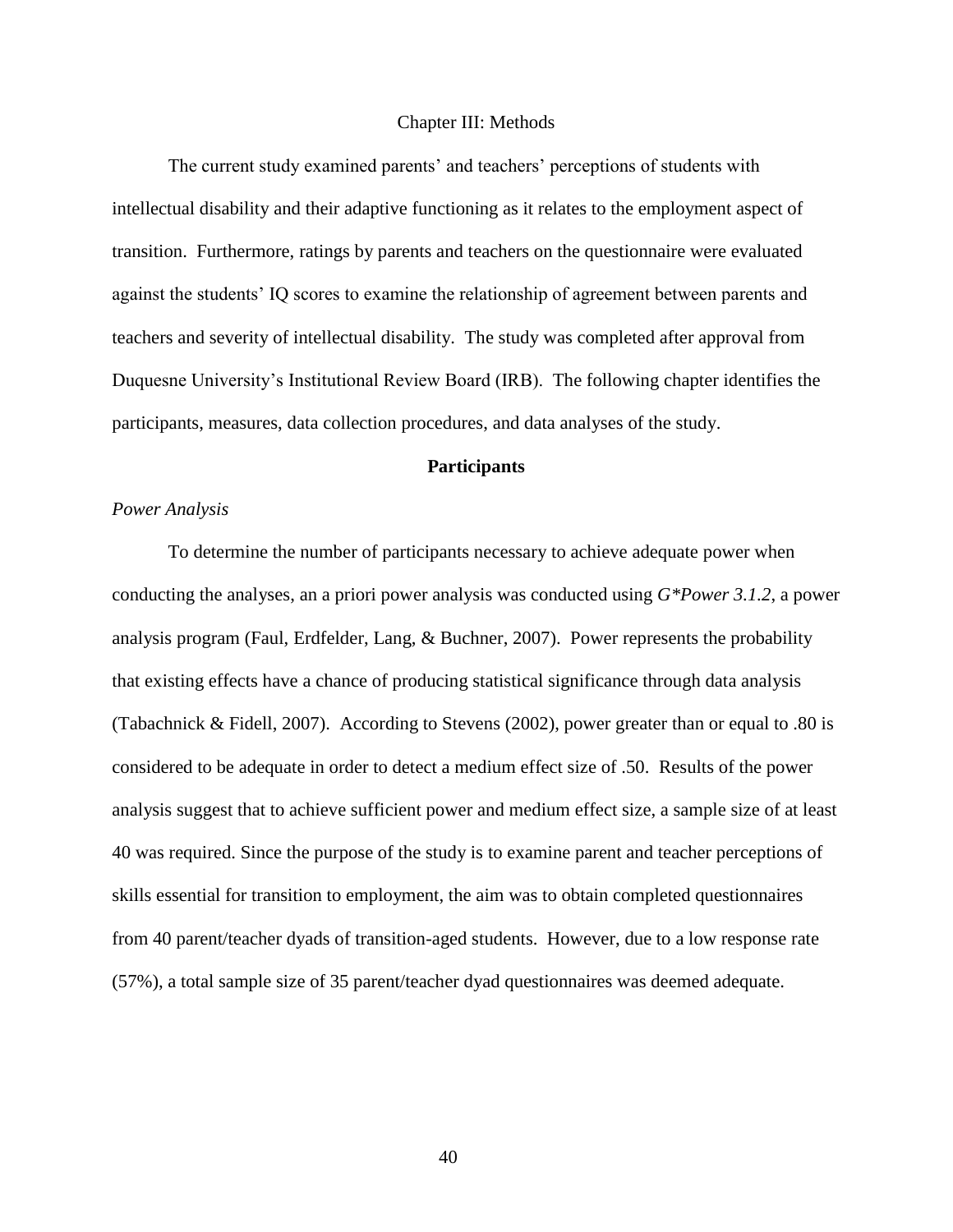#### *Participant Demographics*

Each parent and teacher of a dyad completed a questionnaire of adaptive functioning related to employment of a student diagnosed with an intellectual disability and who receive special education services under the classification of intellectual disability or multiple disabilities. Given the purpose of the study, inclusion criteria required a diagnosis of intellectual disability by DSM-V standards and student age within the range of transition planning (14 to 21 years old). Exclusion criteria included the student having a diagnosis of autism spectrum disorder. No exclusion criteria were based on race, ethnicity, or gender. Students ranged in age from 14 to 20 years old with a mean age of 16.37 years and consisted of 51.4% males and 48.6% females. IQ scores were also obtained for students by information provided by teachers from previous school evaluations. Student IQ scores ranged from a standard score of 30 to a standard score of 70 with a mean IQ of 50.63. Scores were divided into groups of severity of intellectual disability consisting of mild, moderate, and severe-to-profound, which helped to better understand the population that was being assessed. Although the targeted students of the sample size had limitations, the population of students was generally representative of the intellectual disability population.

#### **Data Collection Procedures**

Participants were recruited by contacting transition planners, special education coordinators, and other school staff members of public high schools in the regional area of Central Ohio. Through email and/or phone calls, the rationale and purpose of the study was explained. Those districts and individuals who expressed interest in participation were then provided with questionnaires (Becker Work Adjustment Profile: Second Edition) to be filled out by a parent and teacher of students who met criteria for the study. Informed consent was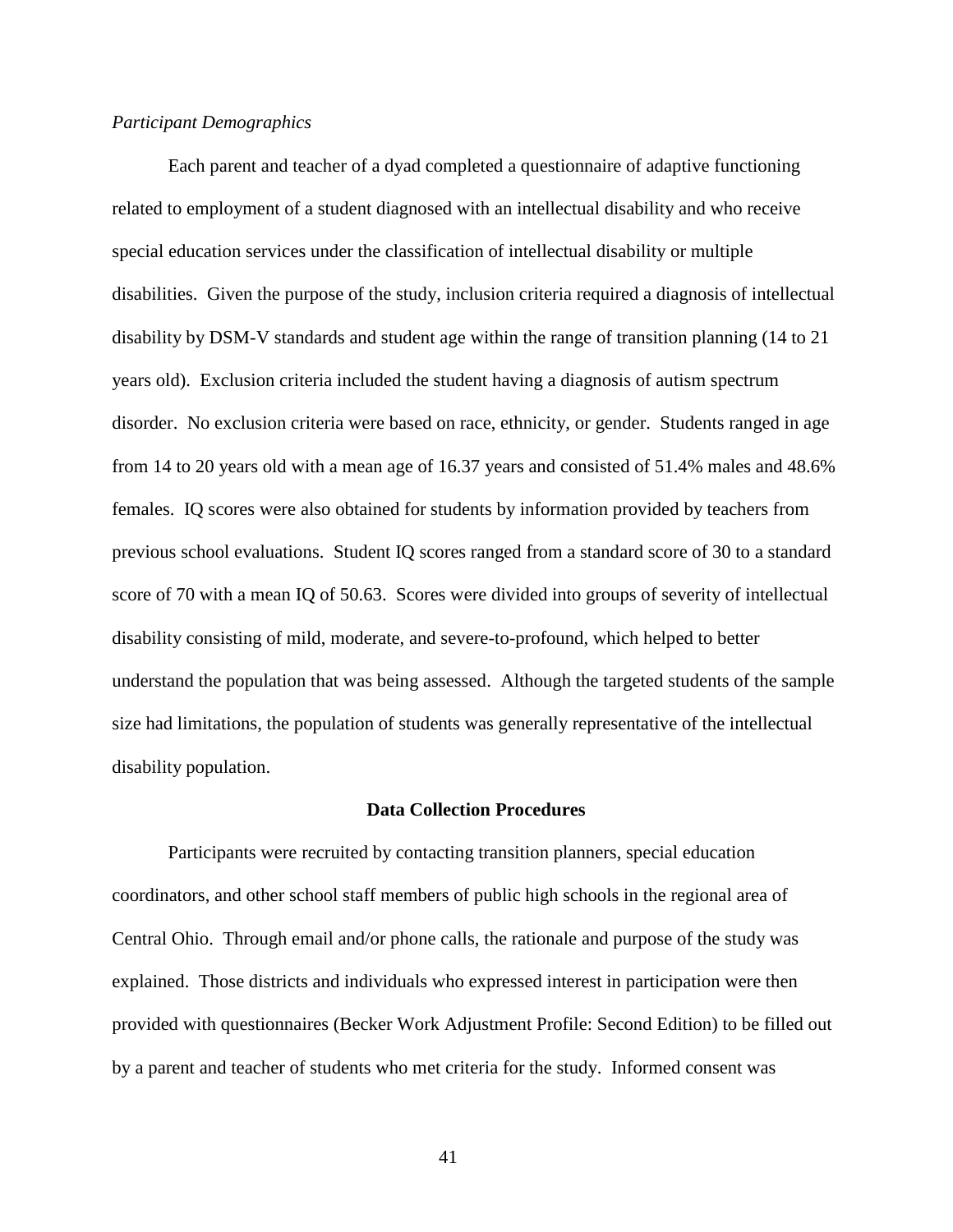provided with the questionnaire to be completed by parents and teachers of students, which detailed the purpose of the study, statement of voluntary basis, and description of foreseeable risks and/or benefits. Participation in this study involved minimal risk and likely no more risk than is experienced in every day life given the educational context of the teachers and parents. Moreover, teachers and parents completing behavior and skills questionnaires/inventories, and then supplying the questionnaires/inventories to other interested parties is an exceptionally common educational practice in schools. Considering the nature of the study, teachers were only asked to participate if a parent of the student completed the questionnaire and parental informed consent was obtained. Informed consent was required to be returned with the completed questionnaire to be eligible for participation in the study. Parents and teachers who completed a questionnaire were provided with a small compensation (i.e., gift card) of their time and effort. Information on confidentiality and de-identification was also discussed in that the anonymity of the participants was maintained by using codes for the questionnaires of the corresponding students rather than names. Detailed directions on how to complete the BWAP: 2 and return it to the principal investigator with informed consent was provided. The rate of return of questionnaires was monitored and found to be 57%. Follow-up phone calls were made in an attempt to increase the return rate. At the end of the data collection phase, the data was exported into an SPSS file.

#### **Measures**

#### *Instrument*

The Becker Work Adjustment Profile: 2 (BWAP: 2) is the product of a comprehensive review of 15 years since first introduced to assess individuals with disabilities. It is a questionnaire designed to assess work habits, attitudes, and skills important for job readiness,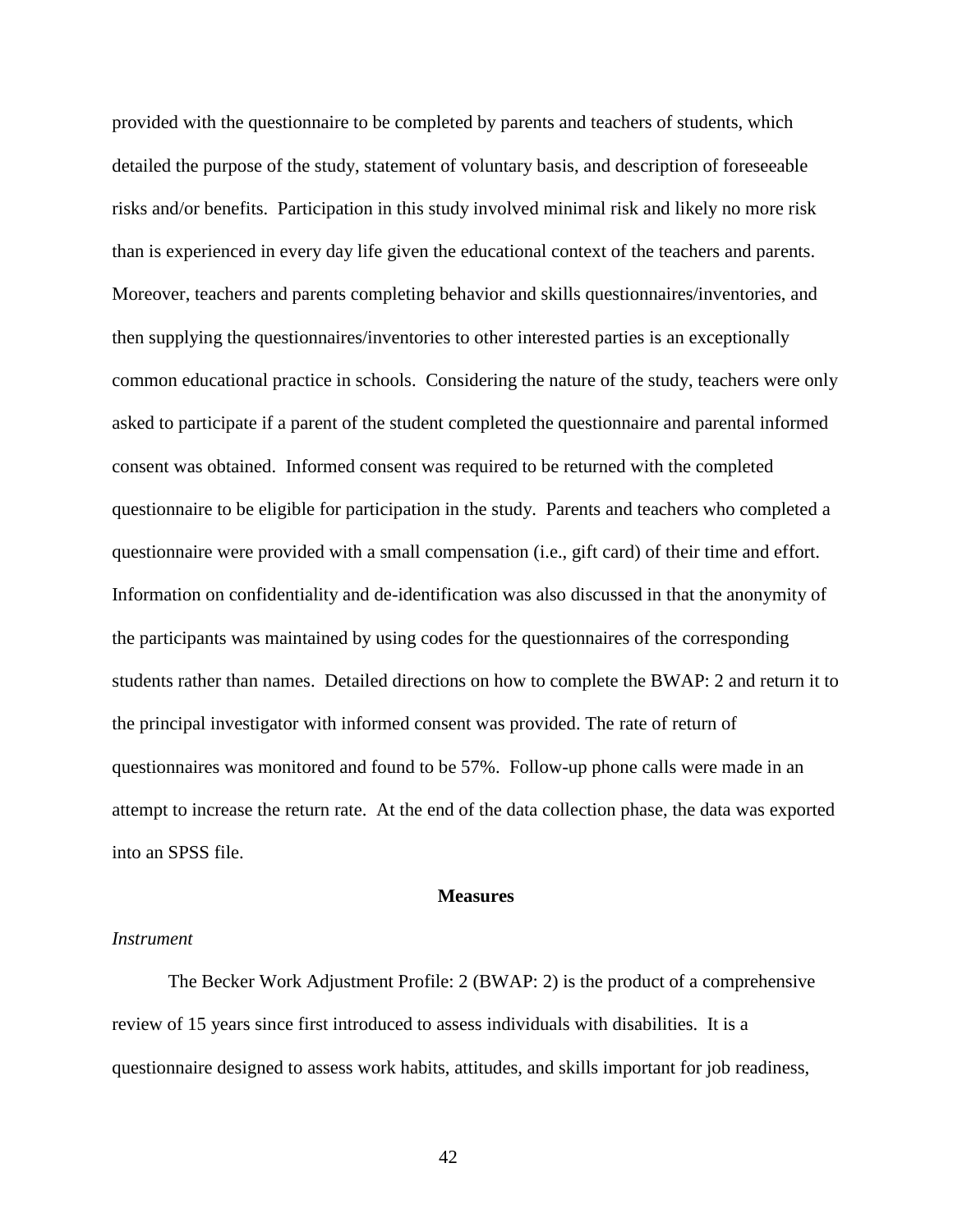work adjustment, and job employability of people with special needs. It can be suitable for individuals who are physically, intellectually or learning disabled, or have a mental health diagnosis (Becker, 2005). Individuals with specific disabilities, such as cerebral palsy, autism, epilepsy, and head injury can also be assessed with the BWAP: 2 scales to determine their level of vocational competency. The measure is designed to evaluate vocational competency of individuals, ages 12 to adult, which is defined by a person's typical performance, not ability (Becker, 2005). The items of the BWAP: 2 have undergone various item analyses and normed with samples of individuals with a variety of disabilities to attain the current level of item content. For the purposes of this study, the norms for individuals with intellectual disability were utilized.

The BWAP: 2 measures work behavior and related activities on a 5-point Likert scale. The scale is descriptive in that each of five points represents a recognizable or definable behavioral condition. The rating scale ranges horizontally and developmentally from "0" (least skill) to "4" (most skill). It is comprised of a series of vocational coping skills that when combined, allow an individual with disabilities to be assessed for his or her level of work demand. The questionnaire is designed to be completed by individuals who are familiar with the person's adjustment to the daily demands of the work environment. The BWAP: 2 contains 63 items that have been researched and factor analyzed into four domains (factors) and a composite or total score called Broad Work Adjustment (BWA). The domain scales were normed on 4,019 persons that included 1,621 who were classified at varying levels of intellectual disabilities (Becker, 2005). Responses are summed for each domain into raw scores and domain raw scores are then summed for a total raw score for a Broad Work Adjustment (BWA) total composite score. However, the BWA was not utilized as part of this study. Raw scores for each domain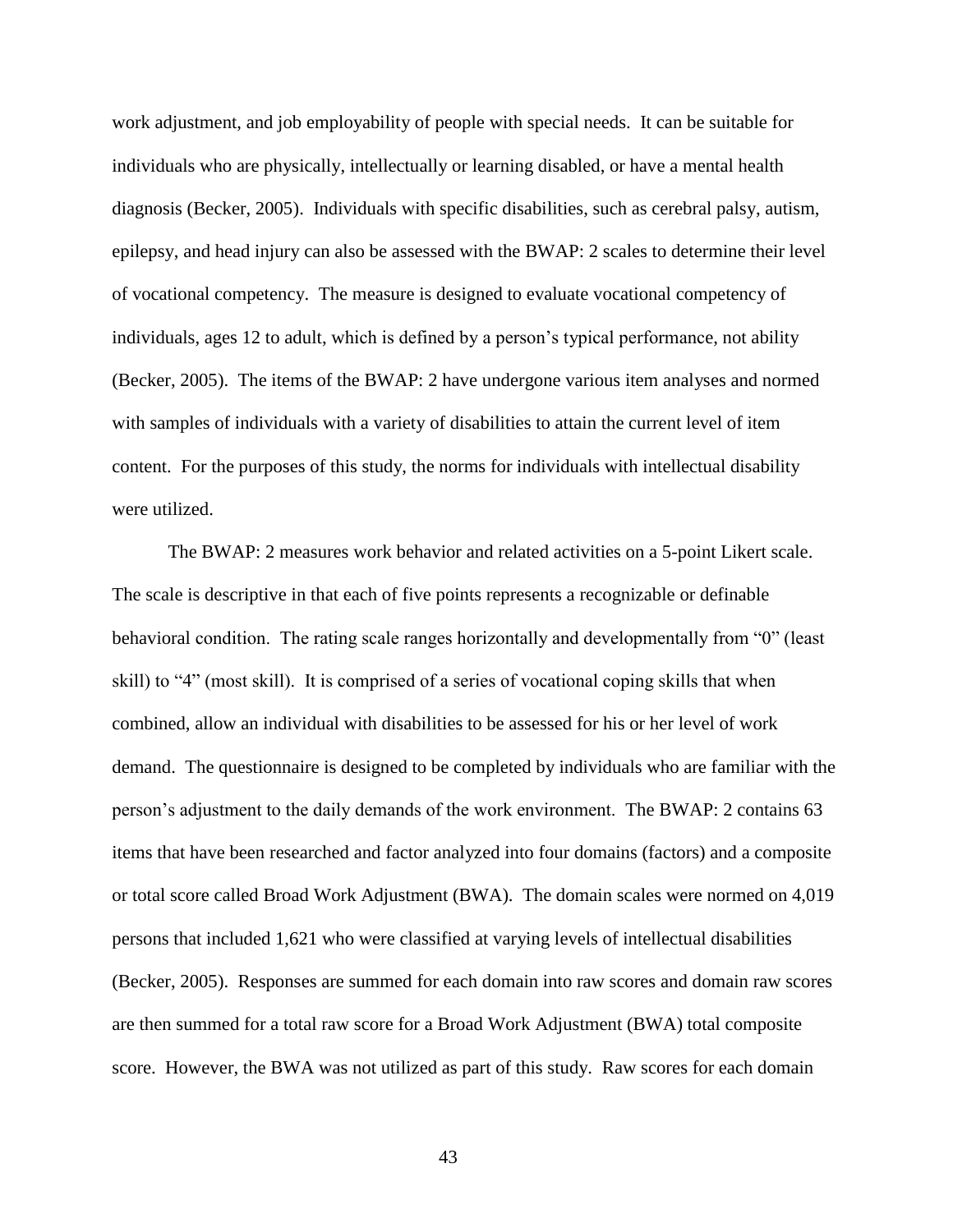are then converted to percentiles, T-scores (mean of 50 and standard deviation of 10), and levels of work placement (classified as: Day Care, Work Activity, Sheltered Work, Transitional Work, and Community-competitive Work) and work support needs (described as: Extensive, High, Moderate, Low, and Limited). However, this information was not utilized as part of the study as assessing work placement was not an objective. Descriptions of the domains and example questionnaire items are provided below:

## **(1) Work Habits/Attitudes (HA)**

Description: Assesses attendance and punctuality, personal hygiene, motivation, and posture.

Example questionnaire item: *Shows initiative and interest when performing job assignments*.

#### **(2) Interpersonal Relations (IR)**

Description: Assesses an individual's social interaction with others, ability to emotionally adapt to change, and willingness to cooperate with others at work.

Example questionnaire item: *Offers help or assistance to co-workers without being told.*

## **(3) Cognitive Skills (CO)**

Description: Assesses abilities of reasoning, judgment, thinking, and recognizing, as well as functional reading and writing, understanding of time concepts, and management of affairs in daily living.

Example questionnaire item: *Remembers orally given information or work instructions.*

## **(4) Work Performance Skills (WP)**

Description: Assesses fine and gross motor functioning, communication, job responsibility, and work efficiency.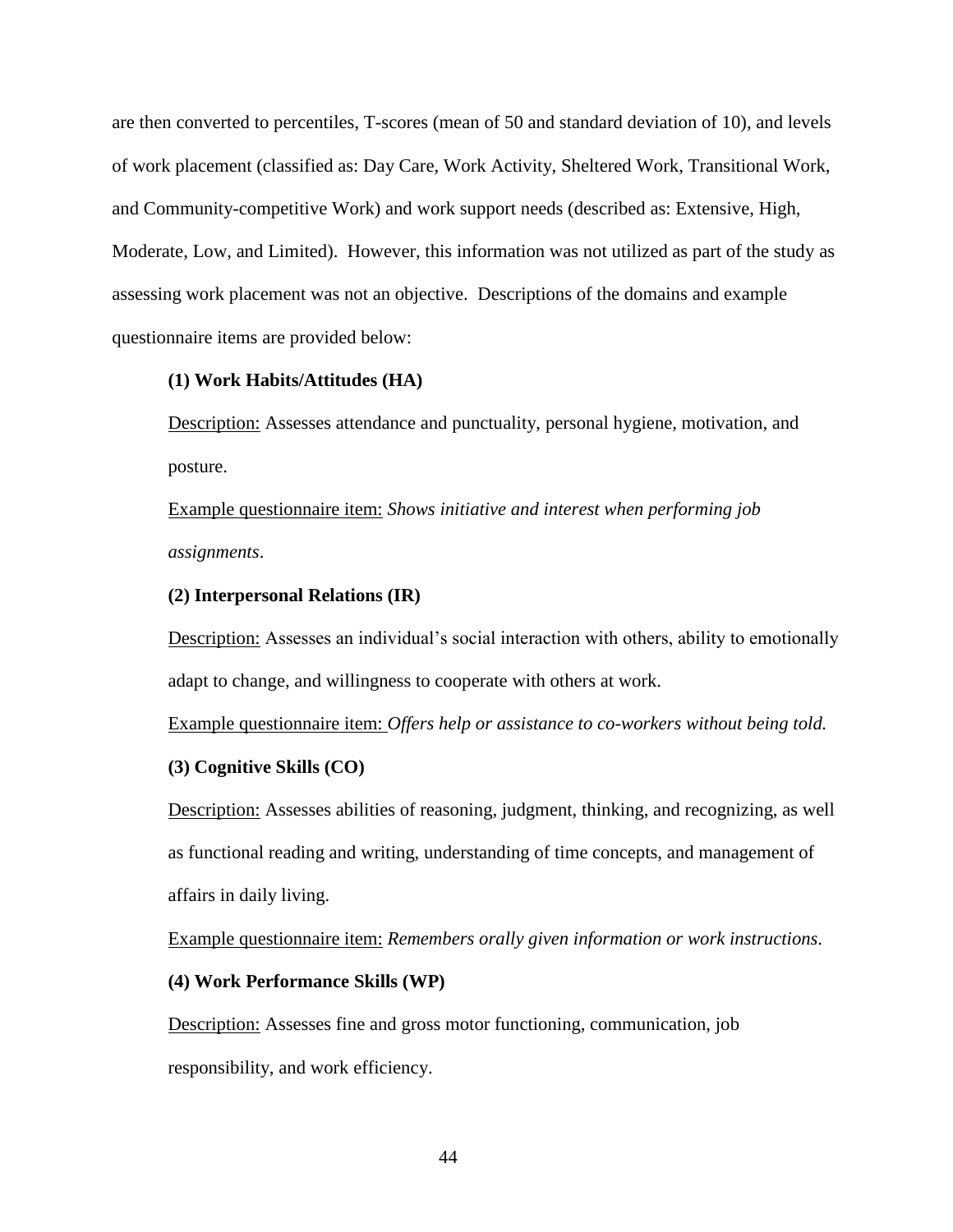Example questionnaire item: *Seeks necessary help or assistance from supervisors in the work area.*

## *Reliability and Validity of the BWAP: 2*

The BWAP: 2 has extensive reliability and validity evidence to determine vocational competence of people in residential developmental centers, sheltered workshops, work activity centers, habilitation centers, and work-study programs in schools. Internal consistency, or the degree to which each item on a test is measuring the same trait or behavior as the other items, was computed using Cronbach's alpha for each domain and total score of five groups in the standardization sample (intellectually disabled, learning disabled, economically disadvantaged, emotionally disturbed, and physically disabled) (Becker, 2005). Coefficients on the domain scales ranged from .87 to .91 with the majority at or greater than .90 (Becker, 2005). In other words, the BWAP: 2 demonstrates adequate internal consistency reliability given its' significance across the four domains and total composite score for diverse groups of subjects. The test-retest reliability coefficient is the correlation between scores obtained by the same examinee on two administrations of the same measurement (Anastasi & Urbina, 2007). Using the Pearson product-moment, the total composite scores (BWA) ranged from .89 to .93 with the majority of domain scales at or greater than .90 (Becker, 2005). Therefore, it can be assumed that the items of the BWAP: 2 yield stable and consistent results over time. When examining inter-rater reliability using the Pearson product-moment by domain and total scores, correlations were found to range from a low of .82 (Work Habits/Attitudes) to a high of .89 (Cognitive Skills) with the composite BWA coefficient measuring at .87 (Becker, 2005). Examination of the reliability coefficients from studies of internal consistency, test-retest, and inter-rater agreement suggest that the BWAP: 2 is a reliable instrument.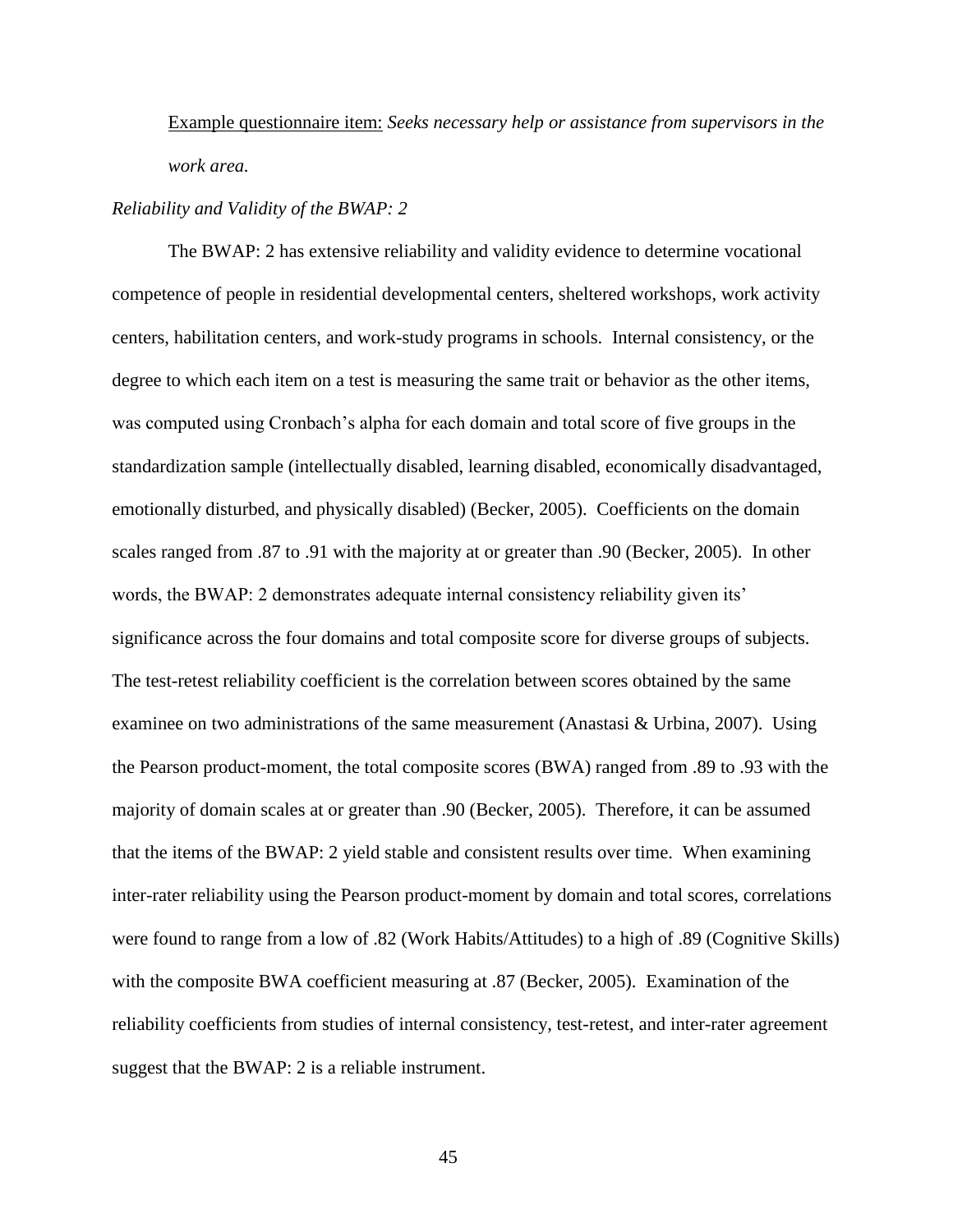Content validity and criterion-related validity were provided by Becker (2005) to assess the extent to which the BWAP: 2 measures what it is intended to measure. In terms, of content validity by item analysis, domain and total score median discriminatory power resulted in a range from .61 to .79. The magnitudes of the indices are at levels that provide evidence for item validity of the specific domains. In addition, the internal consistency reliability data further supports the content validity of the BWAP: 2 domains. To determine criterion-related validity, BWAP: 2 score were intercorrelated with the *AAMR Adaptive Behavior Scale (*Nihira et al., 1993) which measures vocational and adaptive functioning. The intercorrelations between the BWAP: 2 and *AAMR-ABS* Part I were found to be moderate to high with both clinical and practical significance. When the BWAP: 2 scores were intercorrelated with Part II of the *AAMR-ABS*, a measure of maladaptive behavior, negative correlations were established. It is hypothesized that a positive relationship, or correlation, would not be expected between vocational competency and maladaptive behavior. Thus, these outcomes provide support of the criterion-validity of the BWAP: 2.

## *BWAP: 2 and IQ*

Because the present study controlled for IQ, it is necessary to discuss how intelligence factors into the domains of the BWAP: 2. The most common intelligence tests include the *Wechsler Intelligence Scale for Children-Fourth Edition* (WISC-IV; Wechsler, 2003), *Wechsler Intelligence Scale for Children-Fifth Edition* (WISC-V; Wechsler, 2014), *Wechsler Adult Intelligence Scale-Third Edition* (WAIS-IV; Wechsler, 2008), the *Stanford-Binet Intelligence Scales-Fifth Edition* (SB-V; Roid, 2003), and the *Differential Ability Scales-Second Edition* (DAS-II; Elliot, 2007). These intelligence tests all use standard scores (mean=100, standard deviation-15). Bolting (2001) found that the Cognitive Skills subscale of the BWAP: 2 is highly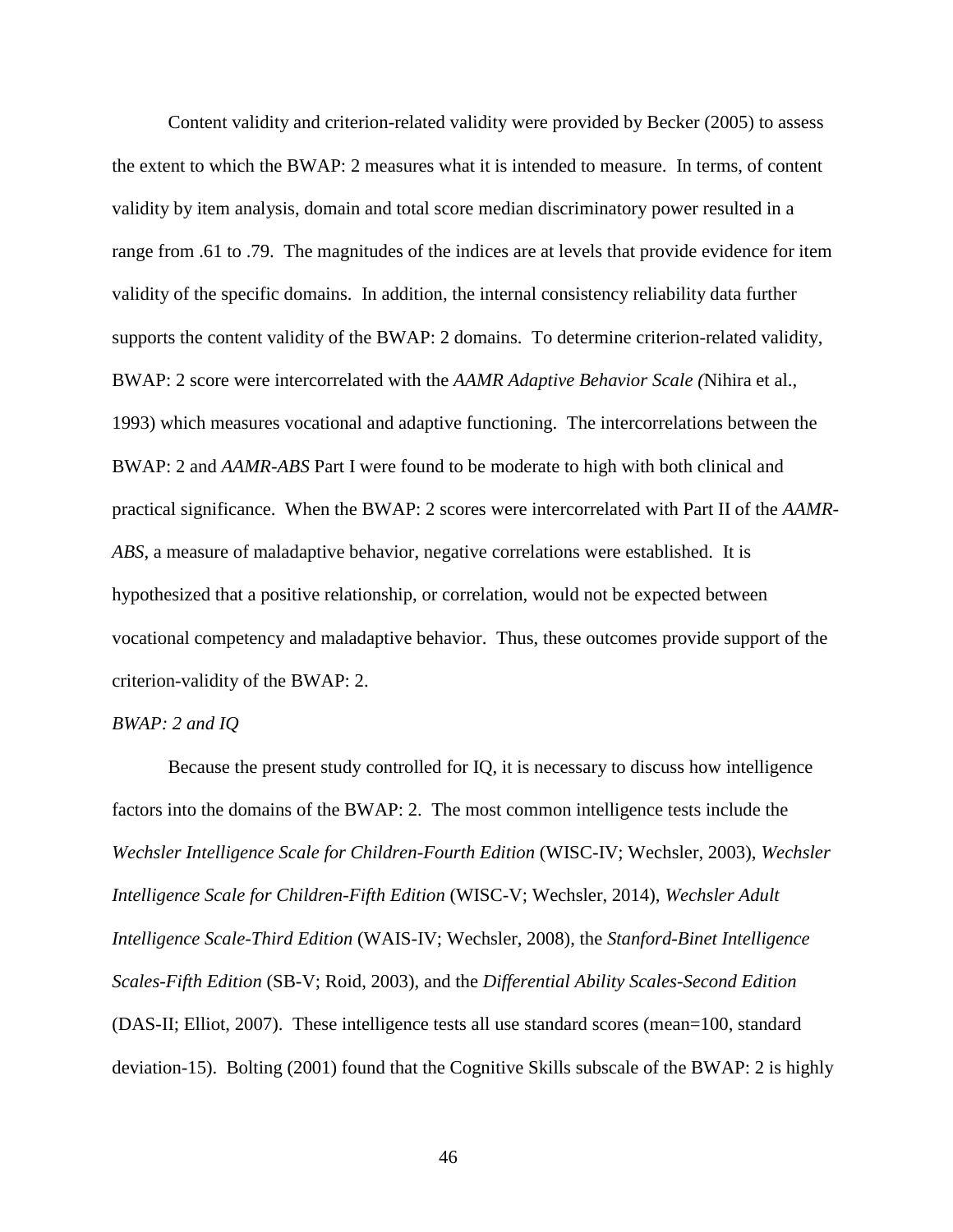correlated with measured intelligence. Although the correlation of IQ with the other subscales is somewhat lower, it is apparent that the BWAP: 2 is, in part, measuring intelligence (Bolton, 2001). Becker (2005) also examined how well the BWAP: 2 accurately discriminated among the different levels of intellectual disability. It was found that each progressive developmental level exhibits a gain in mean value from profound through mild intellectual disability, which provides evidence of the construct validity of the BWAP: 2.

## **Research Design**

The research design of this study included one independent variable (the rater) with two levels and four dependent variables. The relationship of the respondent to the student with the intellectual disability was the independent variable for this study. The two levels of the independent variable are parent and teacher. The dependent variables consisted of the four domains of the BWAP: 2 questionnaire: Work Habits/Attitudes, Interpersonal Relations, Cognitive Skills, and Work Performance Skills. Finally, full scale IQ was used as a covariate in analyses.

### *Data Analysis*

Each of the research questions within this study were analyzed using specific data analysis. Research question one examined the relationship between parent ratings on the four domains of the BWAP: 2, teacher ratings on the four domains of the BWAP: 2, and student IQ scores. It was hypothesized that these variables would be moderately correlated. Pearson correlations were run as a preliminary analysis to determine relationships between variables of the study.

Research question two examined whether significant group differences exist between parent and teacher ratings of student abilities on the four domains of the BWAP: 2. It was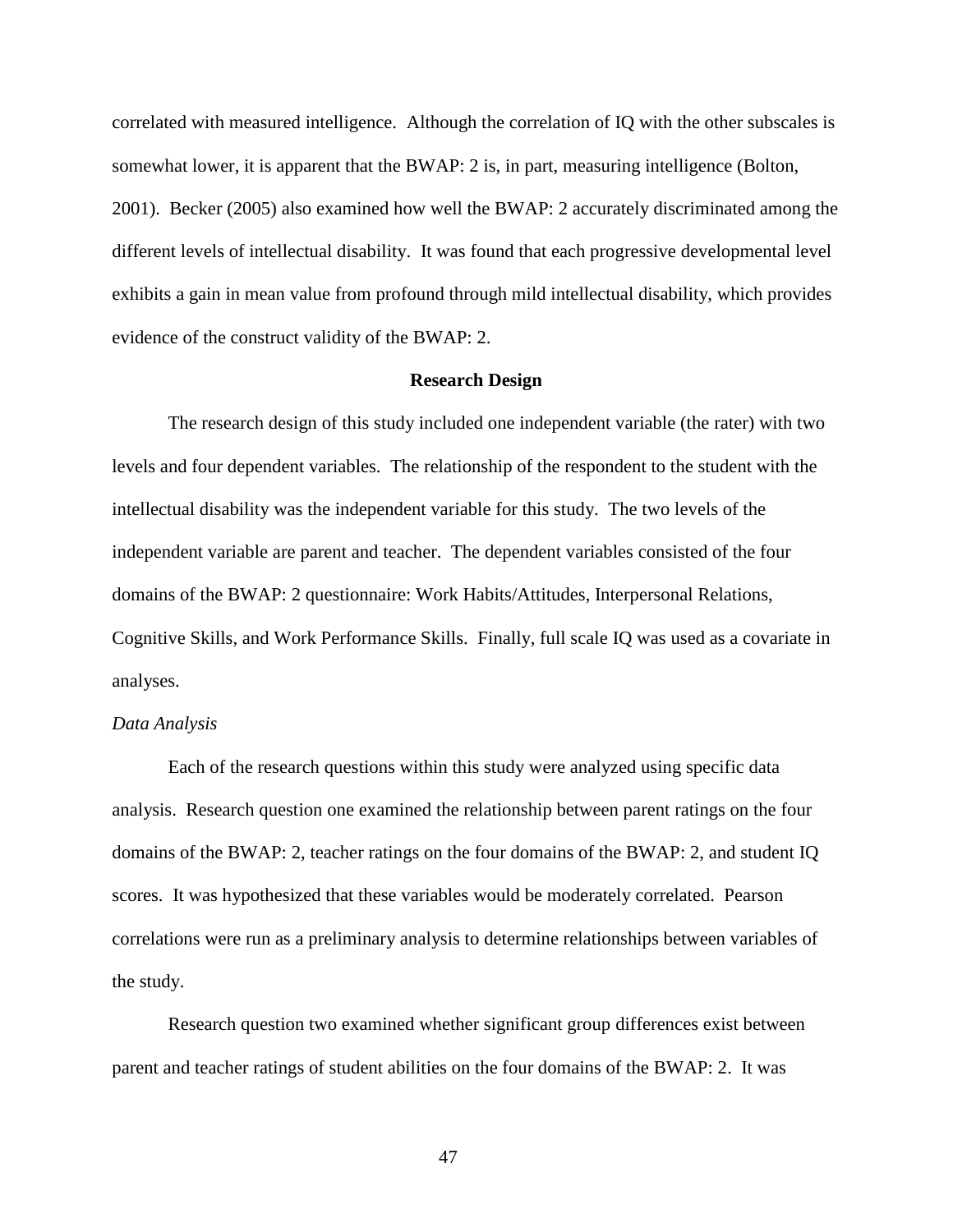hypothesized that significant differences would exist with parents rating students' abilities as more developed as compared to teachers. A one-way multivariate analysis of variance (MANOVA) was conducted to determine the effect of the two groups (parents and teachers) on the four dependent variables (Work Habits/Attitudes, Interpersonal Relations, Cognitive Skills, and Work Performance Skills) when considered in combination.

The third research question investigated the existence of group differences between parent and teacher ratings of student abilities on the BWAP: 2, after controlling for the effects of IQ. It was hypothesized that group differences could occur even after controlling for the effects of IQ. A multivariate analysis of covariance (MANCOVA) was conducted to determine significance of group differences, while controlling for IQ.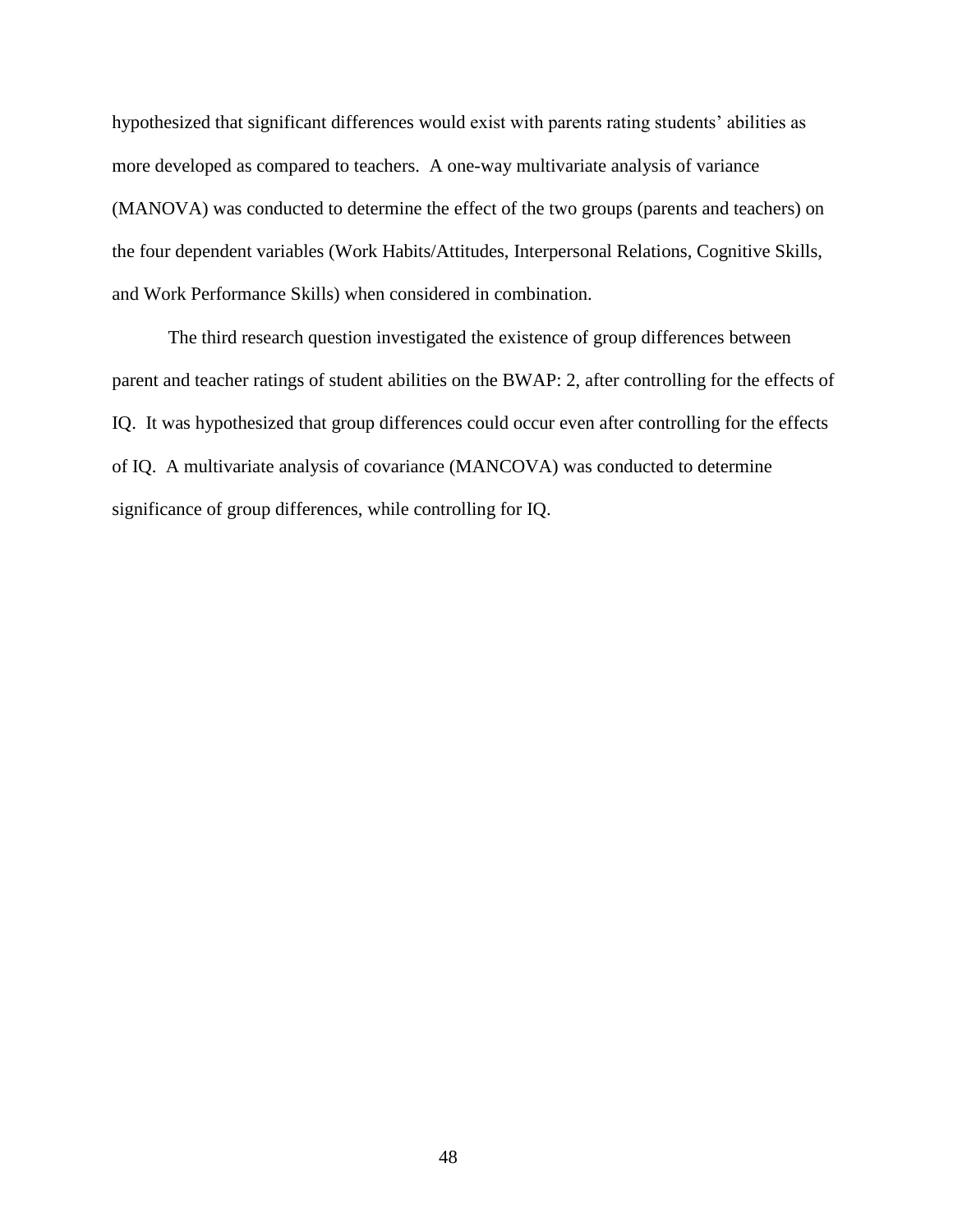#### Chapter IV: Results

This chapter provides the data analyses conducted in order to evaluate and answer research questions related to parent and teacher perceptions of employment readiness in students with intellectual disabilities while also taking IQ into account. More specifically, descriptive and preliminary analyses are outlined followed by results of statistical analyses for each research question. Participants in the current study consisted of 35 parent and teacher dyads. Demographics for the students of whom the questionnaires were completed on are summarized in the tables and narratives below.

## **Demographic Characteristics of the Target Students**

Table 1 describes the gender makeup of the students on whom the questionnaires were completed. Gender was well distributed between males and females with 18 males (51.4%) and 17 females (48.6%) being the target of ratings for a total of 35 target students within the study.

|        | ີ         |                    |
|--------|-----------|--------------------|
| Gender | Frequency | Percentage $(\% )$ |
| Male   |           | 51.4%              |
| Female |           | 48.6%              |
| Total  |           | 100%               |
|        |           |                    |

**Table 1.** Frequency and Percentage of Students by Gender

The target students ranged in age from 14 to 20 years old with a mean age of 16.37 years (standard deviation of 1.63 years), as described in Table 2 below.

| Table 2. Age Characteristics of Students for Whom Questionnaires Were Completed |  |  |  |  |
|---------------------------------------------------------------------------------|--|--|--|--|
|---------------------------------------------------------------------------------|--|--|--|--|

| ຼ                         |               |
|---------------------------|---------------|
| Mean                      | $16.37$ years |
| <b>Standard Deviation</b> | $1.63$ years  |
| Range                     | 6 years       |
| Minimum                   | 14 years      |
| Maximum                   | 20 years      |
|                           |               |

Table 3 describes the special education classifications of the 35 students. Twenty-one

(60%) of the students had a special education classification of Intellectual Disability and fourteen

(40%) had a classification of Multiple Disabilities. Students with a Multiple Disabilities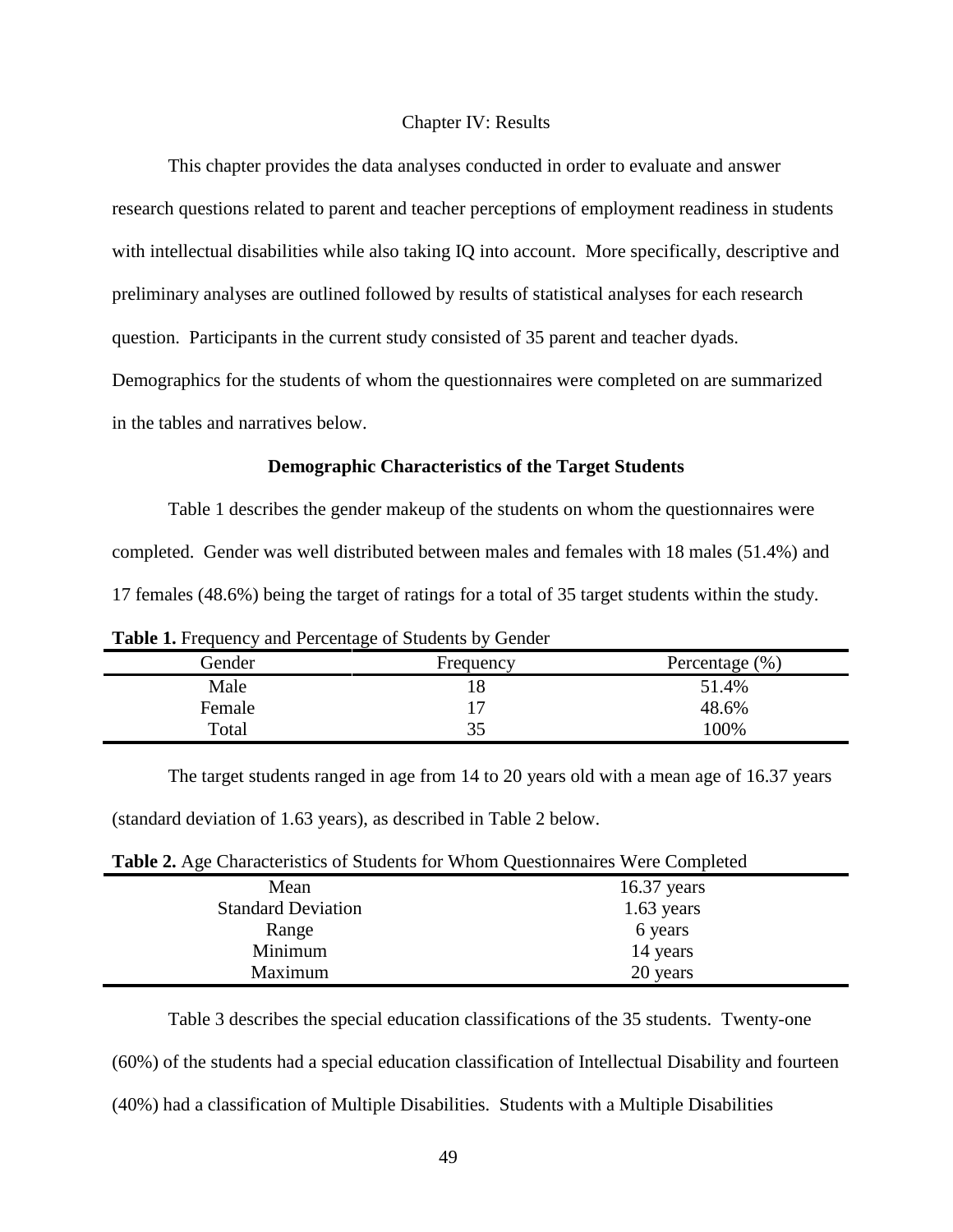classification also met criteria for a diagnosis of Intellectual Disability according to their IQ score.

| <b>Table 3.</b> Prequency and Fercentage of Students by Special Education Classification |           |                    |
|------------------------------------------------------------------------------------------|-----------|--------------------|
| <b>Special Education Classification</b>                                                  | Frequency | Percentage $(\% )$ |
| Intellectual Disability                                                                  |           | 60%                |
| <b>Multiple Disabilities</b>                                                             |           | 40%                |
|                                                                                          |           |                    |

**Table 3.** Frequency and Percentage of Students by Special Education Classification

IQ scores were also obtained for students by information provided by teachers from school records and previous school evaluations. Unfortunately, there is inconsistency between cognitive assessments used in schools. More specifically, cognitive assessments used for students of the present study included the *Stanford-Binet Intelligence Scales-Fifth Edition* (SB-V; Roid, 2003), the *Wechsler Intelligence Scale for Children-Fourth Edition* (WISC-IV; Wechsler, 2003), the *Wechsler Intelligence Scale for Children-Fifth Edition* (WISC-V; Wechsler, 2014), the *Wechsler Adult Intelligence Scale-Fourth Edition* (WAIS-IV; Wechsler, 2008), the *Differential Abilities Scale-Second Edition* (DAS-II; Elliot, 2007), and the *Leiter-Revised Edition* (Leiter-R; Roid & Miller, 1997). As evidenced in Table 4, student IQ scores ranged from a standard score of 30 to a standard score of 70 with a mean IQ of 50.63. Students were arranged into groups according to severity of intellectual disability consisting of mild, moderate, and severe-to-profound according to criteria of the Diagnostic and Statistical Manual of Mental Disorders, Fifth Edition *(*DSM-V*;* American Psychiatric Association, 2013*)*. When examining the specific categories, the mild intellectual disability group in the present study consisted of those with IQ scores that range from 56 to 70. IQ scores of the moderate intellectual disability consisted of a range from 42 to 52, and the severe-to-profound group included IQ scores that range from 30 to 40. Of the 35 students that were rated, 14 students were considered to have a mild intellectual disability, as well as 14 with a moderate intellectual disability. Seven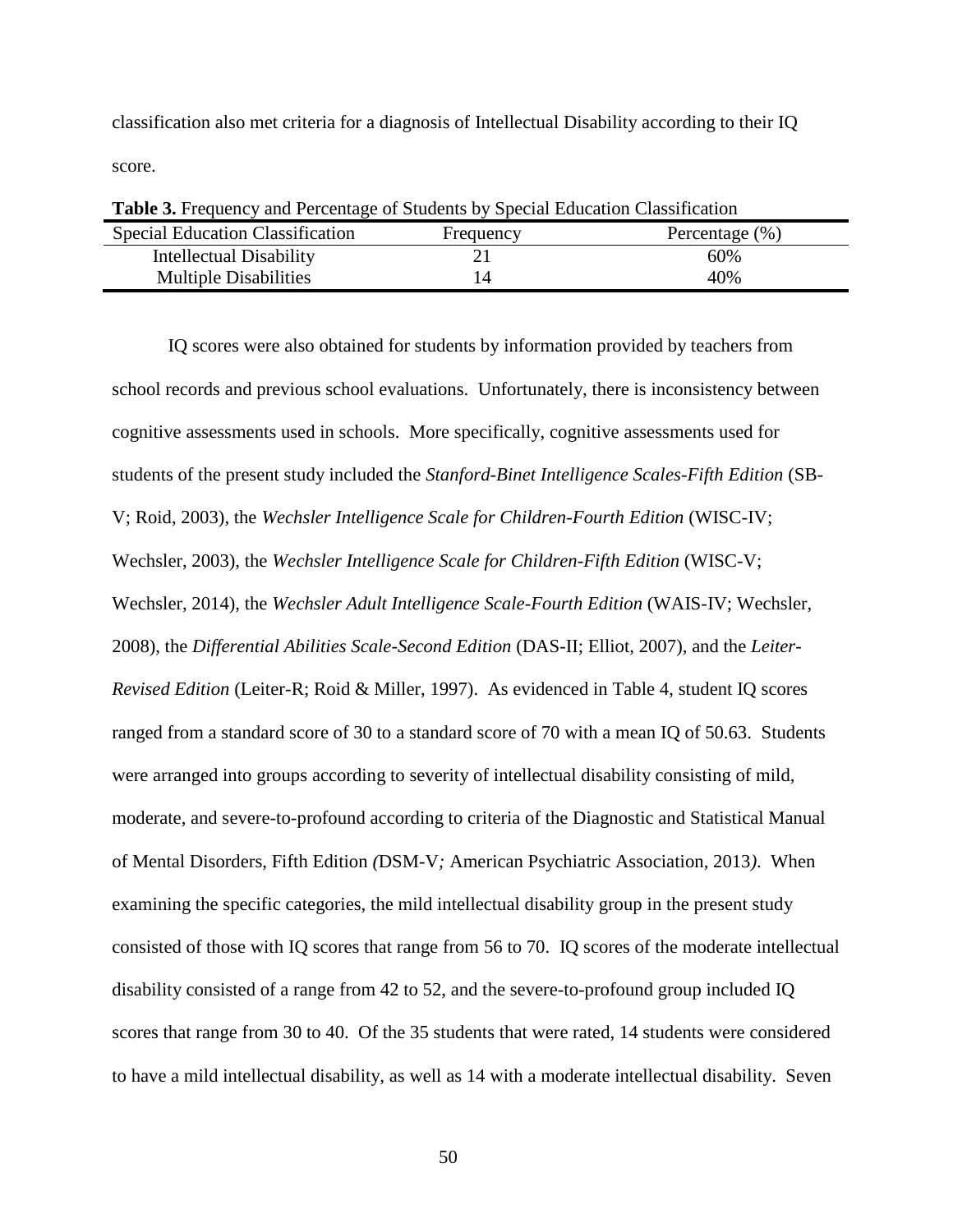were classified as severe-to-profound intellectual disability based on their IQ score. These categories help to better describe the population that was being assessed and how severity of intellectual disability relates to adaptive functioning regarding employment.

|                    | Ν  | Mean  | <b>Standard</b><br>Deviation | Minimum | Maximum | Range |
|--------------------|----|-------|------------------------------|---------|---------|-------|
|                    |    |       |                              |         |         |       |
| IQ Score           | 35 | 50.63 | 11.958                       | 30      | 70      | 40    |
| Mild               | 14 | 63.36 | 4.413                        | 56      | 70      | 14    |
| Moderate           | 14 | 45.86 | 3.416                        | 42      | 52      | 10    |
| Profound to Severe |    | 34.71 | 4.030                        | 30      | 40      | 10    |

|  |  | Table 4. Severity of Intellectual Disability |  |
|--|--|----------------------------------------------|--|
|--|--|----------------------------------------------|--|

Table 5 presents the mean scores and standard deviations for the ratings of the two groups (parents and teachers) on each of the four domains of the BWAP: 2 (Work Habits/Attitudes, Interpersonal Relations, Cognitive Skills, and Work Performance Skills). T-Scores are used as the standardized scores for the measure with a mean of 50 and standard deviation of 10. Overall, parents and teachers rated students with intellectual disabilities in all four domains on the present study as comparable to the normative data of individuals with intellectual disabilities sampled as part of the development of the BWAP: 2. When examining parent ratings, mean scores ranged from 45.03 (Work Performance Skills) to 49.64 (Work Habits/Attitudes). Teacher mean scores ranged from 47.34 (Work Performance Skills) to 49.29 (Interpersonal Relations).

| <b>Table 5.</b> I archit and Teacher Kathles Dy Mean and Standard Deviation |       |                           |  |  |
|-----------------------------------------------------------------------------|-------|---------------------------|--|--|
|                                                                             | Mean  | <b>Standard Deviation</b> |  |  |
| <b>Parent Ratings</b>                                                       |       |                           |  |  |
| Work Habits/Attitudes (HA)                                                  | 49.64 | 8.687                     |  |  |
| Interpersonal Relations (IR)                                                | 45.91 | 7.512                     |  |  |
| Cognitive Skills (CO)                                                       | 48.29 | 6.888                     |  |  |
| Work Performance Skills (WP)                                                | 45.03 | 8.863                     |  |  |
| <b>Teacher Ratings</b>                                                      |       |                           |  |  |
| Work Habits/Attitudes (HA)                                                  | 48.83 | 11.597                    |  |  |
| Interpersonal Relations (IR)                                                | 49.29 | 9.812                     |  |  |
| Cognitive Skills (CO)                                                       | 49.17 | 8.031                     |  |  |
| Work Performance Skills (WP)                                                | 47.34 | 10.181                    |  |  |

**Table 5.** Parent and Teacher Ratings By Mean and Standard Deviation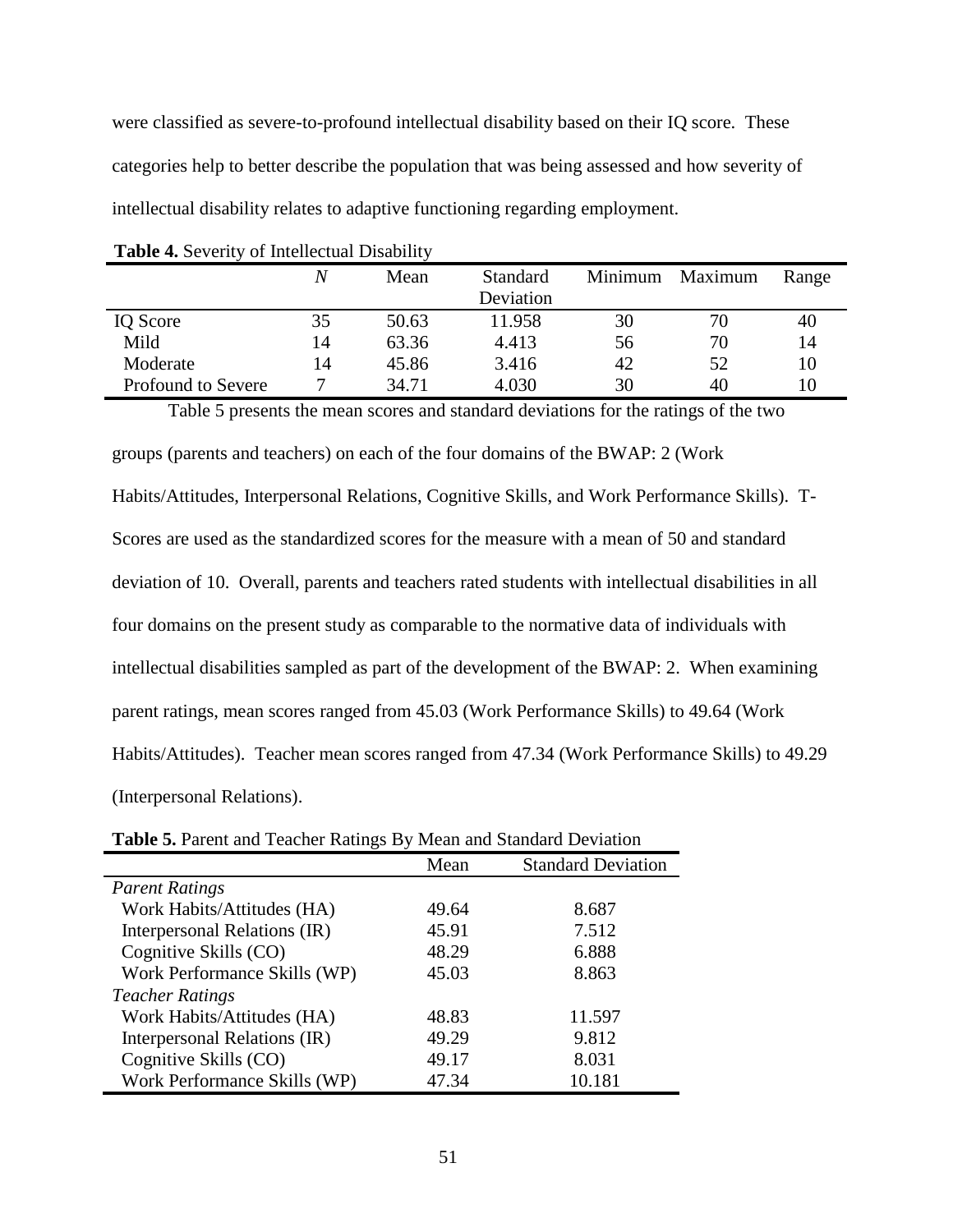#### **Research Question 1 and Analyses**

The first research question of the study examined the relationship among parent and teacher ratings on the four domains BWAP: 2, which consisted of Work Habits/Attitudes (HA), Interpersonal Relations (IR), Cognitive Skills (CO), and Work Performance Skills (WP), as well as students' IQ scores. Pearson correlations were calculated for each pair of variables and are organized into a correlation matrix presented in Table 7.

|             | IQ       | Parent    | Parent       | Parent   | Parent    | Teacher  | Teacher  | Teacher | Teacher   |
|-------------|----------|-----------|--------------|----------|-----------|----------|----------|---------|-----------|
|             | score    | HA        | IR           | CO       | <b>WP</b> | HA       | IR       | CO      | <b>WP</b> |
| IQ          | 1        |           |              |          |           |          |          |         |           |
| score       |          |           |              |          |           |          |          |         |           |
| Parent      | .103     | 1         |              |          |           |          |          |         |           |
| HA          |          |           |              |          |           |          |          |         |           |
| Parent      | .145     | $.661**$  | $\mathbf{1}$ |          |           |          |          |         |           |
| IR          |          |           |              |          |           |          |          |         |           |
| Parent      | $.662**$ | $.556**$  | $.560**$     | 1        |           |          |          |         |           |
| CO          |          |           |              |          |           |          |          |         |           |
| Parent      | $.481**$ | $.766***$ | $.657**$     | $.806**$ | 1         |          |          |         |           |
| <b>WP</b>   |          |           |              |          |           |          |          |         |           |
| Teacher     | .226     | $.537**$  | $.386*$      | $.526**$ | $.616**$  | 1        |          |         |           |
| HA          |          |           |              |          |           |          |          |         |           |
| Teacher     | $.335**$ | $.530**$  | $.546**$     | $.528**$ | $.511**$  | $.750**$ | 1        |         |           |
| $_{\rm IR}$ |          |           |              |          |           |          |          |         |           |
| Teacher     | $.697**$ | $.460**$  | $.406*$      | $.785**$ | $.660**$  | $.692**$ | $.770**$ | 1       |           |
| CO          |          |           |              |          |           |          |          |         |           |
| Teacher     | $.482**$ | $.479**$  | $.337*$      | $.626**$ | $.638**$  | .789**   | .789**   | .885**  | 1         |
| <b>WP</b>   |          |           |              |          |           |          |          |         |           |

**Table 6. Pearson Correlations of Variables**

\* p < .05; \*\* p < .01.

The results of the correlation analysis illustrated above show 30 of the 36 correlations were statistically significant at the p<.01 level and 3 of 36 correlations were significant at the p<.05 level. This suggests that parent ratings on the four domains vary together with teacher ratings on the same domains. More specifically, correlations between variables ranged from .34 (parent Interpersonal Relations and teacher Work Performance Skills) to .89 (teacher Cognitive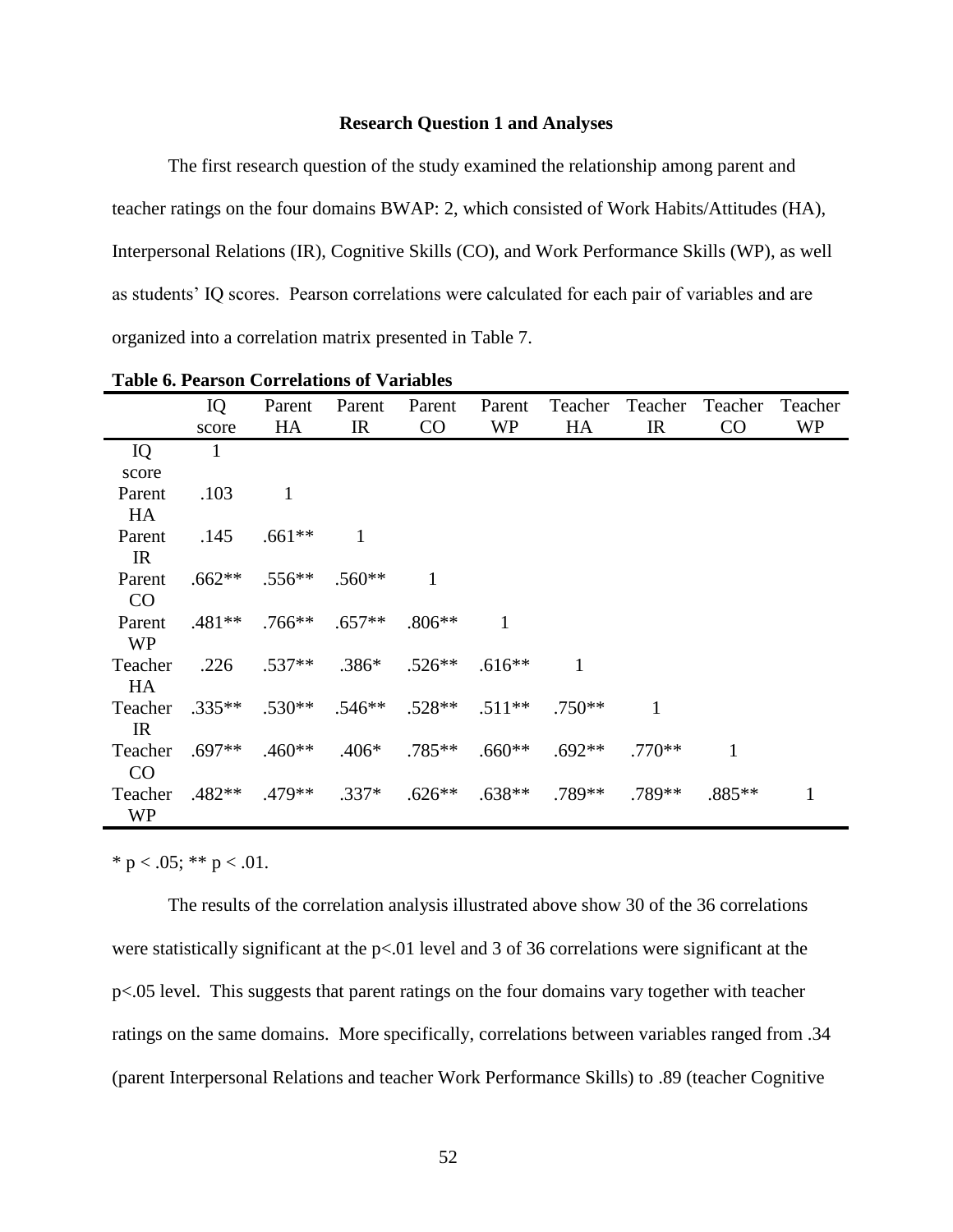Skills and teacher Work Performance Skills). When specifically examining correlations between parent and teacher ratings on each domain, correlations ranged from .54 to .79, which suggest moderate to strong relationships between ratings of the two groups. Regarding the Work Habits/Attitudes domain, a correlation of .54 was indicated between parents and teachers. Parent and teacher ratings on the Interpersonal Relations domain yielded a correlation of .55, while the Work Performance Skills domain yielded a correlation of .64. Finally, the Cognitive Skills domain produced the strongest relationship between parent and teacher ratings with a correlation of .79. The positive correlations further indicate that as ratings by parents of a student's abilities on the four domains increase or decrease, so do those of the teacher's. This indicates that parents and teachers generally agree in terms of a student's skills on the specific constructs. Correlations were insignificant between IQ and parent and teacher ratings of Work Habits/Attitudes, as well as IQ and parent ratings of Interpersonal Relations.

#### **Preliminary Analyses**

Preliminary analyses were completed to investigate assumptions prior to conducting the MANOVA. In general, the data for both groups (parents and teachers) was found to be normally distributed, except for the Interpersonal Relations dependent variable of the parent group. The Kolmogorov-Smirnov and Shapiro-Wilks tests specified significance at the p>.05 level, indicating normality for all other variables.

The sphericity assumption was also examined as a preliminary analysis. Mauchly's test of sphericity indicates that the assumption was violated at the p<.05 level. Since the p-value was less then .05, sphericity could not be assumed and one can infer that significant differences occurred. Due to the significant result of Mauchly's test, modifications were made using the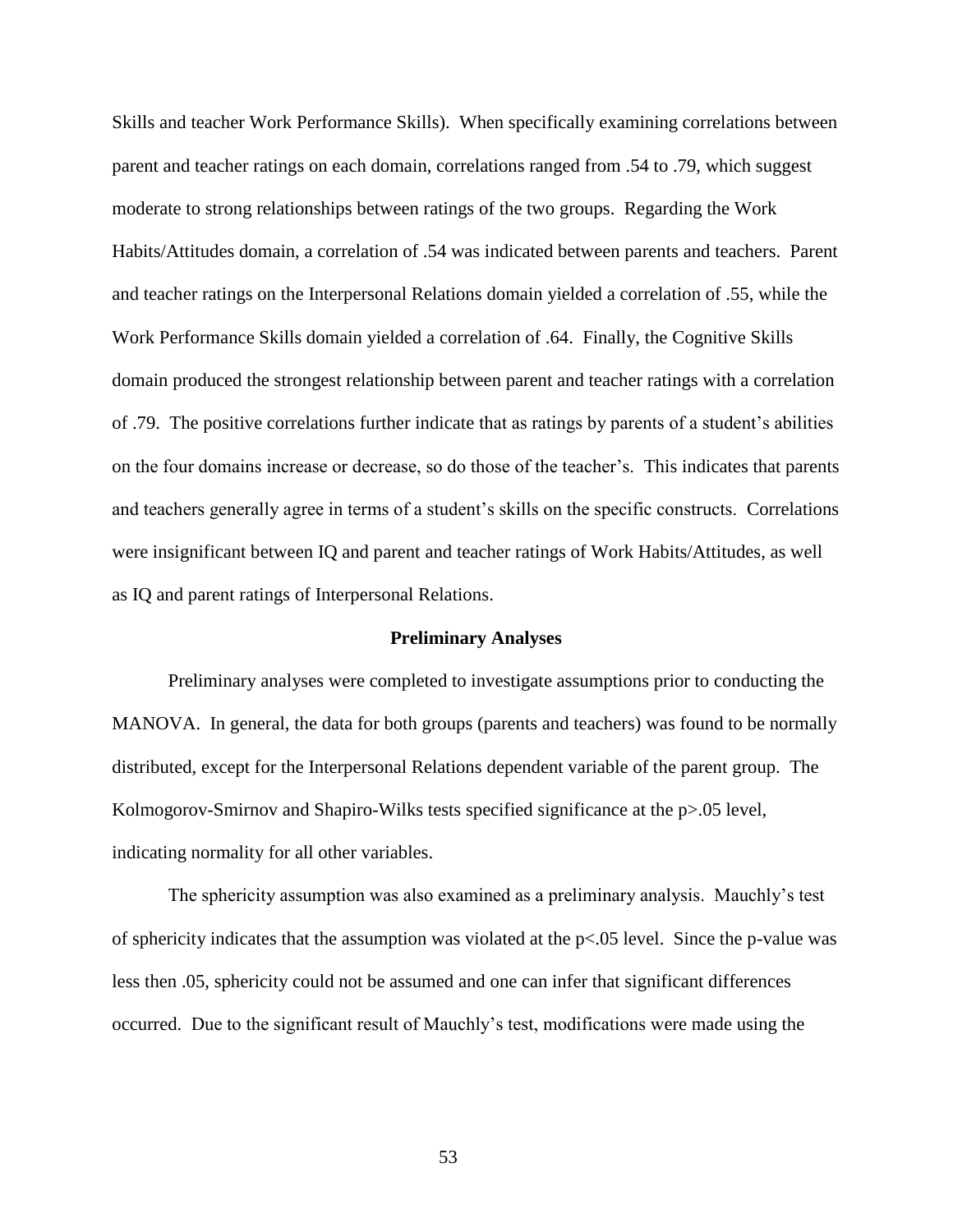Greenhouse-Geisser correction to alter the degrees of freedom and establish an F-ratio where Type I error is reduced.

### **Research Question 2 and Analyses**

The second research question inspected group differences between parents and teachers and their ratings on the four domains of the BWAP: 2. More specifically, a one-way multivariate analysis of variance (MANOVA) was conducted to determine the effect of the two groups (parents and teachers) on the four dependent variables (Work Habits/Attitudes, Interpersonal Relations, Cognitive Skills, and Work Performance Skills) considered together. Table 7 indicates that insignificant differences were found between parent and teacher ratings on the four domains, Wilks's  $\lambda$ =.85, *F* (3, 32)=1.86. The Greenhouse-Geiser correction is reported in Table 8 to account for within-subjects effects and sphericity violation. Follow-up analyses, including ANOVAs for each dependent variable were not conducted, as the MANOVA yielded insignificant results and supported the null hypothesis. Therefore, additional analyses were not appropriate to determine differences among the four dependent variables, or domains of the BWAP: 2.

|                      | Wilks' Lambda<br>Value | F    | Hypothesis<br>df | Error df | Sig. |
|----------------------|------------------------|------|------------------|----------|------|
| <b>Tests</b>         | .646                   | 5.84 |                  | 32       | .003 |
| Parent/Teacher       | .908                   | 3.43 |                  | 34       | .073 |
| Tests*Parent/Teacher | 851                    | 1.86 |                  | 32       | 156  |

**Table 7.** Multivariate Tests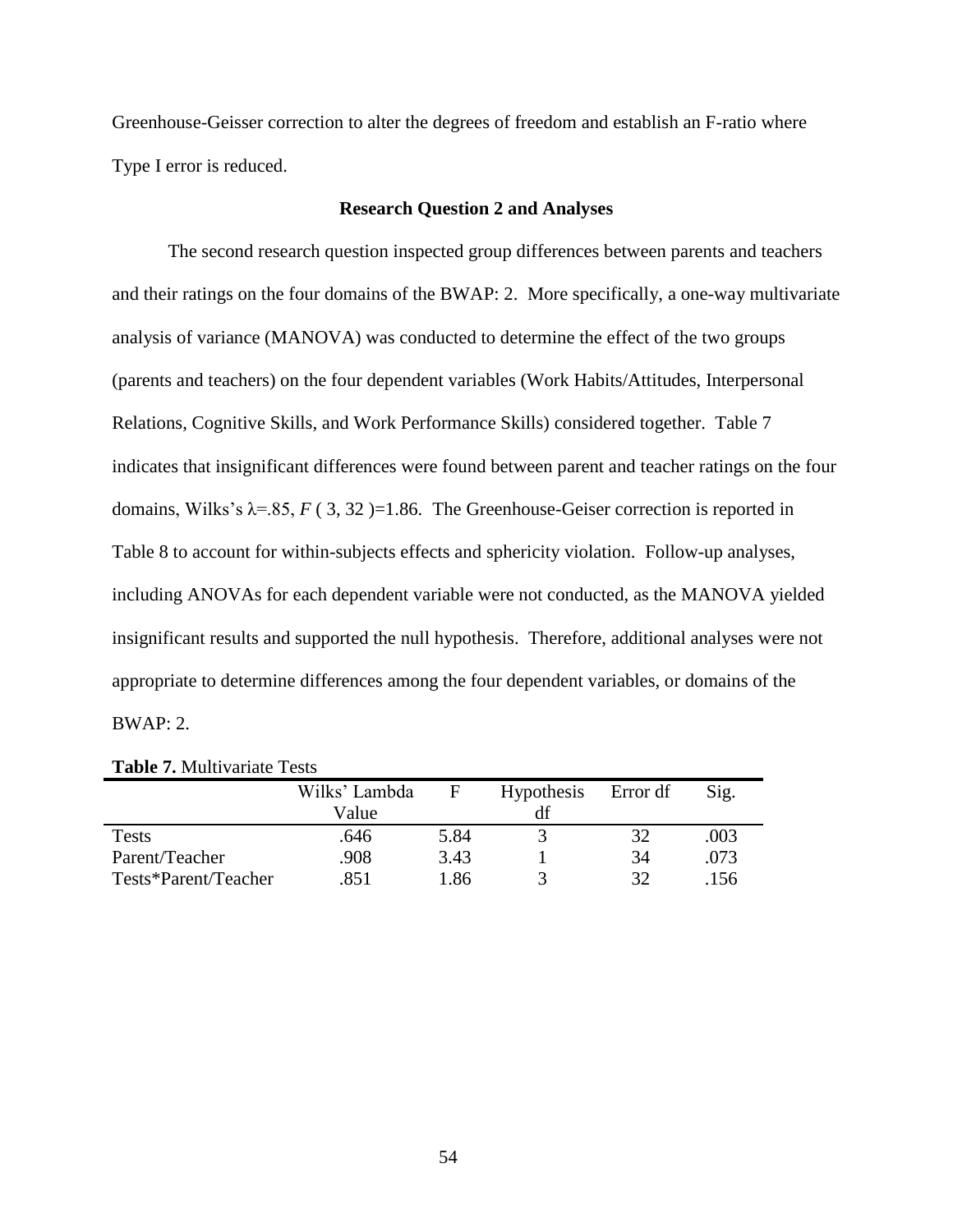|                      |                        | Type III Sum of | df    | Mean    | F     | Sig. |
|----------------------|------------------------|-----------------|-------|---------|-------|------|
|                      |                        | Squares         |       | Square  |       |      |
| Tests                | Sphericity<br>Assumed  | 234.886         | 3     | 78.295  | 2.479 | .065 |
|                      | Greenhouse-<br>Geisser | 234.886         | 2.491 | 94.288  | 2.479 | .078 |
| Parent/Teacher       | Sphericity<br>Assumed  | 312.914         | 1     | 312.914 | 3.427 | .073 |
|                      | Greenhouse-<br>Geisser | 312.914         | 1.000 | 312.914 | 3.427 | .073 |
| Tests*Parent/Teacher | Sphericity<br>Assumed  | 55.686          | 3     | 18.562  | 1.333 | 2.68 |
|                      | Greenhouse-<br>Geisser | 55.686          | 2.317 | 24.038  | 1.333 | 2.71 |

**Table 8.** Tests of Within Subjects-Effects

#### **Research Question 3 and Analyses**

The third research question intended to examine the parent and teacher ratings of the four domains of the BWAP: 2 when controlling for IQ. A multivariate analysis of covariance (MANCOVA) was utilized to test whether a student's IQ has an effect on generating differences on group ratings. Similarly to results of the MANOVA, Table 9 indicates that insignificant differences were found between parent and teacher ratings on the four domains when accounting for the effect of IQ, Wilks's  $\lambda = .93$ , *F* (3, 31)=.82. The Greenhouse-Geiser correction is reported in Table 10 to account for within-subjects effects and sphericity violation. Given that results of the MANCOVA were insignificant, follow-up analyses were not appropriate.

|                         | Wilks' Lambda | F     | <b>Hypothesis</b> | Error df | Sig. |
|-------------------------|---------------|-------|-------------------|----------|------|
|                         | Value         |       | df                |          |      |
| <b>Tests</b>            | .591          | 7.146 |                   | 31       | .001 |
| $Tests*IQ$              | .609          | 6.631 |                   | 31       | .001 |
| Parent/Teacher          | .983          | .587  |                   | 33       | .449 |
| Parent/Teacher*IQ       | .957          | 1.490 |                   | 33       | .231 |
| Tests*Parent/Teacher    | .948          | .570  |                   | 31       | .639 |
| Tests*Parent/Teacher*IQ | .927          | .820  |                   | 31       | .493 |

|  | <b>Table 9. Multivariate Tests</b> |  |
|--|------------------------------------|--|
|--|------------------------------------|--|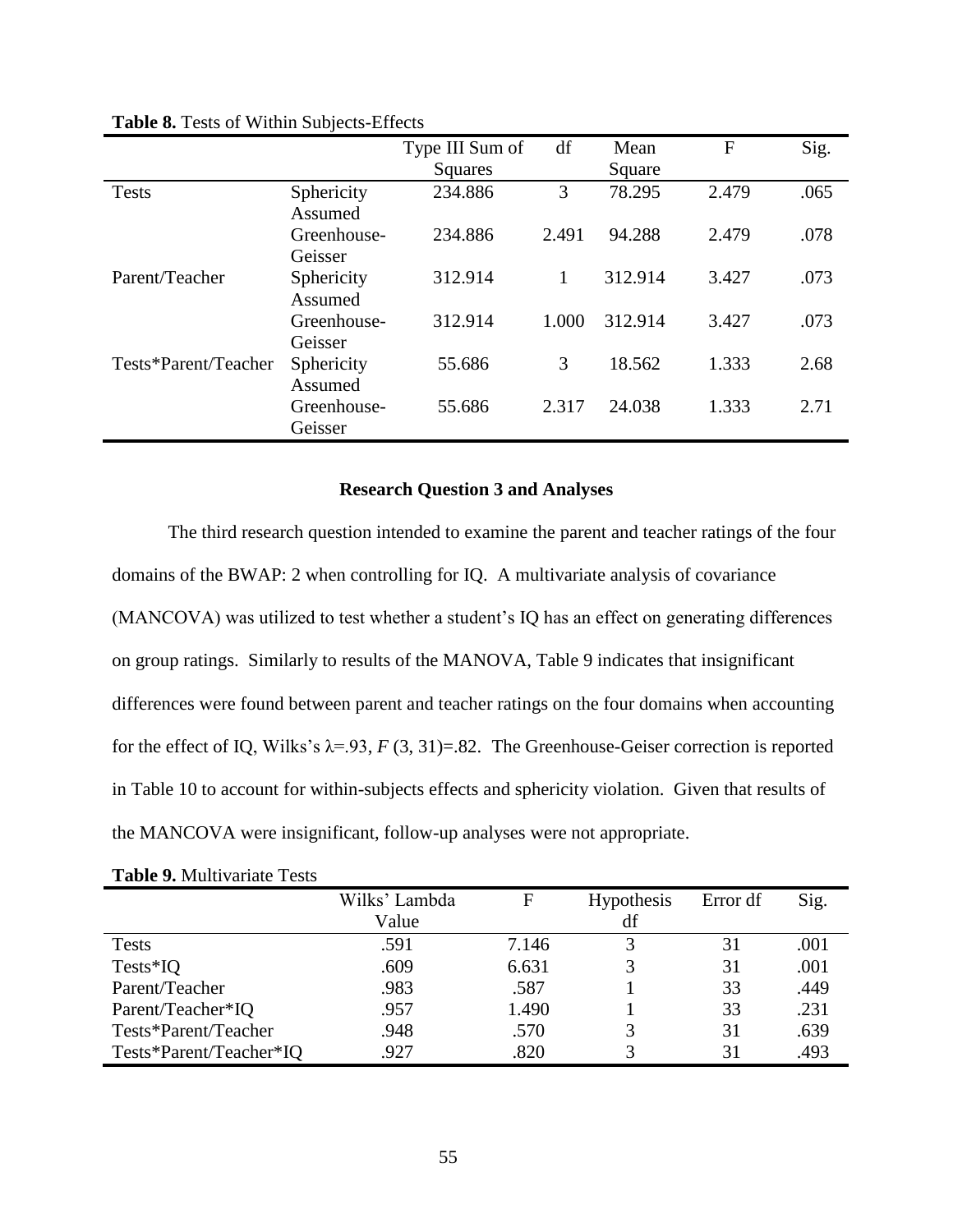|                         |                        | Type III Sum | df           | Mean    | $\mathbf{F}$ | Sig. |
|-------------------------|------------------------|--------------|--------------|---------|--------------|------|
|                         |                        | of Squares   |              | Square  |              |      |
| <b>Tests</b>            | Sphericity<br>Assumed  | 562.039      | 3            | 187.346 | 7.000        | .000 |
|                         | Greenhouse-<br>Geisser | 562.039      | 2.518        | 223.223 | 7.000        | .001 |
| Tests*IQ                | Sphericity<br>Assumed  | 571.672      | 3            | 190.557 | 7.120        | .000 |
|                         | Greenhouse-<br>Geisser | 571.672      | 2.518        | 227.050 | 7.120        | .001 |
| Parent/Teacher          | Sphericity<br>Assumed  | 52.824       | $\mathbf{1}$ | 52.824  | .587         | .449 |
|                         | Greenhouse-<br>Geisser | 52.824       | 1.000        | 52.824  | .587         | .449 |
| Parent/Teacher*IQ       | Sphericity<br>Assumed  | 134.107      | $\mathbf{1}$ | 134.107 | 1.490        | .231 |
|                         | Greenhouse-<br>Geisser | 134.107      | 1.000        | 134.107 | 1.490        | .231 |
| Tests*Parent/Teacher    | Sphericity<br>Assumed  | 16.975       | 3            | 5.658   | .401         | .752 |
|                         | Greenhouse-<br>Geisser | 16.975       | 2.284        | 7.431   | .401         | .698 |
| Tests*Parent/Teacher*IQ | Sphericity<br>Assumed  | 24.698       | 3            | 8.233   | .584         | .627 |
|                         | Greenhouse-<br>Geisser | 24.698       | 2.284        | 10.811  | .584         | .582 |

# **Table 10.** Tests of Within-Subjects Effects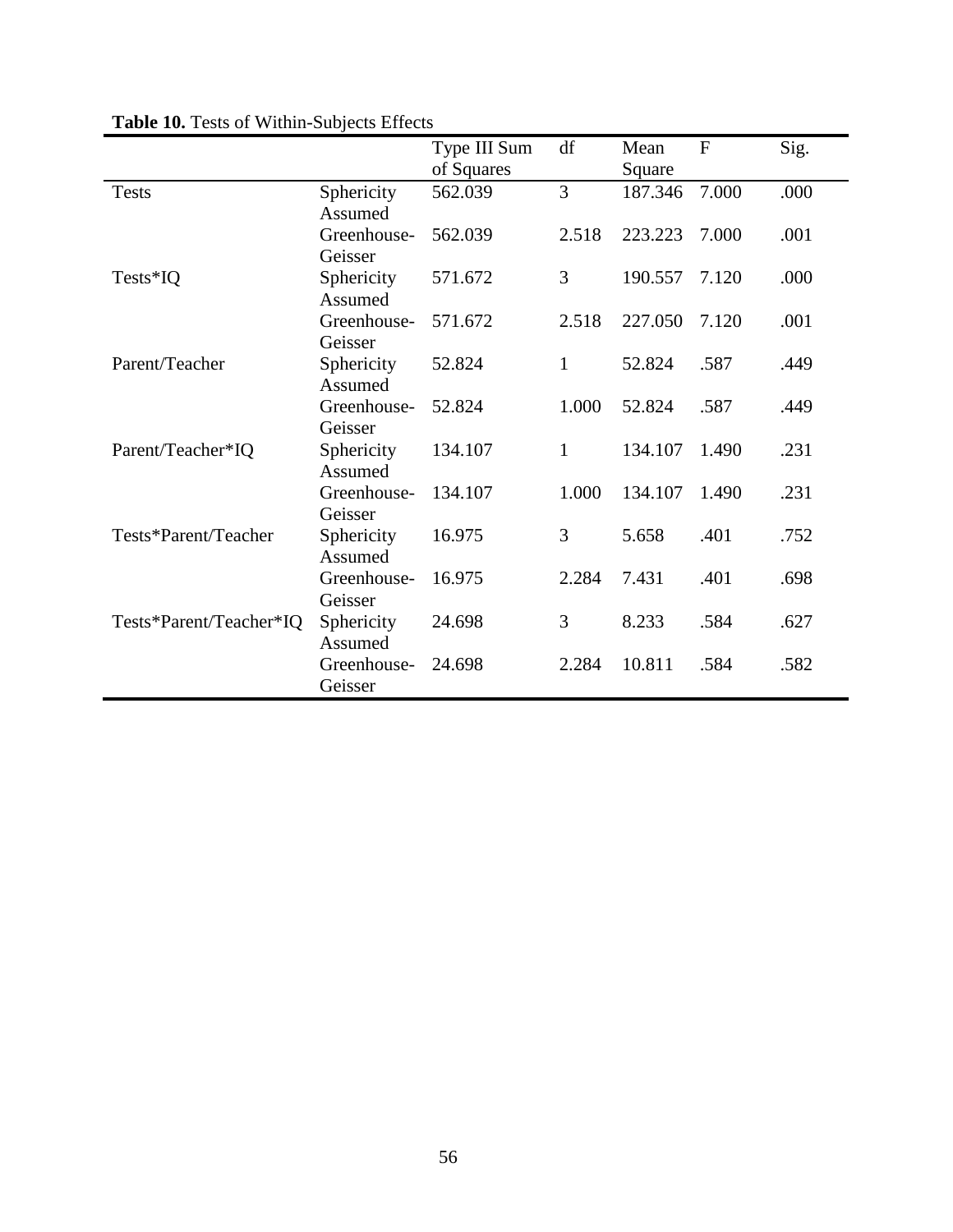#### Chapter V: Discussion

The present study examined agreement between parent and teacher ratings regarding students diagnosed with intellectual disability and their abilities related to employment readiness, and doing so while controlling for the effects of student IQ. Previous research has explored parent and school staff member views concerning the transition process, and their perceptions of the same student's behavior. Unknown prior to this study was how parents and teachers perceive a student with intellectual disabilities and their adaptive skills related to employment. This chapter will present further interpretation of the results and their connection to previous literature and theory, application of the findings, limitations of the study, and considerations for future research.

## **Theoretical Foundations and Existing Research**

Systems theories, including Bronfenbrenner's Ecological Theory (1977), have evaluated the interface between home and school and how interactions between the two influence a child's development and learning. Of importance when studying transition, research has suggested that interventions and programs that focus on children through the mesosystem of home and school should be considered, and can promote positive post-secondary outcomes for students with disabilities (Garbacz et al., 2015). This collaboration is of utmost importance when formulating IEP and transition goals for children with disabilities. Group agreement and cohesiveness theories have suggested that transition team members, including parents and teachers will have more success when consensus of goals is achieved (Ellemers, De Gilder, & Haslam, 2004). While consensus is often driven by shared resources, reciprocity of ideas, and recognition of group members (Baron, Branscombe, & Byrne, 2008), this is not always the case for transition team members of students with disabilities. For transition teams to achieve successful planning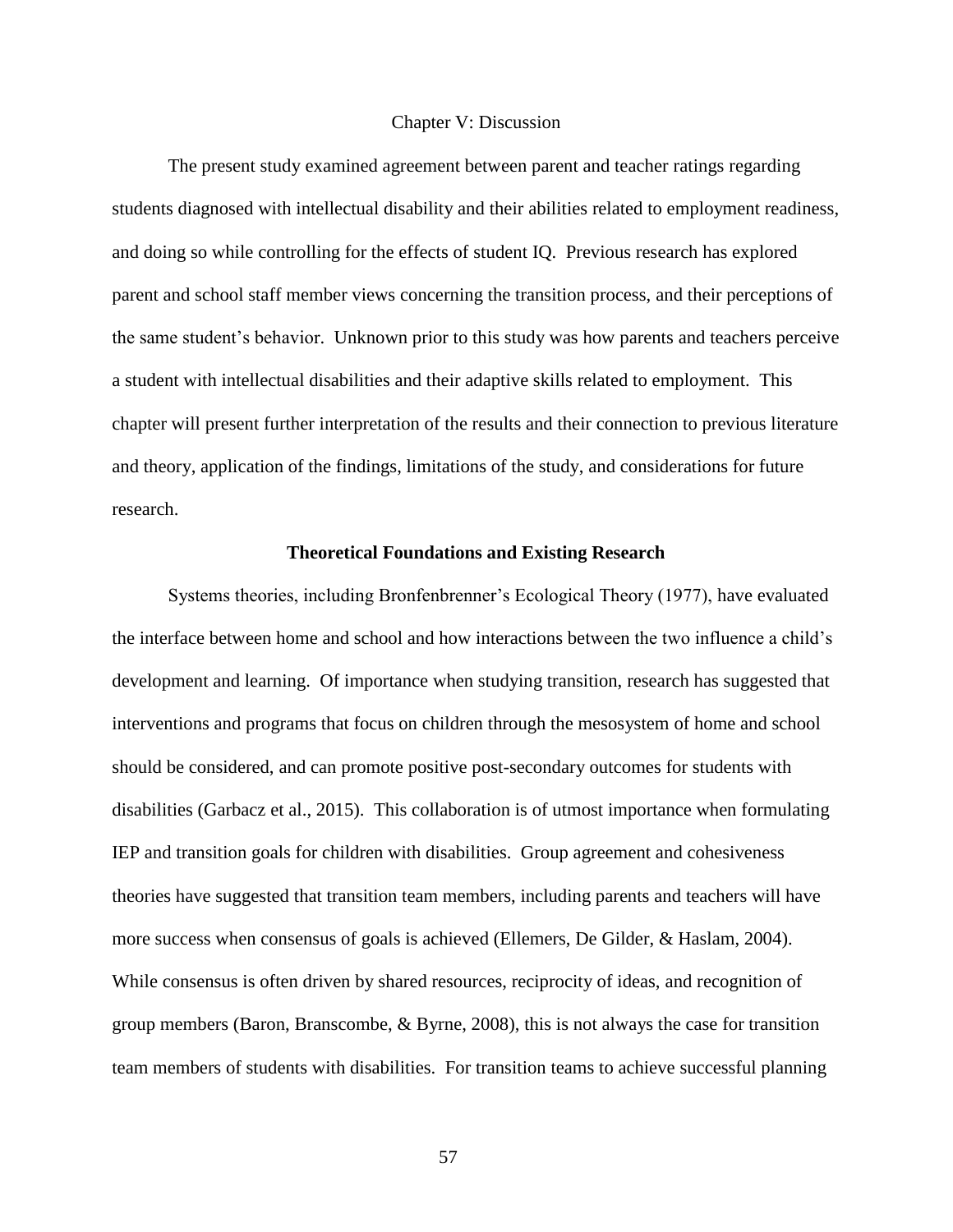and outcomes for the student, consensus among group members must involve an accurate and comprehensive depiction of the student. This is realized by gathering information from a variety of data sources, including multiple informants (e.g., parents and teachers).

The significance of utilizing multiple informants is clear as behaviors and level of functioning can differ depending on the environmental context, as well as how informants interact with or observe the child and how their presence influences a student's behavior (De Los Reyes, 2011; Hoyt, 2000). This may be most apparent when examining agreement between parents and teachers and their perceptions of students with disabilities in the home and school environments. In fact, previous literature has documented disagreement between the parents and teachers in a variety of areas in children with disabilities (Bailey, Simmeonsson, Buysse, & Smith, 1993). However, more studies regard broad behavior, rather than acquisition and mastery of functional skills.

When specifically examining ratings of parents and teachers on behavior measures, research has documented low to moderate agreement (Cai, Kaiser, & Hancock, 2004). In one meta-analysis, moderate agreement between pairs of raters (i.e., parent-parent, parent-teacher, parent-child, and teacher-child) resulted for emotional/behavioral problems and social skills of children with autism spectrum disorder or intellectual disability (Stratis & Lecavalier, 2015). In addition, the researchers found that agreement of behavior decreased as IQ increased and like raters (e.g., parent-parent) showed considerably higher agreement as compared to unlike raters (e.g., parent-teacher). In part, this could be attributed to like raters observing students in similar environments. Furthermore, it has been proposed that parents and teachers may have difficulty distinguishing noncompliance from behaviors that result from a student's disability (Klaassen, Duijff, Sinnema, Beemer, Swanenburg de Veye, & Vorstman, 2015). Glascoe (1994) surmised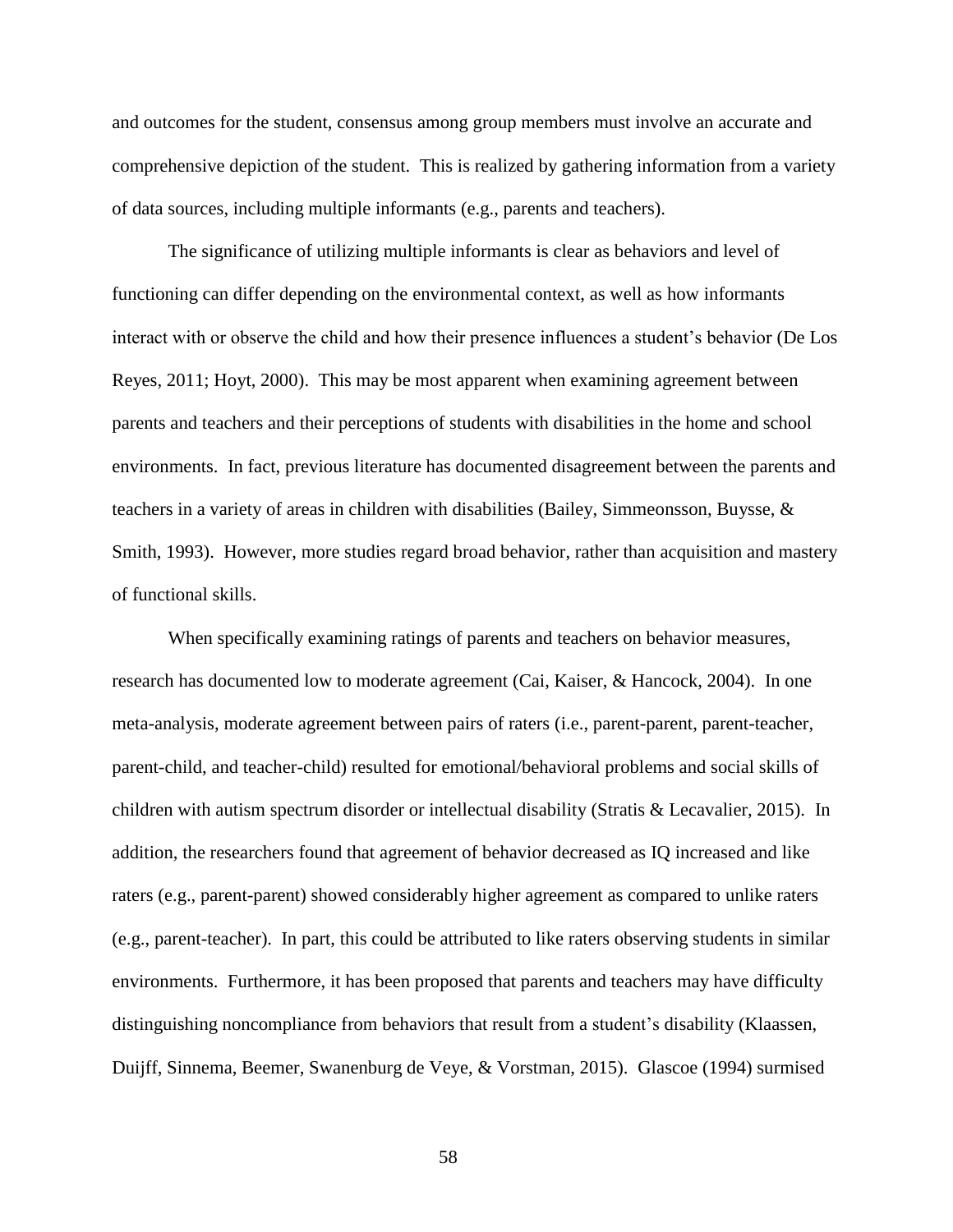that one explanation is that individuals could perceive noncompliance with a command as an intentional act of student with disabilities, rather than a manifestation of the disability, such as difficulty comprehending the command.

Regarding diagnosis, there tends to be high agreement for more observable conditions, such as moderate to severe developmental delays, autism, and genetic disorders, while it is lower for conditions, such as mild developmental delay and language disorders (Ho, Miller,  $\&$ Armstrong, 1994). In addition, research has indicated that there tends to be less agreement between parents and professionals in children with a history of developmental delays and intellectual disabilities compared to those with more medically- and/or physically-related disabilities (Bailey, Simeonsson, Buysse, & Smith, 1993).

Inconsistencies also exist when examining agreement and a student's level of cognitive functioning, but research has indicated that it is a source of less agreement between parents and professionals compared to other areas of a disability (Glaun et al., 1998). While some research has determined that discrepancies between parents and teachers widen when a child's intellectual disability is more severe (Shin, Nhan, Crittenden, Valenti, & Hong, 2008), others have indicated that agreement decreases as cognitive functioning increases (Geiger, Smith, & Creaghead, 2002). More specifically, research has found that parents tend to overestimate a student's level of functioning and rate skills higher than teachers, particularly in the areas of intellectual functioning and social behaviors (Sheehan, 1988; Shin et al., 2008).

#### **Summary of Results**

The present study attempted to expand the literature base to examine parent and teacher agreement regarding adaptive skills for employment, specifically in students with intellectual disabilities. Rooted in the theoretical foundations already discussed, it is inferred that agreement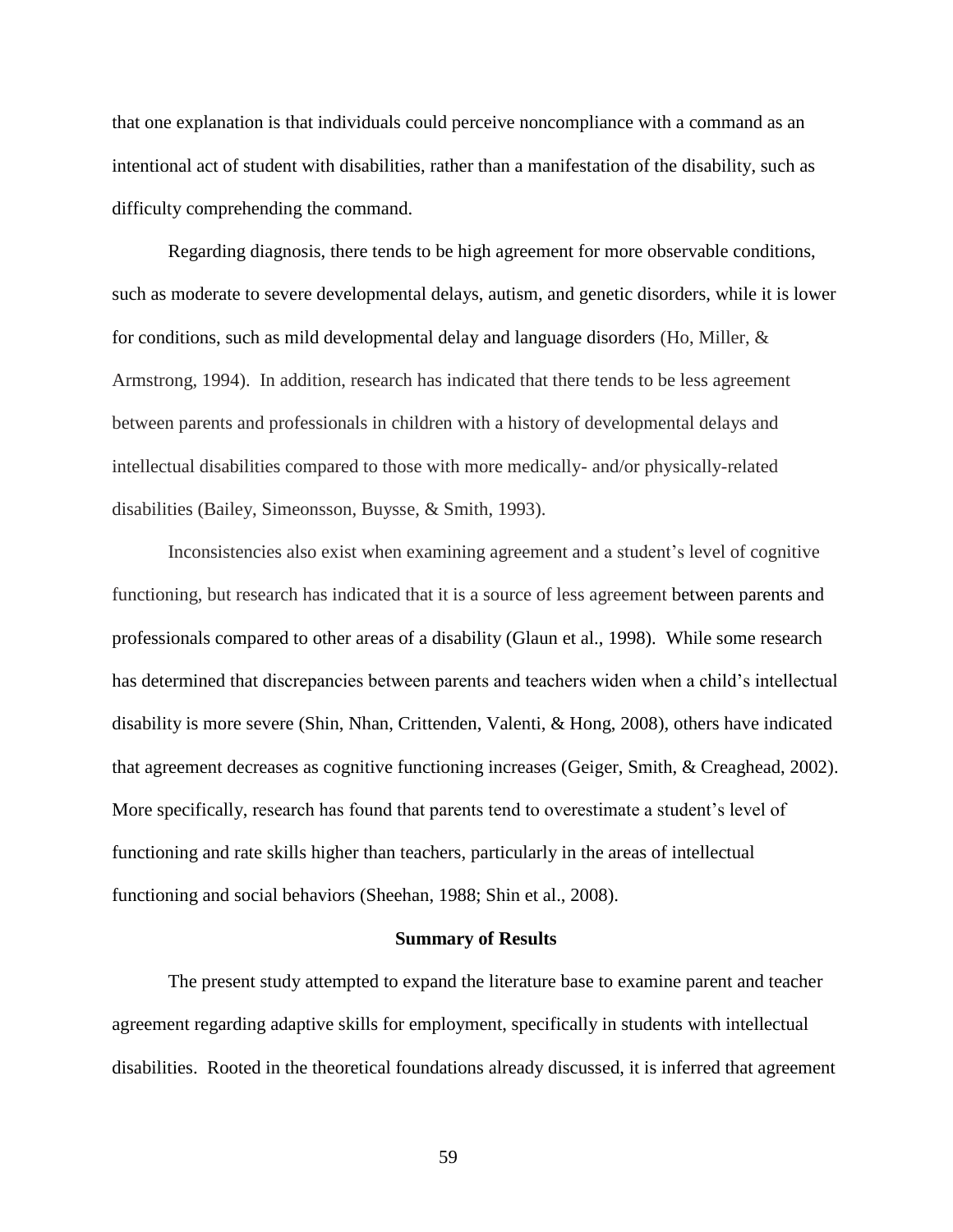between the two parties will produce more positive transition planning experiences and outcomes for this population, such as more success with implementation of recommendations and interventions (Human & Teglasi, 1993; Rogers et al., 1992; Simeonsson, Edmondson, Smith, Carnahan, & Bucy, 1995).

The first research question examined the relationship between parent ratings on the four domains of BWAP: 2 (Work Habits/Attitudes, Interpersonal Relations, Cognitive Skills, and Work Performance Skills), teacher ratings on the four domains of the BWAP: 2, and IQ score. Correlations were computed to determine the strength of these relationships. Results indicated significant correlations between parent and teacher ratings of the same four domains, which imply strong agreement between the two regarding a student's skills in the areas of work habits and attitudes, interpersonal relationships, cognitive abilities, and work performance abilities. However, IQ and parent and teacher ratings on the Work Habits/Attitudes domain, as well as IQ and parent ratings on the Interpersonal Relations domain yielded insignificant correlations. This suggests that parent and teacher ratings of student's personal hygiene and motivation to work do not vary by a student's IQ. It is believed that this insignificant result could be due to unclear test directions regarding the level of independence necessary to complete a certain task on the BWAP: 2, particularly in the Work Habits/Attitudes domain. In addition, parent ratings of student's social interaction, emotional stability, and cooperation in the work place do not vary by IQ score. The proposed hypothesis for the first research question was generally supported in that the variables of parent and teacher ratings on the four domains of the BWAP: 2 and a student's IQ score are moderately correlated.

The second research question examined group differences between parent and teacher ratings on the four domains of the BWAP: 2 with the four domains considered together for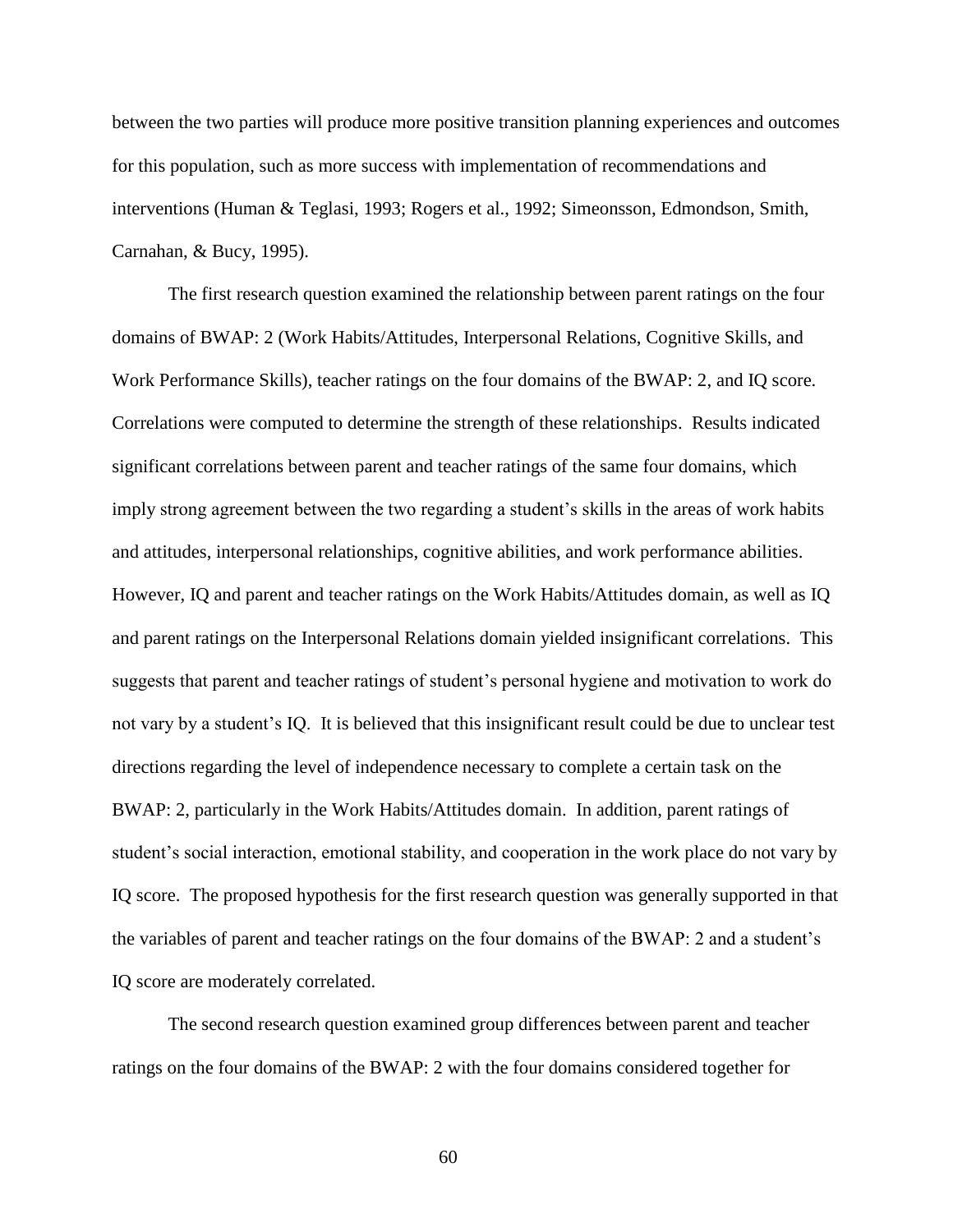analyses. It was hypothesized that parents will score students' abilities higher on the four domains of the BWAP: 2. As demonstrated by Table 5 in the Results section, parents only rated target student's skills as more developed on the Work Habits/Attitudes domain, while teachers rated target students higher on the Interpersonal Relations, Cognitive Skills, and Work Performance Skills domains. However, these differences were not significant indicating that parents and teachers rate students similarly and that there is agreement regarding their perceptions of students with intellectual disabilities and their abilities as related to employment readiness.

The third research question considered if differences between parent and teacher ratings exist on the four domains of the BWAP: 2 after controlling for the effects of student IQ scores. As a result, the multivariate analysis was conducted for a second time while controlling for the ability estimate of IQ score. Results indicated that parents and teachers did not significantly differ on how they rate a student's employment readiness abilities, regardless of IQ.

The results outlined above add to the literature base as little research has been done to specifically examine agreement regarding parent and teacher ratings of student employmentrelated skills. While a study conducted by Ho, Miller, and Armstrong (1994) suggested that there is greater consensus between parents and professionals regarding the severity level of an intellectual disability (e.g., mild versus profound), the authors did not investigate specific functional abilities of students as performed in the present study. This suggests that a gap may exist in understanding the level of intellectual disability and how it translates to the functional abilities of the student. As such, previous literature is inconclusive regarding parent and teacher agreement when considering level of cognitive functioning, or IQ score. Stratis & Lecavalier (2015) determined that there is less consistency among raters regarding behavior as student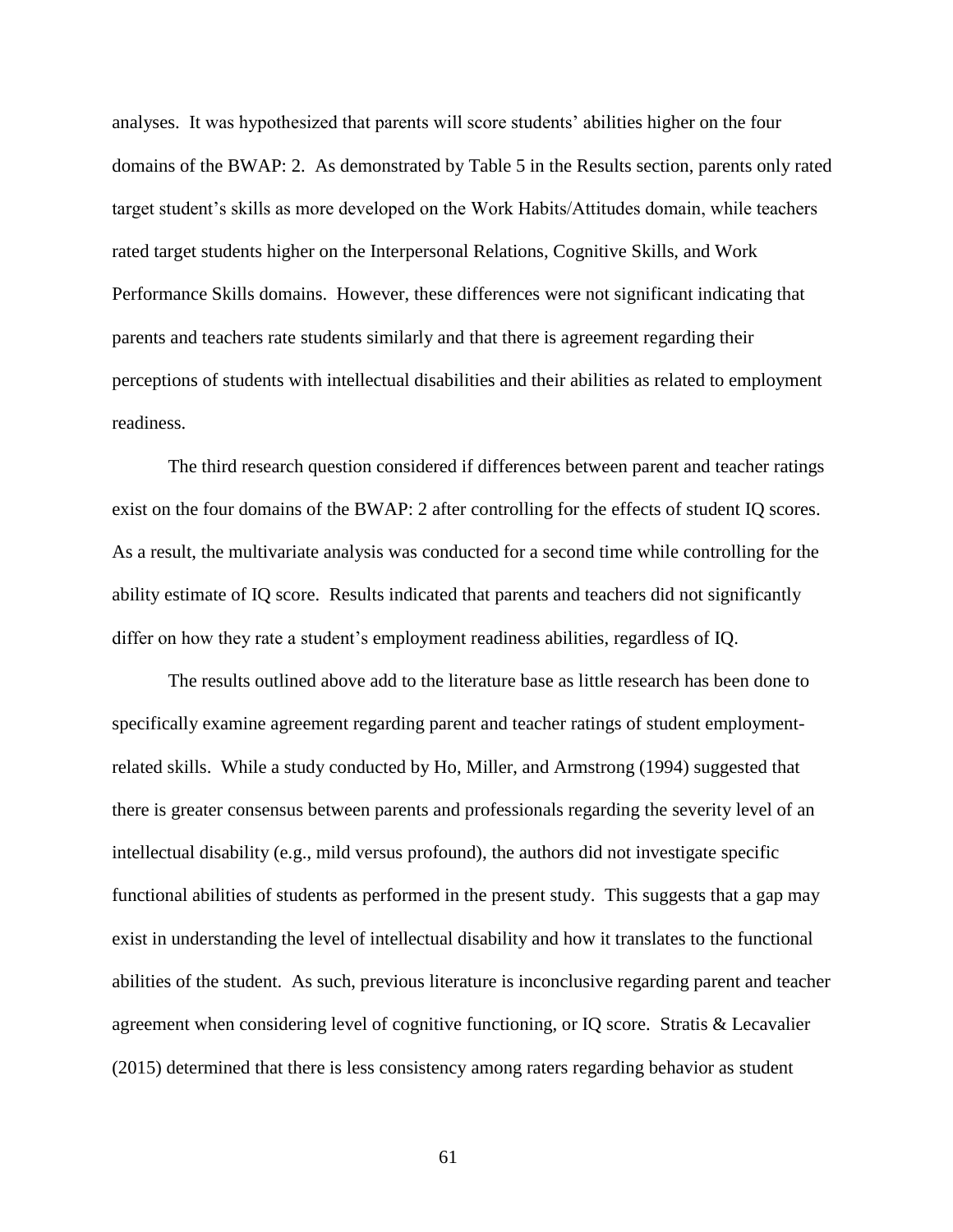cognitive level increases. The researchers suggest that this could be attributed to less variability in behaviors between home and school environments in students with lower cognitive functioning. Although it is also worth considering that behavior ratings can cause inconsistencies in informant agreement as they are often influenced by rater biases, expectations, and variations in developmental norms (Hoyt, 2000).

Whereas much of the previous research has explored agreement regarding a student's behavior, the present study examined adaptive functioning related to employment. Geiger and colleagues (2002) found that when adaptive functioning is examined, there seems to be higher levels of agreement between parents and teachers of students with higher IQ scores. This suggests lower levels of consensus when a student's delays are more severe. However, this particular study examined students with autism spectrum disorder, which is a population that can present with more complex behaviors and scattered developmental profiles (Stone & Rosenbaum, 1988). As a result, this can make it more difficult to obtain a realistic profile of the student from multiple informants likely due to an overestimation or underestimation of skills.

Shin and colleagues (2008) found that parents tended to rate their child's functional level as higher than teachers, particularly in the areas of intellectual functioning, social behaviors, and communication skills. Compared to the present study, this would suggest that parents' ratings of students would be higher, particularly on the Cognitive Skills and Interpersonal Relations domains. However, this was not the case and in fact, teachers rated students higher in these areas, though it was not a significant finding. This inconsistency among research could in part be attributed to cultural differences. More specifically, Shin and colleagues (2008) examined parent and teacher agreement of students with intellectual disabilities in Vietnam, which is a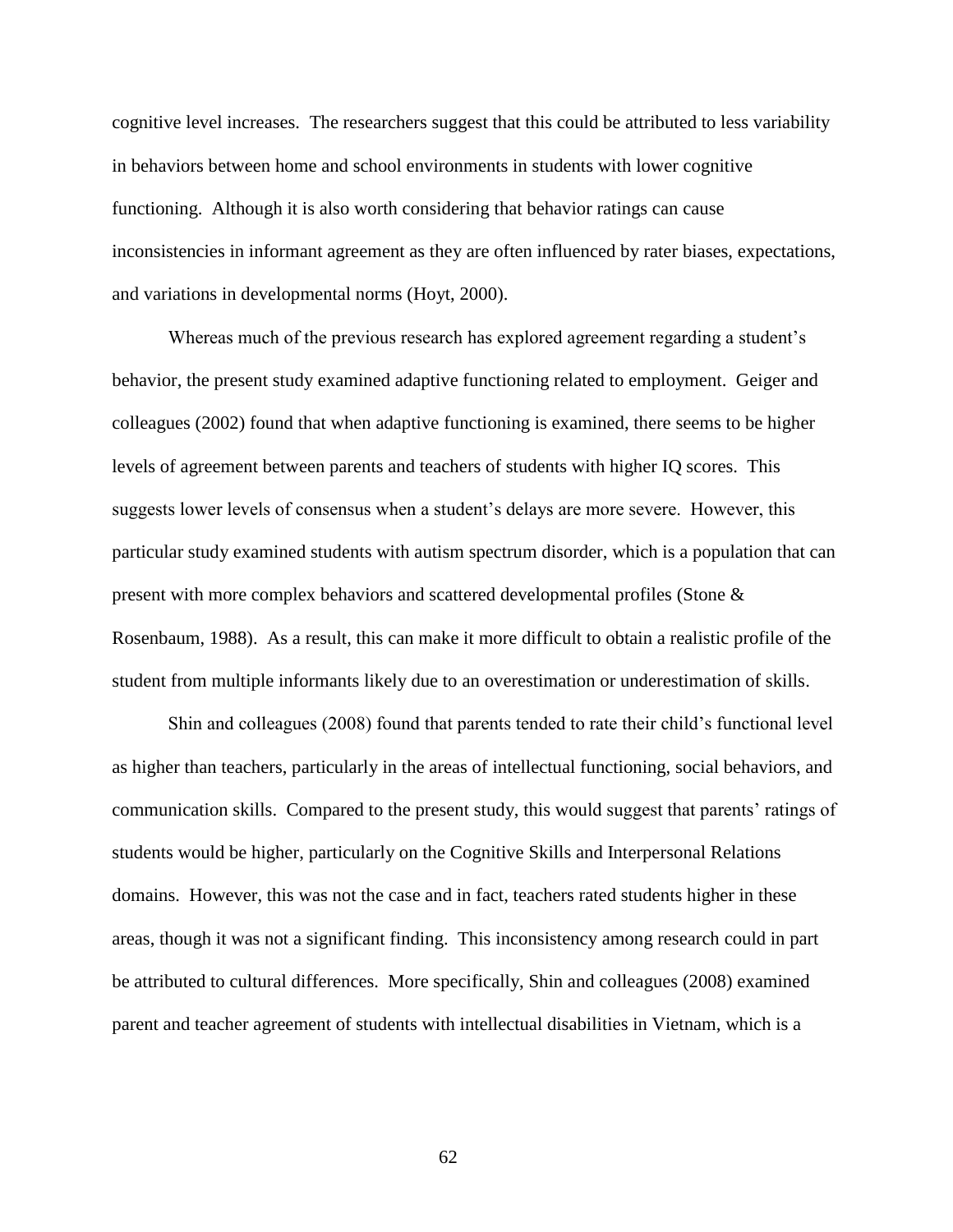culture that may possess different views regarding disabilities in general and academic standards for students with disabilities.

Sheehan (1988) also documented parental overestimation of child's developmental level when compared to results of diagnostic measures. However, this particular study did not examine teacher perceptions of student's developmental level. In addition, children examined in Sheehan's study were of preschool and kindergarten age, suggesting that more disagreement between parents and professionals may emerge as students age. This explanation was supported by Stratis and Lecavalier (2015) who found that agreement decreased between parents and teachers, specifically regarding behavior and social skills, as age increased.

## **Implications for Practice**

Based on previous research and existing case law, it is clear that disagreements may arise during the transition planning process. One possible source of discord could be disagreement between parents and teachers regarding a student's skill levels, and in turn what appropriate targets of intervention might be. This barrier would certainly cause further disputes when forming IEP and transition goals, as well as appropriate standards for determining if a student has met those goals. This study explored the hypothesis that a root origin of discord in transition planning may be that parents and teachers hold different perceptions of student abilities and resulting needs related to employment. However, it was revealed that parent and teacher ratings of target students' skills are not discrepant from one another, even when controlling for the effects of IQ. Therefore, one must consider other possible explanations for discord that may occur during the transition planning process. One explanation could be that of differing opinions of the transition process as a whole. Existing research has documented conflicting views with teachers maintaining a more future-oriented perception of transition and parents viewing it as a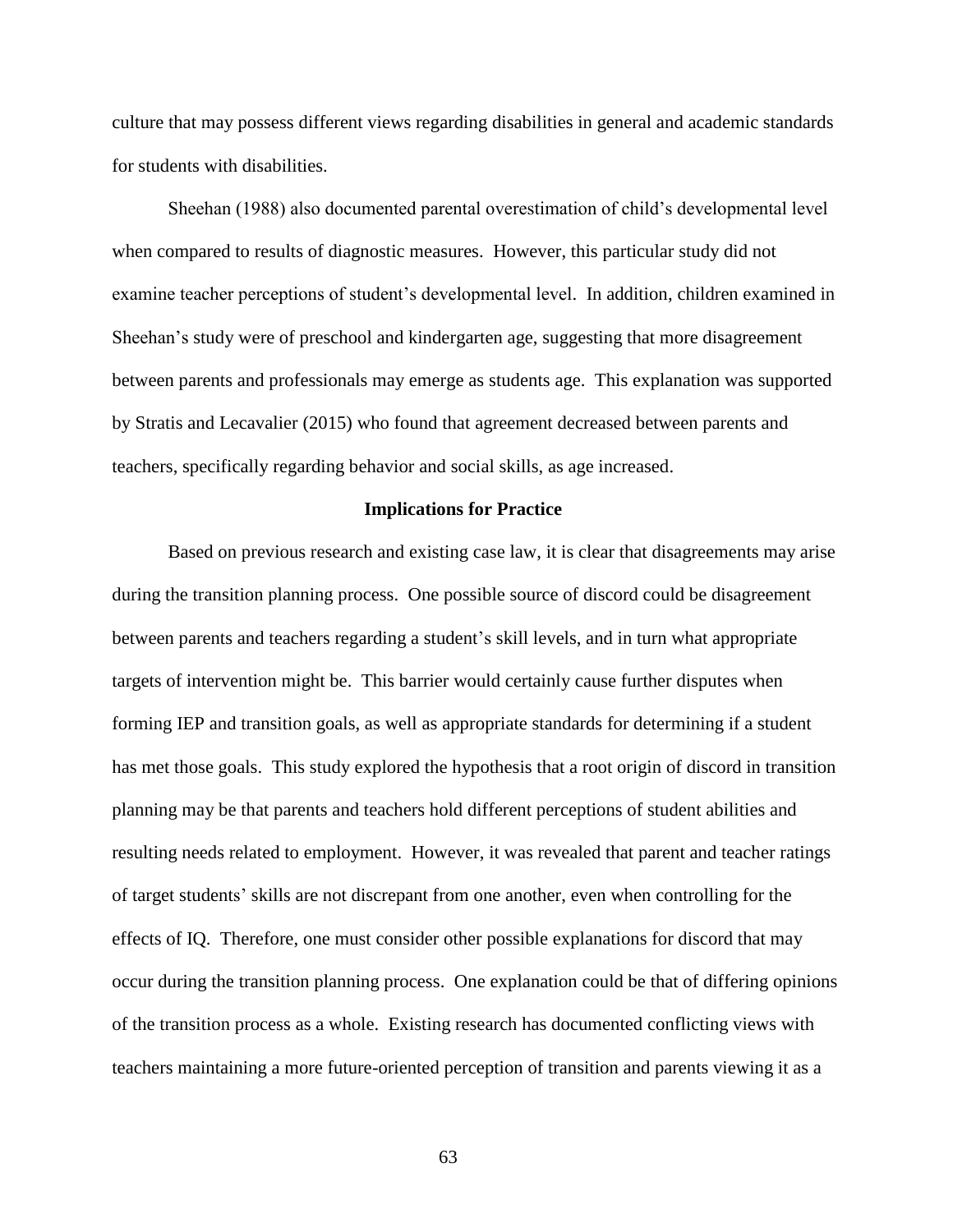continuation of the past (Clegg et al., 2001). This suggests that teachers may be moving at a quicker pace than what families are prepared for during the transition process or that teachers are not fully considering student's past learning experiences while planning.

Even when agreement exists regarding student skill levels, lack of communication and negative interactions between transition team members may cause discord during the planning process (Clegg et al., 2001). Parents have reported that teachers frequently do not accept their suggestions or knowledge during IEP meetings and throughout the transition process (Ankeny, et al., 2009; Stroggilos & Xanthacou, 2006). Although parents may not have extensive knowledge of the transition process, they should be considered the experts of their children. Parents have valuable information about their children that can offer more productive and successful transition planning and outcomes. Unfortunately, unsuccessful or limited communication and collaboration may result in parents and teachers working on different goals, which inhibits a student's ability to develop and generalize skills across environments, including home, school, and potential job settings.

In addition to agreeing on student skill levels, agreement regarding transition goals is also important. Existing research has documented the importance of establishing appropriate and realistic transition goals for students with intellectual disabilities to improve post-school outcomes. However, teachers, in particular, often feel that parents have impractical goals for their children (Hogansen et al., 2008). In addition, parents often have difficulty contributing to the development of goals, and therefore, struggle to implement the goals at home (Stroggilos & Xanthacou, 2006). This undoubtedly can negatively impact a student's ability to generalize skills. Parents and teachers may also have different goals in mind for students. For example, parents may be more focused on increasing academic abilities to coordinate with the school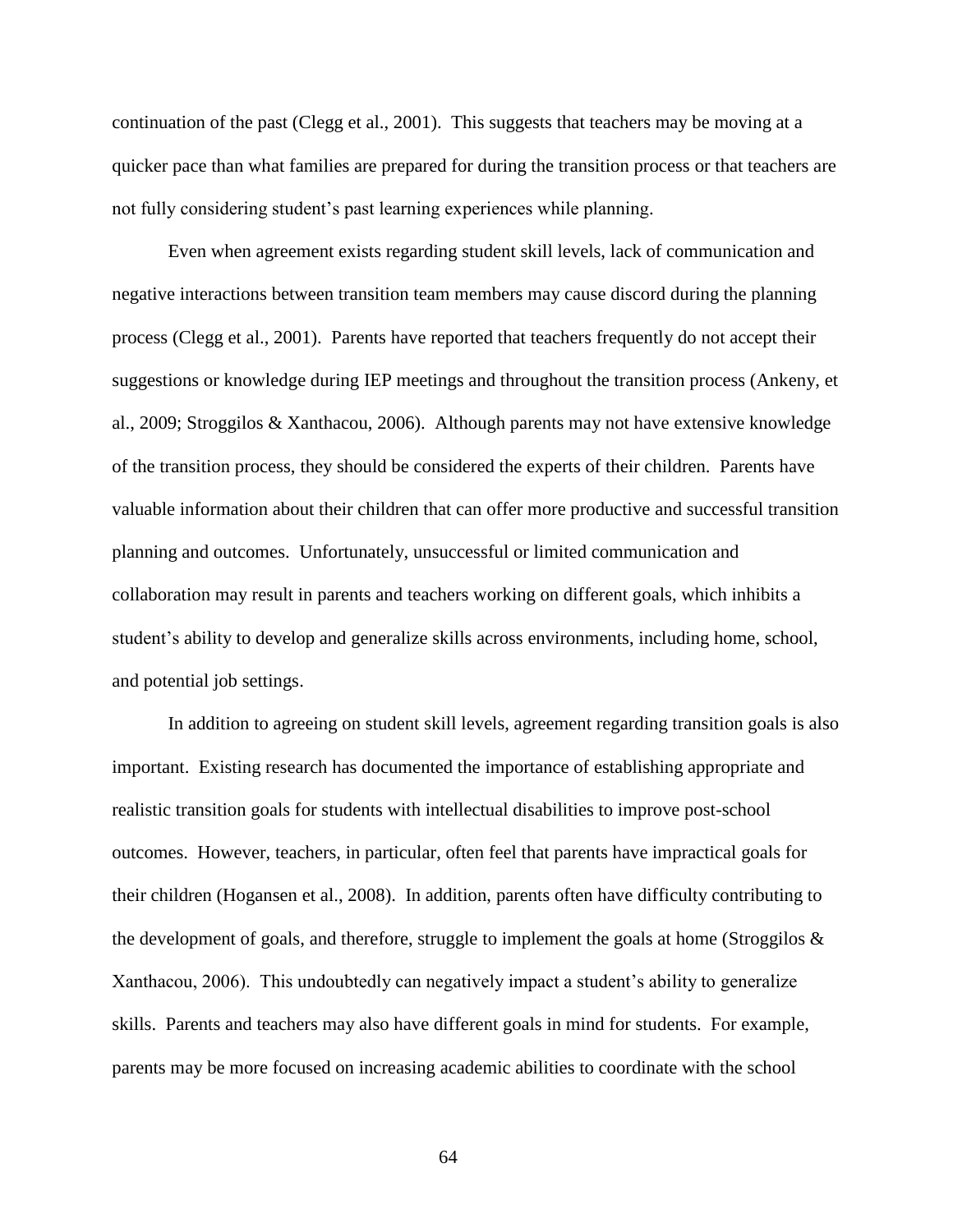curriculum, while teachers may want to put more energy into working on self-help and community skills. This was supported by Hogansen and colleagues (2008) who found that parents are interested in education, social relationships, independency, and family as much as employment, while teachers tend to focus around job training. Even if parents and teachers generally agree on students' skills, this does not necessarily translate to forming appropriate transition goals.

Furthermore, it is possible that appropriate transition goals do not yield opportunities for students, families, and school staff to implement those goals during the transition process and thereafter. Research has indicated that a gap exists in that parents and teachers alike share a lack of knowledge of employment resources and options for children with disabilities, as well as limited collaboration with employers in the community (Goupil et al., 2002). Furthermore, often the responsibility of attaining and following through with post-secondary employment falls on the parents of students with disabilities (Ankeny et al., 2009). While limited knowledge of community employers is suggested in the research, evidence exists to suggest that employers have positive experiences with employees with intellectual disabilities (Molina & Demchak, 2016). Based on previous literature of transition regarding employment for this population, it can be inferred that a breakdown in collaboration between families, schools, and employers is occurring.

The Person-Environment-Occupation (PEO) model (Law, Cooper, Strong, Stewart, Rigby, & Letts, 1996) from the occupational therapy literature may help to further explain the factors that can either interfere with or improve the effectiveness of the transition planning process, specifically related to employment. In fact, previous research has documented its utility with individuals with disabilities and their transition to adulthood (Stewart, 1998). The model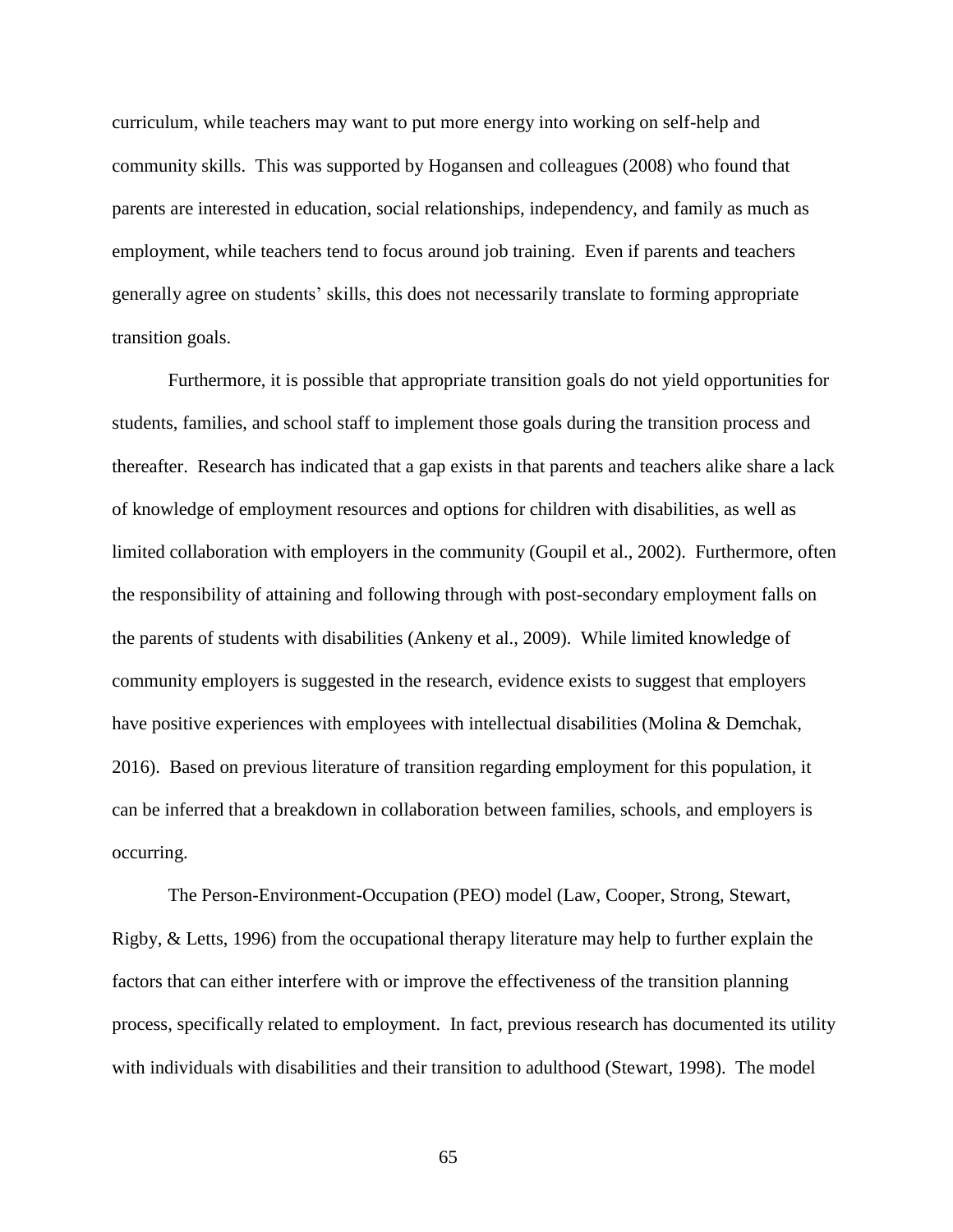focuses on person-occupation, person-environment, and occupation-environment interactions, as well as how all three contexts interact with each other. Lexén, Hofgren, & Bejerholm (2013) suggested that a good match between these three factors generates the ideal work performance, whereas a poor match results in obstacles in work settings.

Regarding the person-centered variables, it is imperative that the transition planning process considers a student's preferences, interests, and needs, and most importantly his/her strengths (Konrad, Walker, Fowler, Test, & Wood, 2008). Furthermore, previous research has documented the importance of self-efficacy and self-determination in students with disabilities and their transition to employment and future job performance. Molina and Demchak (2016) attest that choice making in employment is especially imperative for these individuals to achieve self-determination.

Furthermore, it is suggested that professionals aim to understand the student and his/her experiences, including how a disability may influence his/her job performance, or the personoccupation interaction. When the demands of a job activity correspond with a person's ability level, there is greater satisfaction with the job experience (Law et al., 1996). However, a poor match between the two can produce less gratification and poor outcomes. For example, a job setting that requires frequent social interaction would not bode well for a student who has lower interpersonal relationship skills.

Regarding the present study, the person-environment interaction of parent and teacher (i.e., environment) perceptions of a student's (i.e., person's) skills related to employment was explored. Previous disability research has underlined the problems that may occur between a person's disability and his/her environment, including too little or too much support (Hahn, 1984; Jongbloed & Crichton, 1990). Thus, problems related to the disability may in fact, be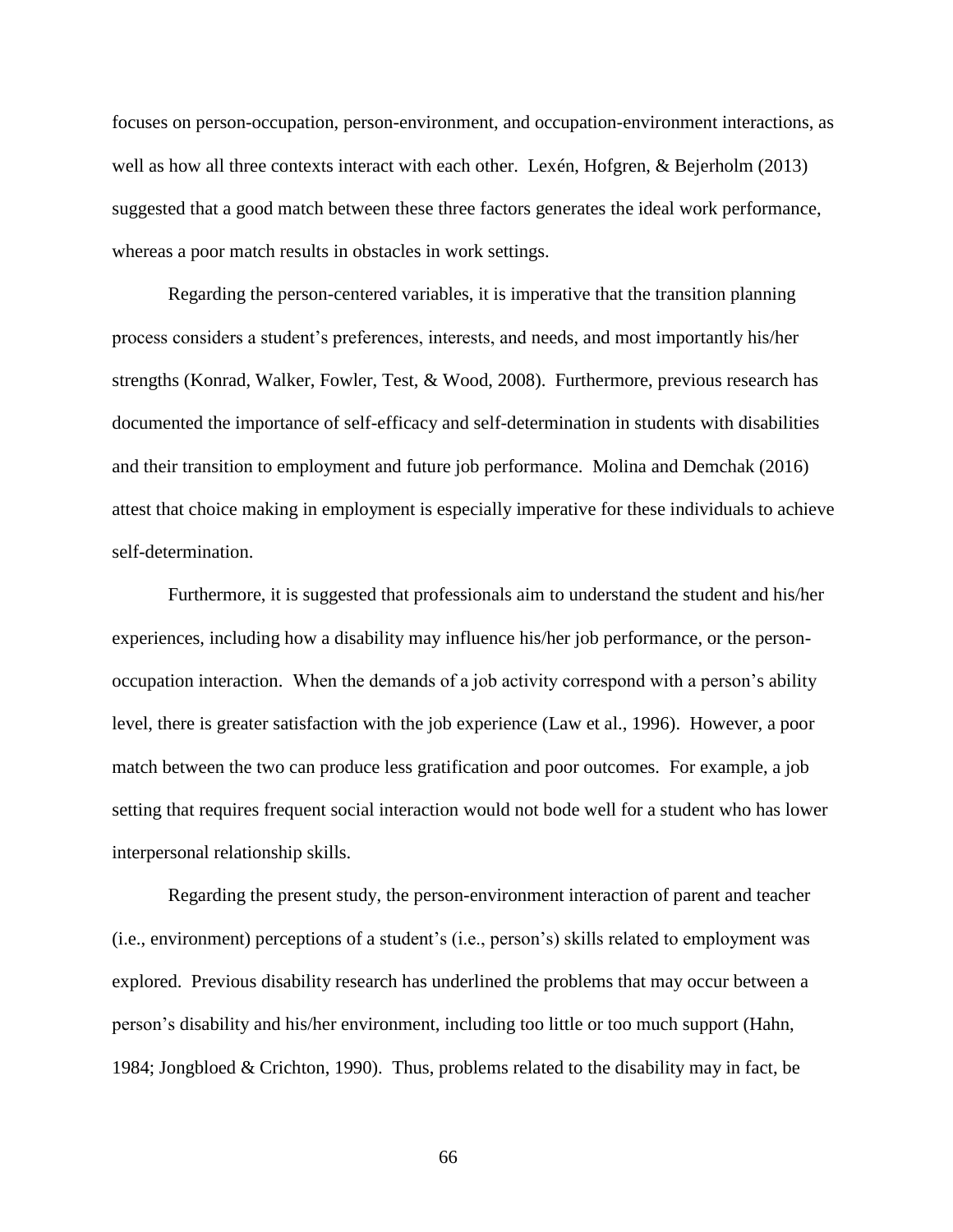associated with problems between the person with a disability and the environment. Particularly with job training for students with intellectual disabilities, one must consider environmental factors within the home and school contexts that may impede or foster positive employment experiences. Results of the present study suggest that there is at least somewhat of a match between parents and teachers and their perceptions of the "person" characteristics of students with intellectual disability and their skills related to employment. Considering transition discord continues to exist, one must consider other factors that may exist within the transition to employment, including if the student and family value employment.

Internal and external variables of the student with intellectual disability must be considered and agreed upon to promote affective transition teams. Consideration of theoretical orientations and existing research further reinforces the importance of team cohesion concerning transition. As teachers and parents are two of the most important roles on IEP and transition teams, it is imperative that both have an accurate understanding of a student's abilities and level of functioning in various areas as to develop appropriate transition goals and therefore, successful employment placement and outcomes. Future researchers would benefit from applying the PEO model to transition planning for students with disabilities as it could aid in fostering a smoother process. Through this model, families and professionals can access specific decision points and better investigate factors that are creating contention within the planning process, which can aid in problem solving. Furthermore, the model allows for future researchers to investigate other variables and their interactions (e.g., environment and occupation) within transition, specifically related to employment.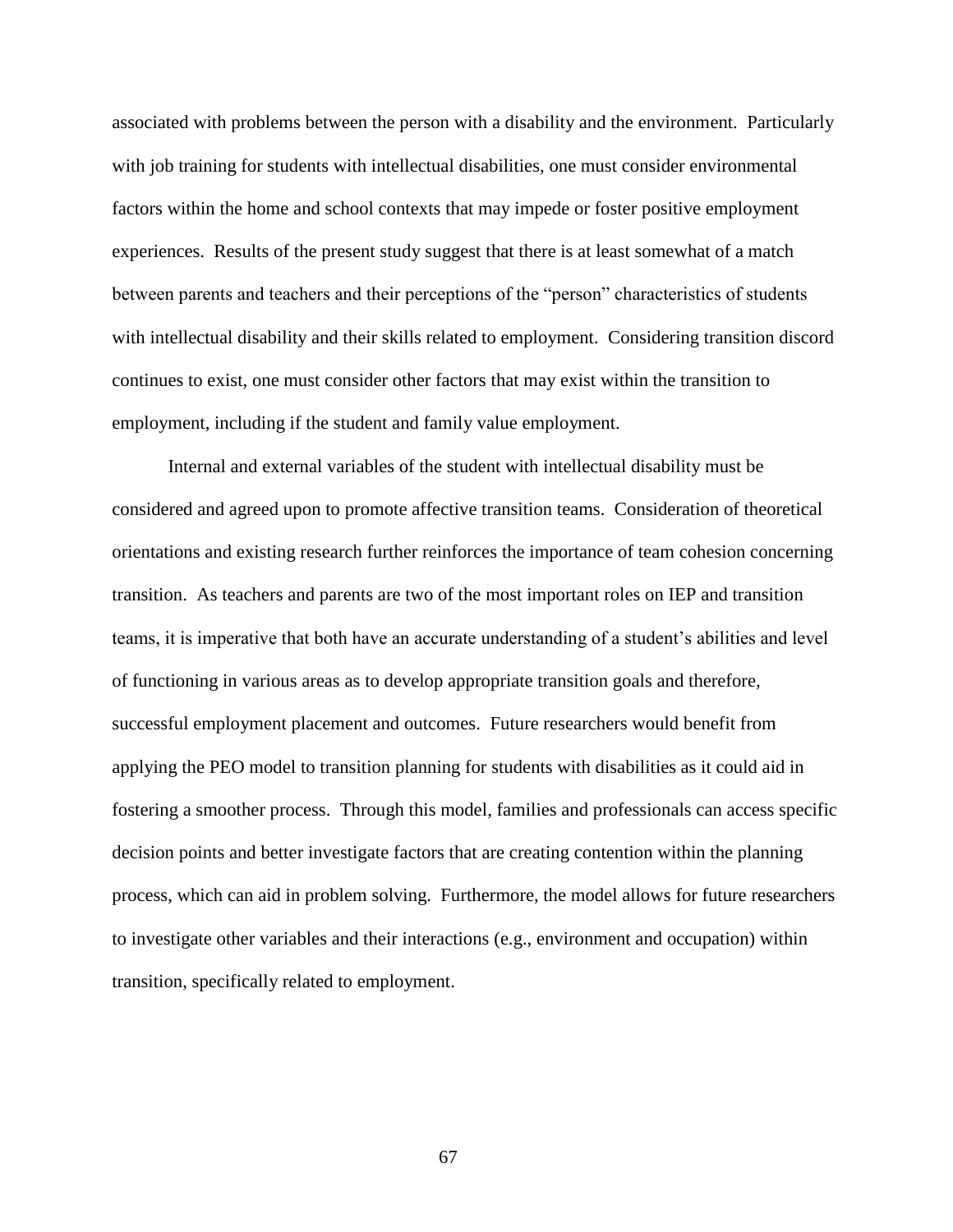## **Limitations and Considerations for Future Research**

Although this research has yielded interesting findings, it also comes with limitations. Since agreement between parents and teachers was found as it relates to students' employment readiness, future research should concentrate on other reasons to explain transition planning difficulties and discord, as well as the possibility that disagreement between parents and teachers still exists regarding a student's skills. The present study examined group differences at the domain level, which included a group of behaviors within a certain genre (e.g., Interpersonal Relations) and not on specific behaviors or skills as revealed by individual items. However, discrepancies between parent and teacher ratings may be observed at the item level of the BWAP: 2. Little research has been completed on agreement between parents and teachers at this level; however, it is important to consider in order to guide goal planning to work on specific skills and address particular problem behaviors (Cai, Kaiser, & Hancock, 2004). Therefore, it would be worth exploring specific behaviors and in which areas the discrepancies exist and reasons behind them. Still plausible is that parents and teachers differ when rating specific behaviors and skills. However, if agreement occurs at this level, then one might consider that disagreement occurs in terms of how much the specific skill or behavior may impede, or act as a barrier, for transition planning and outcomes.

To this point, the BWAP: 2 does not fully account for the comprehensive behavioral difficulties that individuals with intellectual disability often experience. Although one particular item on the BWAP: 2 assesses "major disruptive behaviors," the measure does not address specific behaviors typically observed in individuals with intellectual disability, ranging from inattention and noncompliance to more severe, such as aggression and self-injurious behaviors. Of importance to this study, problem behaviors in students with intellectual disability often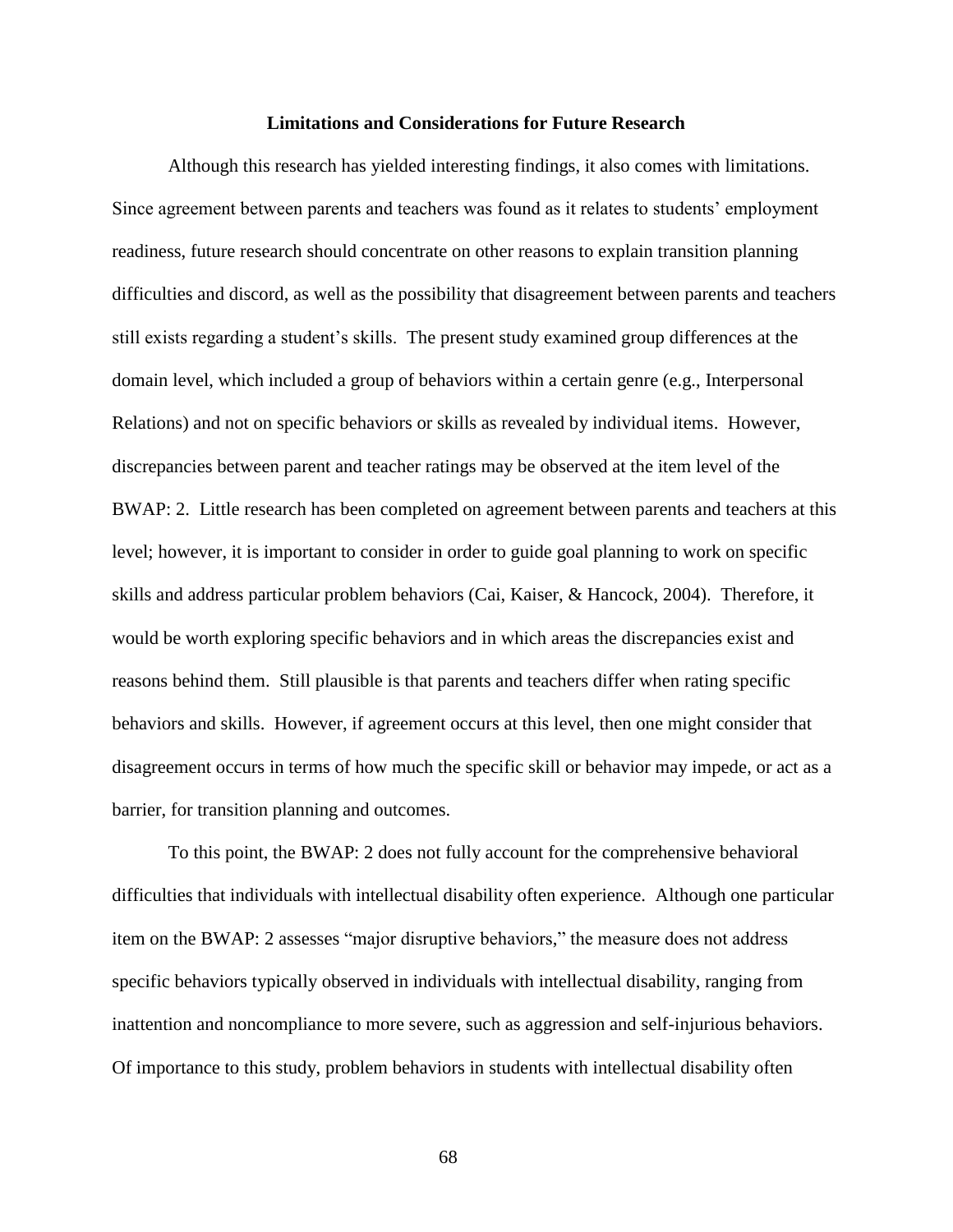interfere with their overall functioning and have been associated with gaining and retaining employment (Foley, et al., 2013). However, the BWAP: 2 only broadly assesses for problem behaviors. Even though agreement was found between parents and teachers regarding skill level, research has indicated that it is much lower when considering problems behaviors (Cai, Kaiser, & Hancock, 2004). Therefore, it is important to consider an individual's behavioral presentation when choosing the appropriate work placement and level of assistance in conjunction with his/her skill level for employment. As a result, it would be beneficial to include a behavior measure in future studies, such as the Child Behavior Checklist (CBCL) or the Behavior Assessment System for Children-Second Edition (BASC-2).

The population assessed as part of the present study focused on students with intellectual disabilities, but it did not investigate the origins of the intellectual disability, such as a diagnosis of Down Syndrome and Williams Syndrome. Past research has documented differences in learning profiles of children with different syndromes associated with intellectual disabilities. More specifically, children with Down Syndrome often have poor coordination due to hypotonia and verbal-motor difficulties (Maraj, Li, Hillman, Johnson, & Ringenbach, 2003), while children with Williams Syndrome often have more severe deficits in visuospatial cognition (Morris & Mervis, 1999). While learning difficulties are a fundamental result of an intellectual disability, a common myth is that those children are delayed in all areas. However, in reality many children with intellectual disability have scattered profiles with "splinter skills", which are one or two skills that are considerably above their overall learning ability. These could include matching, sorting, and labeling of letters and numbers. While results indicate that parents and teachers generally agree on a student's abilities, it would be worth investigating "splinter skills" that emerge in learning profiles to determine if parents and teachers alike recognize them. By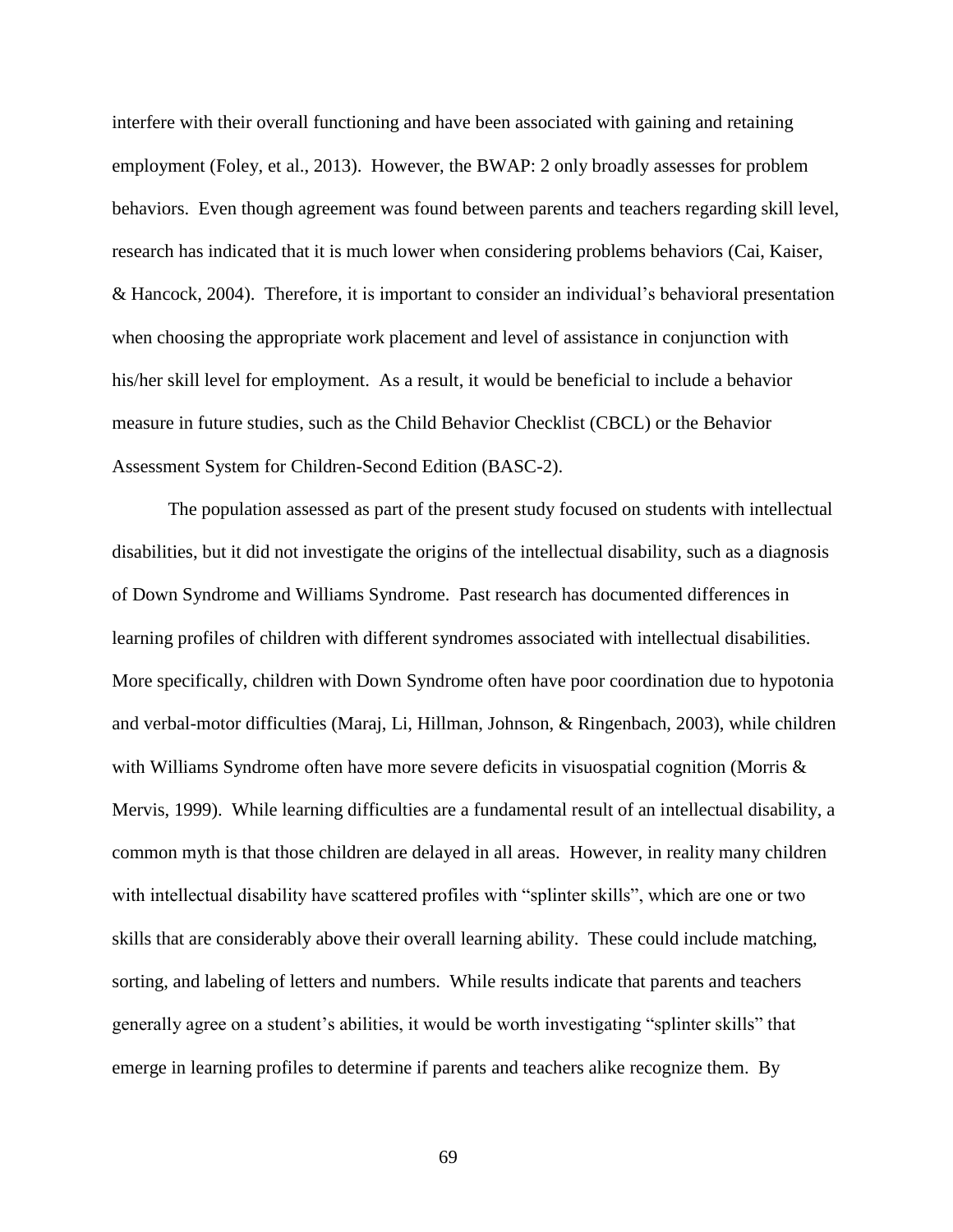obtaining more specific information regarding a student's "splinter skills", or strengths, parents and school staff can formulate more individualized IEP and transition goals, which would likely yield more appropriate job placements and successful employment outcomes.

As the present study concentrated on students with intellectual disability, future studies could extend the research field to include students with other diagnoses, such as autism spectrum disorder without accompanying intellectual impairment to determine if parents and teachers continue to demonstrate agreement regarding a student's skills. "Splinter skills" in this population is also common as these students may have savant skills, such as mathematical and memory abilities. However, also common is that these students have social communication deficits. It is thought that this population will likely yield lower scores on the Interpersonal Relations domain and higher scores on the Cognitive Skills domain, which is a profile that most certainly would impact the proper job placement and supports needed.

Another limitation of the study is the variation in IQ tests used by participating school districts, which have different test selection preferences. All of the cognitive assessments used to obtain a student's IQ score have adequate reliability and validity properties and are based on a mean of 100 and standard deviation of 15. However, task demands and skills required vary for each IQ test. For example, the Leiter-R is a nonverbal IQ test and does not take into account verbal language abilities. Using IQ scores that were obtained by administration of the same IQ test for students would have been ideal. Should the study be replicated in the future, it is also recommended that more consistency among cognitive assessments be obtained. Using students who have been administered the same IQ test can allow for more detailed comparisons and conclusions drawn. While scores may have varied slightly from what was obtained on the present study, it is unlikely that this would have produced significant results of the MANCOVA.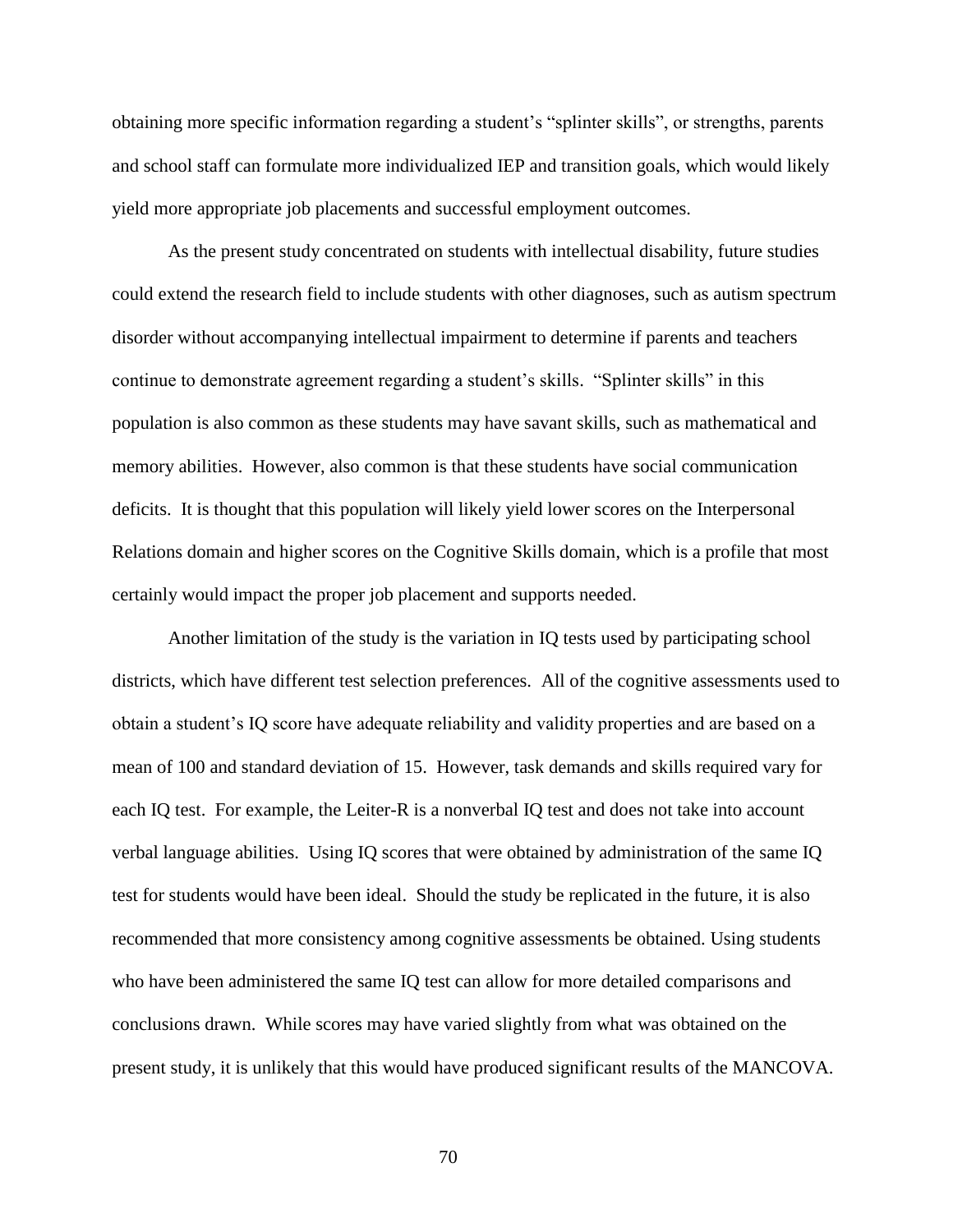In addition, it is common practice as evidenced in the DSM-V to use measures of adaptive behavior to determine severity of intellectual impairment. Moreover, employment readiness takes into account more adaptive behavior skills than simply cognitive skills. Therefore, it may be worthwhile to use other adaptive measures (e.g., *Vineland Adaptive Behavior Scales-Second Edition* or *Adaptive Behavior Assessment System-Third Edition*) in future studies in combination with IQ scores to more accurately identify severity of intellectual disability. This also could have produced differing results than what was obtained, but would be worth further exploring, especially because adaptive behavior measures are often not direct assessments, but instead based off caregiver ratings, which may produce an over- or underestimation of skills.

Recruitment of participants was difficult and produced a small sample size which limited the statistical power of the analyses and possibly the capability to complete additional analyses to further evaluate the relationship between variables. The demographic characteristics of the sample were also limited. The population of students with intellectual disabilities assessed was very broad, ranging from profound to mild cognitive deficits. However, the population was largely made up of those with mild to moderate intellectual disabilities with only about 20% with more severe intellectual disabilities. Future research may take care to further evaluate transition for the severe to profound population; however, it may be unlikely or less frequent that this population is targeted for school to work training and experiences. This is in large part due to their intellectual and adaptive behavior skills not lending themselves to traditional work. While individuals with severe and profound cognitive deficits can certainly learn new skills, forming transition goals around competitive employment may not provide the most benefit to the student. Therefore, it would be worth exploring appropriate and realistic transition goals for this population, specifically.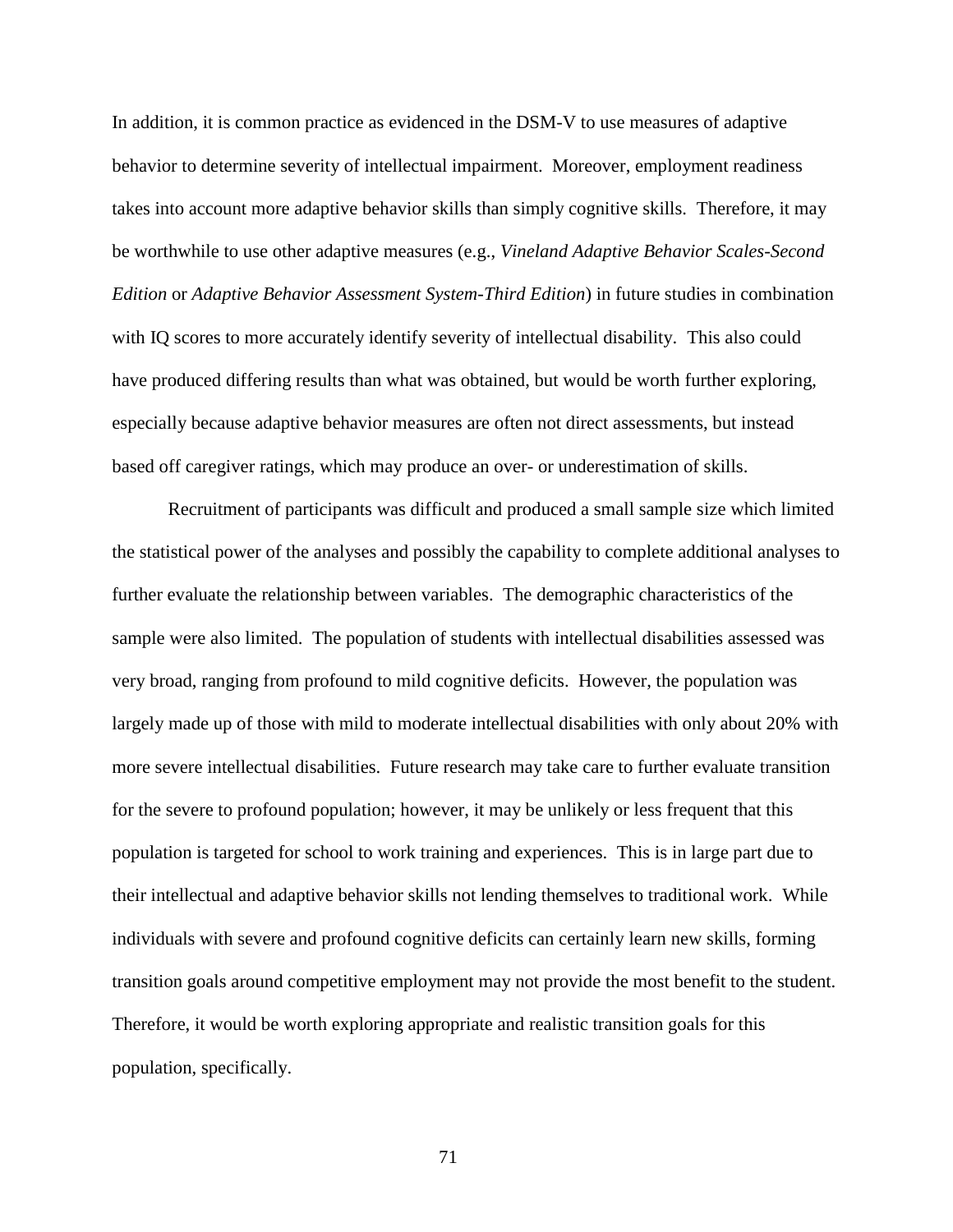In addition, many of the participating school districts were of mid-to-high SES in suburban locations, which prevented generalization to low-SES populations and urban or rural school districts. These districts often have additional school staff members (e.g., transition coordinators) and resources, as well as more intact families (Davalos, Chavez, & Guardiola, 2005). As mentioned previously, parents of children with disabilities often feel incompetent or unprepared to participate in transition planning. This seems to even be more of the case for low SES families. In fact, Mayo & Siraj (2015) found that low SES families often have a higher sense of dependency on schools, which in turn, limits them on intervening on behalf of the child and could leave them feeling helpless and frustrated. With this sense of learned helplessness, parents from low SES backgrounds may be less likely to be active members of their child's IEP and/or transition team and thus, struggle to help implement transition goals in the home and community. Conversely, families of high-SES backgrounds can often provide better learning environments through increased knowledge and skills, more financial means for resources to improve academic and adaptive functioning, and larger social networks to aid in learning (Chiu, 2010; Chiu, 2013; & Davalos, Chavez, & Guardiola, 2005). These factors undoubtedly provide a more sophisticated and stimulating environment for children from high-SES backgrounds and as a result, more optimal future outcomes. However, research has made little progress in improving socioeconomic disparities, particularly for post-secondary outcomes of students with disabilities (Giani, 2015). Future research not only needs to continue to address these disparities, but also consider how they impact transition planning of children with disabilities. Theoretical orientations (Bronfenbrenner's Ecological Model and the Person-Environment-Occupation Model) have suggested the importance of positive integration of a variety of systems in a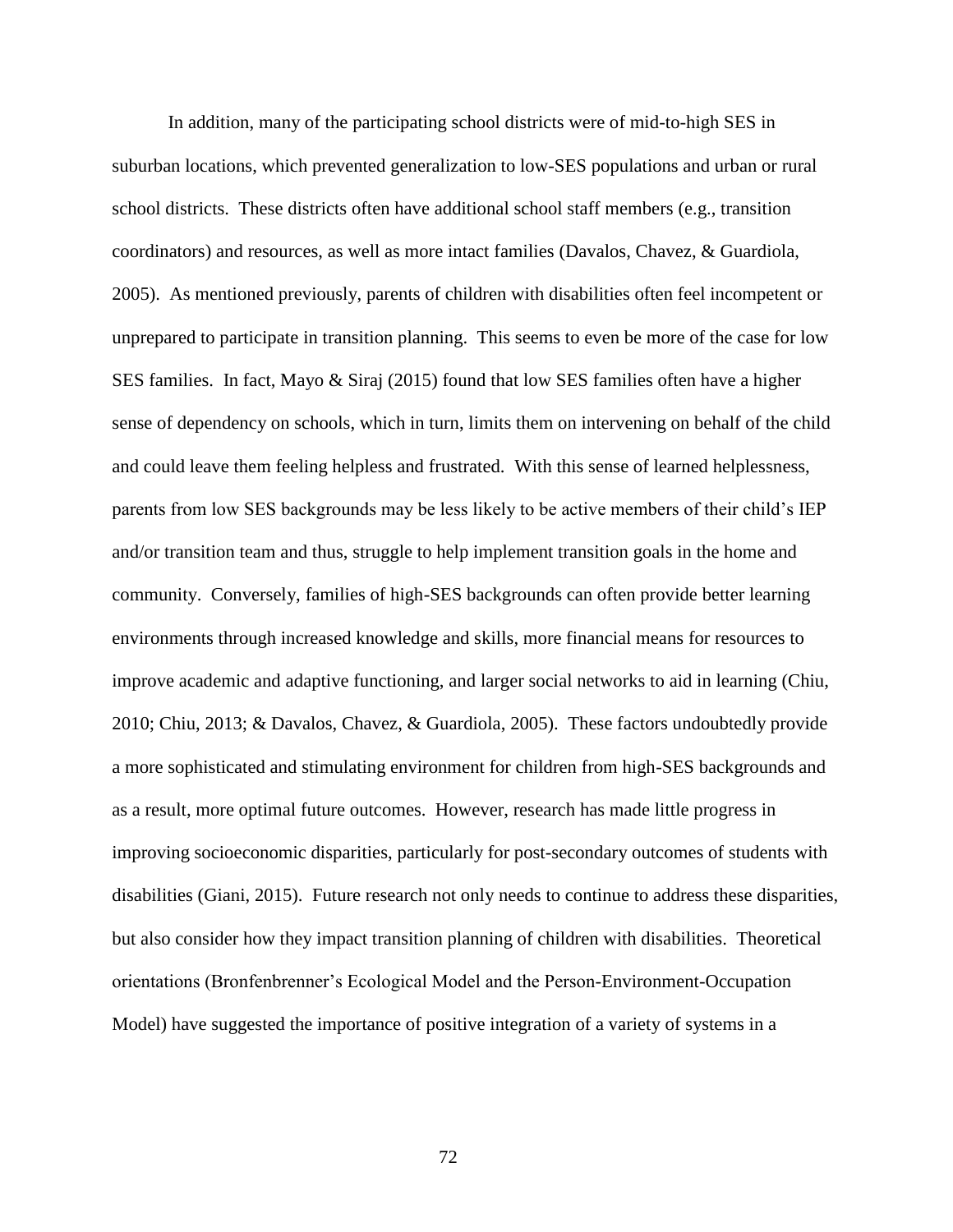student's life to produce the most advantageous outcomes, which may be even more true for students of low SES backgrounds.

In conclusion, although the transition-related literature base is growing, limited studies exist that investigate parent and teacher agreement of students with intellectual disabilities and their adaptive skills related to employment. Even less knowledge has been gained regarding how this agreement can help formulate appropriate and realistic transition goals for optimal outcomes. Consequently, there is a continued need for further research to be done in these areas. Historically, employment with supports has lacked a custom fit for individuals with intellectual disability (Molina & Demchak, 2016). Ultimately, school staff and involved professionals should focus on matching job-training experiences to the cognitive abilities, strengths and preferences, and family characteristics of the student. Furthermore, there continues to be an obvious need for more collaboration among IEP and transition team members, as well with community agencies and employment settings for students with intellectual disability.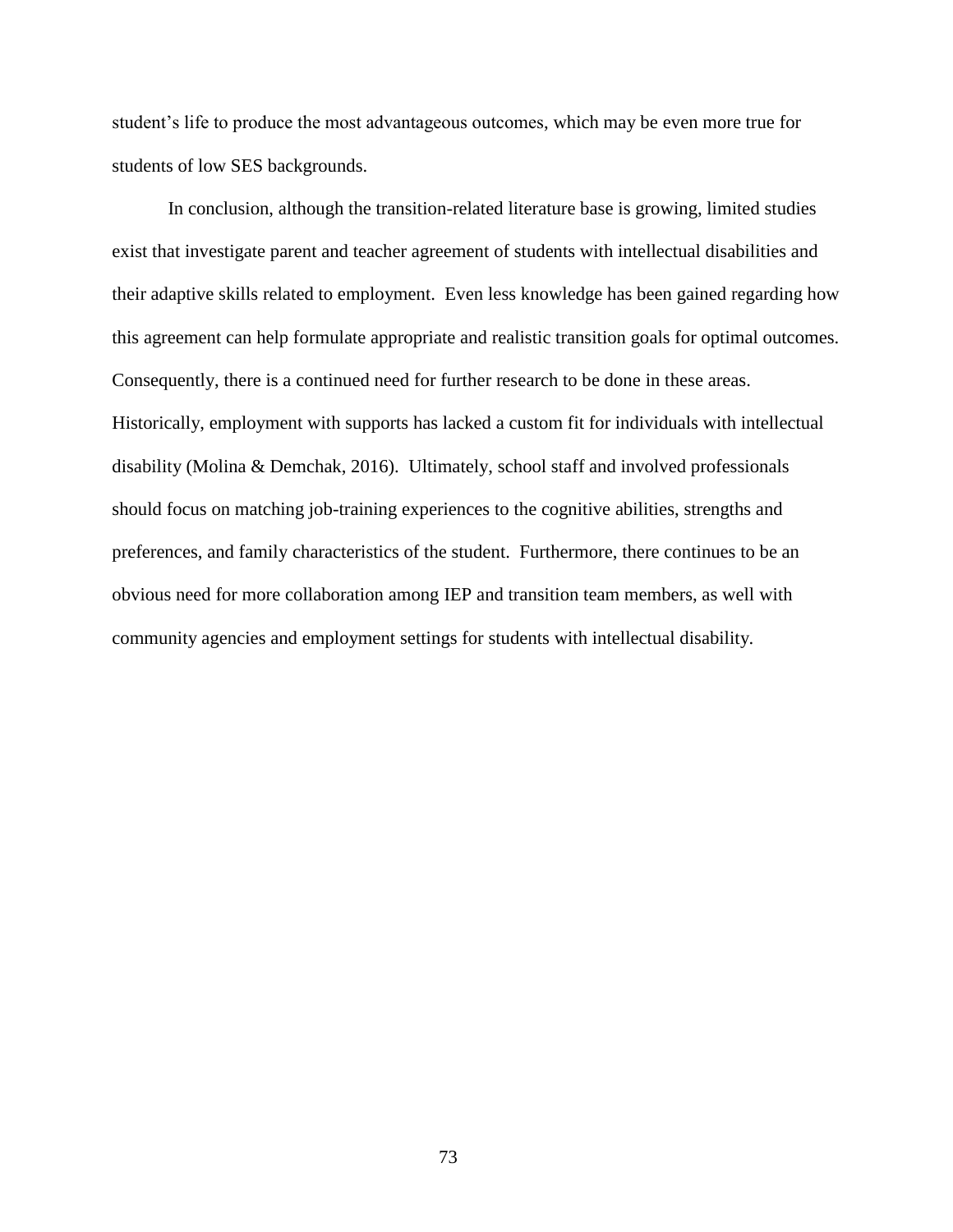## **References**

- American Psychiatric Association. (2013). *Diagnostic and statistical manual of mental health disorders: DSM-5* (5th ed.). Washington, DC: American Psychiatric Publishing.
- Ankeny, E., Wilkins, J., & Spain, J. (2009). Mothers' experiences of transition planning for their children with disabilities. *TEACHING Exceptional Children, 41(*6), 28-36.
- Bailey, D.B., Simmeonsson, R.J., Buysse, V., & Smith, T.M. (1993). Reliability of an index of child characteristics. *Developmental Medicine & Child Neurology, 35,* 806-815.
- Baker, P. A. (1991). The denial of adolescence for people with mental handicaps: An unwilling conspiracy? *Mental Handicap, 19,* 61-65.
- Baker, B. C. & Geiger, W. L. (1988). Preparing transition specialists: Competencies from thirteen programs. Retrieved from https://eric.ed.gov.
- Bandura, A. (1977). Self-efficacy: Toward a unifying theory of behavioral change. *Psychological Review, 84,* 191-215.

Bandura, A. (1997). *Self-efficacy: The exercise of control.* New York, NY: Freeman.

- Baron, R. A., Branscombe, N. R., & Byrne, D. (2008). *Social Psychology* (12<sup>th</sup> Edition). Boston, MA: Pearson.
- Blacher, J., Baker, B., & Feinfield, K. A. (1999). Leaving or launching? Continuing family involvement with children and adolescents in placement. *American Journal of Mental Retardation, 104,* 452-465.
- Becker, R. L. (2005). *Becker Work Adjustment Profile: Second Edition, User's Manual*. Columbus, OH: Elbern.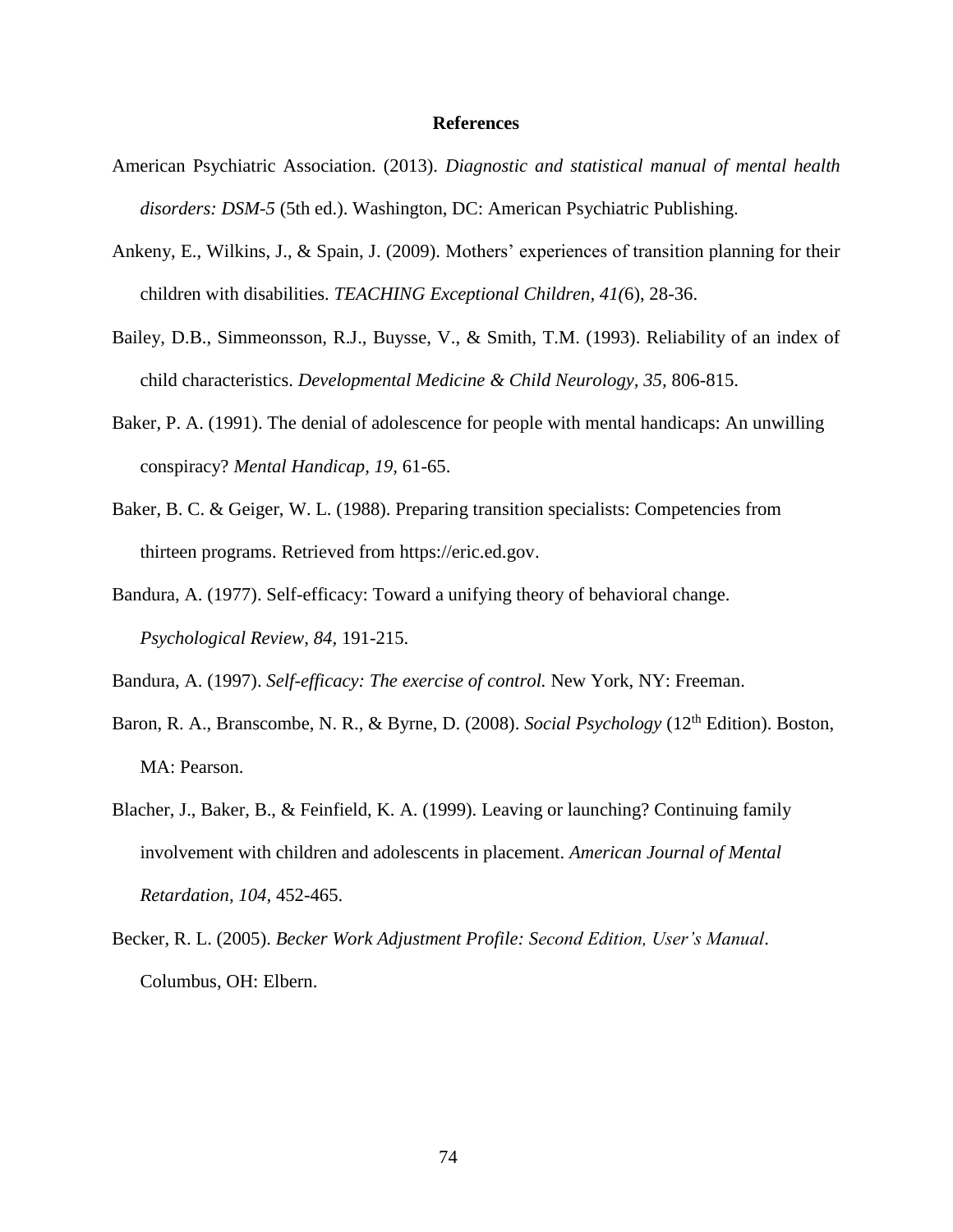- Benitez, D. T., Morningstar, M. E., & Frey, B. B. (2008). A multistate survey of special education teachers' perceptions of their transition competencies. *Career Development for Exceptional Individuals, 32,* 6-16.
- Benz, R. M., Yovanoff, P., & Doren, B. (1997). School-to work components that predict postschool success for students with and without disabilities. *Exceptional Children, 63,* 151- 165.
- Blackorby, J. & Wagner, M. (1996). Longitudinal post-school outcomes of youth with disabilities: Findings from the national longitudinal transition study. *Exceptional Children, 62,* 399-413.
- Blanchet, W. J. (2001). Importance of teacher transition competencies as rated by special educators. *Teacher Education and Special Education, 24,* 3-12.
- Bolles, R. & Brown, D. (2001). *Job-hunting for the so-called handicapped.* Berkeley, CA: Ten Speed Press.
- Bölte, S. & Poustkam F. (2002). The relation between general cognitive level and adaptive behavior domains in individuals with autism with and without co-morbid mental retardation. *Child Psychiatry and Human Development, 33,* 165-172.
- Bolton, Brian (2001). Measuring Rehabilitation Outcomes. *Rehabilitation Counseling Bulletin, 44,* 67-75.
- Braddock, D., Hemp, R., & Rizzolo, M. C. (2008). *The state of the states in developmental disabilities*. Washington, DC: Department of Psychiatry and Coleman Institute for Cognitive Disabilities, University of Colorado.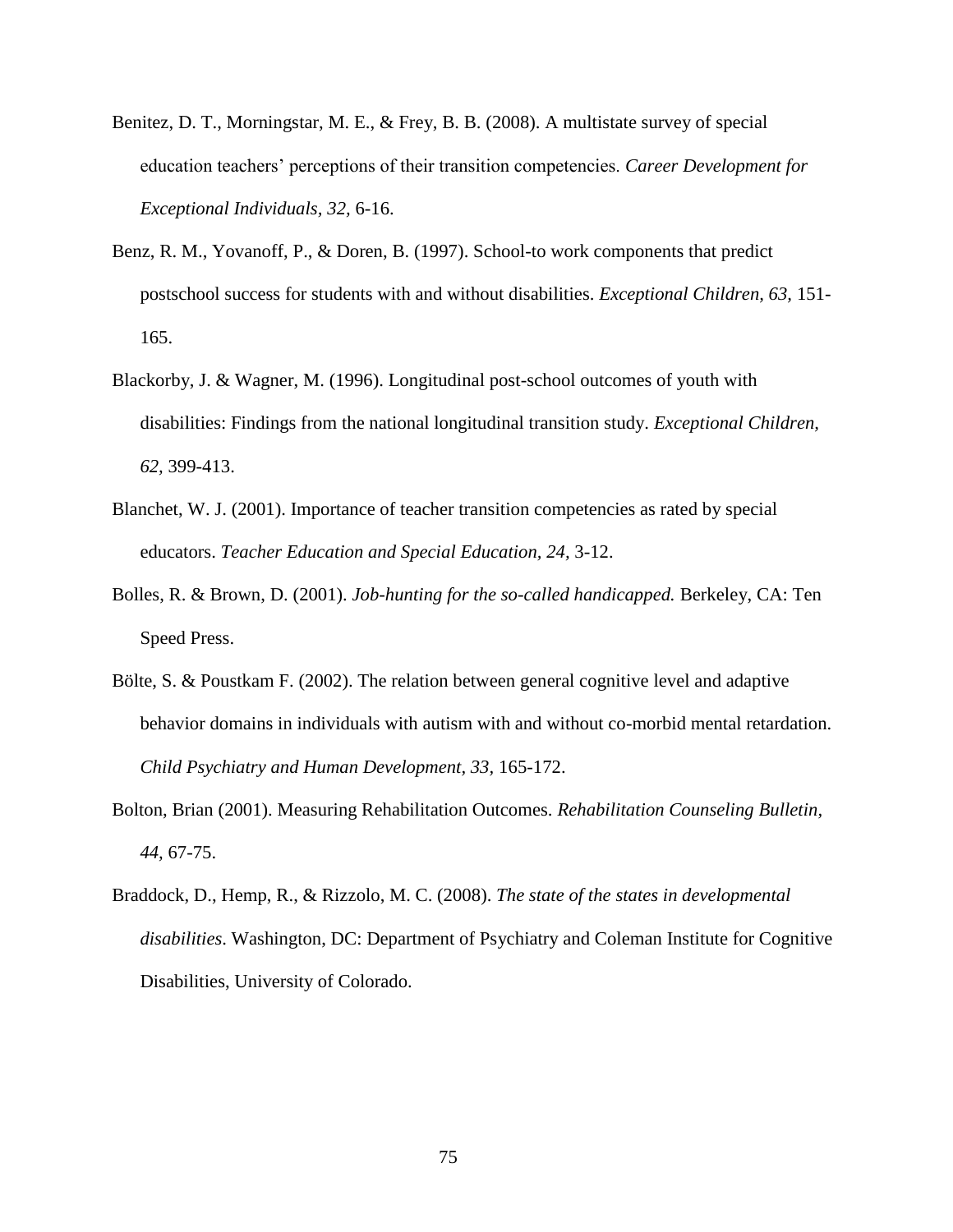- Bronfenbrenner, U. (1989). Ecological systems theory. In R. Vasta (Ed.), *Annals of child development: Vol. 6. Six theories of child development: Revised formulations and current issues* (pp. 187-249). Greenwich, CT: JAI Press.
- Bronfenbrenner, U. & Morris, P. A. (1998). The ecology of developmental processes. In W. Damon (Editor in Chief) & R. M. Lerner (Vol. Ed.), *Handbook of child psychology: Vol. 1. Theoretical models of human development* (5<sup>th</sup> ed., pp. 993-1028). New York, NY: Wiley.
- Brooke, V. A., Revell, G., & Wehman, P. (2009). Quality indicators for competitive employment outcomes: What special education teachers need to know in transition planning. *Council for Exceptional Children, 41*, 58-66.
- Brown, R. (2000). Social identity theory: Past achievements, current problems and future challenges. *European Journal of Social Psychology, 30,* 745-778.
- Browning, J., Osborne, L., & Reed, P. (2009). A qualitative comparison of perceived stress and coping in adolescents with and without autistic spectrum disorders as they approach leaving school. *British Journal of Special Education, 36,* 36-43.
- Butterworth, J. & Pitt-Catsouphes, M. (1997). Employees with disabilities: What managers, supervisors, and co-workers have to say. *Employment in the Mainstream, 22,* 5-15.
- Butterworth, J., Smith, F. A., Hall, A. C., Migliore, A., & Winsor, J. E. (2008). *State Data: The national report on employment services and outcomes*. Boston, MA: Institute for Community Inclusion. Retrieved from

[http://www.communityinclusion.org/article.php?article\\_id=250&staff\\_id=2#trendsA](http://www.communityinclusion.org/article.php?article_id=250&staff_id=2#trendsA)

Cai, X., Kaiser, A.P., & Hancock, T.B. (2004). Parent and teacher agreement on child behavior checklist items in a sample of preschoolers from low-income and predominantly African American families. *Journal of Clinical Child and Adolescent Psychology, 33*(2)*,* 303-312.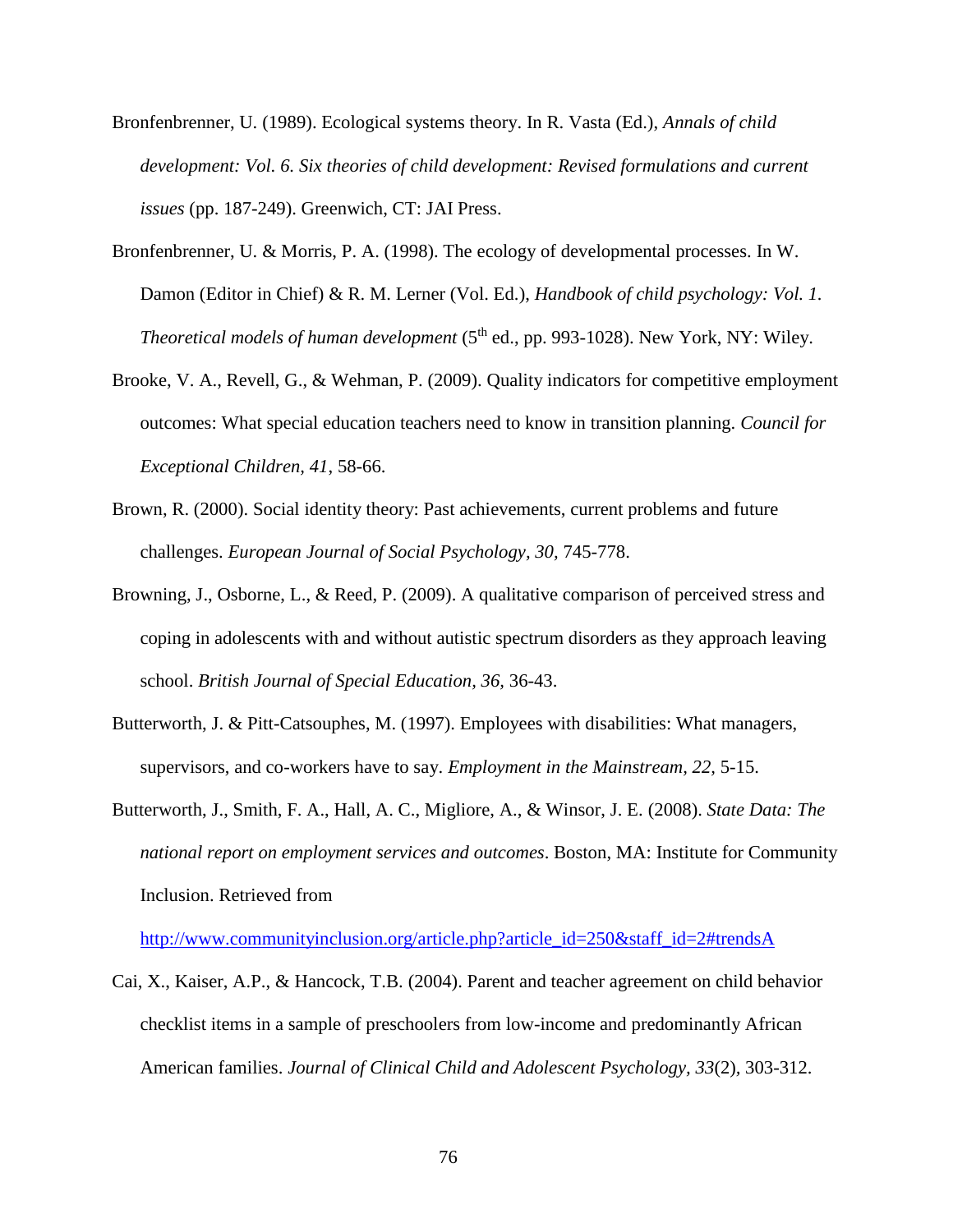- Carpienti, S. & Morgan, S. B. (1996). Adaptive and intellectual functioning in autistic and nonautistic retarded children. *Journal of Autism and Developmental Disorders, 26,* 611-620.
- Carter, E. W., Ditchman, N., Sun, Y., Trainor, A. A., Swedeen, B., & Owens, L. (2010). Summer employment and community experiences of transition-age youth with severe disabilities. *Council for Exceptional Children, 76,* 194-212.
- Centre for Educational Research and Innovation (1986). *Transition to adult and working life for people who are handicapped: Toward a unified concept of transition. Paris, France:* Organization for Economic Cooperation and Development.
- Chadwick, O., Cuddy, M., Kusel, Y., & Taylor, E. (2005). Handicaps and the development of skills between childhood and early adolescence in young people with severe intellectual disabilities. *Journal of Intellectual Disability Research, 49,* 877-888.
- Chambers, D., Rabren, K., & Dunn, C. (2009). A comparison of transition from high school to adult life of students with and without disabilities. *Career Development for Exceptional Individuals, 32*, 42-52.
- Chiu, M. M. (2010). Inequality, family, school, and mathematics achieve- ment. *Social Forces, 88,* 1645–1676.
- Chiu, M. M. (2013). Family structure and education. In J. Ainsworth & G. J. Golson (Eds.), *Sociology of education* (pp. 271–275). Thousand Oaks, CA: Sage.
- Clegg, J., Sheard, C., Cahill, J., & Osbeck, L. (2001). Severe intellectual disability and transition to adulthood. *British Journal of Medical Psychology, 74,* 151-166.
- Colley, D. A. & Jamison, D. (1998). Postschool results for youth with disabilities: Key indicators and policy implementations. *Career Development for Exceptional Individuals, 21,* 145-160.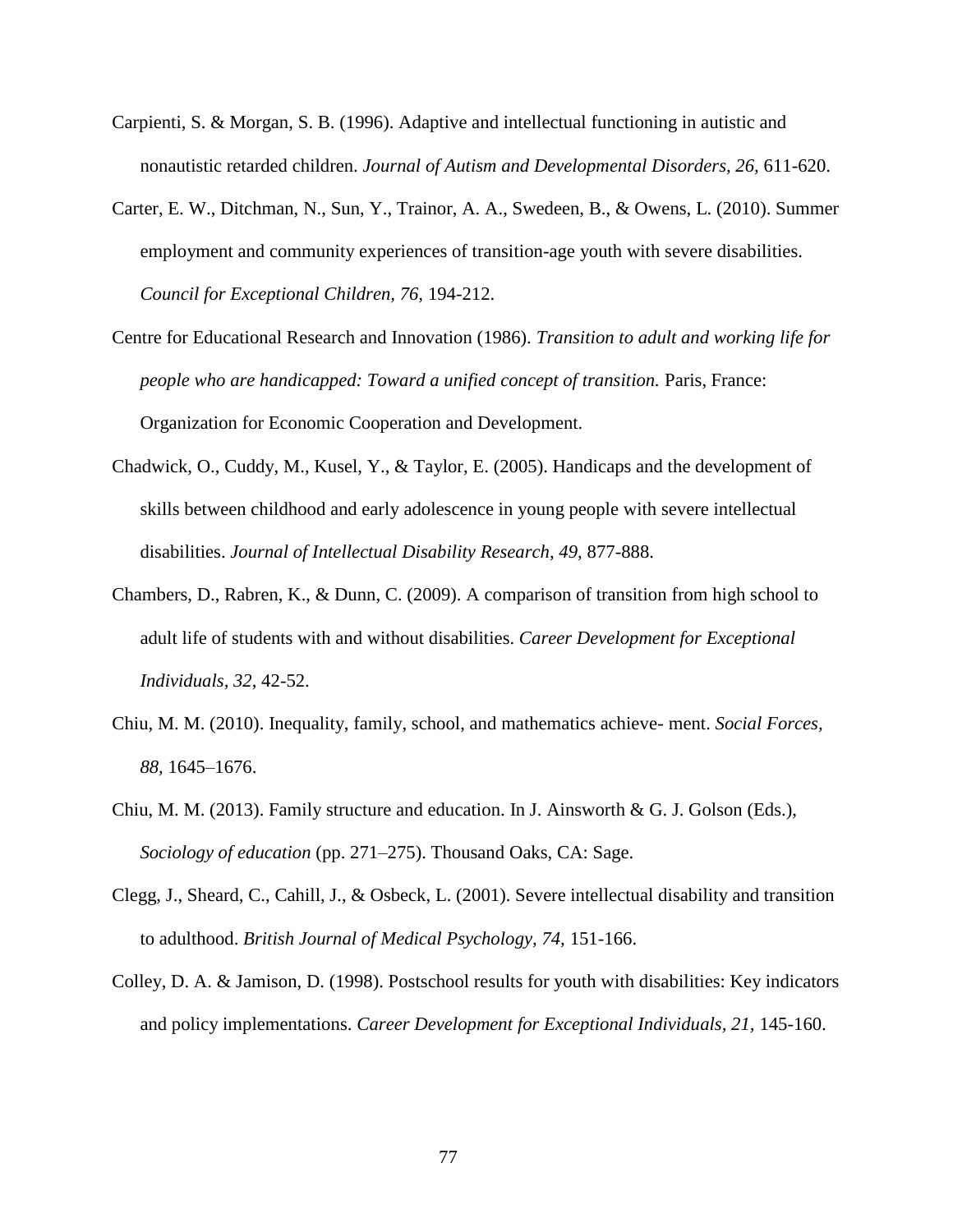- Davalos, D. B., Chavez, E. L., & Guardiola, R. J. (2005). Effects of perceived parental school support and family communication on delinquent behaviors in Latinos and White non-Latinos. *Cultural Diversity and Ethnic Minority Psychology, 11, 57–68.* doi:10.1037/1099-9809.11 .1.57
- De Los Reyes, A. (2011). Introduction to the special section: More than measurement error: Discovering meaning behind informant discrepancies in clinical assessments of children and adolescents. *Journal of Clinical Child and Adolescent Psychology, 40,* 1–9.
- Diamond, K. E., Spiegel-McGill, P., & Hanrahan, P. (1988). Planning for school transition: An ecological-developmental approach. *Journal of the Division for Early Childhood*, 12, 245-252.
- Dolyniuk, C. A., Kamens, M. W., Corman, H., DiNardo, P. O, Totaro, R. M., & Rockoff, J. C. (2002). Students with developmental disabilities go to college: Description of a collaborative transition project on a regular college campus. *Focus on Autism and Other Developmental Disabilities, 17,* 236-241.
- Dowdy, C. A. & Evers, R. B. (1996). Preparing students for transition: A teacher primer on vocational education and rehabilitation. *Intervention in School and Clinic, 31,* 197-208.
- Dunst, C. J., Trivette, C. M., & Deal, A. G. (Eds.). (1994). *Supporting and strengthening families.* Cambridge, MA: Brookline Books.
- Ellemers, N., de Gilder, D., & Haslam, S. A. (2004). Motivating individuals and groups at work: A social identity perspective on leadership and group performance. *Academy of Management Review, 29,* 459-478.
- Elliott, C. D. (2007). *Differential Ability Scales-Second Edition (DAS-II).* San Antonio, TX: Harcourt Assessment.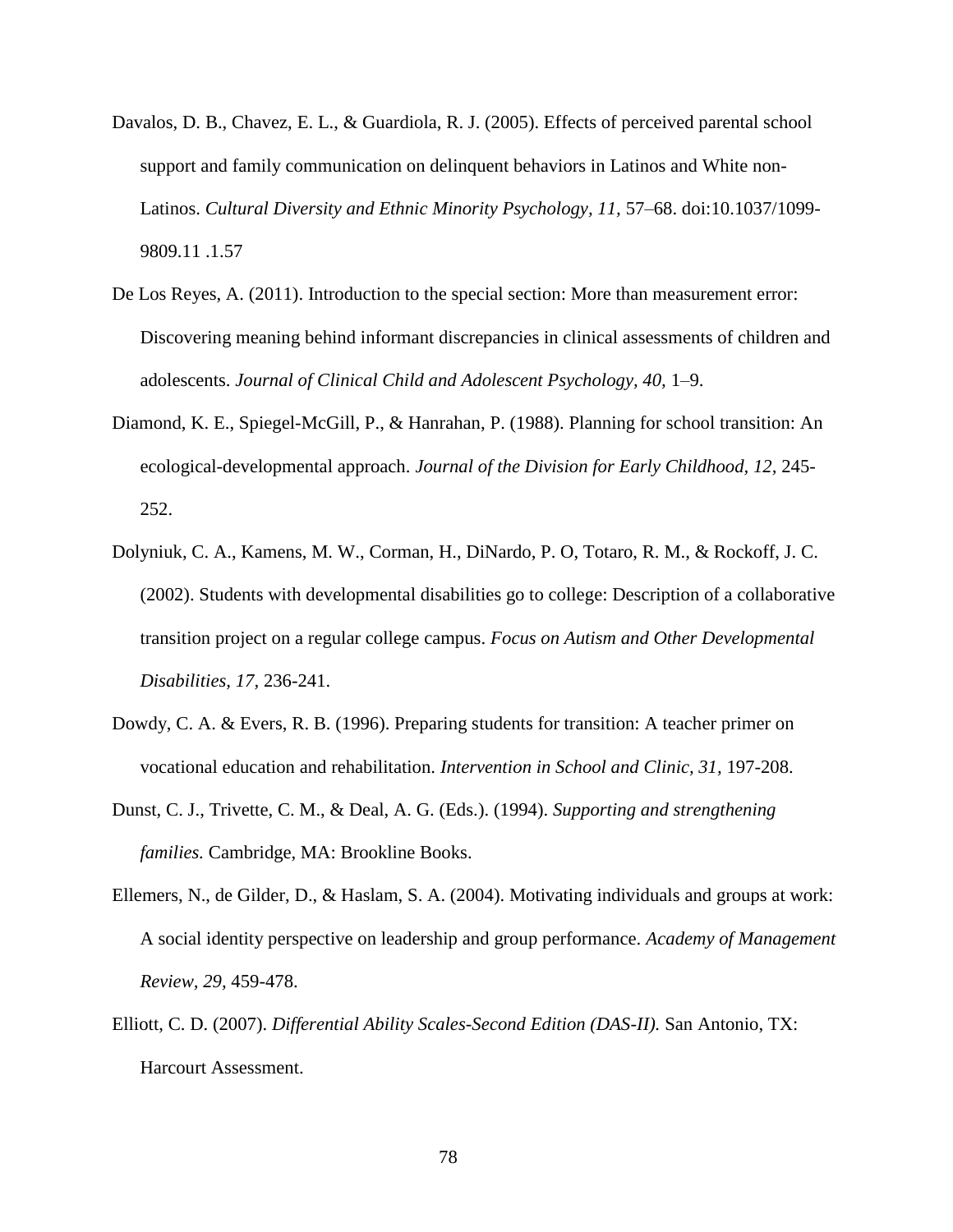- Estrada-Hernández, N., Wadsworth, J. S., Nietupski, J. A., Warth, J., & Winslow, A. (2008). Employment or economic success: The experience of individuals with disabilities in transition from school to work. *Journal of Employment Counseling, 45*, 14-24.
- Fabian, E., Luecking, R., & Tilson, G. (1995). Employer and rehabilitation personnel views on hiring persons with disabilities: Implications for job development. *Journal of Applied Rehabilitation Counseling, 61,* 42-49.
- Field, S. (1996). Self-determination instructional strategies for youth with learning disabilities. In J. R. Patton & G. Blalock (Eds.), *Transition and students with learning disabilities: Facilitating movement from school to adult life* (pp. 61-84). Austin, TX: PRO-ED.
- Florian, L., Dee, L., Byers, R. & Maudslay, L. (2000). What happens after age 14? Mapping transitions for pupils with profound and complex learning difficulties. *British Journal of Special Education, 27,* 124-128.
- Foley, K-R., Jacoby, P., Girdler, S., Bourke, J., Pikora, T., Lennox, N., … Leonard, H. (2013). Functioning and post-school transition outcomes for young people with Down Syndrome. *Child: Care, Health & Development*, *39*(6)*,* 789–800.
- Freeze, D. R. (1995). *Promoting Successful Transitions for Students with Special Needs.*  Gloucester, ON: The Canadian Council for Exceptional Children.
- Garbacz, S.A., Sheridan, S.M., Koziol, N.A., Kwon, K., & Holmes, S.R. (2015). Congruence in parent-teacher communication: Implications for the efficacy of CBC for students with behavioral concerns. *School Psychology Review, 44*(2)*,* 150-168.
- Geiger, D. M., Smith, D. T., & Creaghead, N. A. (2002). Parent and professional agreement on cognitive level of children with autism. *Journal of Autism and Developmental Disorders, 32*(4)*,* 307-312.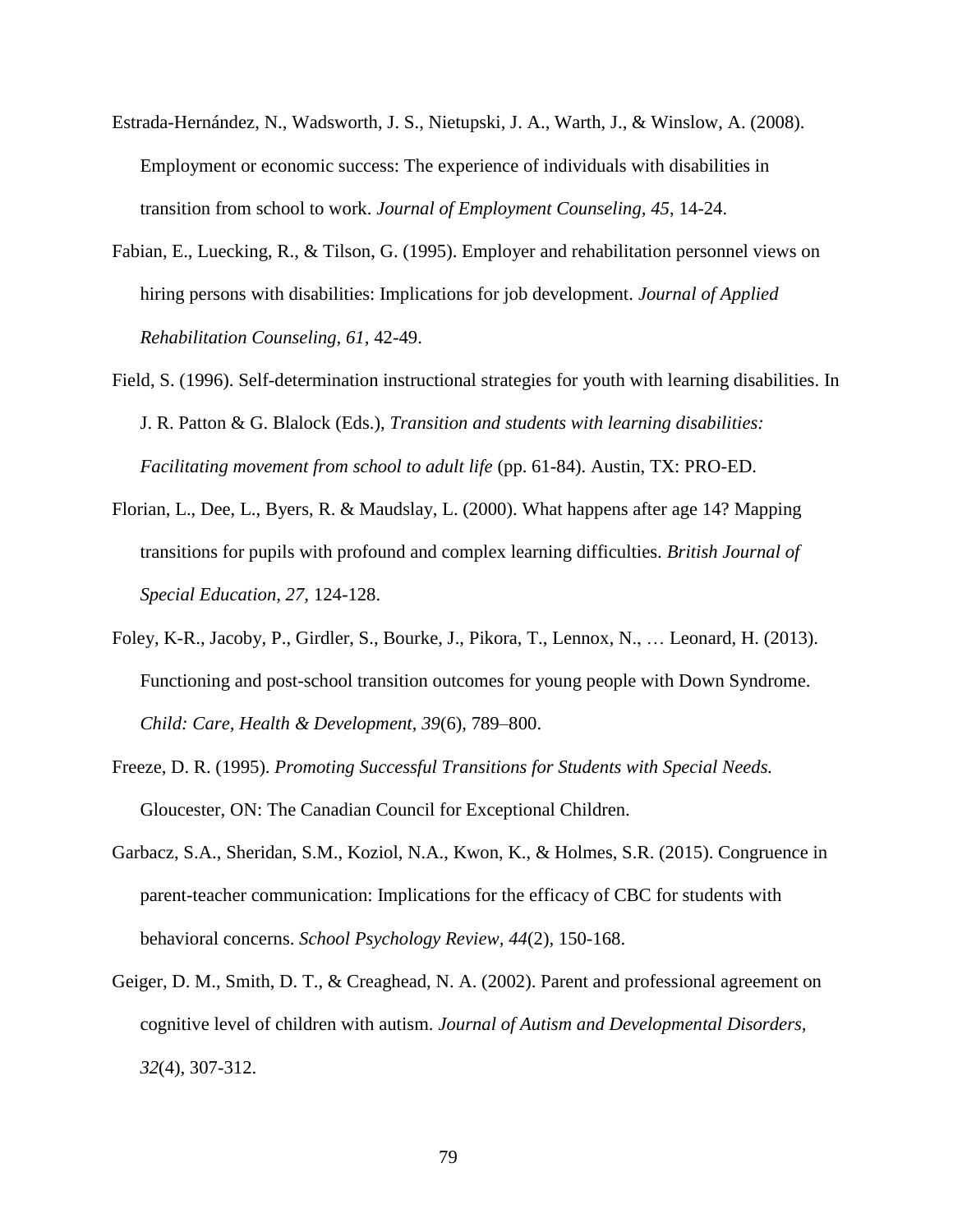- Gemici, S. & Rojewski, J. W. (2010). Contributions of cooperative education in preparing at-risk students for post-high school transition. *Journal of Education for Students Placed at Risk, 15,* 241-258.
- Giani, M.S. (2015). The postsecondary resource trinity model: Exploring the interaction between socioeconomic, academic, and institutional resources. *Research in Higher Education, 56,* 105-126.
- Gil-Kashiwabara, E., Hogansen, J. M., Geenen, S., Powers, K., & Powers, L. E. (2007). Improving transition outcomes for marginalized youth. *Career Development for Exceptional Individuals, 30,* 80-91.
- Glascoe, F. P. (1994). It's not what it seems: the relationship between parents' concerns and children with global delays. *Clinical Pediatrics, 30,* 292–296.
- Glaun, D.E., Cole, K.E., & Reddihough, D. S. (1998). Six-month follow-up: The crucial test of multidisciplinary developmental assessment. *Child: Care, Health, and Development, 24,*  457-472.
- Goupil, G., Tassé, M. J., Garcin, N., & Daré, C. (2002). Parent and teacher perceptions of individualized transition planning. *British Journal of Special Education, 29,* 127-135.
- Greenbaum, B., Graham, S., & Scales, W. (1996). Adults with learning disabilities: Occupational and social status after college. *Journal of Leaning Disabilities, 29,* 167-173.
- Grigal, M. Hart, D., & Migliore, A. (2011). Comparing the transition planning, postsecondary education, and employment outcomes of students with intellectual and other disabilities. *Career Development for Exceptional Individuals, 34,* 4-17.
- Grigal, M., Neubert, D. A., Moon, M. S., & Graham, S. (2003). Self-determination for students with disabilities: Views of parents and teachers. *Exceptional Children, 70,* 97-112.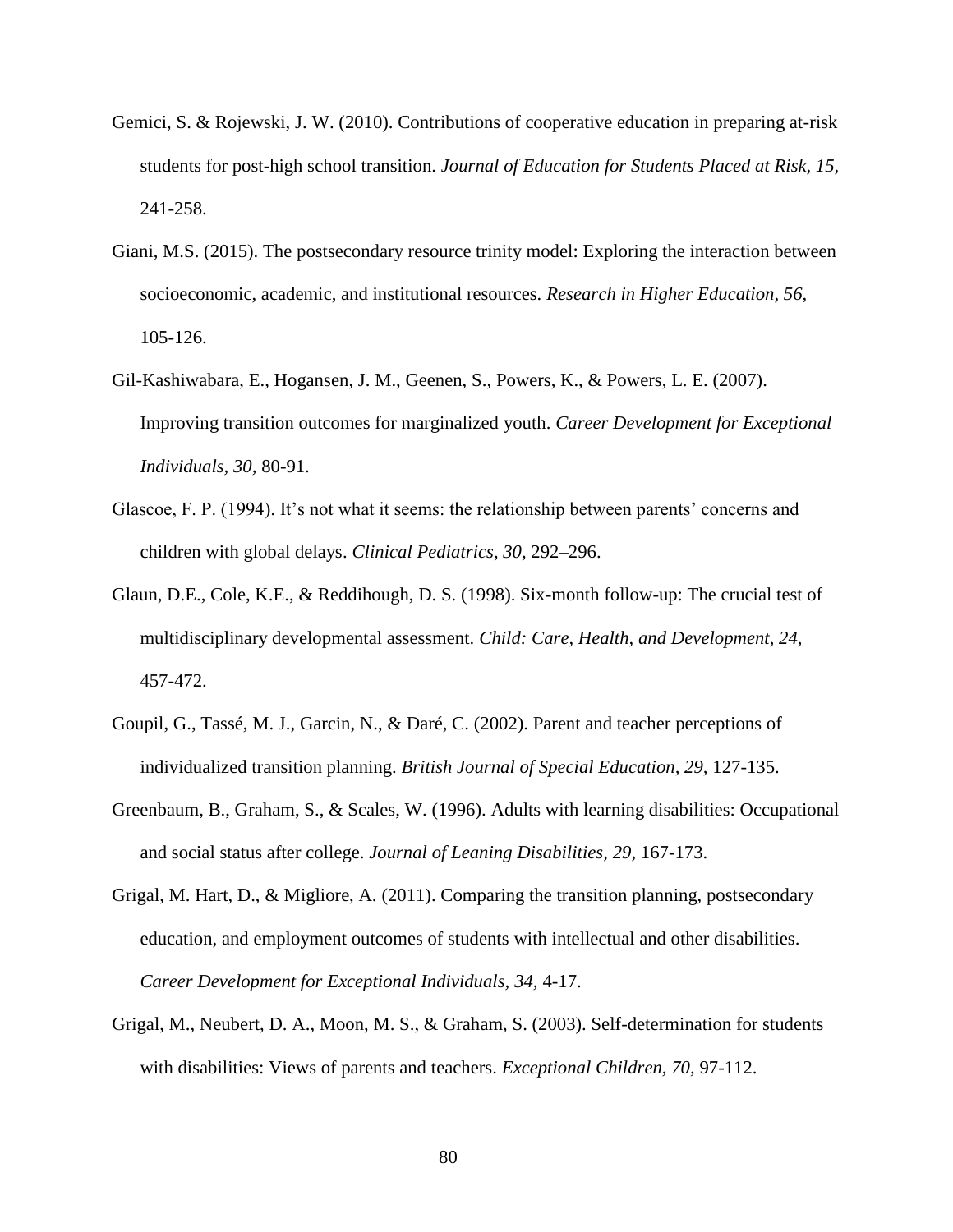- Hahn, H. (1984). Reconceptualizing disability: A political science perspective. *Rehabilitation Literature, 45,* 362-365.
- Hanley-Maxwell, C., Whitney-Thomas, J., & Pogoloff, S. (1995). The second shock: A qualitative study of parents' perspectives and needs during their child's transition from school to adult life. *Journal of the Association for Persons with Severe Handicaps, 20,* 3-15.
- Hart, D., Grigal, M., Sax, C., Martinez, D., & Will, M. (2006). Postsecondary education options for students with intellectual disabilities. *Focus on Autism and Other Developmental Disabilities*, *25*, 134–150.
- Hernandez, B. (2000). Employer attitudes towards disability and their ADA employment rights: A literature review. *Journal of Rehabilitation, 16,* 83-88.
- Ho, H. H., Miller, A., & Armstrong, R. W. (1994). Parent–professional agreement on diagnosis and recommendations for children with developmental disorders. *Children's Health Care, 23,* 137–148.
- Hogansen, J. M., Powers, K., Geenen, S., Gil-Kashiwabara, E., & Powers, L. (2008). Transition goals and experiences of females with disabilities: Youth, parents, and professionals. *Exceptional Children, 74*(2)*,* 215-234.
- Hoyt, W. T. (2000). Rater bias in psychological research: When is it a problem and what can we do about it? *Psychological Methods, 5*, 64–86.
- Hughes, C. & Agran, M. (1998). Introduction to the special section: Self-determination: Signaling a systems change? *Journal of the Association for Persons with Severe Handicaps, 23,* 1-4.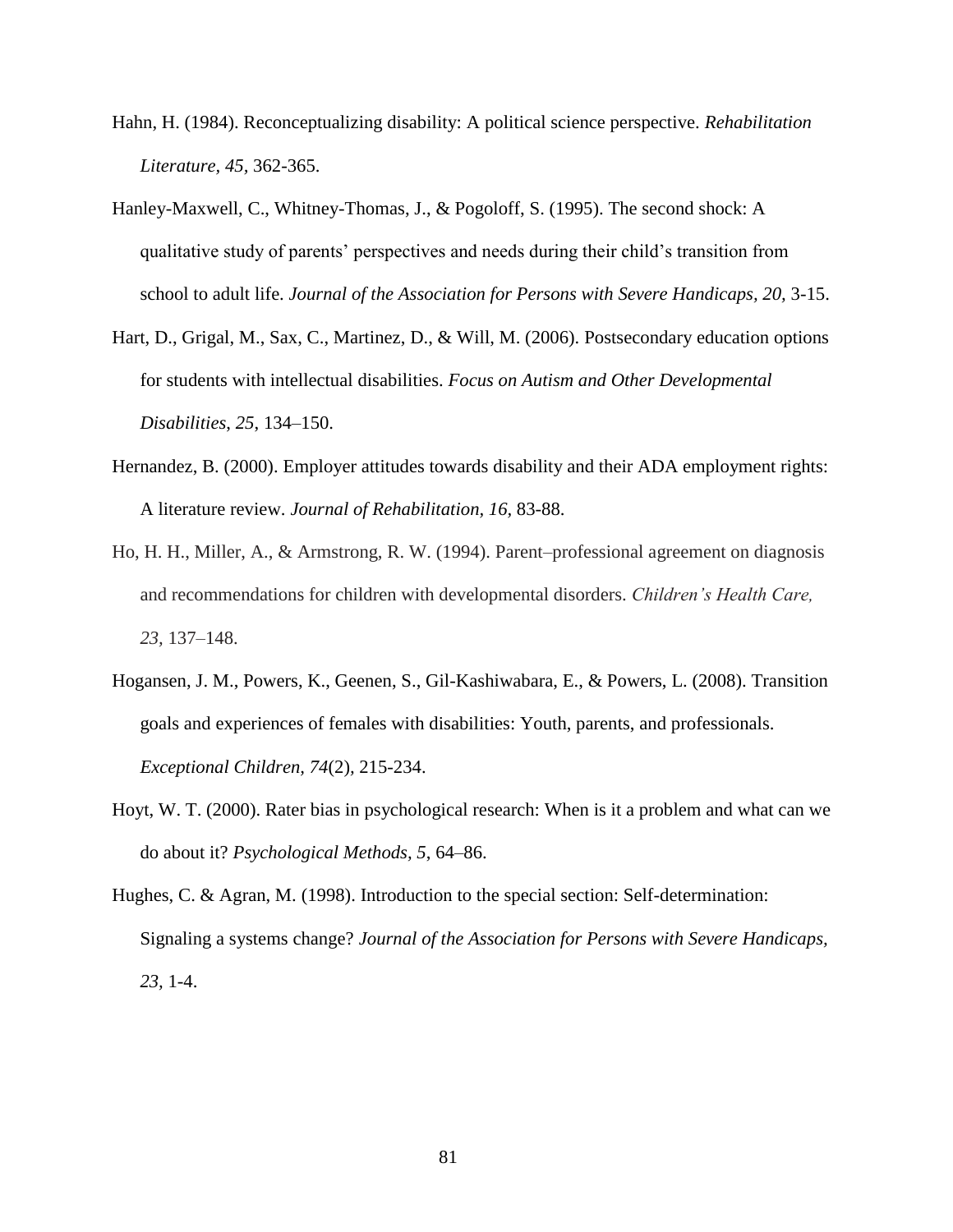- Human, M.T. & Teglasi, H. (1993). Parents' satisfaction and compliance with recommendations following psychoeducational assessment of children. *Journal of School Psychology, 31,* 449- 467.
- Jeynes, W. (2012). A meta-analysis of the efficacy of different types of parental involvement programs for urban students. *Urban Education, 47*, 706–742.
- Jongbloed, L. & Crichton, A. (1990). Difficulties in shifting from individualistic to sociopolitical policy regarding disability in Canada. *Disability, Handicap, & Society, 5*(1)*,* 25-36.
- Katsiyannis, A., Zhan, D., Woodruff, N., & Dixon, A. (2005). Transition supports to students with mental retardation: An examination of data from the national longitudinal transition study 2. *Education and Training in Developmental Disabilities*, *40*, 109–116.
- Kemp, C. & Carter, M. (2000). Demonstration of classroom survival skills in kindergarten: A five-year transition study of children with intellectual disabilities. *Educational Psychology, 20,* 393-411.
- Klassen, R. (2002). A question of calibration: A review of the self-efficacy beliefs of students with learning disabilities. *Learning Disability Quarterly, 25,* 88-102.
- Klaassen, P.W.J, Duijff, S.N., Sinnema, G., Beemer, F.A., Swanenburg de Veye, H.F.N., & Vorstman, J.A.S. (2015). Behavioral Phenotype in Children with 22q11DS: Agreement Between Parents and Teachers. *Psychological Assessment, 27*(1)*,* 272-279.
- Kohler, P. D. (1993). Best practices in transition: Substantiated or implied? *Career Development for Exceptional Individuals, 16*, 107-121.
- Knott, L. & Asselin, S. B. (1999). Transition competencies: Perception of secondary education teachers. *Teacher Education and Special Education, 22,* 55-65.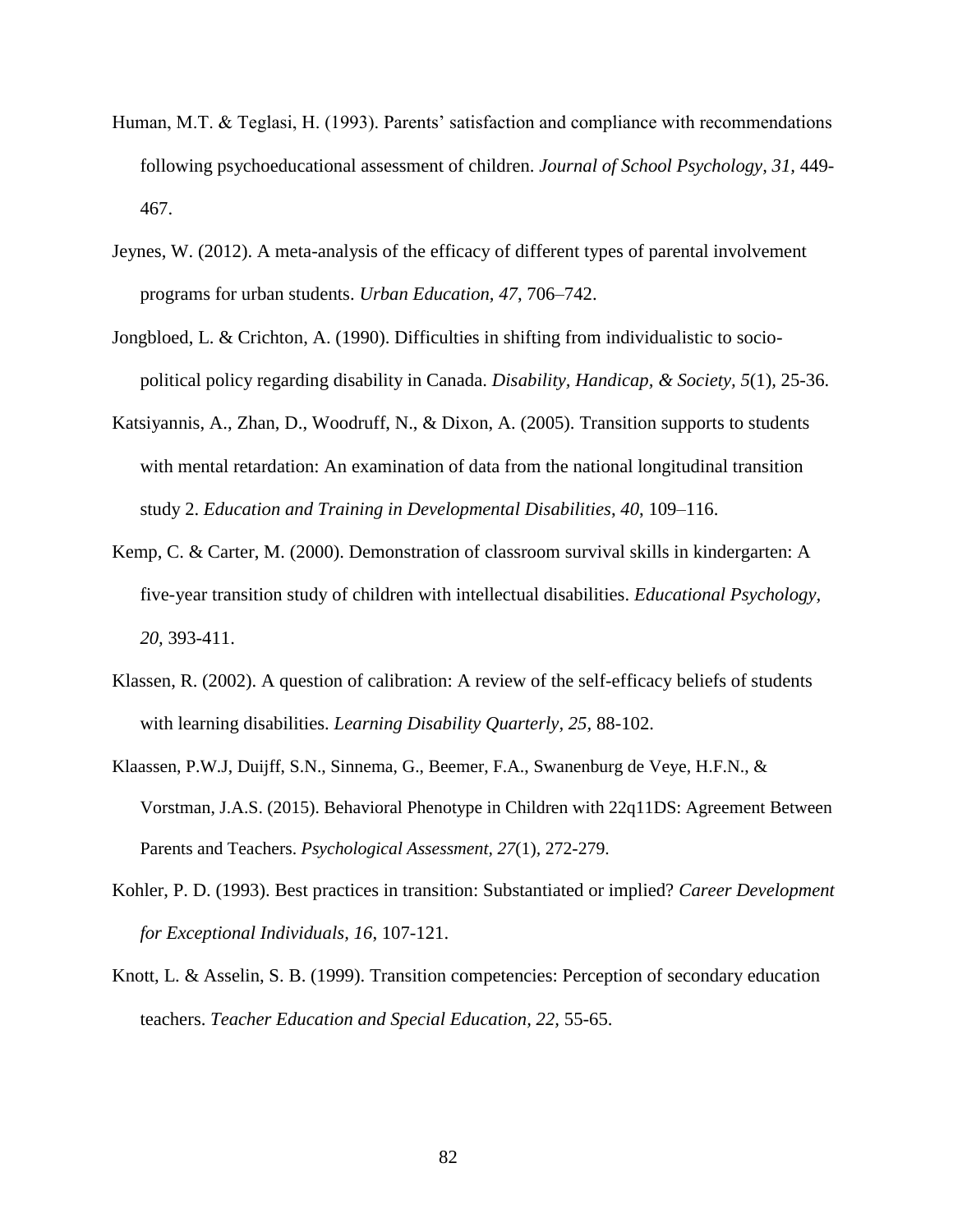- Kueneman, R. & Freeze, R. (1997). Individual transition planning: Parents' and teachers' perceptions of the PATH planning process and subsequent plan implementation. *Developmental Disabilities Bulletin, 25,* 1-26.
- Lane, K.L., Carter, E.W., & Sisco, L. (2012). Paraprofessional involvement in self-determination instruction for students with high-incidence disabilities. *Exceptional Children, 78*(2)*,* 237- 251.
- LaPlante, M. P., Kennedy, J., Kaye, S. H., & Wenger, B. (1996). *Disability and employment*. Disability Statistics Abstract, No. 11. Washington, DC: U.S. Department of Education, National Institute on Disability and Rehabilitation Research.
- Law, M., Cooper, B., Strong, S., Stewart, D., Ring By, P., & Lett, L. (1996). The Person-Environment-Occupation model: A transactive approach to occupational performance. *CJOT, 63*(1)*,* 9-23.
- Lee, S. H. & Wehmeyer, M. L. (2004). A review of the Korean literature related to selfdetermination. *Korean Journal of Special Education, 41,* 234-253.
- Lexén, A., Hofgren, C., & Berjerholm, U. (2013). Support and process in individual placement and support: A multiple case study. *Work, 44,* 2012-1360.
- Liss, M., Harel, B., Fein, D., Allen, D., Dunn, A., Dunn, M., … Rapin, I. (2001). Predictors and correlates of adaptive functioning in children with developmental disorders. *Journal of Autism and Developmental Disorders, 31,* 219-230.
- Liss, M., Harel, B., Fein, D., Allen, D., Dunn, M., Feinstein, C., Morris, R., Waterhouse, L., & Rapin, I. (2001). Predictors and correlates of adaptive functioning in children with developmental disorders. *Journal of Autism and Developmental Disorders, 31,* 219-230.
- List, D. (2001). The consensus group technique in social research. *Field Methods, 13*, 277-290.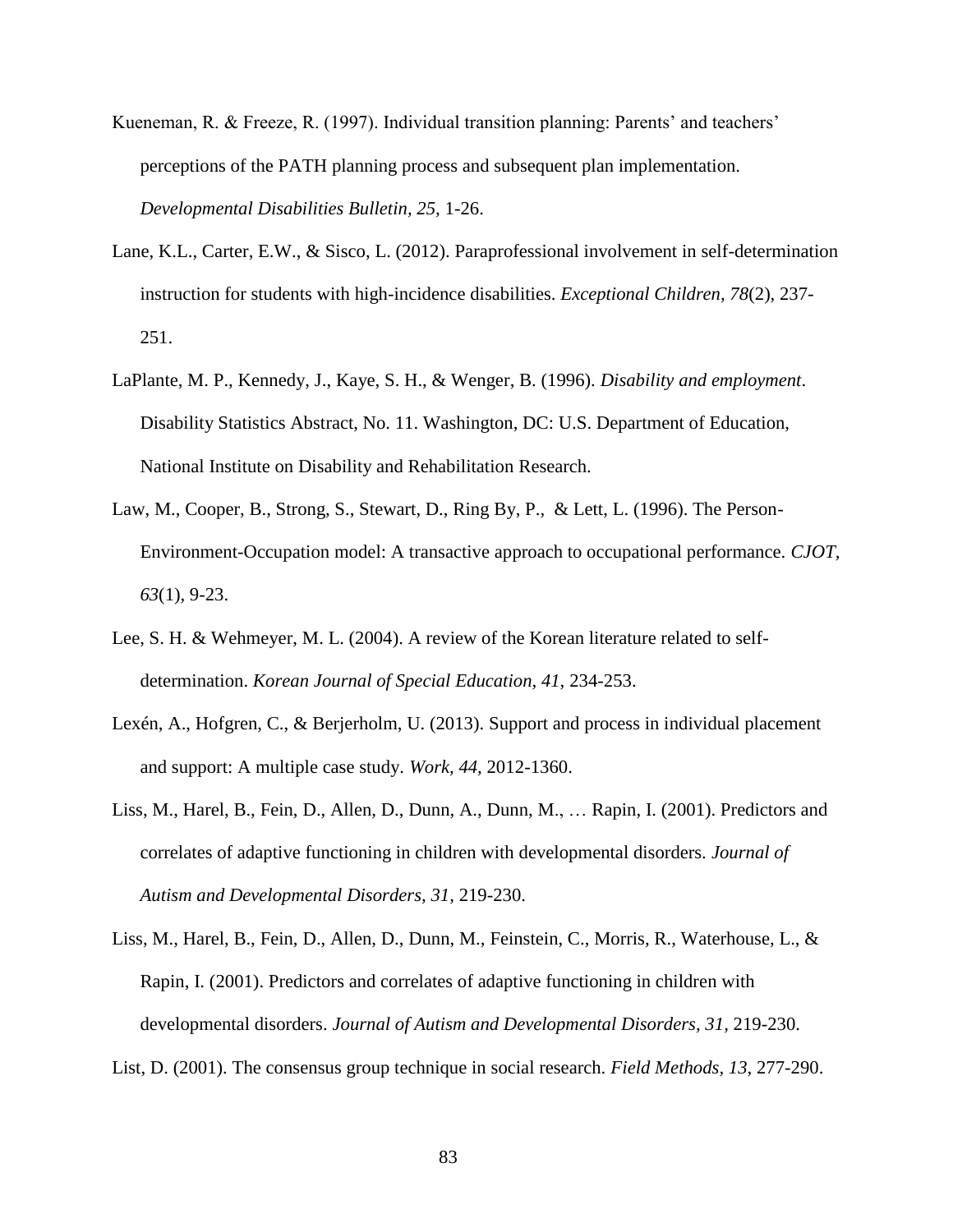- Luecking, R. G. & Crane, K. (2002). *Addressing the transition needs of youth with disabilities through the WIA system. Information brief.* Minneapolis, MN: National Center on Secondary Education and Transition. ERIC Document Reproduction Service No. ED4740000.
- Luecking, R. G. & Fabian, E. (2000). Paid internships and employment success for youth in transition. *Career Development for Exceptional Individuals, 23,* 205-222.
- Luecking, R. G. & Mooney, M. (2002). Tapping employment opportunities for youth with disabilities by engaging effectively with employers. *Research to Practice Brief, 1,* 3-7.
- Madaus, J. W. (2006). Employment outcomes of university graduates with learning disabilities. *Learning Disability Quarterly, 29,* 19-31.
- Madaus, J. W., Zhao, J., & Ruabn, L. (2008). Employment satisfaction of university graduates with learning disabilities. *Remedial and Special Education, 29,* 323-332.
- Magill, B. (1997). ADA accommodations: Don't have to break the bank. *HR Magazine, 42,* 84- 89.
- Mallory, B. L. (1995). The role of social policy in life-cycle transitions. *Exceptional Children, 62,* 213-233.
- Mank, D. (2007). Employment. In S. L. Odom, R. H. Horner, M. E. Snell, & J. B. Blacker (Eds.), *Handbook of Developmental Disabilities* (pp. 390-409). New York, NY: Guilford Press.
- Maraj B. K. V., Li L., Hillman R., Johnson J. & Ringenbach S. D. (2003). Verbal and visual instruction in motor skill acquisition for persons with and without Down syndrome. *Adapted Physical Activity Quarterly, 20*, 57–69.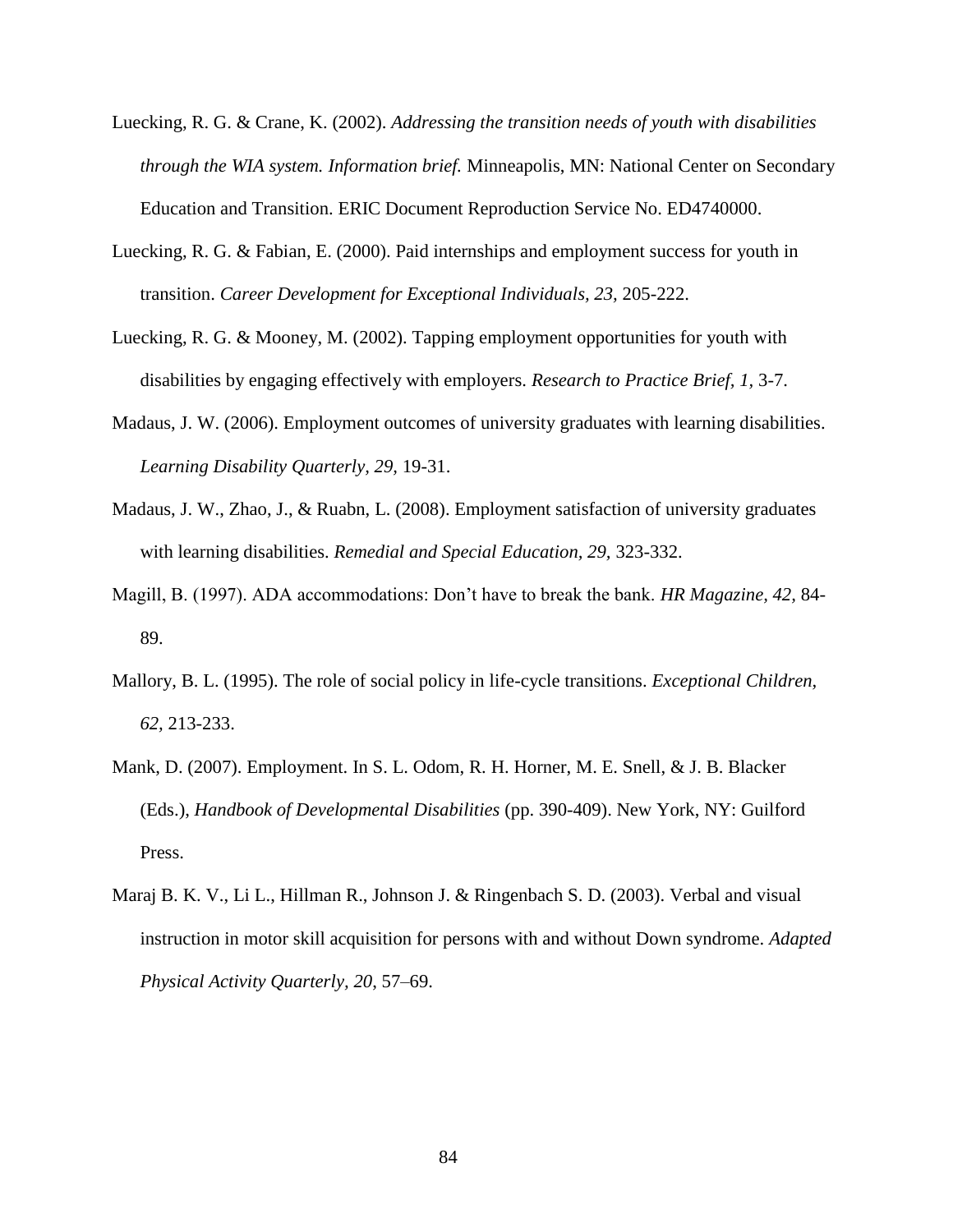- Marn, L. M. & Koch, L. C. (1999). The major tasks of adolescence: Implications for transition planning with youths with cerebral palsy. *Work: A Journal of Prevention, Assessment and Rehabilitation, 13,* 51-58.
- Martin, J. E., Marshall, L. H., & Sale, P. (2004). A 3-year study of middle, junior high, and high school IEP meetings. *Exceptional Children, 70,* 285-297.
- Mayo, A. & Siraj, I. (2015). Parenting practices and children's academic success in low-SES families. *Oxford Review of Education, 41*(1)*,* 47-63.
- McCrea, L. D. (1993). Frequency of job skills appearing on individualized plans of students with moderate retardation. *Education and Training in Mental Retardation, 28,* 179-185.
- McDevitt, T. M. & Ormrod, J. E. (2002). *Child development and education.* Upper Saddle River, NJ: Prentice Hall.
- McNultry, B. A. (1989). Leadership and policy strategies for interagency planning: Meeting the early childhood mandate. In J. J. Gallagher, P. L. Trohanis, & R. M. Clifford (Eds.), *Policy implementation and P.L. 99-457: Planning for young children with special needs* (pp. 147- 167). Baltimore, MD: Paul H. Brookes.
- Migliore, A. & Butterworth, J. (2008). Trends in outcomes of the vocational rehabilitation program for adults with developmental disabilities: 1995–2005. *Rehabilitation Counseling Bulletin*, *52*, 35–44.
- Milsom, A. (2007). Interventions to assist students with disabilities through school transitions. *Professional School Counseling, 10,* 273-278.
- Milsom, A., Akos, P., Thompson, M. (2004). A psychoeducational group approach to postsecondary transition planning for students with learning disabilities. *Journal for Specialists in Group Work, 29,* 395-411.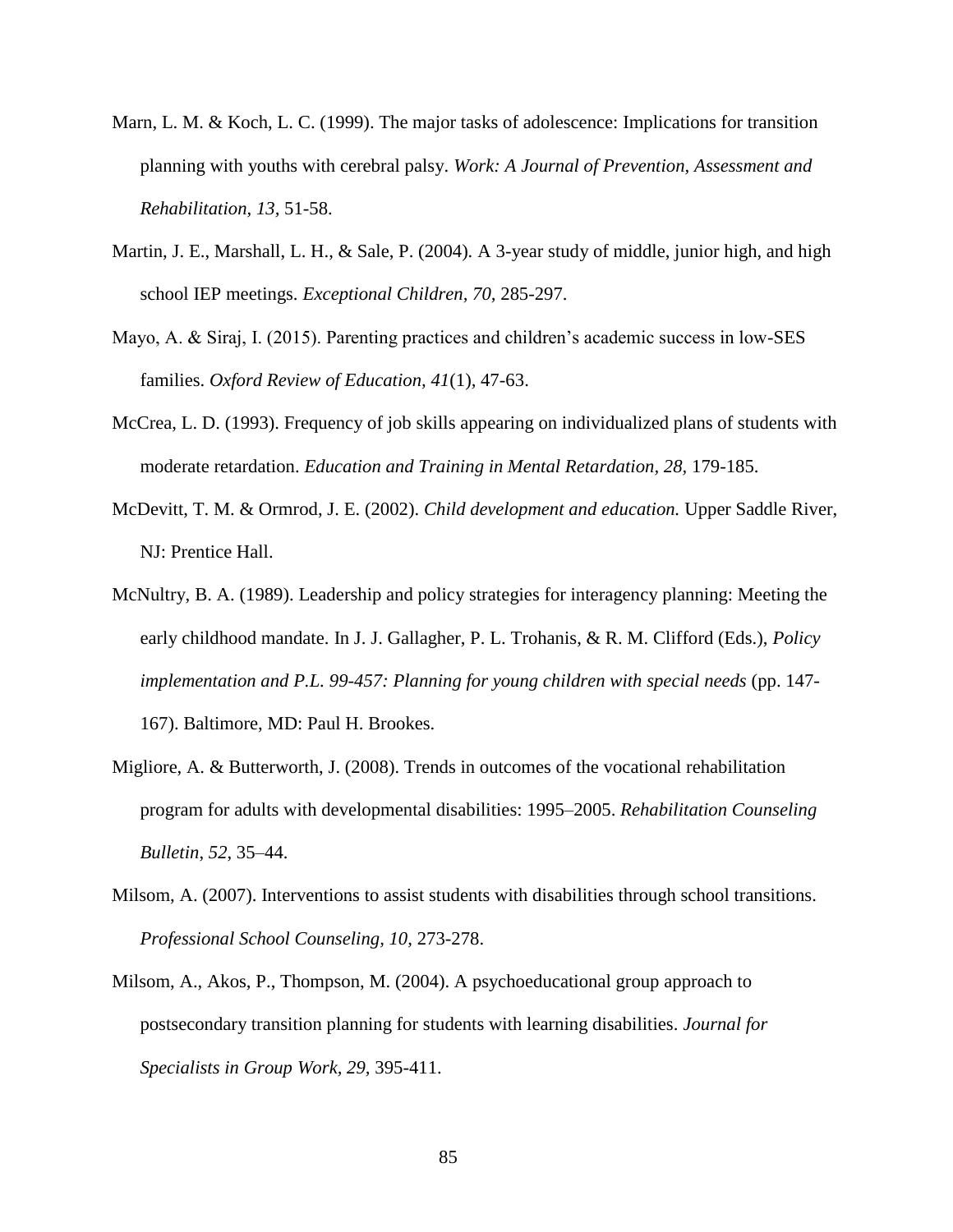- Mitchell, W. (1999). Leaving special school: The next step and future aspirations. *Disability and Society, 14,* 753-769.
- Mithaug, D. E., Horiuchi, C. N., & Fanning, P. N. (1985). A report on the Colorado statewide follow-up survey of special education students, *Exceptional Children, 51,* 397-404.
- Mithaug, D. E. & Mithaug, D. K. (2007). Is your instruction teacher- or student-directed? In D. E. Mithaug, D. K. Mithaug, M. Agran, J. E. Martin, & M. L. Wehmeyer (Eds.), *Selfinstruction Pedagogy: How to Teach Self-determined Learning, (pp. 31-44). Springfield, IL:* Thomas.
- Molina, L. & Demchak, M. (2016). The right to a better life: Using an after-school camp to create customized employment opportunities for rural high school students with severe disabilities. *Rural Special Education Quarterly, 35*(2)*,* 24-32.
- Monda-Amaya, L. E., Dieker, L., & Reed, F. (1998). Preparing students with learning disabilities to participate in inclusive classrooms. *Learning Disabilities Research & practice, 13,* 171- 182.
- Morningstar, M. E., Frey, B. B., Noonan, P. M., Ng, J., Clavenna-Deane, B., Graves, P., … Williams-Diehm, W. (2010). A preliminary investigation of the relationship of transition preparation and self-determination for students with disabilities in postsecondary educational settings. *Career Development for Exceptional Individuals, 33*, 80-94.
- Morris C. A. & Mervis C. B. (1999). Williams syndrome. In S. Goldstein & C.R. Reynolds (Eds.), *Handbook of Neurodevelopmental and Genetic Disorders in Children* (pp. 55–90). New York, NY: Guilford Press.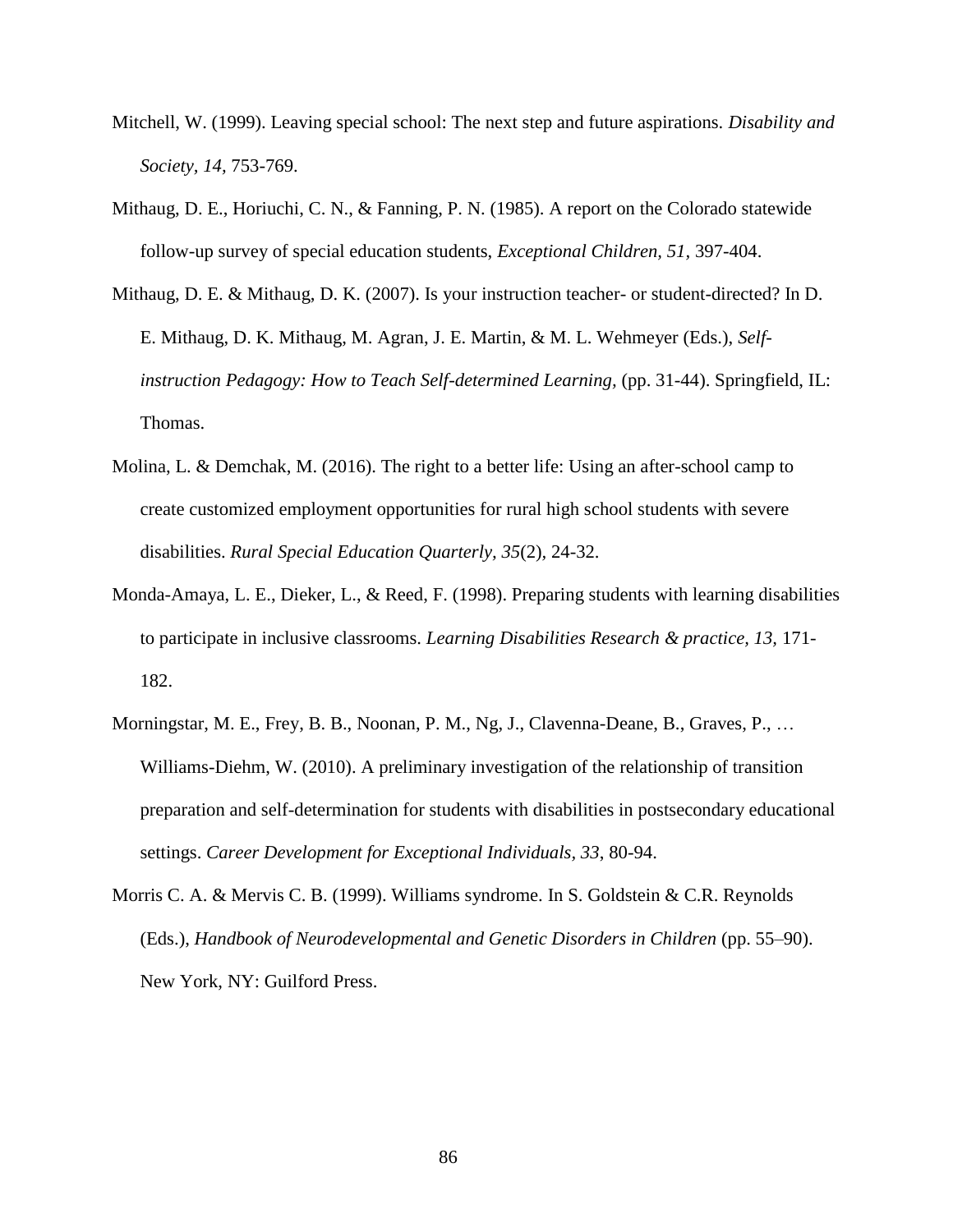- National Council on Disability. (2000). *Transition and postschool outcomes for youth with disabilities: Closing the gaps to postsecondary education and employment.* Washington, DC: Author.
- National Organization on Disability. (2004). *Harris survey on employment of people with disabilities*. New York, NY: Author.
- Newman, L. (2005). Postsecondary education participation of youth with disabilities. In M. Wagner, L. Newman, R. Cameto, N. Garza, & P. Levine (Eds.), *After high school: A first*  look at the postschool experiences of youth with disabilities: A report from the National *Longitudinal Transition Study-2* (pp. 4-16). Washington, DC: Office of Special Education Programs.
- Nihira, K., Leland, H., & Lambert, N. (1993). *AAMR Adaptive Behavior Scales-Residential and Community Version* (2nd Ed.). Austin, TX: Pro-Ed.
- O'Brien, G. (2006). Young adults with learning disabilities: A study of psychosocial functioning at transition to adult services. *Developmental Medicine and Child Neurology, 48*, 195-199.
- Ofoegbu, N. E. & Azarmsa, R. (2010). Impact of the special education vocational education program (VEP) on student career success. *International Journal of Special Education, 25,*  34-46.
- Panagos, R. J. & DuBois, D. L. (1999). Career self-efficacy development and students with disabilities. *Learning Disabilities Research and Practice, 14,* 25-34.
- Pearpoint, J., O'Brien, J., & Forest, M. (1993). *PATH: A Workbook for Planning Alternative Tomorrows with Hope.* Toronto, ON: Inclusion Press.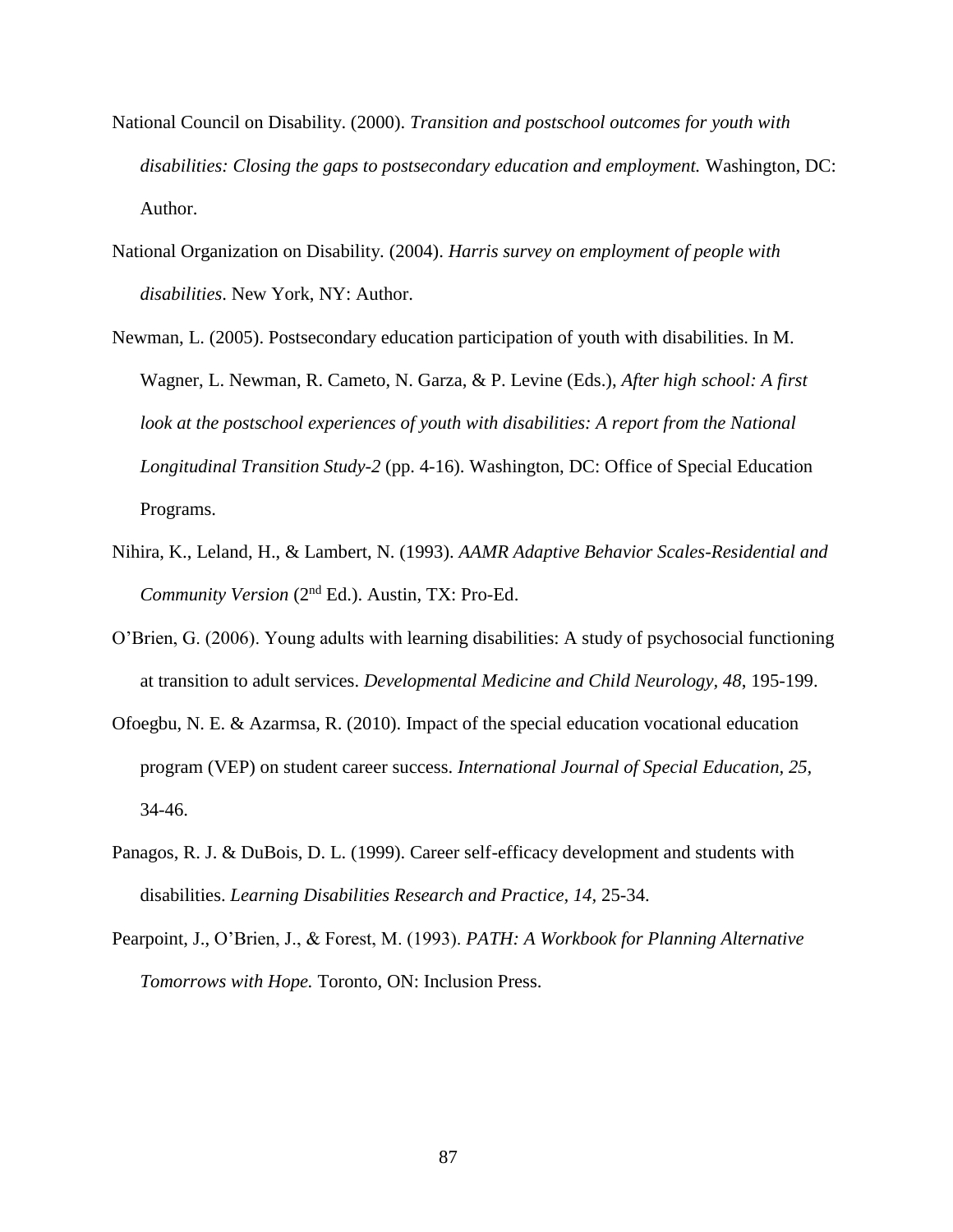- Perry, A., Flanagan, H. E., Geier, J. D., & Freeman, N. L. (2009). Brief report: The Vineland Adaptive Behavior Scales in young children with autism spectrum disorders at different cognitive levels. *Journal of Autism and Developmental Disorders, 39,* 1066-1078.
- Piggott, L. & Houghton, A. (2007). Transition experiences of disabled young people. *International Journal of Lifelong Education, 26*, 573-587.
- Platt, L. O., Kamphaus, R. W., Cole, R. W., & Smith, C. L. (1991). Relationship between adaptive behavior and intelligence: Additional evidence. *Psychological Report, 68,* 139-145.
- Powers, K., Geenen, S., & Powers, l. E. (2009). Similarities and differences in the transition expectations of youth and parents. *Career Development for Exceptional Individuals, 32,* 132- 144.
- Roberts, K. D. (2010). Topic areas to consider from high school to postsecondary education for students with autism spectrum disorders. *Focus on Autism and Other Developmental Disabilities, 25*(3), 158-162.
- Rogers, B.T., Booth, L.J., Dufy, L.C., Hassan, M.B., McCormick, P., Snitzer, J., … Zorn, W.A. (1992). Parents' developmental perceptions and expectations for their high-risk infants. *Developmental and Behavioural Pediatrics, 13,* 102-107.
- Roid, G. H., & Miller, L. J. (1997). *Leiter International Performance Scale-Revised (Leiter-R)*. Wood Dale, IL: Stoelting Co.
- Roid, G. H. (2003). *Stanford-Binet Intelligence Scales-Fifth Edition*. Itasca, IL: Riverside Publishing.
- Salmon, N. & Kinnealey, M. (2007). Paving the rough roads: Transition to life beyond the classroom as experienced by students with disabilities and their families. *Exceptionally Education Canada, 17,* 53-84.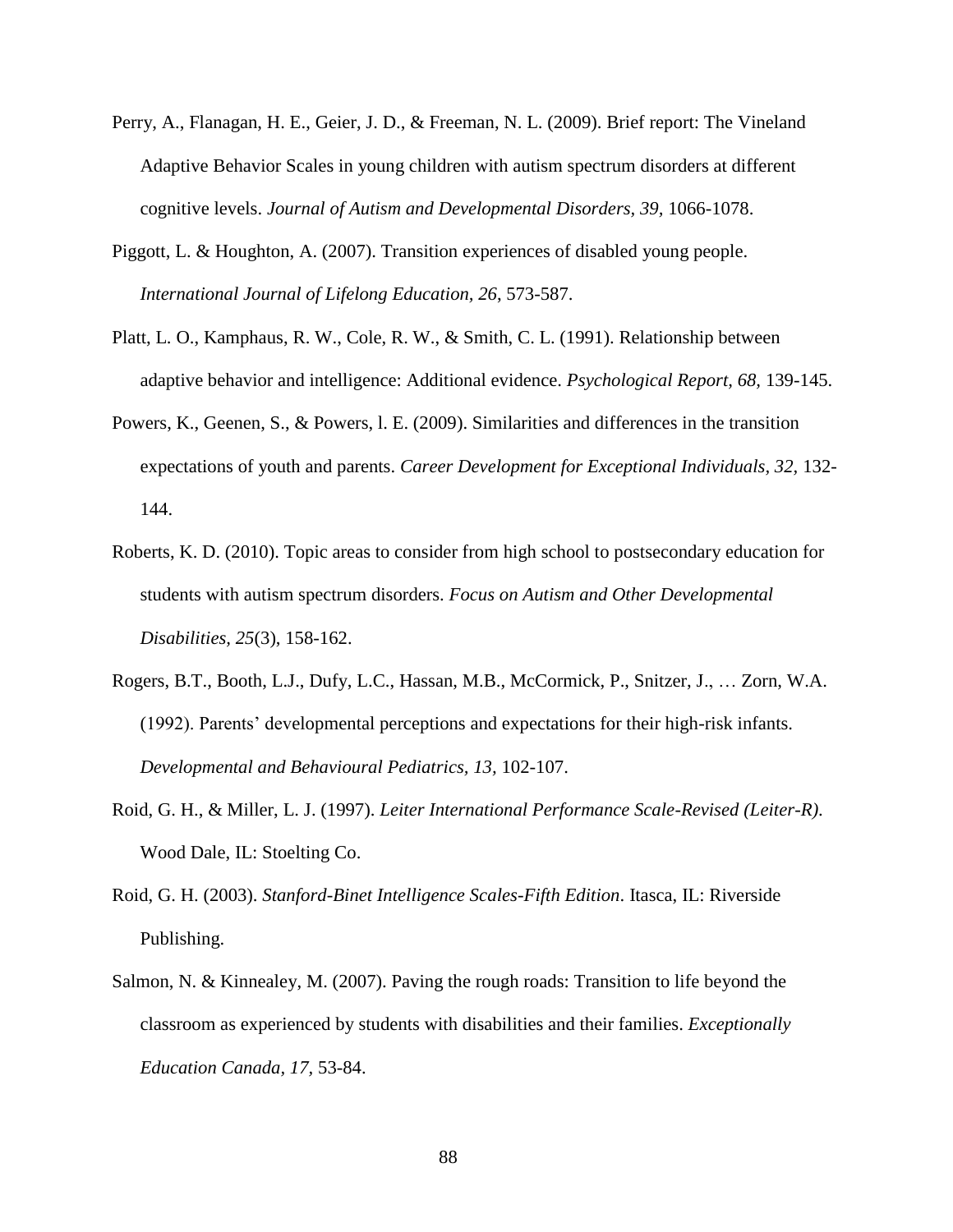- Schalock, R. L., Luckasson, R. A., Bradley, V., Buntinx, W. H. E., Lachapelle, Y., Shogren, K. A., … Wehmeyer, M. L. (2012). *Intellectual disability: Definition, classification, and system of supports (11th Ed.) - User's Guide*. Washington, DC: American Association on Intellectual and Developmental Disabilities.
- Schloss, P. J., Alper, S., & Jayne, D. (1994). Self-determination for persons with disabilities: Choice, risk, and dignity. *Exceptional Children, 60,* 215-255.
- Sheehan, R. (1988). Involvement of parents in early childhood assessment. In T. D. Wachs & R. Sheehan (Eds.), *Assessment of young, developmentally disabled children*. New York, NY: Plenum Press.
- Sheridan, S. M., Kratochwill, T. R., & Elliott, S. N. (1990). Behavioral consultation with parents and teachers: Delivering treatment for socially withdrawn children at home and school. *School Psychology Review, 19*, 33–52.
- Shin, J.Y., Nhan, N.V., Crittenden, K., Valenti, S., Hong, H.T.D. (2008). Agreement on childhood disability between parents and teachers in Vietnam. *International Journal of Disability, Development and Education, 55*(3)*,* 239-249.
- Shore, S. (2010). *Helping your child to help him/her self: Beginning self-advocacy*. Retrieved from [http://www.autismasperger.net/writings\\_self\\_advocacy.htm.](http://www.autismasperger.net/writings_self_advocacy.htm)
- Simonsen, M. (2010). *Predictors of supported employment for transitioning youth with developmental disabilities* (Unpublished doctoral dissertation). University of Maryland, College Park.
- Simeonsson, R.J., Edmonson, R., Smith, T., Carnahan, S., & Bucy, J.E. (1995). Family involvement in multidisciplinary team evaluation: Professional and parent perspectives. *Child: Care, Health, and Development, 21,* 199-215.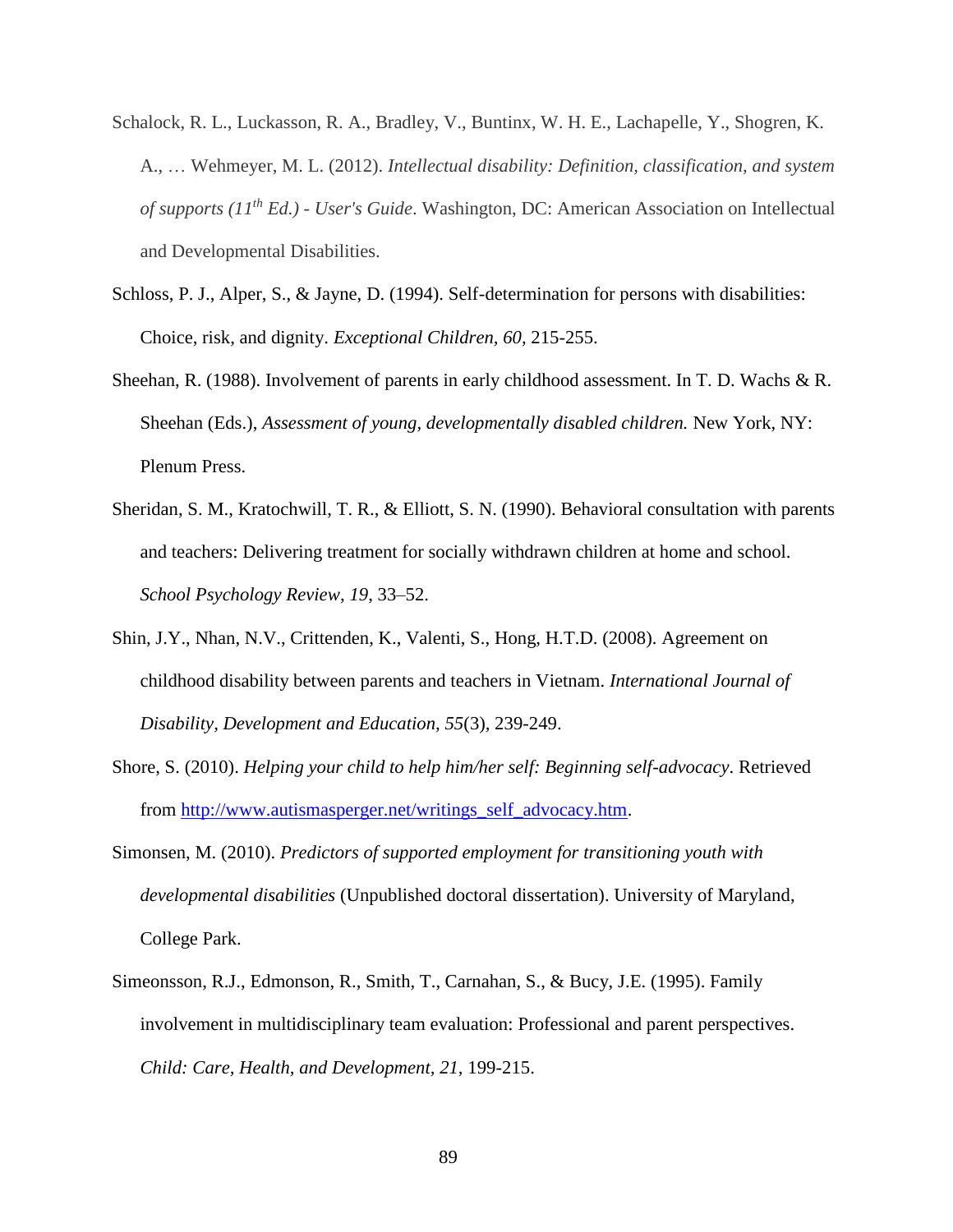- Sittlington, P. L. & Frank, A. R. (1990). Are adolescents with learning disabilities successfully crossing the bridge into adult life? *Learning Disabilities, 13,* 97-111.
- Statistics of Canada. (2001). Participants and activity limitation survey: A profile of disability in Canada. Retrieved July 8, 2013 from [http://www.statcan.ca/english/freepub/89-577-](http://www.statcan.ca/english/freepub/89-577-XIE/children.htm) [XIE/children.htm.](http://www.statcan.ca/english/freepub/89-577-XIE/children.htm)
- Stewart, D. (1998). The transition to adulthood for youth with physical disabilities: A qualitative exploration (Unpublished master's thesis). McMaster University, Ontario, Canada.
- Stone, W. L., & Rosenbaum, J. L. (1988). A comparison of teacher and parent views of autism. *Journal of Autism and Developmental Disorders, 18*(3), 404–414.
- Stratis, E. A. & Lecavalier, L. (2015). Informant agreement for youth with autism spectrum disorder or intellectual disability: A meta-analysis. *Journal of Autism and Developmental Disorders, 45,* 1026-1041.
- Stroggilos, V., &. Xanthacou, Y. (2006). Collaborative IEPs for the education of pupils with profound and multiple learning difficulties. *European Journal of Special Needs Education, 21*(3)*,* 339-3.
- Sweden, B. L., Carter, E. W., & Molfenter, N. (2010). Getting everyone involved: Identifying transition opportunities for youth with severe disabilities. *Teaching Exceptional Children, 43,*  38-49.
- Tabassam, W. & Grainger, J. (2002). Self-concept, attributional style and self-efficacy beliefs of students with learning disabilities with and without attention deficit-hyperactivity disorder. *Learning Disability Quarterly, 25,* 141-151.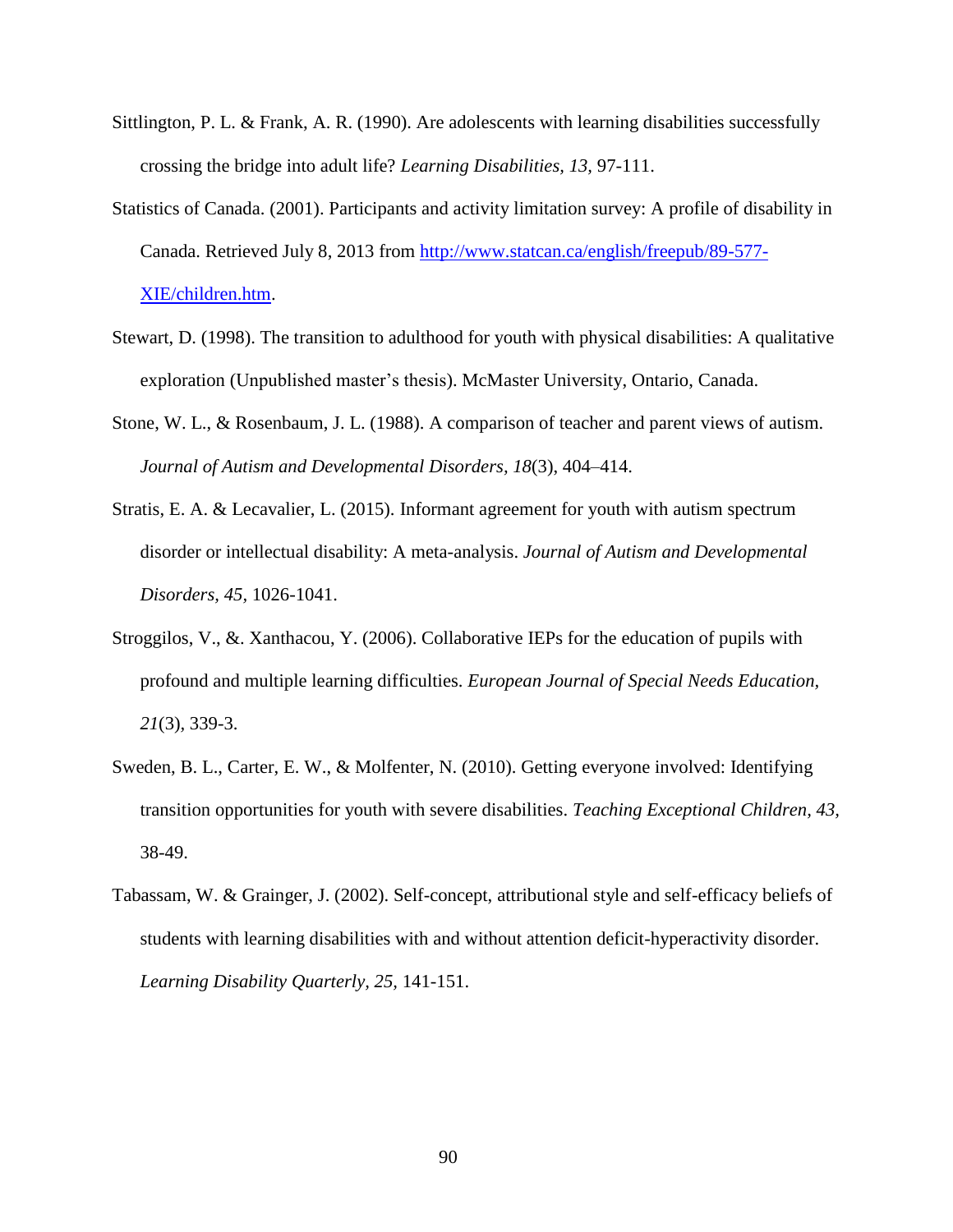- Thoma, C. A., Held, M. F., & Saddler, S. (2002). Transition assessment practices in Nevada and Arizona: Are they tied to best practices? *Focus on Autism and Other Developmental Disabilities, 17,* 242-250.
- Test, D. W., Aspel, N., & Everson, J. (2006). *Transition methods for youth with disabilities*. Columbus, OH: Merrill/Prentice Hall.
- Test, D. W., Mazzotti, V. L., Mustian, A. L., Fowler, C. H., Kortering, L., & Kohler, P. (2009). Evidence-based secondary transition predictors for improving postschool outcomes for students with disabilities. *Career Development for Exceptional Individuals, 32*, 160-181.
- Todd, S. & Shearn, J. (1996). Time and the person: The impact of support services on the lives of parent of adults with intellectual disabilities. *Journal of Applied Research in Intellectual Disabilities, 9,* 40-60.
- Trainor, A. A. (2005). Self-determination perceptions and behaviors of diverse students with LD during the transition planning process. *Journal of Learning Disabilities, 38,* 233-249.
- Vig, S. & Jedrysek, E. (1995). Adaptive behavior of young urban children with developmental disabilities. *Mental Retardation, 33,* 90-98.
- Wagner, M., Newman, L., D'Amico, R., Jay, E. D., Butler-Nalin, P., Marder, C., & Cox, R. (1991). *Youth with disabilities: How are they doing? The first comprehensive report from the national Longitudinal transition study of special education students*. Menlo Park, CA: SRI International.
- Ward, K. M. & Thompson, G. (1997). *Provision and progressions: School leavers with special educational needs in further education and training.* Final report to Leverhulme Trust and Scottish Office, Edinburgh.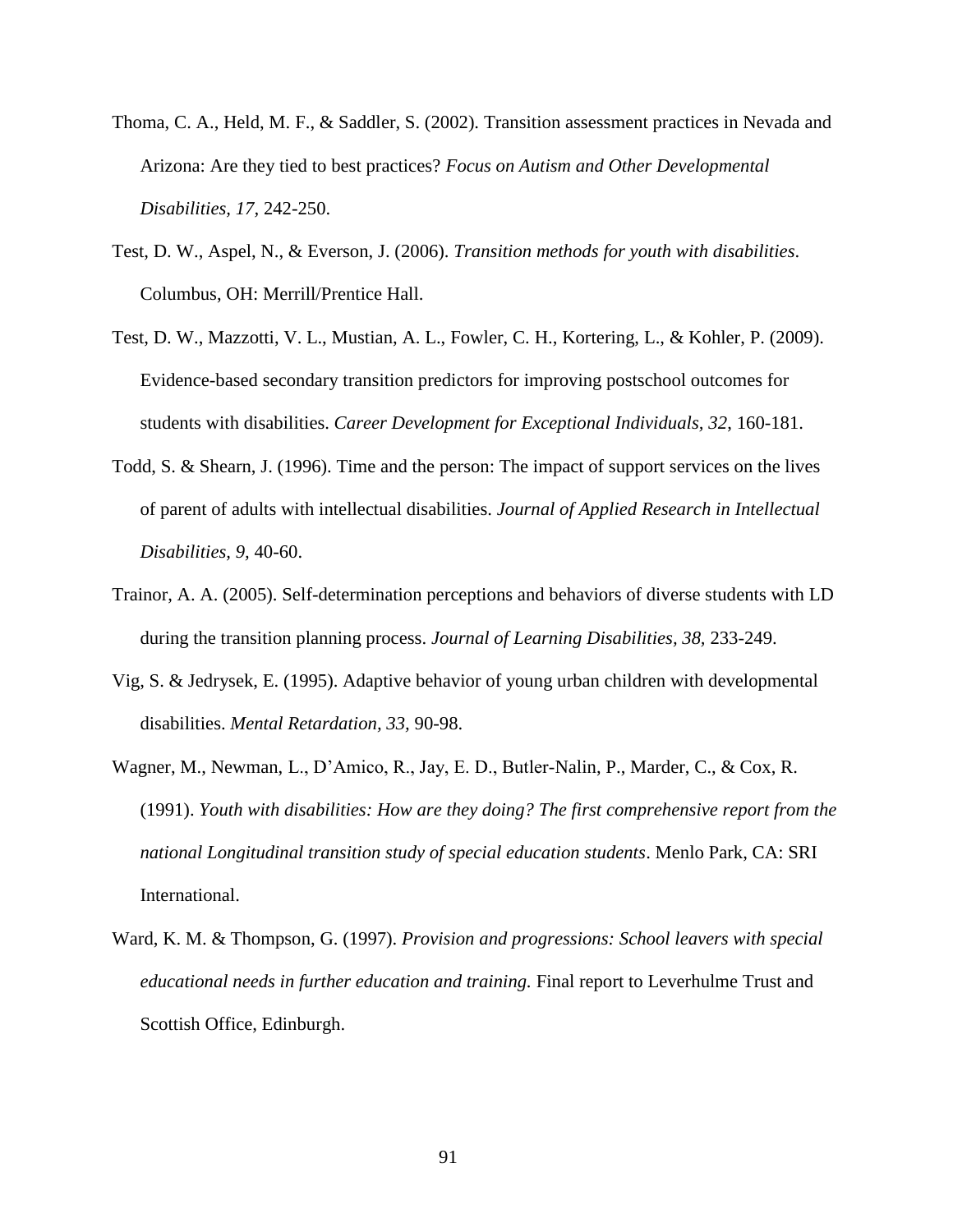- Weathers, R. R. & Wittenburg, D. C. (2009). Employment. In A. Houtenville, J. D. Stapleton, C. R. Weathers, & R. V. Burkhauser (Eds.), *Counting working-age people with disabilities: What current data tell us and options for improvement* (pp. 101–143). Kalamazoo, MI: W.E. Upton Institute for Employment Research.
- Wechsler, D. (2003). *Wechsler Intelligence Scale for Children*-*Fourth Edition (WISC-IV)*. San Antonio, TX: Psychological Corporation.
- Wechsler, D. (2008). *Wechsler Adult Intelligence Scale-Fourth Edition (WAIS–IV)*. San Antonio, TX: Psychological Corporation.
- Wechsler, D. (2014). *The Wechsler Intelligence Scale for Children-Fifth Edition (WISC-V)*. San Antonio, TX: Pearson.
- Wehmeyer, M. L. & Garner, N. (2003). The impact of personal characteristics of people with intellectual and developmental disability on self-determination and autonomous functioning. *Journal of Applied research in Intellectual Disabilities, 16,* 255-265.
- Wehmeyer, M. L., Palmer, S. B., Soukup, J. H., Garner, N. W., & Lawrence, M. (2007). Selfdetermination and student transition planning knowledge and skills: Predicting involvement. *Exceptionality, 15,* 31-44.
- Wehmeyer, M. & Schwartz, C. (1997). Self-determination and positive adult outcomes: A follow-up study of youth with mental retardation or learning disabilities. *Exceptional Children, 63,* 245-255.
- Wells, T., Sandefur, G. D., & Hogan, D. P. (2003). What happens after the high school years among young persons with disabilities? *Social Forces, 82,* 803-832.
- Whitney-Thomas, J. & Hanley-Maxwell, C. (1996). Packing the parachute: Parents' experiences as their children prepare to leave high school. *Exceptional Children, 63,* 75-87.